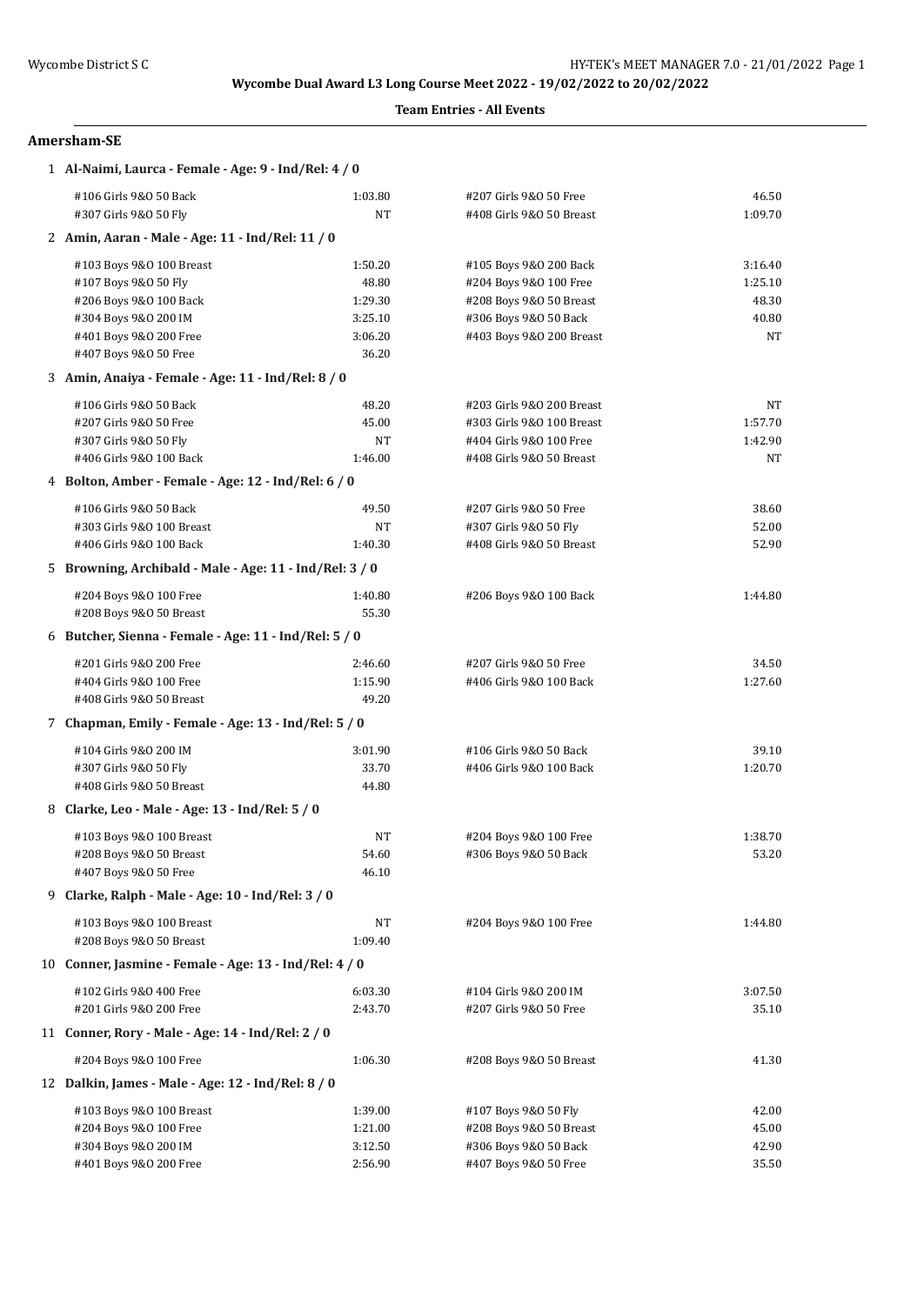## **Team Entries - All Events**

| 13 Danielli, Felix - Male - Age: 11 - Ind/Rel: 8 / 0           |         |                           |         |  |  |
|----------------------------------------------------------------|---------|---------------------------|---------|--|--|
| #103 Boys 9&0 100 Breast                                       | 1:50.40 | #107 Boys 9&0 50 Fly      | 42.80   |  |  |
| #204 Boys 9&0 100 Free                                         | 1:19.60 | #208 Boys 9&0 50 Breast   | 45.70   |  |  |
| #304 Boys 9&0 200 IM                                           | NT      | #306 Boys 9&0 50 Back     | 46.90   |  |  |
| #403 Boys 9&0 200 Breast                                       | NT      | #407 Boys 9&0 50 Free     | 32.90   |  |  |
| 14 Davis, Maya - Female - Age: 10 - Ind/Rel: 3 / 0             |         |                           |         |  |  |
| #404 Girls 9&0 100 Free                                        | 2:00.90 | #406 Girls 9&0 100 Back   | NT      |  |  |
| #408 Girls 9&0 50 Breast                                       | 56.70   |                           |         |  |  |
| 15 Dell, Lily - Female - Age: 11 - Ind/Rel: 6 / 0              |         |                           |         |  |  |
| #106 Girls 9&0 50 Back                                         | NT      | #201 Girls 9&0 200 Free   | NT      |  |  |
| #303 Girls 9&0 100 Breast                                      | NT      | #307 Girls 9&0 50 Fly     | NT      |  |  |
| #404 Girls 9&0 100 Free                                        | NT      | #408 Girls 9&0 50 Breast  | NT      |  |  |
| 16 Dewhurst, Isla - Female - Age: 13 - Ind/Rel: 12 / 0         |         |                           |         |  |  |
| #104 Girls 9&0 200 IM                                          | 3:24.80 | #106 Girls 9&0 50 Back    | 40.90   |  |  |
| #201 Girls 9&0 200 Free                                        | NT      | #203 Girls 9&0 200 Breast | 3:35.00 |  |  |
| #205 Girls 9&0 100 Fly                                         | NT      | #207 Girls 9&0 50 Free    | 38.70   |  |  |
| #303 Girls 9&0 100 Breast                                      | 1:45.10 | #305 Girls 9&0 200 Back   | 3:13.20 |  |  |
| #307 Girls 9&0 50 Fly                                          | 40.80   | #404 Girls 9&0 100 Free   | 1:26.20 |  |  |
| #406 Girls 9&0 100 Back                                        | 1:29.60 | #408 Girls 9&0 50 Breast  | 47.70   |  |  |
| 17 Dewhurst, Tess - Female - Age: 10 - Ind/Rel: 5 / 0          |         |                           |         |  |  |
| #303 Girls 9&0 100 Breast                                      | NT      | #307 Girls 9&0 50 Fly     | 52.50   |  |  |
| #404 Girls 9&0 100 Free                                        | 2:08.60 | #406 Girls 9&0 100 Back   | NT      |  |  |
| #408 Girls 9&0 50 Breast                                       | 59.30   |                           |         |  |  |
| 18 Durham Graves, Gabriela - Female - Age: 12 - Ind/Rel: 8 / 0 |         |                           |         |  |  |
| #104 Girls 9&0 200 IM                                          | NT      | #106 Girls 9&0 50 Back    | 42.80   |  |  |
| #201 Girls 9&0 200 Free                                        | 3:19.30 | #207 Girls 9&0 50 Free    | 38.30   |  |  |
| #305 Girls 9&0 200 Back                                        | 3:24.30 | #307 Girls 9&0 50 Fly     | NT      |  |  |
| #406 Girls 9&0 100 Back                                        | 1:34.30 | #408 Girls 9&0 50 Breast  | 1:00.40 |  |  |
| 19 Findley, Grace - Female - Age: 10 - Ind/Rel: 6 / 0          |         |                           |         |  |  |
| #102 Girls 9&0 400 Free                                        | NT      | #106 Girls 9&0 50 Back    | 40.70   |  |  |
| #305 Girls 9&0 200 Back                                        | 3:07.70 | #307 Girls 9&0 50 Fly     | 43.40   |  |  |
| #404 Girls 9&0 100 Free                                        | 1:15.80 | #406 Girls 9&0 100 Back   | 1:28.20 |  |  |
| 20 Fjeld, William - Male - Age: 10 - Ind/Rel: 5 / 0            |         |                           |         |  |  |
| #103 Boys 9&0 100 Breast                                       | NT      | #107 Boys 9&0 50 Fly      | 1:02.00 |  |  |
| #208 Boys 9&0 50 Breast                                        | 58.70   | #306 Boys 9&0 50 Back     | 1:00.00 |  |  |
| #403 Boys 9&0 200 Breast                                       | NT      |                           |         |  |  |
| 21 Gadd, Emilia - Female - Age: 13 - Ind/Rel: 6 / 0            |         |                           |         |  |  |
| #201 Girls 9&0 200 Free                                        | NT      | #207 Girls 9&0 50 Free    | 46.70   |  |  |
| #303 Girls 9&0 100 Breast                                      | NT      | #307 Girls 9&0 50 Fly     | 51.30   |  |  |
| #404 Girls 9&0 100 Free                                        | 2:01.00 | #408 Girls 9&0 50 Breast  | 53.20   |  |  |
| 22 Harris, Emma - Female - Age: 11 - Ind/Rel: 1 / 0            |         |                           |         |  |  |
| #207 Girls 9&0 50 Free                                         | NT      |                           |         |  |  |
| 23 Hayes, Scarlett - Female - Age: 11 - Ind/Rel: 8 / 0         |         |                           |         |  |  |
| #102 Girls 9&0 400 Free                                        | 5:43.10 | #106 Girls 9&0 50 Back    | 38.90   |  |  |
| #201 Girls 9&0 200 Free                                        | 2:48.40 | #207 Girls 9&0 50 Free    | 36.00   |  |  |
| #305 Girls 9&0 200 Back                                        | 3:00.70 | #307 Girls 9&0 50 Fly     | 42.60   |  |  |
| #404 Girls 9&0 100 Free                                        | 1:19.30 | #408 Girls 9&0 50 Breast  | 55.40   |  |  |
| 24 Hiley-Payne, Scarlett - Female - Age: 11 - Ind/Rel: 2 / 0   |         |                           |         |  |  |
| #207 Girls 9&0 50 Free                                         | 49.40   | #408 Girls 9&0 50 Breast  | 1:00.20 |  |  |
|                                                                |         |                           |         |  |  |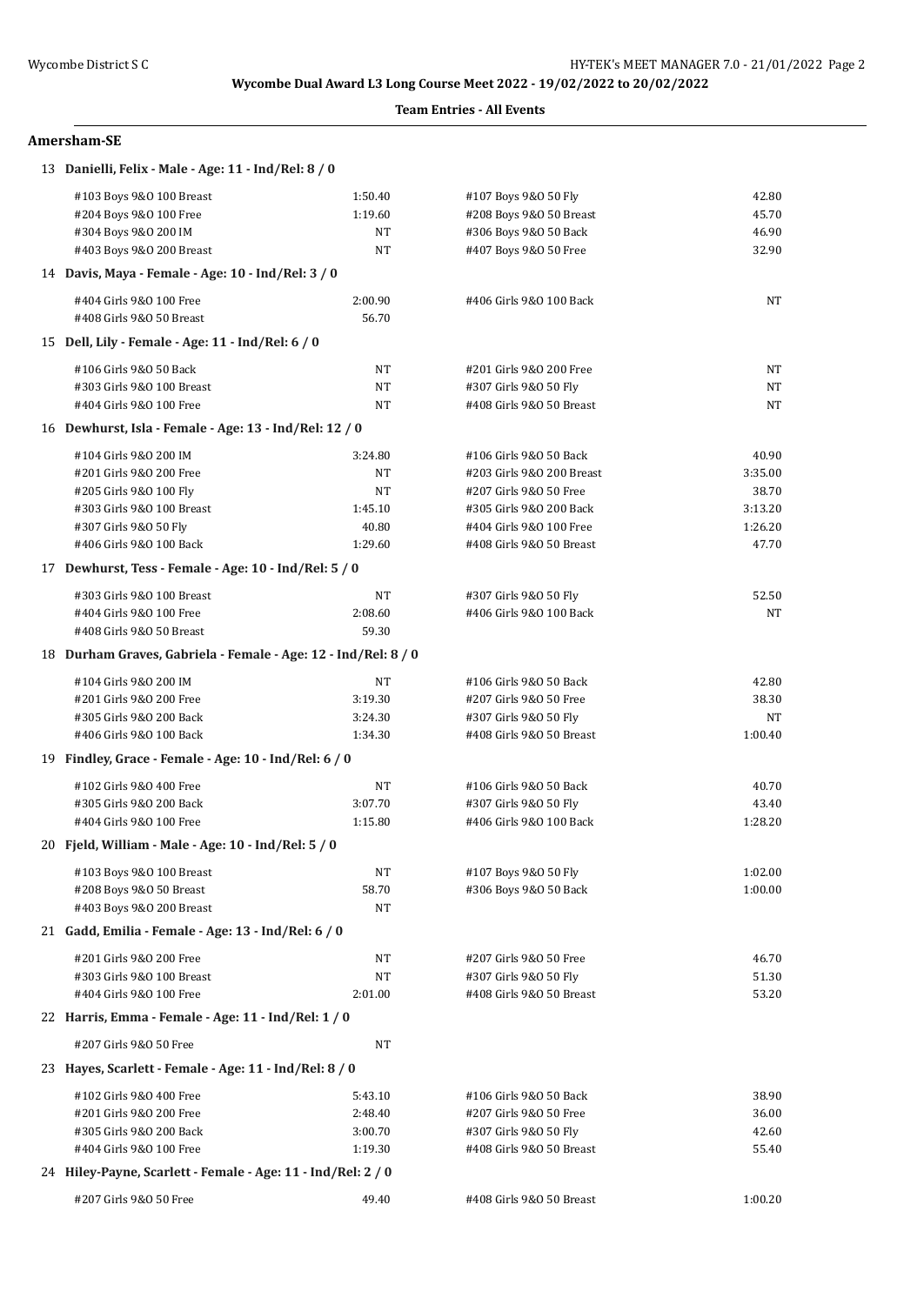## **Team Entries - All Events**

| 25 Howlett, Ava - Female - Age: 12 - Ind/Rel: 8 / 0        |         |                          |         |  |
|------------------------------------------------------------|---------|--------------------------|---------|--|
| #102 Girls 9&0 400 Free                                    | 5:43.30 | #201 Girls 9&0 200 Free  | 2:46.50 |  |
| #203 Girls 9&0 200 Breast                                  | 3:19.20 | #301 Girls 9&0 400 IM    | 6:30.30 |  |
| #303 Girls 9&0 100 Breast                                  | 1:32.50 | #307 Girls 9&0 50 Fly    | 36.90   |  |
| #404 Girls 9&0 100 Free                                    | 1:16.10 | #408 Girls 9&0 50 Breast | 43.30   |  |
| 26 Howlett, Max - Male - Age: 12 - Ind/Rel: 7 / 0          |         |                          |         |  |
| #103 Boys 9&0 100 Breast                                   | 1:37.30 | #204 Boys 9&0 100 Free   | 1:13.20 |  |
| #208 Boys 9&0 50 Breast                                    | 44.80   | #302 Boys 9&0 400 Free   | 5:28.90 |  |
| #304 Boys 9&0 200 IM                                       | 3:02.90 | #401 Boys 9&0 200 Free   | 2:38.40 |  |
| #407 Boys 9&0 50 Free                                      | 33.40   |                          |         |  |
| 27 Jacklin-Lane, Elsie - Female - Age: 10 - Ind/Rel: 8 / 0 |         |                          |         |  |
| #104 Girls 9&0 200 IM                                      | 3:19.90 | #106 Girls 9&0 50 Back   | 42.70   |  |
| #203 Girls 9&0 200 Breast                                  | 3:46.10 | #207 Girls 9&0 50 Free   | 37.80   |  |
| #303 Girls 9&0 100 Breast                                  | 1:41.90 | #307 Girls 9&0 50 Fly    | 41.00   |  |
| #406 Girls 9&0 100 Back                                    | 1:37.70 | #408 Girls 9&0 50 Breast | 47.60   |  |
| 28 Jansen, Olivia - Female - Age: 11 - Ind/Rel: 7 / 0      |         |                          |         |  |
| #104 Girls 9&0 200 IM                                      | 3:17.20 | #106 Girls 9&0 50 Back   | 39.70   |  |
| #201 Girls 9&0 200 Free                                    | 3:00.30 | #207 Girls 9&0 50 Free   | 35.10   |  |
| #305 Girls 9&0 200 Back                                    | NT      | #404 Girls 9&0 100 Free  | 1:18.80 |  |
| #406 Girls 9&0 100 Back                                    | 1:30.00 |                          |         |  |
| 29 Jones, Evelyn - Female - Age: 13 - Ind/Rel: 4 / 0       |         |                          |         |  |
| #104 Girls 9&0 200 IM                                      | NT      | #106 Girls 9&0 50 Back   | 41.70   |  |
| #201 Girls 9&0 200 Free                                    | 2:47.40 | #207 Girls 9&0 50 Free   | 36.70   |  |
| 30 Keen, Jesse - Male - Age: 13 - Ind/Rel: 6 / 0           |         |                          |         |  |
| #105 Boys 9&0 200 Back                                     | 2:55.00 | #107 Boys 9&0 50 Fly     | 37.10   |  |
| #204 Boys 9&0 100 Free                                     | 1:15.30 | #206 Boys 9&0 100 Back   | 1:22.70 |  |
| #304 Boys 9&0 200 IM                                       | 2:57.30 | #306 Boys 9&0 50 Back    | 37.80   |  |
| 31 Keylock, Seren - Female - Age: 10 - Ind/Rel: 6 / 0      |         |                          |         |  |
| #106 Girls 9&0 50 Back                                     | 50.50   | #207 Girls 9&0 50 Free   | 45.70   |  |
| #307 Girls 9&0 50 Fly                                      | NT      | #404 Girls 9&0 100 Free  | 1:45.90 |  |
| #406 Girls 9&0 100 Back                                    | NT      | #408 Girls 9&0 50 Breast | 1:08.70 |  |
| 32 Kirnozov, George - Male - Age: 12 - Ind/Rel: 5 / 0      |         |                          |         |  |
| #204 Boys 9&0 100 Free                                     | 1:59.50 | #206 Boys 9&0 100 Back   | NT      |  |
| #208 Boys 9&0 50 Breast                                    | NT      | #401 Boys 9&0 200 Free   | NT      |  |
| #407 Boys 9&0 50 Free                                      | 48.20   |                          |         |  |
| 33 Machin, Sophie - Female - Age: 12 - Ind/Rel: 8 / 0      |         |                          |         |  |
| #104 Girls 9&0 200 IM                                      | 2:55.80 | #205 Girls 9&0 100 Fly   | 1:20.80 |  |
| #207 Girls 9&0 50 Free                                     | 34.90   | #301 Girls 9&0 400 IM    | 6:07.20 |  |
| #303 Girls 9&0 100 Breast                                  | 1:44.20 | #307 Girls 9&0 50 Fly    | 36.20   |  |
| #402 Girls 9&0 200 Fly                                     | 2:59.00 | #408 Girls 9&0 50 Breast | 44.60   |  |
| 34 Mckechnie, Beth - Female - Age: 14 - Ind/Rel: 2 / 0     |         |                          |         |  |
| #406 Girls 9&0 100 Back                                    | 1:15.90 | #408 Girls 9&0 50 Breast | 48.10   |  |
| 35 Mena, Ishani - Female - Age: 10 - Ind/Rel: 6 / 0        |         |                          |         |  |
| #104 Girls 9&0 200 IM                                      | NT      | #106 Girls 9&0 50 Back   | 49.00   |  |
| #207 Girls 9&0 50 Free                                     | 41.70   | #307 Girls 9&0 50 Fly    | 55.90   |  |
| #404 Girls 9&0 100 Free                                    | NT      | #408 Girls 9&0 50 Breast | 57.00   |  |
| 36 Moody, Evelyn - Female - Age: 10 - Ind/Rel: 6 / 0       |         |                          |         |  |
| #104 Girls 9&0 200 IM                                      | 3:39.80 | #106 Girls 9&0 50 Back   | 41.90   |  |
| #305 Girls 9&0 200 Back                                    | 3:18.10 | #307 Girls 9&0 50 Fly    | 45.00   |  |
| #406 Girls 9&0 100 Back                                    | 1:33.70 | #408 Girls 9&0 50 Breast | 54.20   |  |
|                                                            |         |                          |         |  |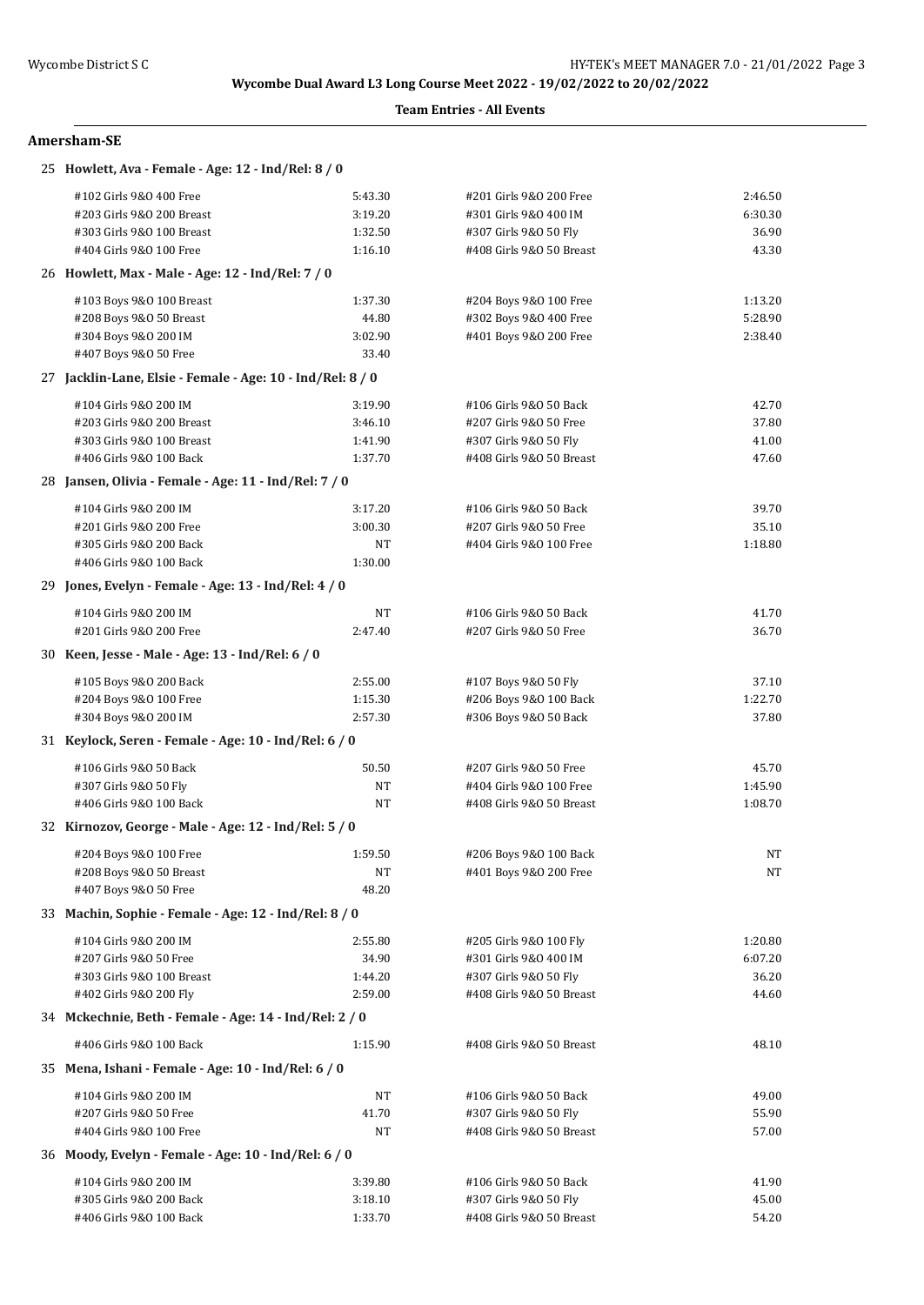## **Team Entries - All Events**

| 37 Morgan, Sophie - Female - Age: 12 - Ind/Rel: 8 / 0        |         |                           |           |  |  |
|--------------------------------------------------------------|---------|---------------------------|-----------|--|--|
| #104 Girls 9&0 200 IM                                        | 3:20.80 | #106 Girls 9&0 50 Back    | 38.50     |  |  |
| #203 Girls 9&0 200 Breast                                    | 3:41.80 | #207 Girls 9&0 50 Free    | 34.00     |  |  |
| #303 Girls 9&0 100 Breast                                    | 1:37.50 | #305 Girls 9&0 200 Back   | 3:07.90   |  |  |
| #406 Girls 9&0 100 Back                                      | 1:23.90 | #408 Girls 9&0 50 Breast  | 44.50     |  |  |
| 38 Mowbray, Remy - Male - Age: 11 - Ind/Rel: 11 / 0          |         |                           |           |  |  |
| #101 Boys 9&0 400 IM                                         | NT      | #105 Boys 9&0 200 Back    | 2:58.40   |  |  |
| #107 Boys 9&0 50 Fly                                         | 38.40   | #204 Boys 9&0 100 Free    | 1:13.20   |  |  |
| #206 Boys 9&0 100 Back                                       | 1:19.00 | #208 Boys 9&0 50 Breast   | 47.30     |  |  |
| #304 Boys 9&0 200 IM                                         | 3:01.90 | #306 Boys 9&0 50 Back     | 37.20     |  |  |
| #401 Boys 9&0 200 Free                                       | 2:39.00 | #405 Boys 9&0 100 Fly     | 1:30.80   |  |  |
| #407 Boys 9&0 50 Free                                        | 35.00   |                           |           |  |  |
| 39 Narda, Amaya - Female - Age: 13 - Ind/Rel: 7 / 0          |         |                           |           |  |  |
| #104 Girls 9&0 200 IM                                        | 3:15.50 | #106 Girls 9&0 50 Back    | 43.30     |  |  |
| #201 Girls 9&0 200 Free                                      | 2:51.50 | #205 Girls 9&0 100 Fly    | 1:37.50   |  |  |
| #207 Girls 9&0 50 Free                                       | 36.90   | #404 Girls 9&0 100 Free   | 1:18.80   |  |  |
| #406 Girls 9&0 100 Back                                      | 1:30.90 |                           |           |  |  |
| 40 Narda, Kaylen - Female - Age: 10 - Ind/Rel: 3 / 0         |         |                           |           |  |  |
| #404 Girls 9&0 100 Free                                      | 2:08.40 | #406 Girls 9&0 100 Back   | <b>NT</b> |  |  |
| #408 Girls 9&0 50 Breast                                     | 54.80   |                           |           |  |  |
| 41 Naumovich, Alexander - Male - Age: 11 - Ind/Rel: 6 / 0    |         |                           |           |  |  |
|                                                              | 44.90   |                           | 1:25.40   |  |  |
| #107 Boys 9&0 50 Fly                                         | 1:34.40 | #204 Boys 9&0 100 Free    | 43.80     |  |  |
| #206 Boys 9&0 100 Back                                       |         | #306 Boys 9&0 50 Back     |           |  |  |
| #401 Boys 9&0 200 Free                                       | NT      | #407 Boys 9&0 50 Free     | 36.70     |  |  |
| 42 O'Driscoll, Esme - Female - Age: 11 - Ind/Rel: 6 / 0      |         |                           |           |  |  |
| #102 Girls 9&0 400 Free                                      | NT      | #104 Girls 9&0 200 IM     | NT        |  |  |
| #106 Girls 9&0 50 Back                                       | 40.90   | #201 Girls 9&0 200 Free   | 3:12.40   |  |  |
| #205 Girls 9&0 100 Fly                                       | NT      | #207 Girls 9&0 50 Free    | <b>NT</b> |  |  |
| 43 Ollivier, Arabella - Female - Age: 11 - Ind/Rel: 8 / 0    |         |                           |           |  |  |
| #104 Girls 9&0 200 IM                                        | 3:42.80 | #106 Girls 9&0 50 Back    | 46.10     |  |  |
| #207 Girls 9&0 50 Free                                       | 40.00   | #303 Girls 9&0 100 Breast | NT        |  |  |
| #305 Girls 9&0 200 Back                                      | 3:27.80 | #307 Girls 9&0 50 Fly     | 48.10     |  |  |
| #404 Girls 9&0 100 Free                                      | 1:27.10 | #408 Girls 9&0 50 Breast  | 52.50     |  |  |
| 44 Poulton, Hannah - Female - Age: 14 - Ind/Rel: 2 / 0       |         |                           |           |  |  |
| #404 Girls 9&0 100 Free                                      | 1:19.60 | #408 Girls 9&0 50 Breast  | 45.90     |  |  |
| 45 Preston-Howes, Lottie - Female - Age: 26 - Ind/Rel: 3 / 0 |         |                           |           |  |  |
| #207 Girls 9&0 50 Free                                       | NT      | #404 Girls 9&0 100 Free   | NT        |  |  |
| #408 Girls 9&0 50 Breast                                     | NT      |                           |           |  |  |
| 46 Robinson, Martha - Female - Age: 9 - Ind/Rel: 5 / 0       |         |                           |           |  |  |
| #106 Girls 9&0 50 Back                                       | 53.10   | #207 Girls 9&0 50 Free    | 47.50     |  |  |
| #404 Girls 9&0 100 Free                                      | 2:10.20 | #406 Girls 9&0 100 Back   | NT        |  |  |
| #408 Girls 9&0 50 Breast                                     | 1:07.30 |                           |           |  |  |
| 47 Robinson, Mia - Female - Age: 11 - Ind/Rel: 7 / 0         |         |                           |           |  |  |
| #106 Girls 9&0 50 Back                                       | 54.60   | #207 Girls 9&0 50 Free    | 52.60     |  |  |
| #303 Girls 9&0 100 Breast                                    | NT      | #307 Girls 9&0 50 Fly     | NT        |  |  |
| #404 Girls 9&0 100 Free                                      | 1:59.10 | #406 Girls 9&0 100 Back   | NT        |  |  |
| #408 Girls 9&0 50 Breast                                     | 1:04.30 |                           |           |  |  |
| 48 Schiavi, Massimo - Male - Age: 12 - Ind/Rel: 4 / 0        |         |                           |           |  |  |
| #107 Boys 9&0 50 Fly                                         | NT      | #208 Boys 9&0 50 Breast   | NT        |  |  |
| #306 Boys 9&0 50 Back                                        | NT      | #407 Boys 9&0 50 Free     | NT        |  |  |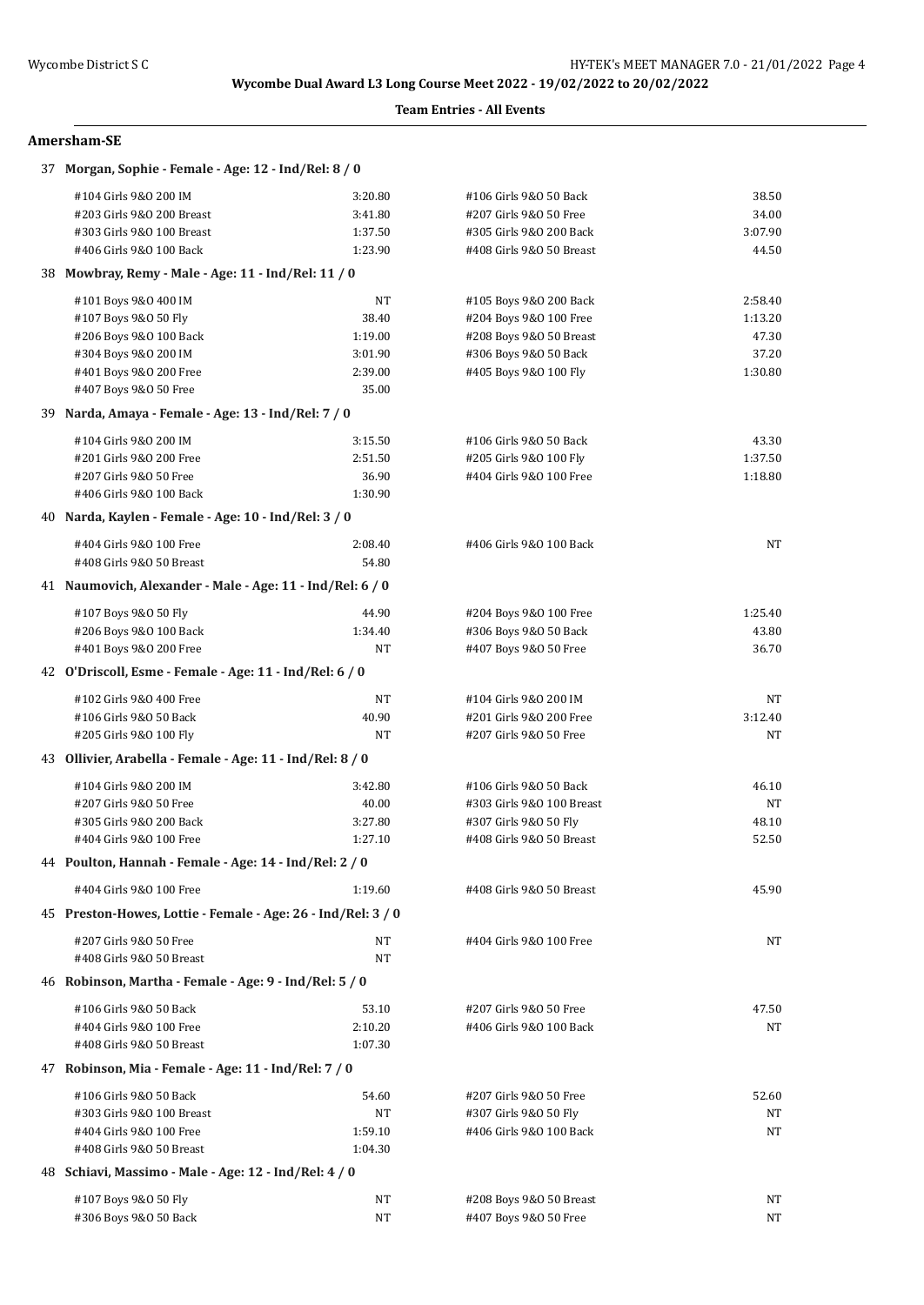## **Team Entries - All Events**

| 49 Schurer, Megan - Female - Age: 11 - Ind/Rel: 4 / 0     |         |                           |         |
|-----------------------------------------------------------|---------|---------------------------|---------|
| #106 Girls 9&0 50 Back                                    | NT      | #207 Girls 9&0 50 Free    | NT      |
| #307 Girls 9&0 50 Fly                                     | NT      | #408 Girls 9&0 50 Breast  | NT      |
| 50 Shield, Caroline - Female - Age: 13 - Ind/Rel: 2 / 0   |         |                           |         |
| #404 Girls 9&0 100 Free                                   | 1:20.60 | #408 Girls 9&0 50 Breast  | 44.80   |
| 51 Smit, Amelie - Female - Age: 13 - Ind/Rel: 7 / 0       |         |                           |         |
| #104 Girls 9&0 200 IM                                     | NT      | #203 Girls 9&0 200 Breast | 3:34.30 |
| #207 Girls 9&0 50 Free                                    | 38.60   | #303 Girls 9&0 100 Breast | 1:39.40 |
| #307 Girls 9&0 50 Fly                                     | 47.80   | #404 Girls 9&0 100 Free   | 1:28.70 |
| #408 Girls 9&0 50 Breast                                  | 46.10   |                           |         |
| 52 Tyreman, Isla-Rose - Female - Age: 11 - Ind/Rel: 7 / 0 |         |                           |         |
| #104 Girls 9&0 200 IM                                     | NT      | #106 Girls 9&0 50 Back    | NT      |
| #207 Girls 9&0 50 Free                                    | NT      | #303 Girls 9&0 100 Breast | NT      |
| #307 Girls 9&0 50 Fly                                     | NT      | #406 Girls 9&0 100 Back   | NT      |
| #408 Girls 9&0 50 Breast                                  | NT      |                           |         |
| 53 Ventress, Jack - Male - Age: 12 - Ind/Rel: 8 / 0       |         |                           |         |
| #103 Boys 9&0 100 Breast                                  | 1:45.60 | #107 Boys 9&0 50 Fly      | 42.90   |
| #204 Boys 9&0 100 Free                                    | 1:27.00 | #208 Boys 9&0 50 Breast   | 48.10   |
| #304 Boys 9&0 200 IM                                      | 3:21.10 | #306 Boys 9&0 50 Back     | 48.20   |
| #403 Boys 9&0 200 Breast                                  | 3:44.00 | #407 Boys 9&0 50 Free     | 40.20   |
| 54 Wahlberg, Lana - Female - Age: 11 - Ind/Rel: 5 / 0     |         |                           |         |
| #106 Girls 9&0 50 Back                                    | 1:04.40 | #207 Girls 9&0 50 Free    | 57.00   |
| #303 Girls 9&0 100 Breast                                 | NT      | #307 Girls 9&0 50 Fly     | 1:07.90 |
| #408 Girls 9&0 50 Breast                                  | 1:10.50 |                           |         |
| 55 Westmacott, Isla - Female - Age: 10 - Ind/Rel: 7 / 0   |         |                           |         |
| #106 Girls 9&0 50 Back                                    | NT      | #207 Girls 9&0 50 Free    | 43.90   |
| #303 Girls 9&0 100 Breast                                 | NT      | #307 Girls 9&0 50 Fly     | NT      |
| #404 Girls 9&0 100 Free                                   | NT      | #406 Girls 9&0 100 Back   | NT      |
| #408 Girls 9&0 50 Breast                                  | 58.50   |                           |         |
| 56 Wittich, Grace - Female - Age: 9 - Ind/Rel: 3 / 0      |         |                           |         |
| #106 Girls 9&0 50 Back                                    | 1:00.70 | #207 Girls 9&0 50 Free    | 45.70   |
| #408 Girls 9&0 50 Breast                                  | 1:01.60 |                           |         |
| 57 Wright, Harry - Male - Age: 10 - Ind/Rel: 3 / 0        |         |                           |         |
| #204 Boys 9&0 100 Free                                    | 1:59.50 | #208 Boys 9&0 50 Breast   | 58.30   |
| #407 Boys 9&0 50 Free                                     | 45.00   |                           |         |
| 58 Wright, Olivia - Female - Age: 12 - Ind/Rel: 9 / 0     |         |                           |         |
| #102 Girls 9&0 400 Free                                   | 5:54.60 | #106 Girls 9&0 50 Back    | 41.10   |
| #201 Girls 9&0 200 Free                                   | 2:40.30 | #205 Girls 9&0 100 Fly    | 1:21.20 |
| #301 Girls 9&0 400 IM                                     | 6:23.50 | #303 Girls 9&0 100 Breast | 1:33.30 |
| #307 Girls 9&0 50 Fly                                     | 35.90   | #402 Girls 9&0 200 Fly    | 3:16.20 |
| #408 Girls 9&0 50 Breast                                  | 42.00   |                           |         |
| 59 Yates, Imogen - Female - Age: 12 - Ind/Rel: 8 / 0      |         |                           |         |
| #104 Girls 9&0 200 IM                                     | 3:07.80 | #106 Girls 9&0 50 Back    | 37.10   |
| #203 Girls 9&0 200 Breast                                 | 3:29.30 | #207 Girls 9&0 50 Free    | 32.90   |
| #303 Girls 9&0 100 Breast                                 | 1:34.10 | #305 Girls 9&0 200 Back   | 2:58.70 |
| #404 Girls 9&0 100 Free                                   | 1:14.10 | #408 Girls 9&0 50 Breast  | 43.20   |
| 60 Yates, Joseph - Male - Age: 10 - Ind/Rel: 5 / 0        |         |                           |         |
| #103 Boys 9&0 100 Breast                                  | NT      | #107 Boys 9&0 50 Fly      | 49.70   |
| #204 Boys 9&0 100 Free                                    | 1:42.20 | #208 Boys 9&0 50 Breast   | 1:04.30 |
| #407 Boys 9&0 50 Free                                     | 42.90   |                           |         |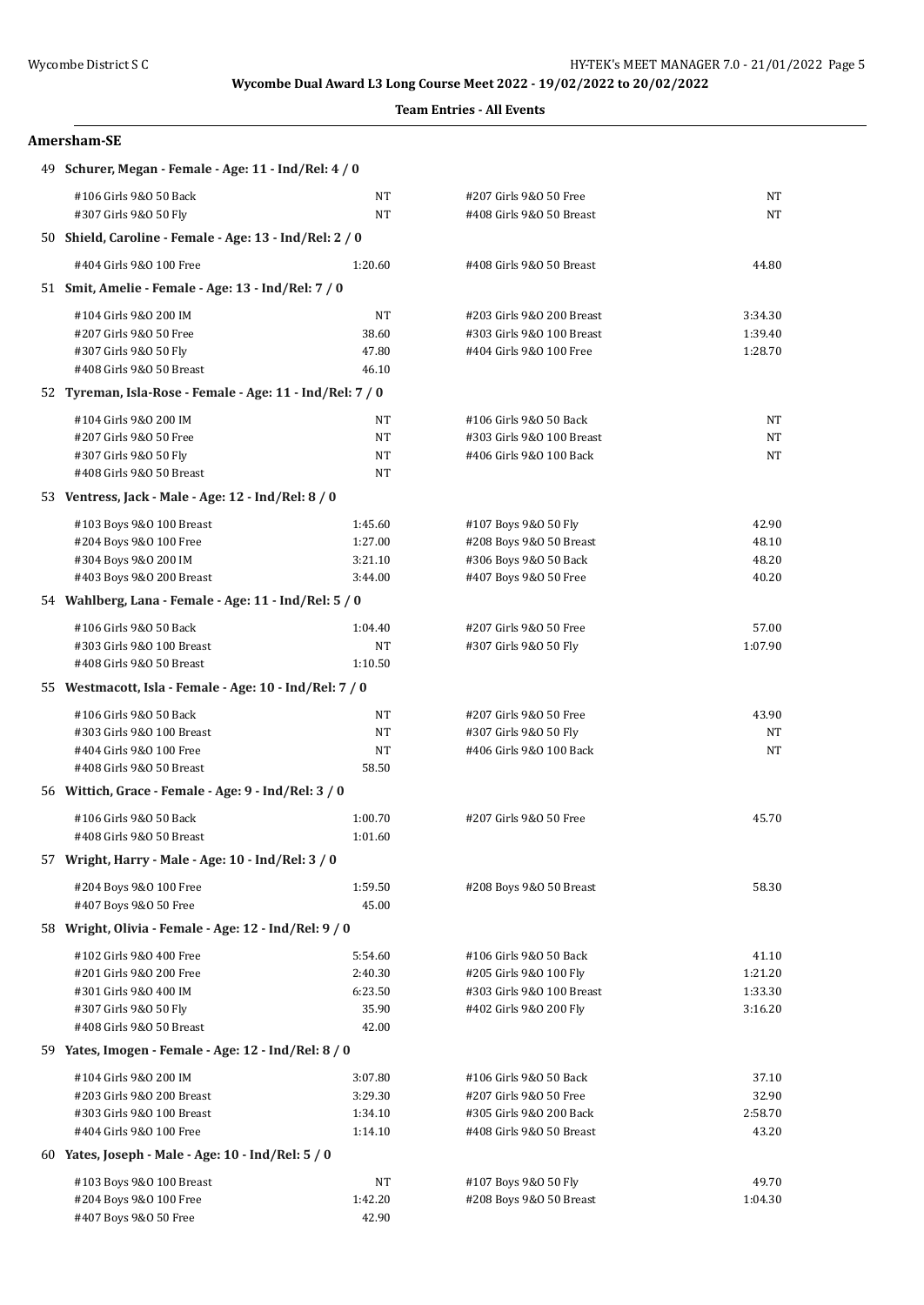## **Team Entries - All Events**

# **Amersham-SE**

61 **Yeo, Ada - Female - Age: 12 - Ind/Rel: 8 / 0**

| Amersham-SE Total Individual Entries: 353 - Total Relays: 0 |         |                          |       |  |
|-------------------------------------------------------------|---------|--------------------------|-------|--|
| #404 Girls 9&0 100 Free                                     | 1:18.10 | #408 Girls 9&0 50 Breast | 45.30 |  |
| #303 Girls 9&0 100 Breast                                   | 1:41.10 | #307 Girls 9&0 50 Fly    | 40.20 |  |
| #201 Girls 9&0 200 Free                                     | 2:57.20 | #207 Girls 9&0 50 Free   | 37.30 |  |
| #104 Girls 9&0 200 IM                                       | 3:18.40 | #106 Girls 9&0 50 Back   | 40.90 |  |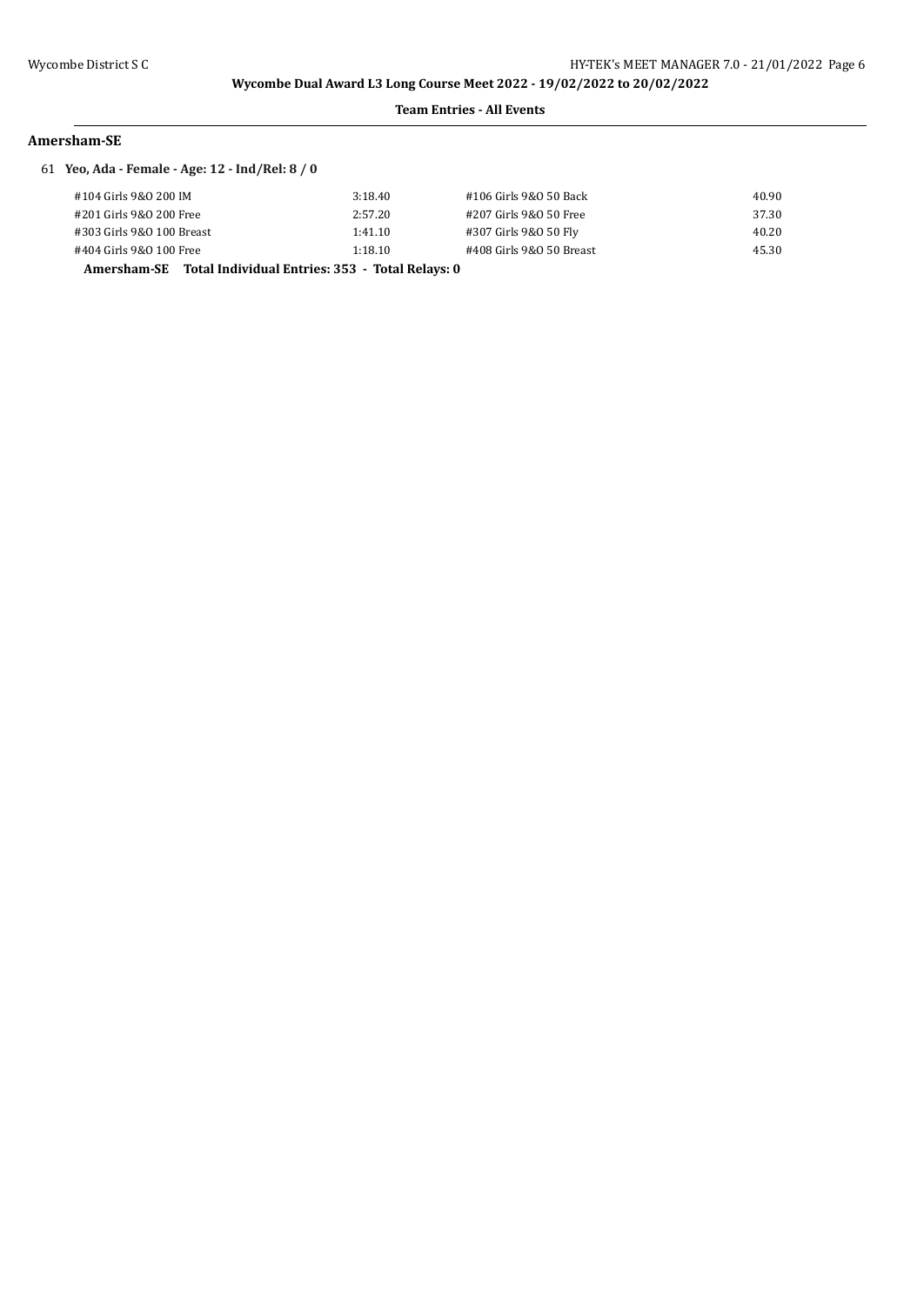### **Team Entries - All Events**

| 1 Adams, Josef - Male - Age: 14 - Ind/Rel: 6 / 0        |         |                           |         |
|---------------------------------------------------------|---------|---------------------------|---------|
| #105 Boys 9&0 200 Back                                  | 2:21.44 | #204 Boys 9&0 100 Free    | 58.03   |
| #206 Boys 9&0 100 Back                                  | 1:06.48 | #306 Boys 9&0 50 Back     | 34.48   |
| #401 Boys 9&0 200 Free                                  | 2:07.74 | #407 Boys 9&0 50 Free     | 26.43   |
| 2 Al Faisal, Hissah - Female - Age: 12 - Ind/Rel: 8 / 0 |         |                           |         |
| #104 Girls 9&0 200 IM                                   | 3:16.44 | #106 Girls 9&0 50 Back    | 41.00   |
| #201 Girls 9&0 200 Free                                 | 2:57.20 | #207 Girls 9&0 50 Free    | 35.20   |
| #303 Girls 9&0 100 Breast                               | 1:43.20 | #307 Girls 9&0 50 Fly     | 40.50   |
| #404 Girls 9&0 100 Free                                 | 1:19.38 | #408 Girls 9&0 50 Breast  | 46.20   |
| 3 Al Faisal, Maya - Female - Age: 12 - Ind/Rel: 9 / 0   |         |                           |         |
|                                                         |         |                           |         |
| #104 Girls 9&0 200 IM                                   | 3:14.55 | #106 Girls 9&0 50 Back    | 40.37   |
| #201 Girls 9&0 200 Free                                 | 2:50.70 | #205 Girls 9&0 100 Fly    | 1:32.30 |
| #207 Girls 9&0 50 Free                                  | 33.68   | #303 Girls 9&0 100 Breast | NT      |
| #307 Girls 9&0 50 Fly                                   | 37.10   | #402 Girls 9&0 200 Fly    | NT      |
| #404 Girls 9&0 100 Free                                 | 1:17.84 |                           |         |
| 4 Anisimov, Marcel - Male - Age: 10 - Ind/Rel: 5 / 0    |         |                           |         |
| #103 Boys 9&0 100 Breast                                | 2:01.50 | #107 Boys 9&0 50 Fly      | 56.60   |
| #204 Boys 9&0 100 Free                                  | 1:36.50 | #206 Boys 9&0 100 Back    | 1:43.20 |
| #208 Boys 9&0 50 Breast                                 | 55.80   |                           |         |
| 5 Ares, Michael - Male - Age: 10 - Ind/Rel: 13 / 0      |         |                           |         |
| #103 Boys 9&0 100 Breast                                | 1:36.40 | #105 Boys 9&0 200 Back    | 3:10.33 |
| #107 Boys 9&0 50 Fly                                    | 41.45   | #204 Boys 9&0 100 Free    | 1:15.16 |
| #206 Boys 9&0 100 Back                                  | 1:27.00 | #208 Boys 9&0 50 Breast   | 44.10   |
| #302 Boys 9&0 400 Free                                  | 6:15.00 | #304 Boys 9&0 200 IM      | 3:10.30 |
| #306 Boys 9&0 50 Back                                   | 38.71   | #401 Boys 9&0 200 Free    | 2:52.80 |
| #403 Boys 9&0 200 Breast                                | 3:31.30 | #405 Boys 9&0 100 Fly     | 1:40.40 |
| #407 Boys 9&0 50 Free                                   | 35.00   |                           |         |
| 6 Ares, Myla - Female - Age: 9 - Ind/Rel: 7 / 0         |         |                           |         |
| #106 Girls 9&0 50 Back                                  | 47.50   | #207 Girls 9&0 50 Free    | 43.10   |
| #303 Girls 9&0 100 Breast                               | 2:12.60 | #307 Girls 9&0 50 Fly     | 48.50   |
| #404 Girls 9&0 100 Free                                 | 1:49.20 | #406 Girls 9&0 100 Back   | 1:55.00 |
| #408 Girls 9&0 50 Breast                                | 56.30   |                           |         |
| 7 Augustine, Daniel - Male - Age: 11 - Ind/Rel: 7 / 0   |         |                           |         |
| #103 Boys 9&0 100 Breast                                | 1:50.10 | #107 Boys 9&0 50 Fly      | 42.10   |
| #204 Boys 9&0 100 Free                                  | 1:30.60 | #206 Boys 9&0 100 Back    | 1:36.30 |
| #208 Boys 9&0 50 Breast                                 | 49.00   | #306 Boys 9&0 50 Back     | 44.80   |
| #407 Boys 9&0 50 Free                                   | 35.20   |                           |         |
| 8 Augustine, Joseph - Male - Age: 12 - Ind/Rel: 9 / 0   |         |                           |         |
| #103 Boys 9&0 100 Breast                                | 1:29.10 | #204 Boys 9&0 100 Free    | 1:08.68 |
| #206 Boys 9&0 100 Back                                  | 1:28.30 | #304 Boys 9&0 200 IM      | 2:54.70 |
| #306 Boys 9&0 50 Back                                   | 40.10   | #401 Boys 9&0 200 Free    | 2:32.00 |
| #403 Boys 9&0 200 Breast                                | 3:12.80 | #405 Boys 9&0 100 Fly     | 1:26.48 |
| #407 Boys 9&0 50 Free                                   | 30.55   |                           |         |
| 9 Bearelly, Ravi - Male - Age: 12 - Ind/Rel: 8 / 0      |         |                           |         |
| #101 Boys 9&0 400 IM                                    | 7:14.40 | #103 Boys 9&0 100 Breast  | 1:32.40 |
| #105 Boys 9&0 200 Back                                  | 3:07.20 | #302 Boys 9&0 400 Free    | 5:52.40 |
| #304 Boys 9&0 200 IM                                    | 3:06.30 | #401 Boys 9&0 200 Free    | 2:41.20 |
| #403 Boys 9&0 200 Breast                                | 3:14.70 | #405 Boys 9&0 100 Fly     | NT      |
| 10 Bhugun, Emma - Female - Age: 16 - Ind/Rel: 6 / 0     |         |                           |         |
| #203 Girls 9&0 200 Breast                               | 3:02.10 | #207 Girls 9&0 50 Free    | 29.10   |
| #303 Girls 9&0 100 Breast                               | 1:22.00 | #307 Girls 9&0 50 Fly     | 31.13   |
| #404 Girls 9&0 100 Free                                 | 1:05.58 | #408 Girls 9&0 50 Breast  | 37.30   |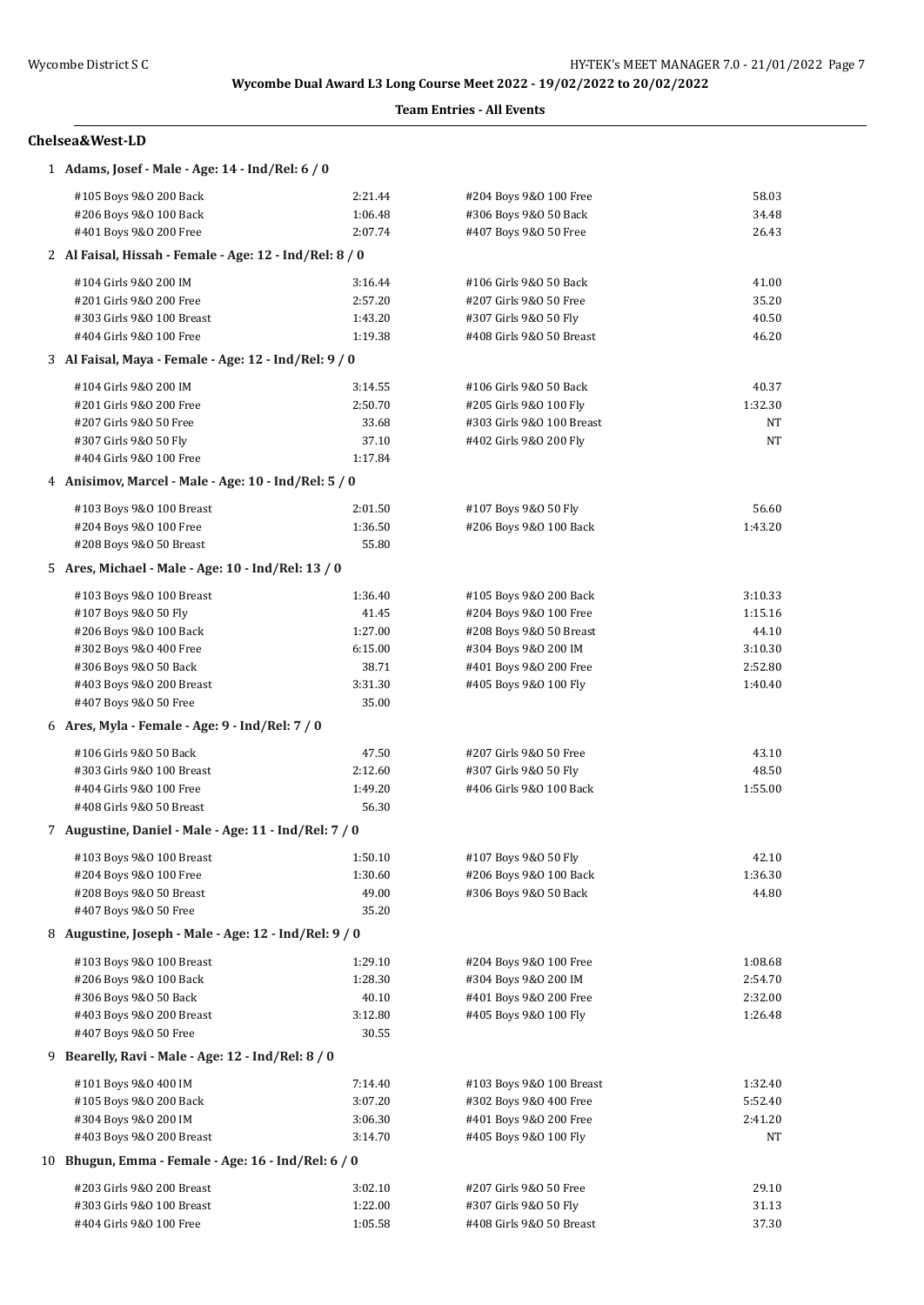## **Team Entries - All Events**

| 11 Bonfiglio, Dahlia - Female - Age: 13 - Ind/Rel: 11 / 0    |                  |                                                     |             |
|--------------------------------------------------------------|------------------|-----------------------------------------------------|-------------|
| #102 Girls 9&0 400 Free                                      | 5:13.30          | #104 Girls 9&0 200 IM                               | 2:53.70     |
| #106 Girls 9&0 50 Back                                       | 36.50            | #201 Girls 9&0 200 Free                             | 2:30.06     |
| #205 Girls 9&0 100 Fly                                       | 1:23.90          | #207 Girls 9&0 50 Free                              | 31.60       |
| #301 Girls 9&0 400 IM                                        | 6:24.70          | #305 Girls 9&0 200 Back                             | 2:49.40     |
| #307 Girls 9&0 50 Fly                                        | 36.80            | #404 Girls 9&0 100 Free                             | 1:09.80     |
| #406 Girls 9&0 100 Back                                      | 1:19.40          |                                                     |             |
| 12 Bonfiglio, Luc - Male - Age: 10 - Ind/Rel: 9 / 0          |                  |                                                     |             |
| #105 Boys 9&0 200 Back                                       | 3:45.90          | #107 Boys 9&0 50 Fly                                | 47.90       |
| #204 Boys 9&0 100 Free                                       | 1:34.20          | #206 Boys 9&0 100 Back                              | 1:43.90     |
| #208 Boys 9&0 50 Breast                                      | 1:01.20          | #306 Boys 9&0 50 Back                               | 49.20       |
| #401 Boys 9&0 200 Free                                       | 3:30.00          | #405 Boys 9&0 100 Fly                               | NT          |
| #407 Boys 9&0 50 Free                                        | 40.60            |                                                     |             |
| 13 Borak, Yuriy - Male - Age: 16 - Ind/Rel: 3 / 0            |                  |                                                     |             |
| #107 Boys 9&0 50 Fly                                         | 28.99            | #204 Boys 9&0 100 Free                              | 57.60       |
| #407 Boys 9&0 50 Free                                        | 26.10            |                                                     |             |
| 14 Bunimovich, Olivia - Female - Age: 11 - Ind/Rel: 11 / 0   |                  |                                                     |             |
|                                                              |                  |                                                     |             |
| #104 Girls 9&0 200 IM                                        | 3:12.90          | #106 Girls 9&0 50 Back                              | 41.20       |
| #201 Girls 9&0 200 Free                                      | 3:01.80          | #203 Girls 9&0 200 Breast                           | 3:50.20     |
| #207 Girls 9&0 50 Free                                       | 34.60            | #303 Girls 9&0 100 Breast                           | 1:44.30     |
| #305 Girls 9&0 200 Back                                      | 3:13.30          | #307 Girls 9&0 50 Fly                               | 39.40       |
| #404 Girls 9&0 100 Free                                      | 1:19.60          | #406 Girls 9&0 100 Back                             | 1:30.20     |
| #408 Girls 9&0 50 Breast                                     | 47.90            |                                                     |             |
| 15 Bunimovich, Victoria - Female - Age: 14 - Ind/Rel: 11 / 0 |                  |                                                     |             |
| #104 Girls 9&0 200 IM                                        | 2:32.10          | #106 Girls 9&0 50 Back                              | 35.10       |
| #201 Girls 9&0 200 Free                                      | 2:14.90          | #205 Girls 9&0 100 Fly                              | 1:08.60     |
| #207 Girls 9&0 50 Free                                       | 30.00            | #303 Girls 9&0 100 Breast                           | 1:23.60     |
| #305 Girls 9&0 200 Back                                      | 2:33.70          | #307 Girls 9&0 50 Fly                               | 32.00       |
| #404 Girls 9&0 100 Free                                      | 1:04.50          | #406 Girls 9&0 100 Back                             | 1:12.20     |
| #408 Girls 9&0 50 Breast                                     | 38.60            |                                                     |             |
| 16 Cardet Marino, Diego - Male - Age: 14 - Ind/Rel: 7 / 0    |                  |                                                     |             |
| #103 Boys 9&0 100 Breast                                     | 1:28.50          | #107 Boys 9&0 50 Fly                                | 31.80       |
| #204 Boys 9&0 100 Free                                       | 1:04.70          | #208 Boys 9&0 50 Breast                             | 38.60       |
| #306 Boys 9&0 50 Back                                        | 34.70            | #401 Boys 9&0 200 Free                              | 2:29.20     |
| #407 Boys 9&0 50 Free                                        | 28.80            |                                                     |             |
| 17 Cazzol, Roman - Male - Age: 9 - Ind/Rel: 5 / 0            |                  |                                                     |             |
| #103 Boys 9&0 100 Breast                                     | NT               | #204 Boys 9&0 100 Free                              | NT          |
| #208 Boys 9&0 50 Breast                                      | 57.60            | #306 Boys 9&0 50 Back                               | 47.80       |
| #407 Boys 9&0 50 Free                                        | 44.30            |                                                     |             |
| 18 Chan, Robyn - Female - Age: 14 - Ind/Rel: 6 / 0           |                  |                                                     |             |
| #201 Girls 9&0 200 Free                                      | 2:37.90          |                                                     | 3:18.00     |
|                                                              |                  | #203 Girls 9&0 200 Breast                           |             |
| #207 Girls 9&0 50 Free<br>#406 Girls 9&0 100 Back            | 31.70<br>1:19.80 | #404 Girls 9&0 100 Free<br>#408 Girls 9&0 50 Breast | NT<br>43.60 |
|                                                              |                  |                                                     |             |
| 19 Chan, Rubie - Female - Age: 12 - Ind/Rel: 6 / 0           |                  |                                                     |             |
| #201 Girls 9&0 200 Free                                      | 3:13.70          | #203 Girls 9&0 200 Breast                           | 4:14.50     |
| #207 Girls 9&0 50 Free                                       | 39.90            | #404 Girls 9&0 100 Free                             | NT          |
| #406 Girls 9&0 100 Back                                      | 1:40.10          | #408 Girls 9&0 50 Breast                            | 53.70       |
| 20 Colquhoun, Maia - Female - Age: 11 - Ind/Rel: 7 / 0       |                  |                                                     |             |
| #201 Girls 9&0 200 Free                                      | 2:59.70          | #203 Girls 9&0 200 Breast                           | 3:41.90     |
| #205 Girls 9&0 100 Fly                                       | 1:44.40          | #207 Girls 9&0 50 Free                              | 34.70       |
| #303 Girls 9&0 100 Breast                                    | 1:45.10          | #305 Girls 9&0 200 Back                             | 3:16.70     |
| #307 Girls 9&0 50 Fly                                        | 37.20            |                                                     |             |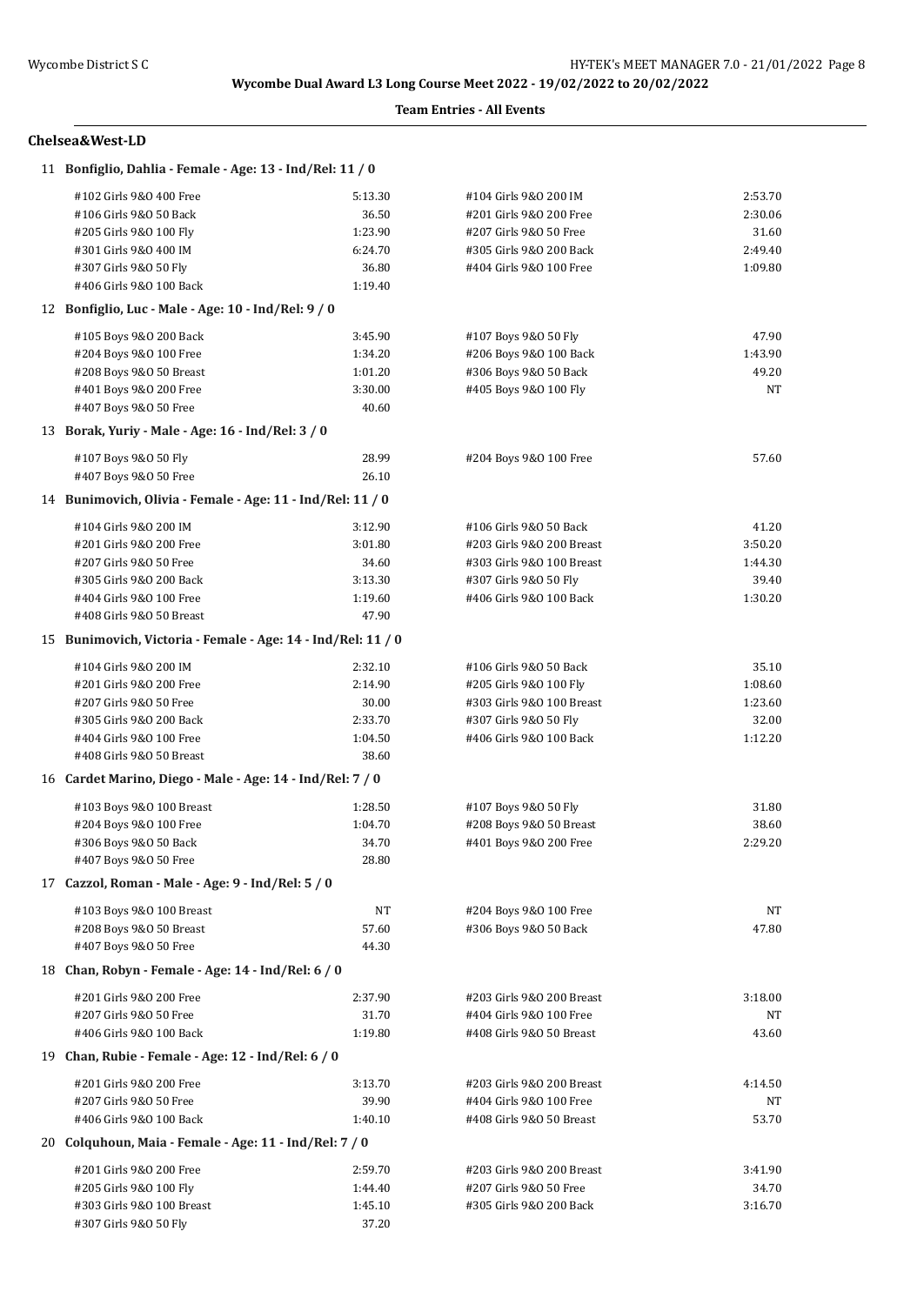## **Team Entries - All Events**

| 21 Comer, Analise - Female - Age: 11 - Ind/Rel: 8 / 0         |                                                          |                                                      |                    |  |  |  |  |
|---------------------------------------------------------------|----------------------------------------------------------|------------------------------------------------------|--------------------|--|--|--|--|
| #106 Girls 9&0 50 Back                                        | 44.10                                                    | #205 Girls 9&0 100 Fly                               | NT                 |  |  |  |  |
| #207 Girls 9&0 50 Free                                        | 37.10                                                    | #303 Girls 9&0 100 Breast                            | 1:49.70            |  |  |  |  |
| #307 Girls 9&0 50 Fly                                         | 43.60                                                    | #404 Girls 9&0 100 Free                              | 1:27.00            |  |  |  |  |
| #406 Girls 9&0 100 Back                                       | 1:37.00                                                  | #408 Girls 9&0 50 Breast                             | 48.50              |  |  |  |  |
| 22 Contogoulas, Alexandra - Female - Age: 10 - Ind/Rel: 3 / 0 |                                                          |                                                      |                    |  |  |  |  |
| #104 Girls 9&0 200 IM                                         | NT                                                       | #106 Girls 9&0 50 Back                               | 45.70              |  |  |  |  |
| #303 Girls 9&0 100 Breast                                     | NT                                                       |                                                      |                    |  |  |  |  |
|                                                               | 23 Copliting, Jeremiah - Male - Age: 14 - Ind/Rel: 8 / 0 |                                                      |                    |  |  |  |  |
| #103 Boys 9&0 100 Breast                                      | 1:35.50                                                  | #107 Boys 9&0 50 Fly                                 | 32.10              |  |  |  |  |
| #204 Boys 9&0 100 Free                                        | 1:08.20                                                  | #206 Boys 9&0 100 Back                               | 1:22.10            |  |  |  |  |
| #208 Boys 9&0 50 Breast                                       | 42.10                                                    | #306 Boys 9&0 50 Back                                | 37.10              |  |  |  |  |
| #405 Boys 9&0 100 Fly                                         | 1:21.50                                                  | #407 Boys 9&0 50 Free                                | 29.70              |  |  |  |  |
| 24 Danylenko, Dmytro - Male - Age: 13 - Ind/Rel: 8 / 0        |                                                          |                                                      |                    |  |  |  |  |
| #103 Boys 9&0 100 Breast                                      | 1:23.70                                                  | #105 Boys 9&0 200 Back                               | 2:47.50            |  |  |  |  |
| #107 Boys 9&0 50 Fly                                          | 32.68                                                    | #206 Boys 9&0 100 Back                               | 1:20.60            |  |  |  |  |
| #208 Boys 9&0 50 Breast                                       | 38.26                                                    | #302 Boys 9&0 400 Free                               | 5:21.90            |  |  |  |  |
| #304 Boys 9&0 200 IM                                          | 2:46.60                                                  | #306 Boys 9&0 50 Back                                | 37.60              |  |  |  |  |
| 25 Davison, Darcy - Female - Age: 10 - Ind/Rel: 4 / 0         |                                                          |                                                      |                    |  |  |  |  |
| #303 Girls 9&0 100 Breast                                     | NT                                                       | #307 Girls 9&0 50 Fly                                | 55.90              |  |  |  |  |
| #404 Girls 9&0 100 Free                                       | 1:45.80                                                  | #408 Girls 9&0 50 Breast                             | 53.60              |  |  |  |  |
| 26 Din, Kamran - Male - Age: 17 - Ind/Rel: 5 / 0              |                                                          |                                                      |                    |  |  |  |  |
| #107 Boys 9&0 50 Fly                                          | 27.50                                                    | #204 Boys 9&0 100 Free                               | 54.80              |  |  |  |  |
| #208 Boys 9&0 50 Breast                                       | 31.60                                                    | #401 Boys 9&0 200 Free                               | 2:03.20            |  |  |  |  |
| #407 Boys 9&0 50 Free                                         | 25.25                                                    |                                                      |                    |  |  |  |  |
| 27 Dyakonyuk, Vasilisa - Female - Age: 11 - Ind/Rel: 15 / 0   |                                                          |                                                      |                    |  |  |  |  |
| #102 Girls 9&0 400 Free                                       | NT                                                       | #104 Girls 9&0 200 IM                                | 3:16.20            |  |  |  |  |
| #106 Girls 9&0 50 Back                                        | 42.50                                                    | #201 Girls 9&0 200 Free                              | 3:18.20            |  |  |  |  |
| #203 Girls 9&0 200 Breast                                     | 3:40.73                                                  | #205 Girls 9&0 100 Fly                               | 1:51.30            |  |  |  |  |
| #207 Girls 9&0 50 Free                                        | 36.30                                                    | #301 Girls 9&0 400 IM                                | 7:26.70            |  |  |  |  |
| #303 Girls 9&0 100 Breast                                     | 1:42.38                                                  | #305 Girls 9&0 200 Back                              | 3:15.30            |  |  |  |  |
| #307 Girls 9&0 50 Fly                                         | 44.60                                                    | #402 Girls 9&0 200 Fly                               | NT                 |  |  |  |  |
| #404 Girls 9&0 100 Free                                       | 1:19.15                                                  | #406 Girls 9&0 100 Back                              | 1:30.30            |  |  |  |  |
| #408 Girls 9&0 50 Breast                                      | 46.72                                                    |                                                      |                    |  |  |  |  |
| 28 Eler, Aslan - Male - Age: 13 - Ind/Rel: 10 / 0             |                                                          |                                                      |                    |  |  |  |  |
| #105 Boys 9&0 200 Back                                        | 2:43.30                                                  | #107 Boys 9&0 50 Fly                                 | 32.90              |  |  |  |  |
| #204 Boys 9&0 100 Free                                        | 1:04.60                                                  | #206 Boys 9&0 100 Back                               | 1:15.80            |  |  |  |  |
| #302 Boys 9&0 400 Free                                        | 5:19.90                                                  | #304 Boys 9&0 200 IM                                 | 2:49.60            |  |  |  |  |
| #306 Boys 9&0 50 Back                                         | 35.11                                                    | #401 Boys 9&0 200 Free                               | 2:27.50            |  |  |  |  |
| #405 Boys 9&0 100 Fly                                         | 1:17.80                                                  | #407 Boys 9&0 50 Free                                | 29.61              |  |  |  |  |
| 29 Eler, Kaplan - Male - Age: 10 - Ind/Rel: 13 / 0            |                                                          |                                                      |                    |  |  |  |  |
| #103 Boys 9&0 100 Breast                                      | 1:44.68                                                  | #105 Boys 9&0 200 Back                               | 3:09.71            |  |  |  |  |
| #107 Boys 9&0 50 Fly                                          | 38.10                                                    | #204 Boys 9&0 100 Free                               | 1:19.30            |  |  |  |  |
| #206 Boys 9&0 100 Back                                        | 1:31.37                                                  | #208 Boys 9&0 50 Breast                              | 47.64              |  |  |  |  |
| #302 Boys 9&0 400 Free                                        | 6:10.10                                                  | #304 Boys 9&0 200 IM                                 | 3:10.50            |  |  |  |  |
|                                                               | 41.20                                                    | #401 Boys 9&0 200 Free                               | 2:57.70            |  |  |  |  |
| #306 Boys 9&0 50 Back                                         |                                                          |                                                      |                    |  |  |  |  |
| #403 Boys 9&0 200 Breast                                      | 3:43.50                                                  | #405 Boys 9&0 100 Fly                                | 1:39.10            |  |  |  |  |
| #407 Boys 9&0 50 Free                                         | 35.00                                                    |                                                      |                    |  |  |  |  |
| 30 Elmarini, Hanna - Female - Age: 10 - Ind/Rel: 6 / 0        |                                                          |                                                      |                    |  |  |  |  |
| #102 Girls 9&0 400 Free                                       | NT                                                       | #203 Girls 9&0 200 Breast                            | 3:37.00            |  |  |  |  |
| #207 Girls 9&0 50 Free<br>#307 Girls 9&0 50 Fly               | 43.00<br>48.30                                           | #303 Girls 9&0 100 Breast<br>#404 Girls 9&0 100 Free | 1:45.00<br>1:28.80 |  |  |  |  |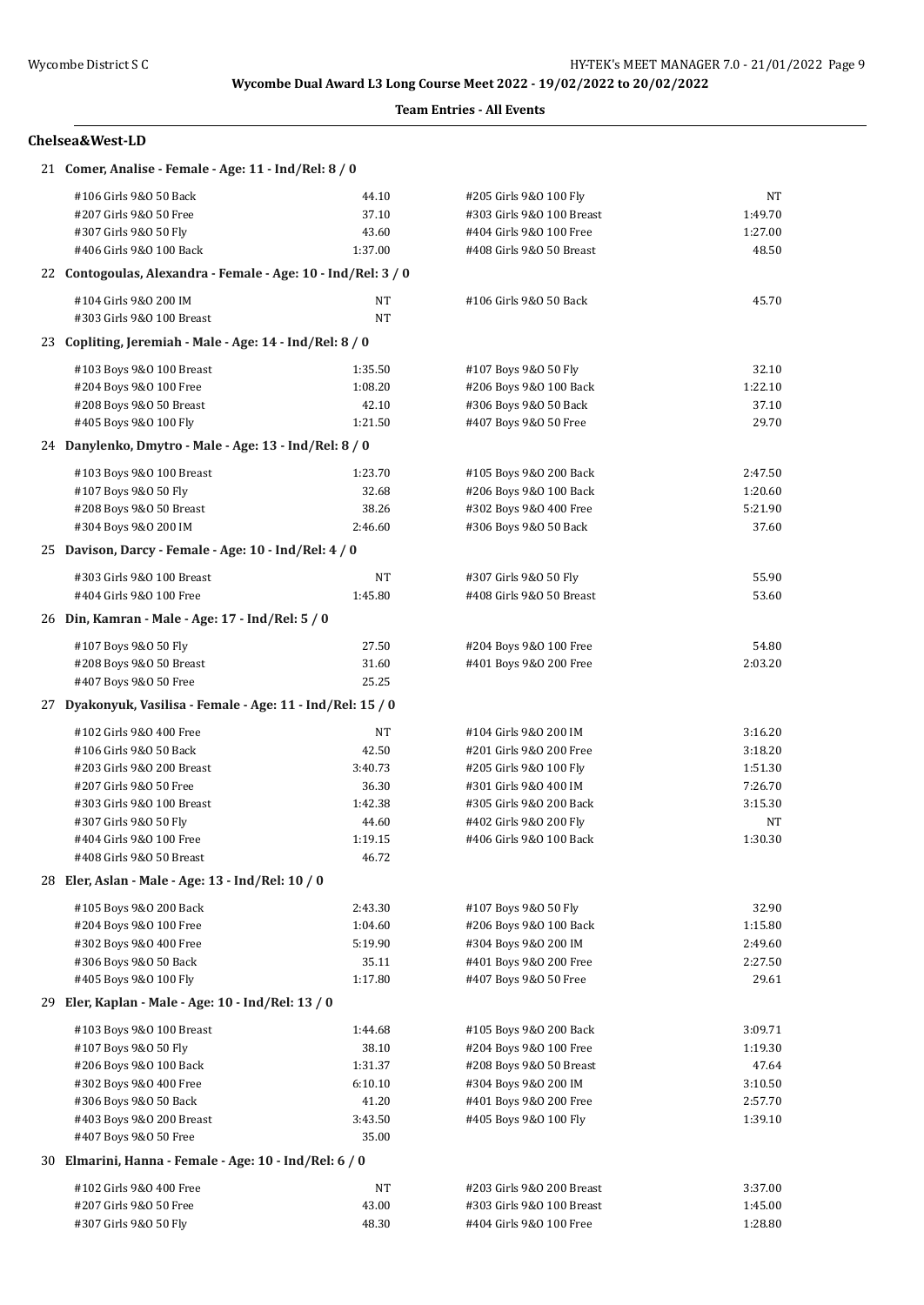## **Team Entries - All Events**

| 31 Elmarini, Sofia - Female - Age: 12 - Ind/Rel: 7 / 0     |         |                           |         |  |
|------------------------------------------------------------|---------|---------------------------|---------|--|
| #102 Girls 9&0 400 Free                                    | NT      | #104 Girls 9&0 200 IM     | 3:13.40 |  |
| #205 Girls 9&0 100 Fly                                     | NT      | #207 Girls 9&0 50 Free    | 36.10   |  |
| #303 Girls 9&0 100 Breast                                  | 1:40.50 | #307 Girls 9&0 50 Fly     | 41.90   |  |
| #404 Girls 9&0 100 Free                                    | 1:16.40 |                           |         |  |
| 32 Finch, Nicholas - Male - Age: 15 - Ind/Rel: 2 / 0       |         |                           |         |  |
| #202 Boys 9&0 200 Fly                                      | 2:19.70 | #208 Boys 9&0 50 Breast   | 34.00   |  |
| 33 Frankopan, Tekla - Female - Age: 12 - Ind/Rel: 8 / 0    |         |                           |         |  |
| #301 Girls 9&0 400 IM                                      | NT      | #303 Girls 9&0 100 Breast | 1:43.30 |  |
| #305 Girls 9&0 200 Back                                    | NT      | #307 Girls 9&0 50 Fly     | 42.90   |  |
| #402 Girls 9&0 200 Fly                                     | NT      | #404 Girls 9&0 100 Free   | 1:26.10 |  |
| #406 Girls 9&0 100 Back                                    | 1:43.00 | #408 Girls 9&0 50 Breast  | 49.20   |  |
| 34 Gill, Nikita - Male - Age: 13 - Ind/Rel: 8 / 0          |         |                           |         |  |
| #103 Boys 9&0 100 Breast                                   | 1:33.70 | #107 Boys 9&0 50 Fly      | 39.60   |  |
| #204 Boys 9&0 100 Free                                     | 1:15.10 | #206 Boys 9&0 100 Back    | 1:25.20 |  |
| #304 Boys 9&0 200 IM                                       | 3:00.50 | #306 Boys 9&0 50 Back     | 36.90   |  |
| #403 Boys 9&0 200 Breast                                   | 3:24.10 | #407 Boys 9&0 50 Free     | 33.00   |  |
| 35 Griffiths, Betsy - Female - Age: 16 - Ind/Rel: 6 / 0    |         |                           |         |  |
| #102 Girls 9&0 400 Free                                    | 4:51.00 | #106 Girls 9&0 50 Back    | 35.10   |  |
| #201 Girls 9&0 200 Free                                    | 2:15.40 | #207 Girls 9&0 50 Free    | 28.88   |  |
| #404 Girls 9&0 100 Free                                    | 1:02.60 | #406 Girls 9&0 100 Back   | 1:13.40 |  |
| 36 Grove, Thomasina - Female - Age: 15 - Ind/Rel: 7 / 0    |         |                           |         |  |
| #106 Girls 9&0 50 Back                                     | 32.04   | #201 Girls 9&0 200 Free   | 2:23.71 |  |
| #205 Girls 9&0 100 Fly                                     | 1:07.50 | #207 Girls 9&0 50 Free    | 28.61   |  |
| #404 Girls 9&0 100 Free                                    | 1:02.80 | #406 Girls 9&0 100 Back   | 1:10.00 |  |
| #408 Girls 9&0 50 Breast                                   | 38.80   |                           |         |  |
| 37 Harris, Clementine - Female - Age: 11 - Ind/Rel: 12 / 0 |         |                           |         |  |
| #104 Girls 9&0 200 IM                                      | 3:35.60 | #106 Girls 9&0 50 Back    | 43.90   |  |
| #201 Girls 9&0 200 Free                                    | NT      | #203 Girls 9&0 200 Breast | 3:50.20 |  |
| #205 Girls 9&0 100 Fly                                     | 1:48.70 | #207 Girls 9&0 50 Free    | 39.50   |  |
| #303 Girls 9&0 100 Breast                                  | 1:50.20 | #305 Girls 9&0 200 Back   | NT      |  |
| #307 Girls 9&0 50 Fly                                      | 46.30   | #404 Girls 9&0 100 Free   | 1:34.80 |  |
| #406 Girls 9&0 100 Back                                    | 1:40.70 | #408 Girls 9&0 50 Breast  | 49.50   |  |
| 38 Hebel, Natalie - Female - Age: 9 - Ind/Rel: 3 / 0       |         |                           |         |  |
| #404 Girls 9&0 100 Free                                    | 1:32.80 | #406 Girls 9&0 100 Back   | 1:46.30 |  |
| #408 Girls 9&0 50 Breast                                   | 53.70   |                           |         |  |
| 39 Jazebi, Daniel - Male - Age: 12 - Ind/Rel: 9 / 0        |         |                           |         |  |
| #101 Boys 9&0 400 IM                                       | 6:31.70 | #107 Boys 9&0 50 Fly      | 33.80   |  |
| #204 Boys 9&0 100 Free                                     | 1:06.43 | #206 Boys 9&0 100 Back    | 1:20.90 |  |
| #302 Boys 9&0 400 Free                                     | 5:26.70 | #304 Boys 9&0 200 IM      | 2:47.20 |  |
| #401 Boys 9&0 200 Free                                     | 2:29.68 | #405 Boys 9&0 100 Fly     | 1:17.80 |  |
| #407 Boys 9&0 50 Free                                      | 30.40   |                           |         |  |
| 40 Juxon, Charlie - Male - Age: 12 - Ind/Rel: 5 / 0        |         |                           |         |  |
| #302 Boys 9&0 400 Free                                     | NT      | #304 Boys 9&0 200 IM      | 3:30.70 |  |
| #306 Boys 9&0 50 Back                                      | 46.50   | #401 Boys 9&0 200 Free    | 3:07.50 |  |
| #403 Boys 9&0 200 Breast                                   | 3:55.60 |                           |         |  |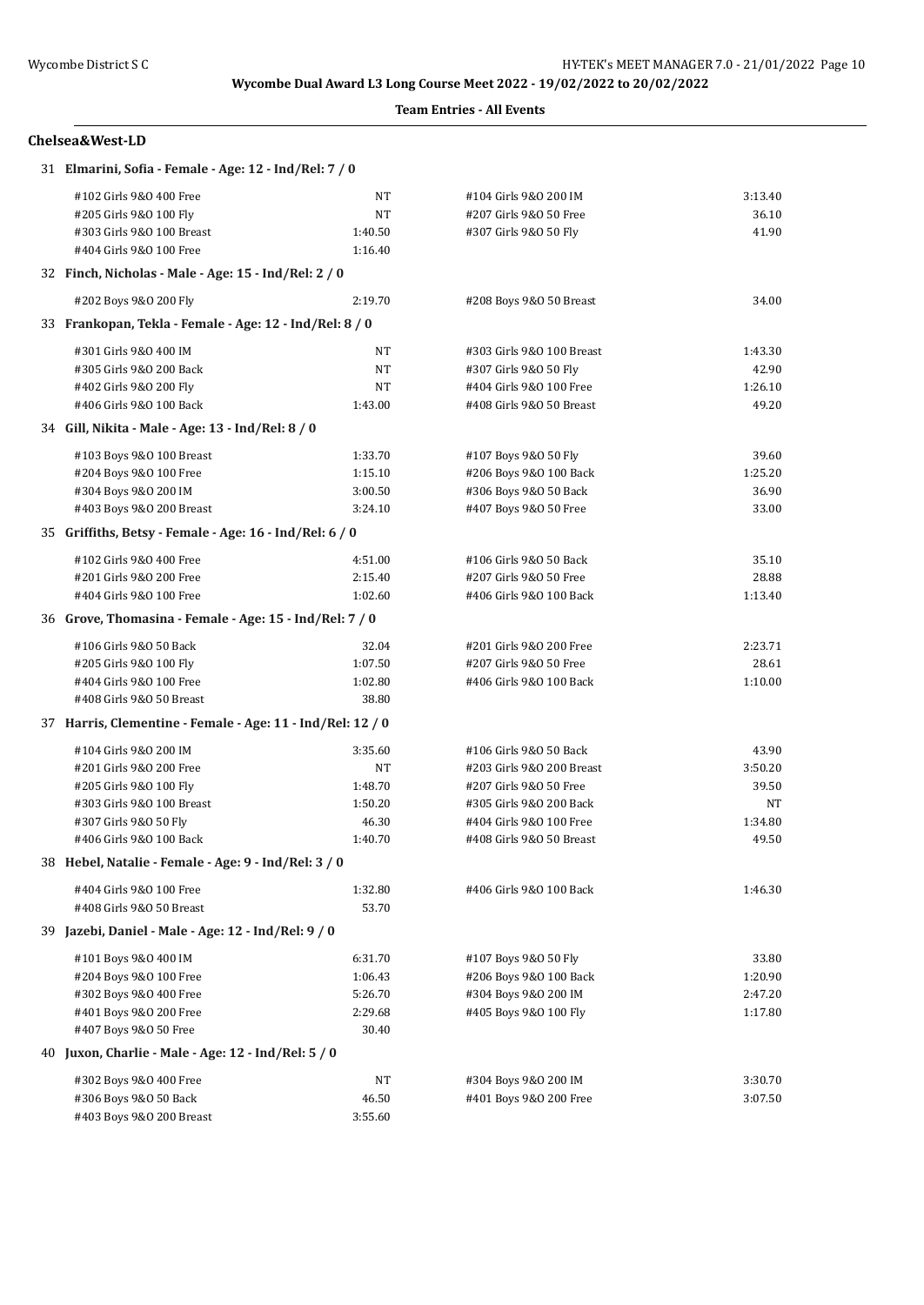**Team Entries - All Events**

| 41 Kaemmerer, Konstantin - Male - Age: 11 - Ind/Rel: 13 / 0 |         |                           |         |
|-------------------------------------------------------------|---------|---------------------------|---------|
| #103 Boys 9&0 100 Breast                                    | 1:41.20 | #105 Boys 9&0 200 Back    | 3:01.80 |
| #107 Boys 9&0 50 Fly                                        | 40.13   | #204 Boys 9&0 100 Free    | 1:15.30 |
| #206 Boys 9&0 100 Back                                      | 1:24.10 | #208 Boys 9&0 50 Breast   | 45.82   |
| #302 Boys 9&0 400 Free                                      | 5:55.80 | #304 Boys 9&0 200 IM      | 3:10.12 |
| #306 Boys 9&0 50 Back                                       | 39.40   | #401 Boys 9&0 200 Free    | 2:44.90 |
| #403 Boys 9&0 200 Breast                                    | 3:34.10 | #405 Boys 9&0 100 Fly     | 1:40.60 |
| #407 Boys 9&0 50 Free                                       | 32.94   |                           |         |
| 42 Kurati, Kaltrina - Female - Age: 13 - Ind/Rel: 9 / 0     |         |                           |         |
| #104 Girls 9&0 200 IM                                       | 2:57.00 | #106 Girls 9&0 50 Back    | 38.00   |
| #201 Girls 9&0 200 Free                                     | 2:32.70 | #205 Girls 9&0 100 Fly    | 1:16.20 |
| #207 Girls 9&0 50 Free                                      | 31.60   | #303 Girls 9&0 100 Breast | 1:31.00 |
| #307 Girls 9&0 50 Fly                                       | 33.50   | #404 Girls 9&0 100 Free   | 1:10.40 |
| #408 Girls 9&0 50 Breast                                    | 42.60   |                           |         |
| 43 Kyuchukova, Marina - Female - Age: 11 - Ind/Rel: 4 / 0   |         |                           |         |
| #102 Girls 9&0 400 Free                                     | NT      | #104 Girls 9&0 200 IM     | NT      |
| #201 Girls 9&0 200 Free                                     | 3:25.70 | #205 Girls 9&0 100 Fly    | NT      |
| 44 Laaouiti, Sara - Female - Age: 12 - Ind/Rel: 8 / 0       |         |                           |         |
| #102 Girls 9&0 400 Free                                     | NT      | #104 Girls 9&0 200 IM     | 3:58.80 |
| #201 Girls 9&0 200 Free                                     | 3:01.50 | #203 Girls 9&0 200 Breast | 3:54.10 |
| #207 Girls 9&0 50 Free                                      | 37.40   | #303 Girls 9&0 100 Breast | 1:50.30 |
| #404 Girls 9&0 100 Free                                     | 1:23.00 | #408 Girls 9&0 50 Breast  | 48.70   |
| 45 Labrande, Sophia - Female - Age: 9 - Ind/Rel: 4 / 0      |         |                           |         |
| #106 Girls 9&0 50 Back                                      | 53.60   | #207 Girls 9&0 50 Free    | 49.50   |
| #307 Girls 9&0 50 Fly                                       | 52.50   | #408 Girls 9&0 50 Breast  | 57.30   |
| 46 Lastra, Victor - Male - Age: 12 - Ind/Rel: 10 / 0        |         |                           |         |
| #101 Boys 9&0 400 IM                                        | 7:32.40 | #103 Boys 9&0 100 Breast  | 1:48.40 |
| #105 Boys 9&0 200 Back                                      | 3:24.00 | #204 Boys 9&0 100 Free    | 1:25.50 |
| #206 Boys 9&0 100 Back                                      | 1:32.00 | #208 Boys 9&0 50 Breast   | 48.80   |
| #302 Boys 9&0 400 Free                                      | 6:32.70 | #304 Boys 9&0 200 IM      | 3:23.10 |
| #401 Boys 9&0 200 Free                                      | 3:04.30 | #403 Boys 9&0 200 Breast  | 3:52.80 |
| 47 Lee, Fizz - Female - Age: 11 - Ind/Rel: 4 / 0            |         |                           |         |
| #104 Girls 9&0 200 IM                                       | NT      | #106 Girls 9&0 50 Back    | 41.00   |
| #201 Girls 9&0 200 Free                                     | NT      | #207 Girls 9&0 50 Free    | 35.70   |
| 48 Lesesne, Eric - Male - Age: 14 - Ind/Rel: 6 / 0          |         |                           |         |
| #107 Boys 9&0 50 Fly                                        | 34.00   | #204 Boys 9&0 100 Free    | 1:09.00 |
| #206 Boys 9&0 100 Back                                      | 1:21.60 | #306 Boys 9&0 50 Back     | 35.70   |
| #405 Boys 9&0 100 Fly                                       | 1:19.20 | #407 Boys 9&0 50 Free     | 30.20   |
| 49 Lui, Maxwell - Male - Age: 13 - Ind/Rel: 7 / 0           |         |                           |         |
| #103 Boys 9&0 100 Breast                                    | 1:30.10 | #204 Boys 9&0 100 Free    | 1:10.10 |
| #206 Boys 9&0 100 Back                                      | 1:24.70 | #302 Boys 9&0 400 Free    | 5:12.50 |
| #304 Boys 9&0 200 IM                                        | 2:55.70 | #401 Boys 9&0 200 Free    | 2:31.00 |
| #403 Boys 9&0 200 Breast                                    | 3:13.80 |                           |         |
| 50 Mackintosh, Gustav - Male - Age: 14 - Ind/Rel: 9 / 0     |         |                           |         |
| #103 Boys 9&0 100 Breast                                    | 1:23.00 | #107 Boys 9&0 50 Fly      | 36.40   |
| #204 Boys 9&0 100 Free                                      | 1:03.00 | #208 Boys 9&0 50 Breast   | 36.50   |
| #302 Boys 9&0 400 Free                                      | 4:57.90 | #304 Boys 9&0 200 IM      | 2:50.10 |
| #401 Boys 9&0 200 Free                                      | 2:17.70 | #403 Boys 9&0 200 Breast  | 3:00.80 |
| #407 Boys 9&0 50 Free                                       | 28.90   |                           |         |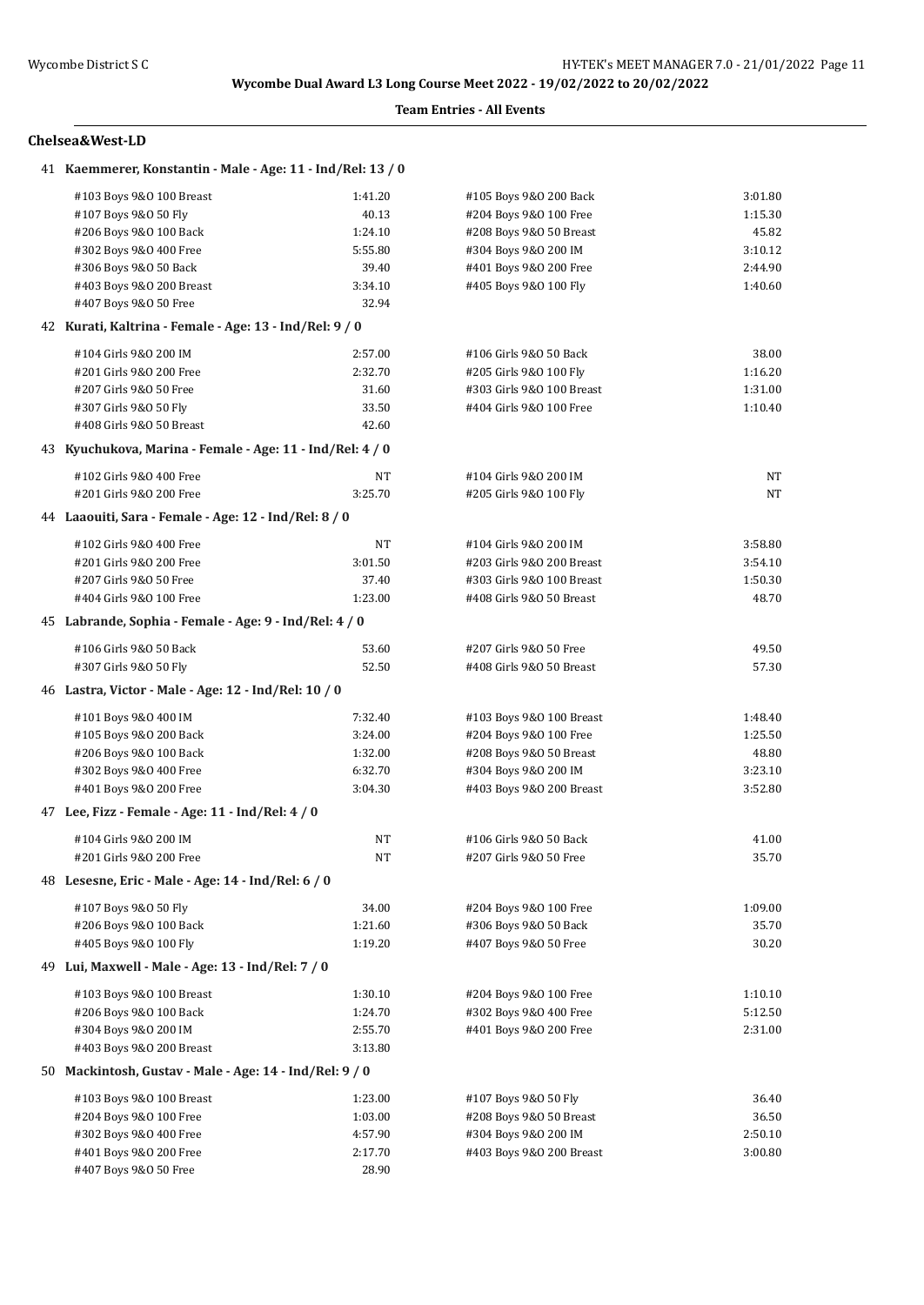## **Team Entries - All Events**

| 51 Marquez, Lara - Female - Age: 9 - Ind/Rel: 8 / 0         |         |                           |         |
|-------------------------------------------------------------|---------|---------------------------|---------|
| #106 Girls 9&0 50 Back                                      | 43.80   | #207 Girls 9&0 50 Free    | 39.90   |
| #303 Girls 9&0 100 Breast                                   | 2:02.10 | #305 Girls 9&0 200 Back   | NT      |
| #307 Girls 9&0 50 Fly                                       | 48.00   | #404 Girls 9&0 100 Free   | NT      |
| #406 Girls 9&0 100 Back                                     | 1:37.20 | #408 Girls 9&0 50 Breast  | 58.20   |
| 52 Mehta, Maya - Female - Age: 10 - Ind/Rel: 5 / 0          |         |                           |         |
| #303 Girls 9&0 100 Breast                                   | 1:55.30 | #307 Girls 9&0 50 Fly     | 49.40   |
| #404 Girls 9&0 100 Free                                     | 1:46.50 | #406 Girls 9&0 100 Back   | NT      |
| #408 Girls 9&0 50 Breast                                    | 54.70   |                           |         |
| 53 Minerva, Arianna - Female - Age: 9 - Ind/Rel: 14 / 0     |         |                           |         |
| #102 Girls 9&0 400 Free                                     | NT      | #104 Girls 9&0 200 IM     | 3:36.80 |
| #106 Girls 9&0 50 Back                                      | 45.00   | #201 Girls 9&0 200 Free   | 3:15.50 |
| #203 Girls 9&0 200 Breast                                   | 4:15.30 | #205 Girls 9&0 100 Fly    | 1:51.70 |
| #207 Girls 9&0 50 Free                                      | 37.80   | #301 Girls 9&0 400 IM     | NT      |
| #303 Girls 9&0 100 Breast                                   | 1:58.80 | #305 Girls 9&0 200 Back   | NT      |
| #307 Girls 9&0 50 Fly                                       | 45.30   | #404 Girls 9&0 100 Free   | 1:23.90 |
| #406 Girls 9&0 100 Back                                     | 1:36.40 | #408 Girls 9&0 50 Breast  | 53.00   |
| 54 Minerva, Lorenzo - Male - Age: 11 - Ind/Rel: 15 / 0      |         |                           |         |
| #101 Boys 9&0 400 IM                                        | NT      | #103 Boys 9&0 100 Breast  | 1:36.80 |
| #105 Boys 9&0 200 Back                                      | 3:24.40 | #107 Boys 9&0 50 Fly      | 40.30   |
| #202 Boys 9&0 200 Fly                                       | NT      | #204 Boys 9&0 100 Free    | 1:15.30 |
| #206 Boys 9&0 100 Back                                      | 1:31.60 | #208 Boys 9&0 50 Breast   | 43.30   |
| #302 Boys 9&0 400 Free                                      | 6:05.80 | #304 Boys 9&0 200 IM      | 3:10.30 |
| #306 Boys 9&0 50 Back                                       | 41.40   | #401 Boys 9&0 200 Free    | 2:48.80 |
| #403 Boys 9&0 200 Breast                                    | 3:26.50 | #405 Boys 9&0 100 Fly     | 1:32.90 |
| #407 Boys 9&0 50 Free                                       | 34.30   |                           |         |
| 55 Moustakas, Elizabeth - Female - Age: 12 - Ind/Rel: 5 / 0 |         |                           |         |
| #102 Girls 9&0 400 Free                                     | 5:59.40 | #104 Girls 9&0 200 IM     | 3:08.30 |
| #106 Girls 9&0 50 Back                                      | 38.70   | #201 Girls 9&0 200 Free   | 3:10.11 |
| #205 Girls 9&0 100 Fly                                      | 1:28.00 |                           |         |
| 56 Mucen, Deniz - Male - Age: 12 - Ind/Rel: 10 / 0          |         |                           |         |
| #103 Boys 9&0 100 Breast                                    | 1:46.80 | #107 Boys 9&0 50 Fly      | 40.30   |
| #204 Boys 9&0 100 Free                                      | 1:21.60 | #206 Boys 9&0 100 Back    | 1:31.70 |
| #208 Boys 9&0 50 Breast                                     | 48.60   | #304 Boys 9&0 200 IM      | 3:15.90 |
| #306 Boys 9&0 50 Back                                       | 42.60   | #401 Boys 9&0 200 Free    | 2:54.80 |
| #405 Boys 9&0 100 Fly                                       | 1:37.20 | #407 Boys 9&0 50 Free     | 34.80   |
| 57 Mucen, Selin - Female - Age: 15 - Ind/Rel: 8 / 0         |         |                           |         |
| #104 Girls 9&0 200 IM                                       | 2:47.71 | #106 Girls 9&0 50 Back    | 35.20   |
| #205 Girls 9&0 100 Fly                                      | 1:14.00 | #207 Girls 9&0 50 Free    | 30.44   |
| #307 Girls 9&0 50 Fly                                       | 31.57   | #402 Girls 9&0 200 Fly    | 2:52.00 |
| #404 Girls 9&0 100 Free                                     | 1:06.30 | #408 Girls 9&0 50 Breast  | 43.30   |
| 58 Musial, Zoe - Female - Age: 17 - Ind/Rel: 1 / 0          |         |                           |         |
| #307 Girls 9&0 50 Fly                                       | 29.04   |                           |         |
| 59 Naydenov, Alexia - Female - Age: 13 - Ind/Rel: 6 / 0     |         |                           |         |
| #102 Girls 9&0 400 Free                                     | 5:24.50 | #201 Girls 9&0 200 Free   | 2:36.70 |
| #203 Girls 9&0 200 Breast                                   | 3:22.20 | #303 Girls 9&0 100 Breast | 1:36.50 |
| #404 Girls 9&0 100 Free                                     | 1:13.20 | #408 Girls 9&0 50 Breast  | 42.90   |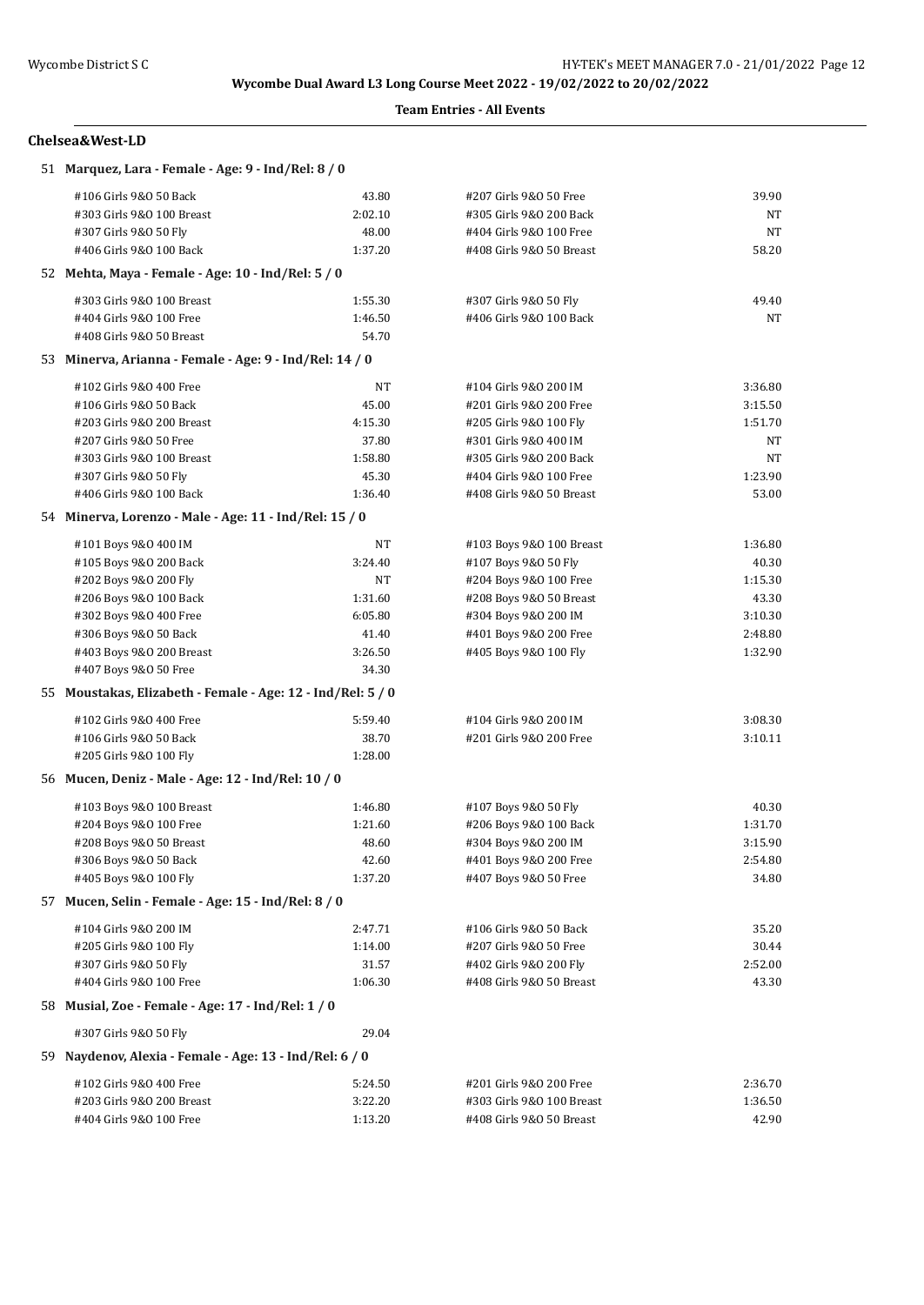## **Team Entries - All Events**

|  | 60 Obaid, Dalal - Female - Age: 10 - Ind/Rel: 15 / 0     |         |                           |           |
|--|----------------------------------------------------------|---------|---------------------------|-----------|
|  | #102 Girls 9&0 400 Free                                  | 6:37.90 | #104 Girls 9&0 200 IM     | 3:41.00   |
|  | #106 Girls 9&0 50 Back                                   | 53.30   | #201 Girls 9&0 200 Free   | 3:14.50   |
|  | #203 Girls 9&0 200 Breast                                | NT      | #205 Girls 9&0 100 Fly    | 1:43.80   |
|  | #207 Girls 9&0 50 Free                                   | 40.80   | #301 Girls 9&0 400 IM     | <b>NT</b> |
|  | #303 Girls 9&0 100 Breast                                | 1:55.20 | #305 Girls 9&0 200 Back   | 3:33.00   |
|  | #307 Girls 9&0 50 Fly                                    | 44.10   | #402 Girls 9&0 200 Fly    | NT        |
|  | #404 Girls 9&0 100 Free                                  | 1:31.00 | #406 Girls 9&0 100 Back   | 1:46.50   |
|  | #408 Girls 9&0 50 Breast                                 | 57.40   |                           |           |
|  | 61 O'Donnell, Josh - Male - Age: 10 - Ind/Rel: 11 / 0    |         |                           |           |
|  | #103 Boys 9&0 100 Breast                                 | 1:51.20 | #105 Boys 9&0 200 Back    | NT        |
|  | #107 Boys 9&0 50 Fly                                     | 51.70   | #204 Boys 9&0 100 Free    | 1:37.60   |
|  | #206 Boys 9&0 100 Back                                   | 1:45.30 | #208 Boys 9&0 50 Breast   | 51.10     |
|  | #304 Boys 9&0 200 IM                                     | 3:46.90 | #306 Boys 9&0 50 Back     | 48.90     |
|  | #401 Boys 9&0 200 Free                                   | NT      | #403 Boys 9&0 200 Breast  | NT        |
|  | #407 Boys 9&0 50 Free                                    | 40.50   |                           |           |
|  | 62 Olson, Annika - Female - Age: 9 - Ind/Rel: 3 / 0      |         |                           |           |
|  | #106 Girls 9&0 50 Back                                   | 55.70   | #207 Girls 9&0 50 Free    | 52.20     |
|  | #408 Girls 9&0 50 Breast                                 | 1:02.80 |                           |           |
|  | 63 Orfanidis, Maya - Female - Age: 9 - Ind/Rel: 11 / 0   |         |                           |           |
|  | #104 Girls 9&0 200 IM                                    | 3:02.70 | #106 Girls 9&0 50 Back    | 38.60     |
|  | #201 Girls 9&0 200 Free                                  | 2:42.00 | #203 Girls 9&0 200 Breast | 3:26.80   |
|  | #205 Girls 9&0 100 Fly                                   | 1:30.50 | #303 Girls 9&0 100 Breast | 1:38.00   |
|  | #305 Girls 9&0 200 Back                                  | NT      | #307 Girls 9&0 50 Fly     | 39.30     |
|  | #402 Girls 9&0 200 Fly                                   | NT      | #404 Girls 9&0 100 Free   | 1:16.60   |
|  | #406 Girls 9&0 100 Back                                  | 1:23.40 |                           |           |
|  | 64 Osorio, Keira - Female - Age: 13 - Ind/Rel: 10 / 0    |         |                           |           |
|  | #104 Girls 9&0 200 IM                                    | 2:52.20 | #106 Girls 9&0 50 Back    | 37.70     |
|  | #201 Girls 9&0 200 Free                                  | 2:33.90 | #205 Girls 9&0 100 Fly    | 1:15.90   |
|  | #207 Girls 9&0 50 Free                                   | 32.10   | #301 Girls 9&0 400 IM     | 6:01.80   |
|  | #307 Girls 9&0 50 Fly                                    | 35.40   | #402 Girls 9&0 200 Fly    | 3:01.50   |
|  | #404 Girls 9&0 100 Free                                  | 1:09.70 | #408 Girls 9&0 50 Breast  | 45.60     |
|  | 65 Oyama, George - Male - Age: 11 - Ind/Rel: 5 / 0       |         |                           |           |
|  | #101 Boys 9&0 400 IM                                     | NT      | #103 Boys 9&0 100 Breast  | 1:42.90   |
|  | #105 Boys 9&0 200 Back                                   | 3:28.60 | #202 Boys 9&0 200 Fly     | 3:51.90   |
|  | #204 Boys 9&0 100 Free                                   | 1:22.70 |                           |           |
|  | 66 Perryman, Imogen - Female - Age: 10 - Ind/Rel: 15 / 0 |         |                           |           |
|  | #102 Girls 9&0 400 Free                                  | NT      | #104 Girls 9&0 200 IM     | 3:47.50   |
|  | #106 Girls 9&0 50 Back                                   | 49.20   | #201 Girls 9&0 200 Free   | NΤ        |
|  | #203 Girls 9&0 200 Breast                                | NT      | #205 Girls 9&0 100 Fly    | NT        |
|  | #207 Girls 9&0 50 Free                                   | 44.00   | #301 Girls 9&0 400 IM     | NT        |
|  | #303 Girls 9&0 100 Breast                                | 2:01.50 | #305 Girls 9&0 200 Back   | NT        |
|  | #307 Girls 9&0 50 Fly                                    | 50.30   | #402 Girls 9&0 200 Fly    | <b>NT</b> |
|  | #404 Girls 9&0 100 Free                                  | 1:41.80 | #406 Girls 9&0 100 Back   | 1:42.30   |
|  | #408 Girls 9&0 50 Breast                                 | 54.60   |                           |           |
|  | 67 Peters, Matthew - Male - Age: $15$ - Ind/Rel: $6/0$   |         |                           |           |
|  | #107 Boys 9&0 50 Fly                                     | 29.14   | #204 Boys 9&0 100 Free    | 1:00.71   |
|  | #208 Boys 9&0 50 Breast                                  | 38.93   | #306 Boys 9&0 50 Back     | 33.40     |
|  | #405 Boys 9&0 100 Fly                                    | 1:08.78 | #407 Boys 9&0 50 Free     | 26.68     |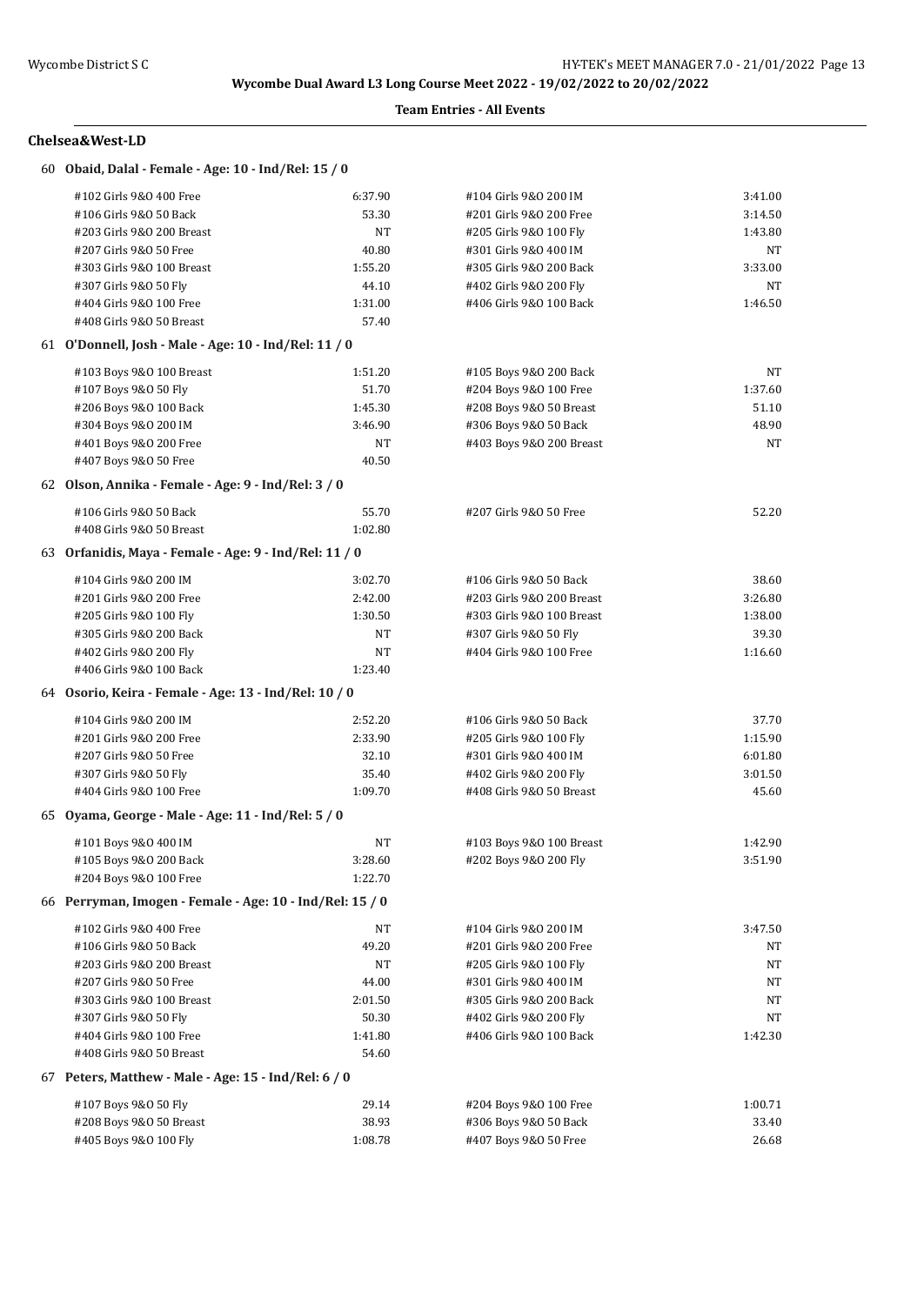## **Team Entries - All Events**

| 68 Pratt, Lanre - Male - Age: 15 - Ind/Rel: 8 / 0                |           |                           |         |
|------------------------------------------------------------------|-----------|---------------------------|---------|
| #105 Boys 9&0 200 Back                                           | 2:24.20   | #107 Boys 9&0 50 Fly      | 31.60   |
| #204 Boys 9&0 100 Free                                           | 58.80     | #208 Boys 9&0 50 Breast   | 36.40   |
| #302 Boys 9&0 400 Free                                           | 4:35.80   | #306 Boys 9&0 50 Back     | 30.80   |
| #401 Boys 9&0 200 Free                                           | 2:08.00   | #407 Boys 9&0 50 Free     | 27.14   |
| 69 Pryce-Jones, Luke - Male - Age: 11 - Ind/Rel: 13 / 0          |           |                           |         |
| #103 Boys 9&0 100 Breast                                         | 1:33.70   | #105 Boys 9&0 200 Back    | 2:52.70 |
| #107 Boys 9&0 50 Fly                                             | 34.70     | #204 Boys 9&0 100 Free    | 1:10.40 |
| #206 Boys 9&0 100 Back                                           | 1:22.52   | #208 Boys 9&0 50 Breast   | 42.20   |
| #302 Boys 9&0 400 Free                                           | 5:17.30   | #304 Boys 9&0 200 IM      | 2:51.36 |
| #306 Boys 9&0 50 Back                                            | 38.20     | #401 Boys 9&0 200 Free    | 2:30.91 |
| #403 Boys 9&0 200 Breast                                         | 3:12.56   | #405 Boys 9&0 100 Fly     | 1:19.50 |
| #407 Boys 9&0 50 Free                                            | 31.88     |                           |         |
| 70 Ralph Sargent, Elizabeth - Female - Age: 10 - Ind/Rel: 10 / 0 |           |                           |         |
| #104 Girls 9&0 200 IM                                            | 4:15.90   | #106 Girls 9&0 50 Back    | 52.60   |
| #201 Girls 9&0 200 Free                                          | 3:41.70   | #205 Girls 9&0 100 Fly    | NT      |
| #207 Girls 9&0 50 Free                                           | 47.90     | #303 Girls 9&0 100 Breast | 2:17.80 |
| #307 Girls 9&0 50 Fly                                            | 55.00     | #404 Girls 9&0 100 Free   | 1:41.60 |
| #406 Girls 9&0 100 Back                                          | 1:50.30   | #408 Girls 9&0 50 Breast  | 1:01.60 |
| 71 Riskin, Alisa - Female - Age: 10 - Ind/Rel: 1 / 0             |           |                           |         |
| #408 Girls 9&0 50 Breast                                         | 1:02.30   |                           |         |
| 72 Rivera, Joshua - Male - Age: 12 - Ind/Rel: 6 / 0              |           |                           |         |
| #103 Boys 9&0 100 Breast                                         | 1:34.50   | #105 Boys 9&0 200 Back    | 2:50.50 |
| #107 Boys 9&0 50 Fly                                             | 38.50     | #204 Boys 9&0 100 Free    | 1:13.70 |
| #206 Boys 9&0 100 Back                                           | 1:21.40   | #208 Boys 9&0 50 Breast   | 46.66   |
| 73 Robinson, Edward - Male - Age: 13 - Ind/Rel: 10 / 0           |           |                           |         |
| #101 Boys 9&0 400 IM                                             | 5:46.80   | #103 Boys 9&0 100 Breast  | 1:16.30 |
| #107 Boys 9&0 50 Fly                                             | 31.90     | #204 Boys 9&0 100 Free    | 1:04.90 |
| #208 Boys 9&0 50 Breast                                          | 34.80     | #304 Boys 9&0 200 IM      | 2:37.60 |
| #306 Boys 9&0 50 Back                                            | 33.50     | #401 Boys 9&0 200 Free    | 2:23.90 |
| #403 Boys 9&0 200 Breast                                         | 2:50.90   | #407 Boys 9&0 50 Free     | 29.30   |
| 74 Roumilhac, Ayden - Male - Age: 9 - Ind/Rel: 5 / 0             |           |                           |         |
| #103 Boys 9&0 100 Breast                                         | 2:22.70   | #107 Boys 9&0 50 Fly      | 1:00.20 |
| #204 Boys 9&0 100 Free                                           | $\rm{NT}$ | #206 Boys 9&0 100 Back    | 2:04.30 |
| #208 Boys 9&0 50 Breast                                          | NT        |                           |         |
| 75 Row, Evelyn - Female - Age: 9 - Ind/Rel: 8 / 0                |           |                           |         |
| #104 Girls 9&0 200 IM                                            | NT        | #106 Girls 9&0 50 Back    | 50.40   |
| #207 Girls 9&0 50 Free                                           | 47.30     | #303 Girls 9&0 100 Breast | 2:03.30 |
| #307 Girls 9&0 50 Fly                                            | 59.50     | #404 Girls 9&0 100 Free   | 1:44.40 |
| #406 Girls 9&0 100 Back                                          | 1:56.30   | #408 Girls 9&0 50 Breast  | 56.70   |
| 76 Sargent, Imogen - Female - Age: 17 - Ind/Rel: 8 / 0           |           |                           |         |
| #106 Girls 9&0 50 Back                                           | 32.19     | #201 Girls 9&0 200 Free   | 2:19.00 |
| #205 Girls 9&0 100 Fly                                           | 1:06.10   | #207 Girls 9&0 50 Free    | 27.80   |
| #303 Girls 9&0 100 Breast                                        | 1:18.00   | #307 Girls 9&0 50 Fly     | 30.40   |
| #404 Girls 9&0 100 Free                                          | 1:00.40   | #406 Girls 9&0 100 Back   | 1:10.30 |
| 77 Sesson-Farre, Nicolas - Male - Age: 15 - Ind/Rel: 4 / 0       |           |                           |         |
| #107 Boys 9&0 50 Fly                                             | 28.20     | #206 Boys 9&0 100 Back    | 1:09.70 |
| #306 Boys 9&0 50 Back                                            | 29.50     | #407 Boys 9&0 50 Free     | 26.50   |
| 78 Sethi, Aryana - Female - Age: 9 - Ind/Rel: 3 / 0              |           |                           |         |
| #106 Girls 9&0 50 Back                                           | 54.40     | #207 Girls 9&0 50 Free    | 54.30   |
| #408 Girls 9&0 50 Breast                                         | 1:03.10   |                           |         |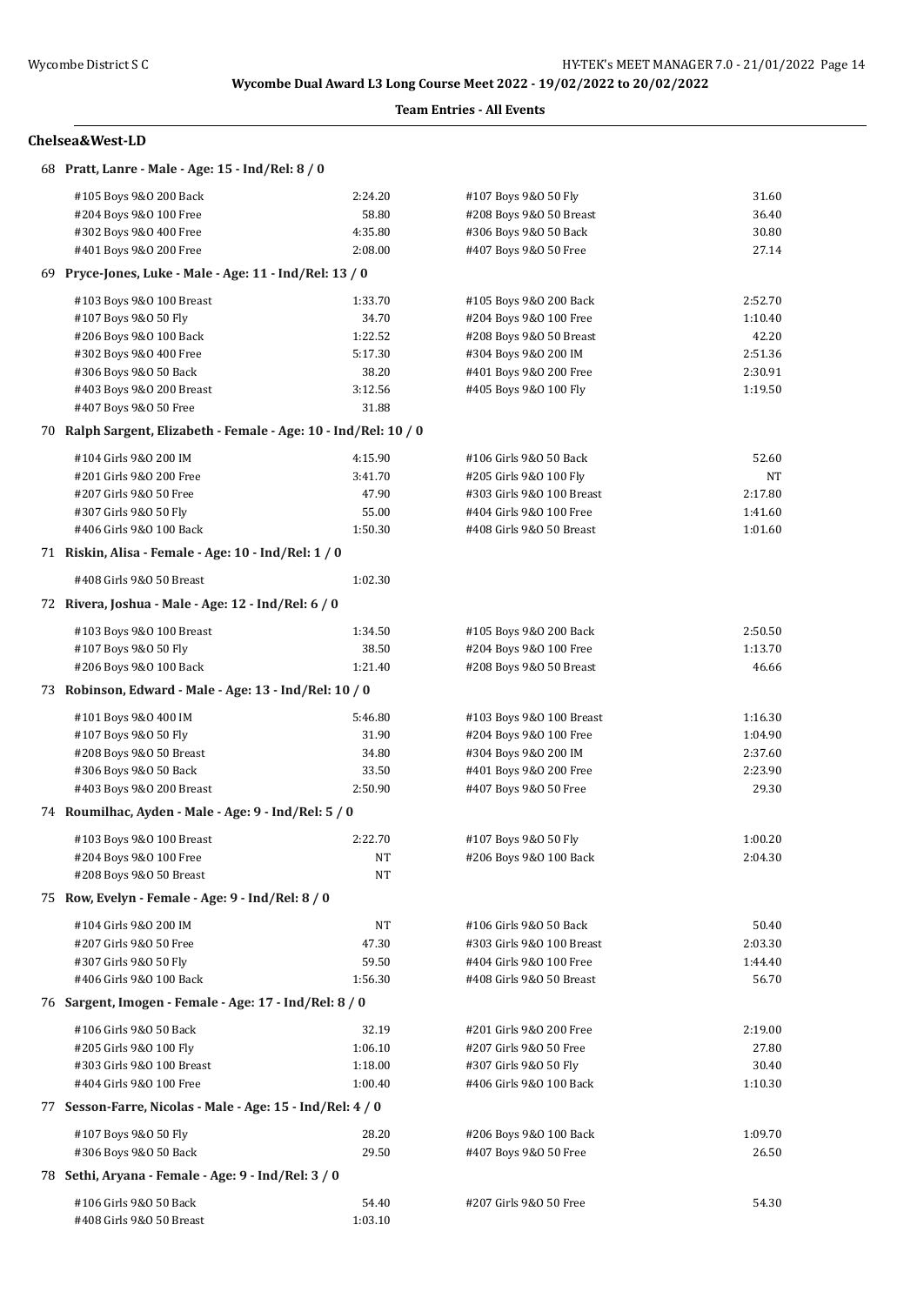### **Team Entries - All Events**

| 79 Skeggs, Christopher - Male - Age: 9 - Ind/Rel: 3 / 0                            |           |                                                        |                |
|------------------------------------------------------------------------------------|-----------|--------------------------------------------------------|----------------|
| #204 Boys 9&0 100 Free                                                             | 2:04.00   | #206 Boys 9&0 100 Back                                 | NT             |
| #208 Boys 9&0 50 Breast                                                            | 1:07.50   |                                                        |                |
| 80 Stagno D'Alcontres, Isabella - Female - Age: 9 - Ind/Rel: 5 / 0                 |           |                                                        |                |
| #104 Girls 9&0 200 IM                                                              | NT        | #106 Girls 9&0 50 Back                                 | 1:08.70        |
| #205 Girls 9&0 100 Fly                                                             | <b>NT</b> | #207 Girls 9&0 50 Free                                 | 55.50          |
| #408 Girls 9&0 50 Breast                                                           | 1:18.80   |                                                        |                |
| 81 Streltsov, Daniel - Male - Age: 13 - Ind/Rel: 10 / 0                            |           |                                                        |                |
| #103 Boys 9&0 100 Breast                                                           | 1:23.44   | #105 Boys 9&0 200 Back                                 | 2:51.64        |
| #107 Boys 9&0 50 Fly                                                               | 34.23     | #204 Boys 9&0 100 Free                                 | 1:03.40        |
| #206 Boys 9&0 100 Back                                                             | 1:19.67   | #208 Boys 9&0 50 Breast                                | 37.11          |
| #302 Boys 9&0 400 Free                                                             | 5:01.97   | #306 Boys 9&0 50 Back                                  | 36.21          |
| #403 Boys 9&0 200 Breast                                                           | 3:01.09   | #405 Boys 9&0 100 Fly                                  | 1:22.08        |
| 82 Sugasa, Murray - Male - Age: 10 - Ind/Rel: 7 / 0                                |           |                                                        |                |
| #202 Boys 9&0 200 Fly                                                              | NT        | #204 Boys 9&0 100 Free                                 | NT             |
| #206 Boys 9&0 100 Back                                                             | 1:44.40   | #208 Boys 9&0 50 Breast                                | NT             |
| #401 Boys 9&0 200 Free                                                             | NT        | #405 Boys 9&0 100 Fly                                  | 1:39.30        |
| #407 Boys 9&0 50 Free                                                              | 40.80     |                                                        |                |
| 83 Sweeney, Ines - Female - Age: 10 - Ind/Rel: 11 / 0                              |           |                                                        |                |
| #104 Girls 9&0 200 IM                                                              | NT        | #106 Girls 9&0 50 Back                                 | 50.00          |
|                                                                                    | NT        |                                                        |                |
| #201 Girls 9&0 200 Free<br>#207 Girls 9&0 50 Free                                  | 41.60     | #203 Girls 9&0 200 Breast<br>#303 Girls 9&0 100 Breast | NT<br>1:55.50  |
| #305 Girls 9&0 200 Back                                                            | NT        | #307 Girls 9&0 50 Fly                                  | 48.00          |
| #404 Girls 9&0 100 Free                                                            | 1:38.80   | #406 Girls 9&0 100 Back                                | 1:39.30        |
| #408 Girls 9&0 50 Breast                                                           | 58.00     |                                                        |                |
| 84 Sweeney, Viggo - Male - Age: 11 - Ind/Rel: 11 / 0                               |           |                                                        |                |
|                                                                                    |           |                                                        |                |
| #103 Boys 9&0 100 Breast                                                           | 2:01.70   | #105 Boys 9&0 200 Back                                 | NT             |
| #107 Boys 9&0 50 Fly                                                               | 51.70     | #204 Boys 9&0 100 Free                                 | 1:23.10        |
| #206 Boys 9&0 100 Back                                                             | 1:44.10   | #208 Boys 9&0 50 Breast<br>#306 Boys 9&0 50 Back       | 52.20<br>44.40 |
| #304 Boys 9&0 200 IM<br>#401 Boys 9&0 200 Free                                     | NT<br>NT  | #403 Boys 9&0 200 Breast                               | NT             |
| #407 Boys 9&0 50 Free                                                              | 38.60     |                                                        |                |
| 85 Trincano, Jade - Female - Age: 12 - Ind/Rel: 11 / 0                             |           |                                                        |                |
|                                                                                    |           |                                                        |                |
| #104 Girls 9&0 200 IM                                                              | 3:07.60   | #106 Girls 9&0 50 Back                                 | 39.00          |
| #203 Girls 9&0 200 Breast                                                          | 3:12.60   | #207 Girls 9&0 50 Free                                 | 35.00          |
| #301 Girls 9&0 400 IM                                                              | NT        | #303 Girls 9&0 100 Breast                              | 1:32.80        |
| #305 Girls 9&0 200 Back                                                            | NT        | #307 Girls 9&0 50 Fly                                  | 43.80          |
| #404 Girls 9&0 100 Free                                                            | 1:16.70   | #406 Girls 9&0 100 Back                                | 1:24.40        |
| #408 Girls 9&0 50 Breast<br>86 Ubertalli, Pietro - Male - Age: 17 - Ind/Rel: 2 / 0 | 42.10     |                                                        |                |
|                                                                                    |           |                                                        |                |
| #204 Boys 9&0 100 Free<br>87 Ubertalli, Zeno - Male - Age: 15 - Ind/Rel: 7 / 0     | 54.39     | #401 Boys 9&0 200 Free                                 | 1:56.49        |
|                                                                                    |           |                                                        |                |
| #107 Boys 9&0 50 Fly                                                               | 32.89     | #204 Boys 9&0 100 Free                                 | 1:05.25        |
| #206 Boys 9&0 100 Back                                                             | 1:13.01   | #304 Boys 9&0 200 IM                                   | 2:42.00        |
| #306 Boys 9&0 50 Back                                                              | 38.10     | #405 Boys 9&0 100 Fly                                  | 1:24.11        |
| #407 Boys 9&0 50 Free                                                              | 30.57     |                                                        |                |
| 88 Ursini, Nikol - Female - Age: 10 - Ind/Rel: 5 / 0                               |           |                                                        |                |
| #106 Girls 9&0 50 Back                                                             | 52.60     | #207 Girls 9&0 50 Free                                 | 42.40          |
| #307 Girls 9&0 50 Fly                                                              | NT        | #404 Girls 9&0 100 Free                                | NT             |
| #408 Girls 9&0 50 Breast                                                           | 59.20     |                                                        |                |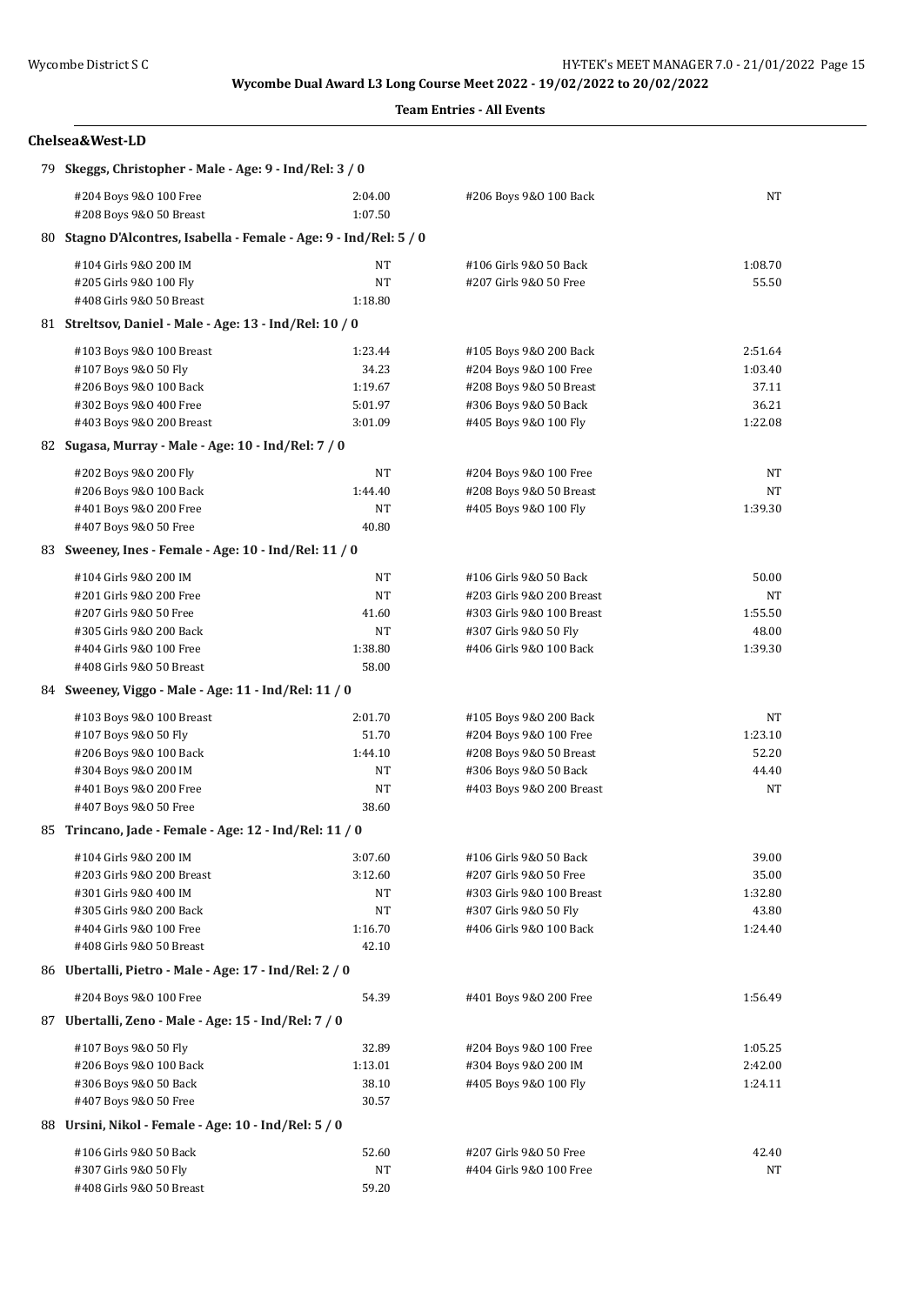## **Team Entries - All Events**

| 89 Venuti, Nicolas - Male - Age: 10 - Ind/Rel: 11 / 0   |                                                 |                                                 |             |
|---------------------------------------------------------|-------------------------------------------------|-------------------------------------------------|-------------|
| #103 Boys 9&0 100 Breast                                | 1:43.10                                         | #105 Boys 9&0 200 Back                          | 3:03.51     |
| #107 Boys 9&0 50 Fly                                    | 40.54                                           | #204 Boys 9&0 100 Free                          | 1:16.51     |
| #206 Boys 9&0 100 Back                                  | 1:24.70                                         | #302 Boys 9&0 400 Free                          | 5:51.10     |
| #304 Boys 9&0 200 IM                                    | 3:14.00                                         | #306 Boys 9&0 50 Back                           | 39.80       |
| #401 Boys 9&0 200 Free                                  | 2:47.00                                         | #405 Boys 9&0 100 Fly                           | 1:39.10     |
| #407 Boys 9&0 50 Free                                   | 34.70                                           |                                                 |             |
| 90 Venuti, Veronica - Female - Age: 13 - Ind/Rel: 6 / 0 |                                                 |                                                 |             |
| #102 Girls 9&0 400 Free                                 | 5:00.14                                         | #201 Girls 9&0 200 Free                         | 2:21.87     |
| #205 Girls 9&0 100 Fly                                  | 1:13.30                                         | #207 Girls 9&0 50 Free                          | 30.11       |
| #305 Girls 9&0 200 Back                                 | 2:31.26                                         | #404 Girls 9&0 100 Free                         | 1:04.60     |
| 91 Whitaker, Mason - Male - Age: 12 - Ind/Rel: 7 / 0    |                                                 |                                                 |             |
| #103 Boys 9&0 100 Breast                                | 1:44.80                                         | #107 Boys 9&0 50 Fly                            | 46.40       |
| #204 Boys 9&0 100 Free                                  | 1:24.00                                         | #206 Boys 9&0 100 Back                          | 1:34.10     |
| #304 Boys 9&0 200 IM                                    | NT                                              | #405 Boys 9&0 100 Fly                           | NT          |
| #407 Boys 9&0 50 Free                                   | 37.40                                           |                                                 |             |
| 92 Wong, Tsz Yan Otto - Male - Age: 9 - Ind/Rel: 2 / 0  |                                                 |                                                 |             |
| #107 Boys 9&0 50 Fly                                    | NT                                              | #407 Boys 9&0 50 Free                           | 58.80       |
| 93 Yap, Edgar - Male - Age: 10 - Ind/Rel: 7 / 0         |                                                 |                                                 |             |
|                                                         |                                                 |                                                 |             |
| #103 Boys 9&0 100 Breast                                | 2:25.80                                         | #107 Boys 9&0 50 Fly                            | 1:01.90     |
| #204 Boys 9&0 100 Free<br>#208 Boys 9&0 50 Breast       | 1:50.40<br>1:03.80                              | #206 Boys 9&0 100 Back<br>#306 Boys 9&0 50 Back | NT<br>50.10 |
| #407 Boys 9&0 50 Free                                   | 48.00                                           |                                                 |             |
|                                                         |                                                 |                                                 |             |
| 94 Zaimi, Chloe - Female - Age: 12 - Ind/Rel: 5 / 0     |                                                 |                                                 |             |
| #301 Girls 9&0 400 IM                                   | NT                                              | #305 Girls 9&0 200 Back                         | 2:53.50     |
| #307 Girls 9&0 50 Fly                                   | 35.90                                           | #404 Girls 9&0 100 Free                         | 1:11.30     |
| #406 Girls 9&0 100 Back                                 | 1:19.30                                         |                                                 |             |
| 95 Zhao, Matt - Male - Age: 11 - Ind/Rel: 4 / 0         |                                                 |                                                 |             |
| #103 Boys 9&0 100 Breast                                | NT                                              | #107 Boys 9&0 50 Fly                            | 53.30       |
| #204 Boys 9&0 100 Free                                  | 1:34.80                                         | #206 Boys 9&0 100 Back                          | NΤ          |
| 96 Zobek, Olivia - Female - Age: 12 - Ind/Rel: 8 / 0    |                                                 |                                                 |             |
| #104 Girls 9&0 200 IM                                   | 2:58.88                                         | #106 Girls 9&0 50 Back                          | 37.20       |
| #201 Girls 9&0 200 Free                                 | 2:29.80                                         | #203 Girls 9&0 200 Breast                       | 3:08.90     |
| #207 Girls 9&0 50 Free                                  | 30.40                                           | #303 Girls 9&0 100 Breast                       | 1:30.01     |
| #307 Girls 9&0 50 Fly                                   | 42.20                                           | #404 Girls 9&0 100 Free                         | 1:07.90     |
| 97 Zobek, Sonia - Female - Age: 16 - Ind/Rel: 6 / 0     |                                                 |                                                 |             |
|                                                         |                                                 |                                                 |             |
| #102 Girls 9&0 400 Free                                 | 5:04.60                                         | #106 Girls 9&0 50 Back                          | 41.14       |
| #201 Girls 9&0 200 Free                                 | 2:18.80                                         | #207 Girls 9&0 50 Free                          | 29.70       |
| #404 Girls 9&0 100 Free                                 | 1:04.60                                         | #408 Girls 9&0 50 Breast                        | 38.33       |
| Chelsea&West-LD                                         | Total Individual Entries: 727 - Total Relays: 0 |                                                 |             |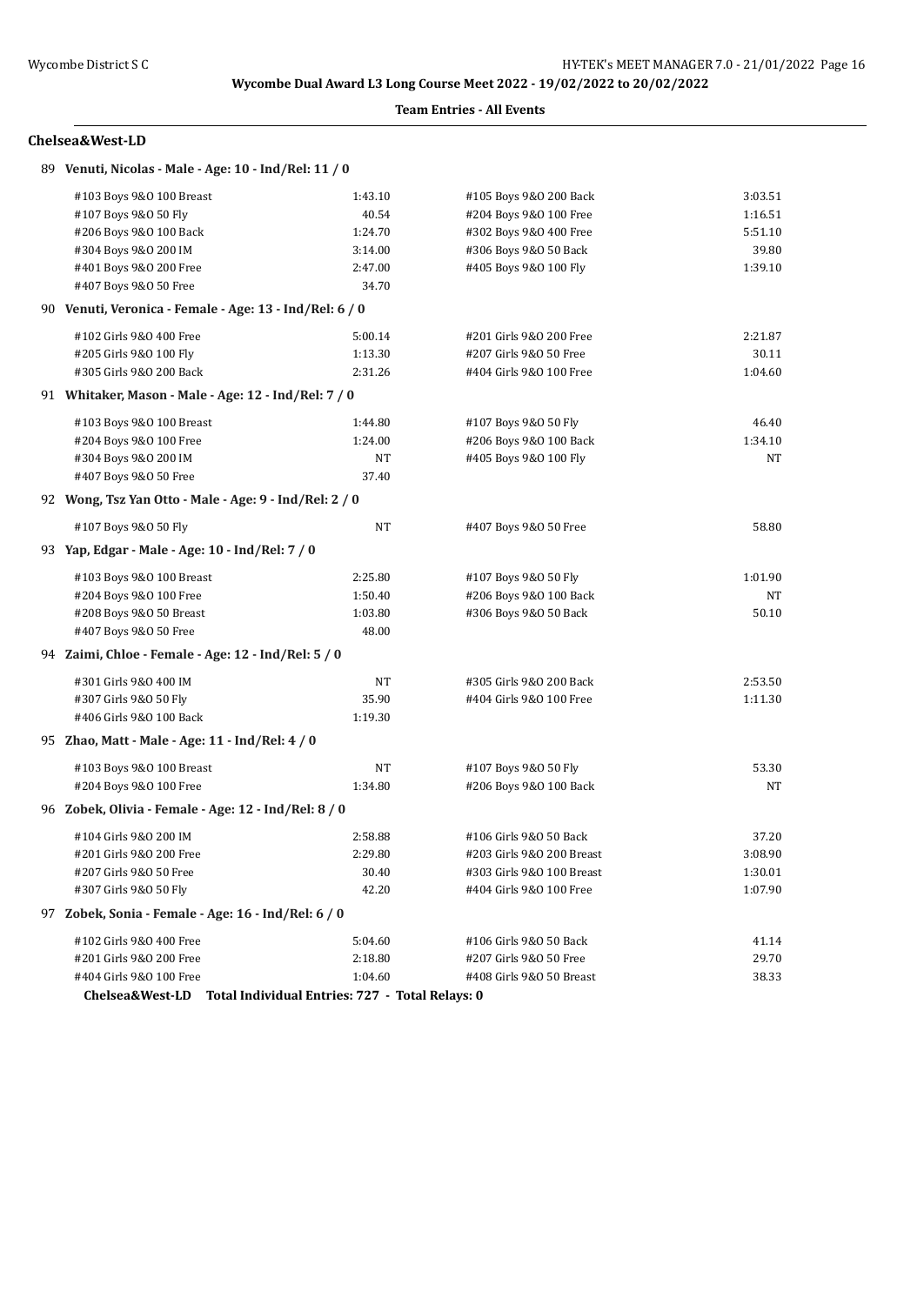### **Team Entries - All Events**

# **Chesham-SE**

| 1 Adamis, Clara - Female - Age: 10 - Ind/Rel: 5 / 0                                                  |                                          |                                                                                                   |                                  |
|------------------------------------------------------------------------------------------------------|------------------------------------------|---------------------------------------------------------------------------------------------------|----------------------------------|
| #106 Girls 9&0 50 Back<br>#303 Girls 9&0 100 Breast<br>#408 Girls 9&0 50 Breast                      | 51.30<br>NT<br>56.80                     | #207 Girls 9&0 50 Free<br>#307 Girls 9&0 50 Fly                                                   | 43.00<br>52.70                   |
| 2 Bater, Isabella - Female - Age: 10 - Ind/Rel: 6 / 0                                                |                                          |                                                                                                   |                                  |
| #303 Girls 9&0 100 Breast<br>#307 Girls 9&0 50 Fly<br>#406 Girls 9&0 100 Back                        | 2:01.70<br>57.00<br>1:41.40              | #305 Girls 9&0 200 Back<br>#404 Girls 9&0 100 Free<br>#408 Girls 9&0 50 Breast                    | 3:38.60<br>1:38.50<br>55.60      |
| 3 Batey, Fraser - Male - Age: 11 - Ind/Rel: 8 / 0                                                    |                                          |                                                                                                   |                                  |
| #105 Boys 9&0 200 Back<br>#204 Boys 9&0 100 Free<br>#304 Boys 9&0 200 IM<br>#401 Boys 9&0 200 Free   | NT<br>1:21.70<br>NT<br>3:12.20           | #107 Boys 9&0 50 Fly<br>#206 Boys 9&0 100 Back<br>#306 Boys 9&0 50 Back<br>#407 Boys 9&0 50 Free  | NT<br>NT<br>45.30<br>38.00       |
| 4 Buffett, Finlay - Male - Age: 14 - Ind/Rel: 8 / 0                                                  |                                          |                                                                                                   |                                  |
| #103 Boys 9&0 100 Breast<br>#204 Boys 9&0 100 Free<br>#304 Boys 9&0 200 IM<br>#401 Boys 9&0 200 Free | 1:48.40<br>1:17.00<br>3:07.70<br>2:53.50 | #107 Boys 9&0 50 Fly<br>#208 Boys 9&0 50 Breast<br>#306 Boys 9&0 50 Back<br>#407 Boys 9&0 50 Free | 39.40<br>47.70<br>38.30<br>33.80 |
| 5 Buffett, Freya - Female - Age: 10 - Ind/Rel: 5 / 0                                                 |                                          |                                                                                                   |                                  |
| #106 Girls 9&0 50 Back<br>#307 Girls 9&0 50 Fly<br>#408 Girls 9&0 50 Breast                          | NT<br>NT<br>NT                           | #207 Girls 9&0 50 Free<br>#404 Girls 9&0 100 Free                                                 | NT<br>NT                         |
| 6 Cherry, Amelia - Female - Age: 11 - Ind/Rel: 2 / 0                                                 |                                          |                                                                                                   |                                  |
| #106 Girls 9&0 50 Back                                                                               | 59.00                                    | #207 Girls 9&0 50 Free                                                                            | 1:00.60                          |
| 7 Cherry, Sophia - Female - Age: 10 - Ind/Rel: 2 / 0                                                 |                                          |                                                                                                   |                                  |
| #106 Girls 9&0 50 Back                                                                               | <b>NT</b>                                | #207 Girls 9&0 50 Free                                                                            | NT                               |
| 8 Christie, Magnus - Male - Age: 14 - Ind/Rel: 3 / 0                                                 |                                          |                                                                                                   |                                  |
| #306 Boys 9&0 50 Back<br>#407 Boys 9&0 50 Free                                                       | 41.40<br>35.80                           | #403 Boys 9&0 200 Breast                                                                          | 3:36.50                          |
| 9 Dutton-Hance, Pippa - Female - Age: 11 - Ind/Rel: 3 / 0                                            |                                          |                                                                                                   |                                  |
| #201 Girls 9&0 200 Free<br>#207 Girls 9&0 50 Free                                                    | 3:07.80<br>38.10                         | #203 Girls 9&0 200 Breast                                                                         | 4:04.80                          |
| 10 Garaway, Ariana - Female - Age: 11 - Ind/Rel: 4 / 0                                               |                                          |                                                                                                   |                                  |
| #203 Girls 9&0 200 Breast<br>#406 Girls 9&0 100 Back                                                 | NT<br>2:03.20                            | #207 Girls 9&0 50 Free<br>#408 Girls 9&0 50 Breast                                                | 46.90<br>58.80                   |
| 11 Harley, Jansen - Male - Age: 10 - Ind/Rel: 4 / 0                                                  |                                          |                                                                                                   |                                  |
| #204 Boys 9&0 100 Free<br>#208 Boys 9&0 50 Breast                                                    | NT<br>NT                                 | #206 Boys 9&0 100 Back<br>#304 Boys 9&0 200 IM                                                    | NT<br>NT                         |
| 12 Harley, Leyla - Female - Age: 12 - Ind/Rel: 4 / 0                                                 |                                          |                                                                                                   |                                  |
| #201 Girls 9&0 200 Free<br>#301 Girls 9&0 400 IM                                                     | NT<br>NT                                 | #205 Girls 9&0 100 Fly<br>#305 Girls 9&0 200 Back                                                 | NT<br>NT                         |
| 13 Jepson, Harry - Male - Age: 11 - Ind/Rel: 4 / 0                                                   |                                          |                                                                                                   |                                  |
| #103 Boys 9&0 100 Breast<br>#206 Boys 9&0 100 Back                                                   | 2:02.30<br>NT                            | #204 Boys 9&0 100 Free<br>#208 Boys 9&0 50 Breast                                                 | NT<br>NT                         |
| 14 Jones, Roxie - Female - Age: 14 - Ind/Rel: 5 / 0                                                  |                                          |                                                                                                   |                                  |
| #106 Girls 9&0 50 Back<br>#303 Girls 9&0 100 Breast<br>#408 Girls 9&0 50 Breast                      | 42.30<br>1:41.60<br>46.70                | #207 Girls 9&0 50 Free<br>#406 Girls 9&0 100 Back                                                 | 37.60<br>1:30.10                 |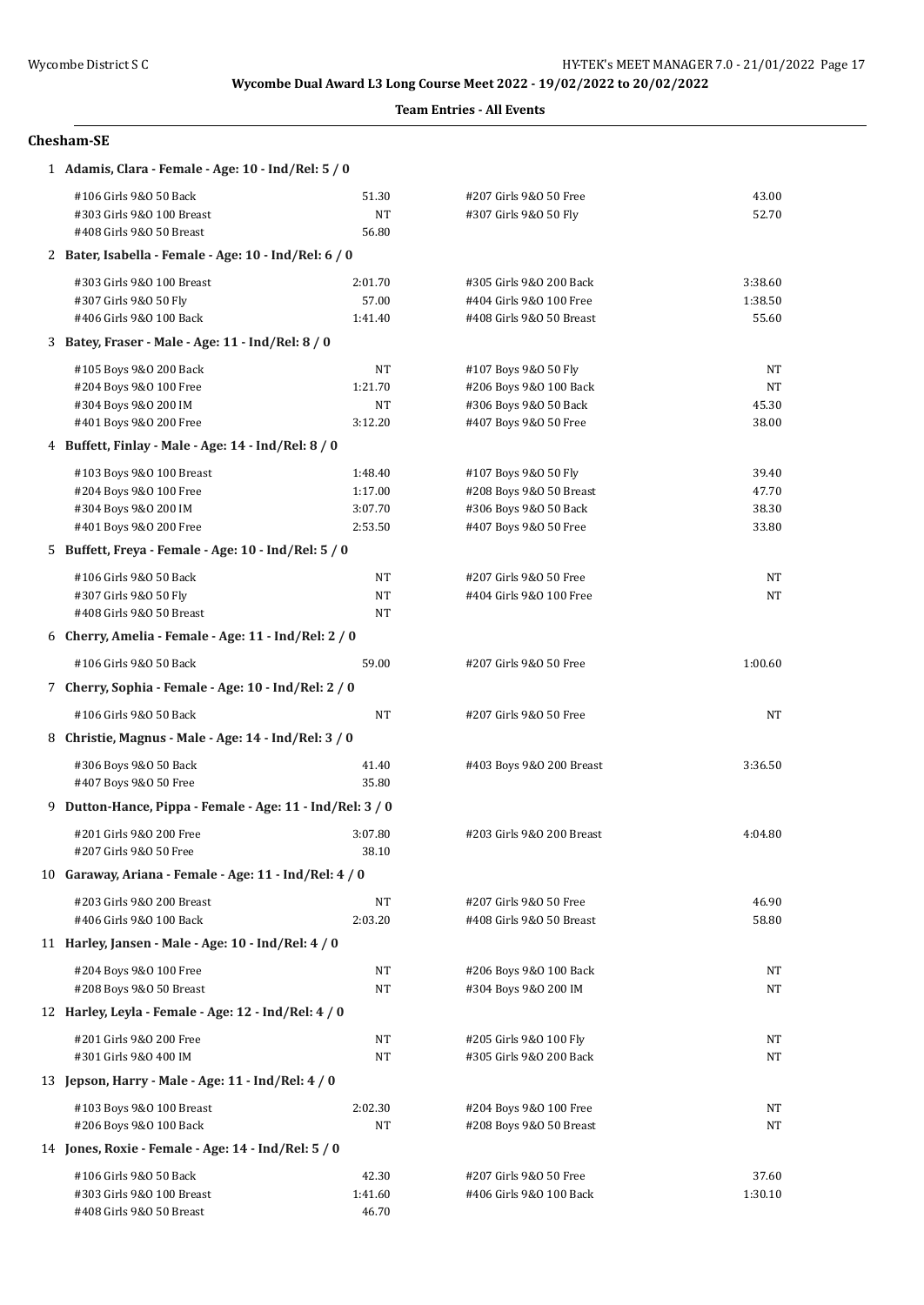## **Team Entries - All Events**

# **Chesham-SE**

| 15 Jones, Thandie - Female - Age: 11 - Ind/Rel: 4 / 0   |           |                         |         |
|---------------------------------------------------------|-----------|-------------------------|---------|
| #106 Girls 9&0 50 Back                                  | 52.10     | #207 Girls 9&0 50 Free  | 47.00   |
| #404 Girls 9&0 100 Free                                 | 1:49.80   | #406 Girls 9&0 100 Back | NT      |
| 16 Kimberley, Joshua - Male - Age: 12 - Ind/Rel: 4 / 0  |           |                         |         |
| #204 Boys 9&0 100 Free                                  | NT        | #206 Boys 9&0 100 Back  | NT      |
| #306 Boys 9&0 50 Back                                   | NT        | #407 Boys 9&0 50 Free   | NT      |
| 17 Landon, Jeremy - Male - Age: 16 - Ind/Rel: 2 / 0     |           |                         |         |
| #105 Boys 9&0 200 Back                                  | NT        | #204 Boys 9&0 100 Free  | NT      |
| 18 Lewis, Daisy - Female - Age: 11 - Ind/Rel: 5 / 0     |           |                         |         |
| #106 Girls 9&0 50 Back                                  | NT        | #207 Girls 9&0 50 Free  | 1:03.80 |
| #404 Girls 9&0 100 Free                                 | NT        | #406 Girls 9&0 100 Back | NT      |
| #408 Girls 9&0 50 Breast                                | 1:20.40   |                         |         |
| 19 Littler, Alexander - Male - Age: 12 - Ind/Rel: 5 / 0 |           |                         |         |
| #103 Boys 9&0 100 Breast                                | 1:55.30   | #107 Boys 9&0 50 Fly    | 59.50   |
| #204 Boys 9&0 100 Free                                  | 1:49.40   | #206 Boys 9&0 100 Back  | 1:49.70 |
| #208 Boys 9&0 50 Breast                                 | 52.80     |                         |         |
| 20 Lovelace, Zara - Female - Age: 11 - Ind/Rel: 4 / 0   |           |                         |         |
| #201 Girls 9&0 200 Free                                 | 2:51.80   | #207 Girls 9&0 50 Free  | 33.90   |
| #307 Girls 9&0 50 Fly                                   | 40.20     | #404 Girls 9&0 100 Free | 1:17.30 |
| 21 Morris, Albert - Male - Age: 12 - Ind/Rel: 4 / 0     |           |                         |         |
| #204 Boys 9&0 100 Free                                  | NT        | #208 Boys 9&0 50 Breast | 51.80   |
| #401 Boys 9&0 200 Free                                  | NT        | #407 Boys 9&0 50 Free   | 33.80   |
| 22 Murray, Lochlann - Male - Age: 12 - Ind/Rel: 10 / 0  |           |                         |         |
| #103 Boys 9&0 100 Breast                                | 1:40.00   | #107 Boys 9&0 50 Fly    | 34.10   |
| #204 Boys 9&0 100 Free                                  | 1:10.50   | #206 Boys 9&0 100 Back  | 1:22.60 |
| #208 Boys 9&0 50 Breast                                 | 46.50     | #304 Boys 9&0 200 IM    | 2:53.00 |
| #306 Boys 9&0 50 Back                                   | 38.80     | #401 Boys 9&0 200 Free  | 2:33.00 |
| #405 Boys 9&0 100 Fly                                   | 1:20.30   | #407 Boys 9&0 50 Free   | 32.60   |
| 23 Passey, Arlo - Male - Age: 10 - Ind/Rel: 4 / 0       |           |                         |         |
| #204 Boys 9&0 100 Free                                  | 1:42.50   | #206 Boys 9&0 100 Back  | NT      |
| #208 Boys 9&0 50 Breast                                 | 1:00.50   | #306 Boys 9&0 50 Back   | 49.90   |
| 24 Pestell, Oscar - Male - Age: 14 - Ind/Rel: 6 / 0     |           |                         |         |
| #103 Boys 9&0 100 Breast                                | 1:45.20   | #107 Boys 9&0 50 Fly    | 43.00   |
| #208 Boys 9&0 50 Breast                                 | 45.60     | #304 Boys 9&0 200 IM    | NT      |
| #306 Boys 9&0 50 Back                                   | NT        | #407 Boys 9&0 50 Free   | 35.20   |
| 25 Prajapati, Deven - Male - Age: 15 - Ind/Rel: 6 / 0   |           |                         |         |
| #107 Boys 9&0 50 Fly                                    | NT        | #204 Boys 9&0 100 Free  | NT      |
| #206 Boys 9&0 100 Back                                  | NT        | #208 Boys 9&0 50 Breast | NT      |
| #306 Boys 9&0 50 Back                                   | NT        | #407 Boys 9&0 50 Free   | NT      |
| 26 Sharp, Jasmin - Female - Age: 11 - Ind/Rel: 3 / 0    |           |                         |         |
| #104 Girls 9&0 200 IM                                   | NT        | #106 Girls 9&0 50 Back  | NT      |
| #207 Girls 9&0 50 Free                                  | $\rm{NT}$ |                         |         |
| 27 Stevens, Dylan - Male - Age: 11 - Ind/Rel: 1 / 0     |           |                         |         |
| #407 Boys 9&0 50 Free                                   | 48.30     |                         |         |
| 28 Tarry, Jack - Male - Age: 9 - Ind/Rel: 8 / 0         |           |                         |         |
| #103 Boys 9&0 100 Breast                                | NT        | #107 Boys 9&0 50 Fly    | 1:22.30 |
| #204 Boys 9&0 100 Free                                  | NT        | #206 Boys 9&0 100 Back  | NT      |
| #208 Boys 9&0 50 Breast                                 | 1:05.70   | #306 Boys 9&0 50 Back   | 57.30   |
| #401 Boys 9&0 200 Free                                  | 3:59.70   | #407 Boys 9&0 50 Free   | 45.80   |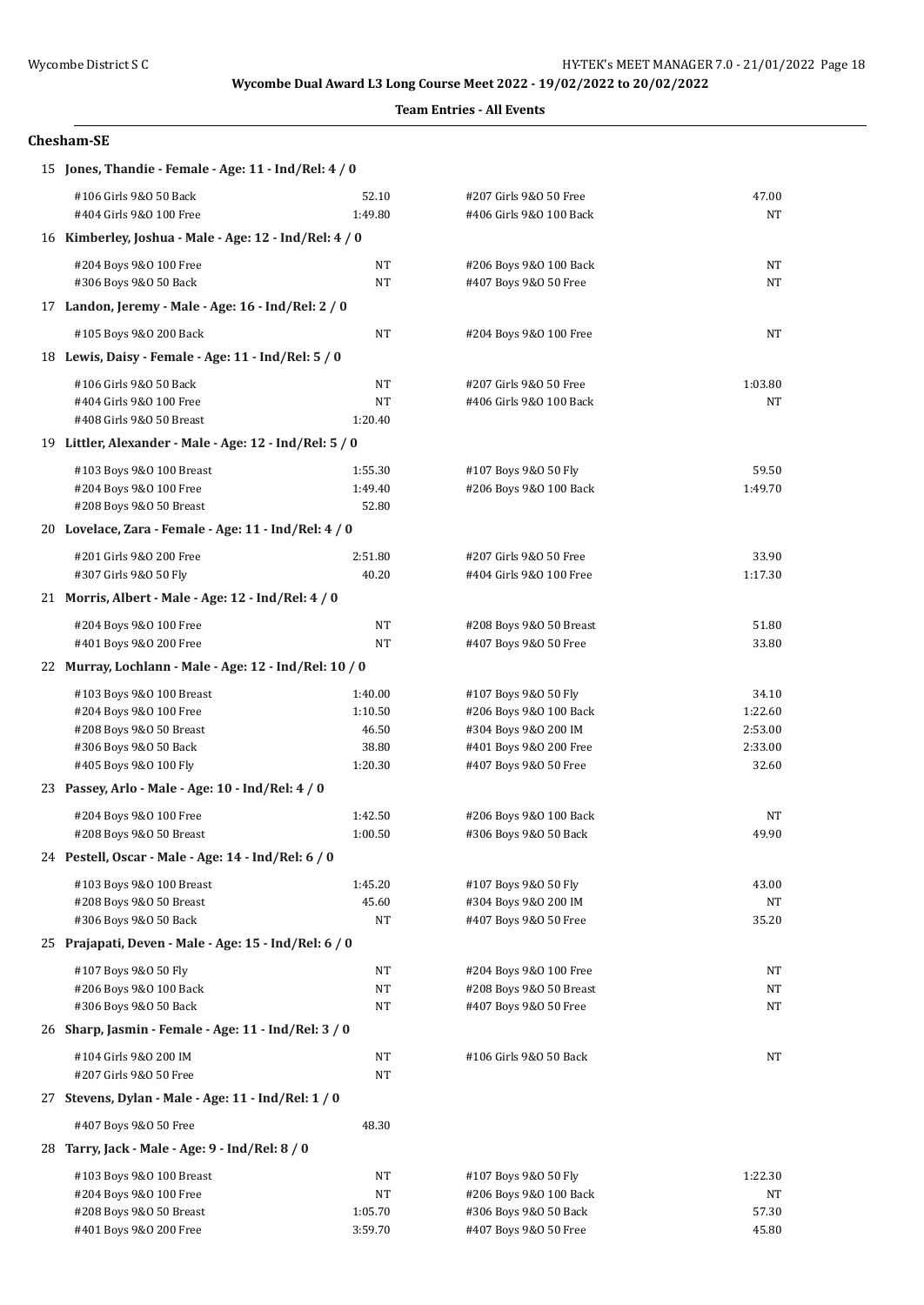### **Team Entries - All Events**

### **Chesham-SE**

| van Kuijk, Matthijs - Male - Age: 14 - Ind/Rel: 7 / 0<br>29 |         |                          |         |
|-------------------------------------------------------------|---------|--------------------------|---------|
| #103 Boys 9&0 100 Breast                                    | 1:40.80 | #204 Boys 9&0 100 Free   | 1:18.80 |
| #206 Boys 9&0 100 Back                                      | 1:26.30 | #208 Boys 9&0 50 Breast  | 45.50   |
| #304 Boys 9&0 200 IM                                        | NT      | #306 Boys 9&0 50 Back    | 40.10   |
| #407 Boys 9&0 50 Free                                       | 33.50   |                          |         |
| Wells, Sofia - Female - Age: 12 - Ind/Rel: 2 / 0<br>30      |         |                          |         |
| #404 Girls 9&0 100 Free                                     | NT      | #408 Girls 9&0 50 Breast | NT      |
| Chesham-SE Total Individual Entries: 138 - Total Relays: 0  |         |                          |         |
| Kidlington                                                  |         |                          |         |
| Hoffmann, Kirsty - Female - Age: 35 - Ind/Rel: 7 / 0        |         |                          |         |
| #102 Girls 9&0 400 Free                                     | 6:22.50 | #106 Girls 9&0 50 Back   | 45.80   |
| #201 Girls 9&0 200 Free                                     | 2:59.80 | #207 Girls 9&0 50 Free   | 36.40   |
| #303 Girls 9&0 100 Breast                                   | 1:48.78 | #307 Girls 9&0 50 Fly    | 41.30   |

#404 Girls 9&O 100 Free 1:22.10

**Kidlington Total Individual Entries: 7 - Total Relays: 0**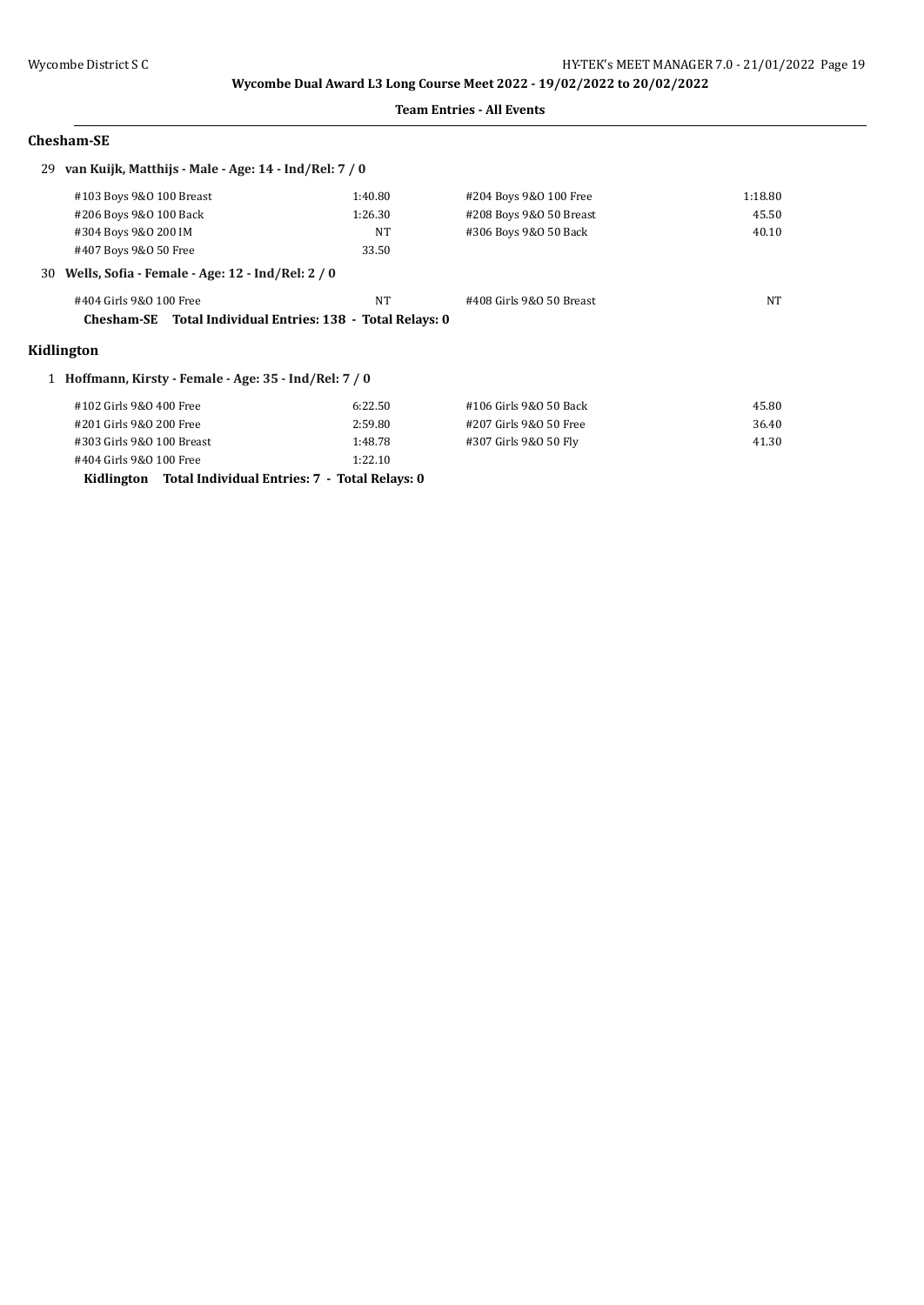### **Team Entries - All Events**

# **Maidenhead-SE**

| 1 Agko, Angelos - Male - Age: 14 - Ind/Rel: 7 / 0                                  |                    |                           |         |
|------------------------------------------------------------------------------------|--------------------|---------------------------|---------|
| #105 Boys 9&0 200 Back                                                             | 2:40.50            | #204 Boys 9&0 100 Free    | 1:02.30 |
| #206 Boys 9&0 100 Back                                                             | 1:11.60            | #302 Boys 9&0 400 Free    | 4:59.10 |
| #306 Boys 9&0 50 Back                                                              | 32.60              | #401 Boys 9&0 200 Free    | 2:22.00 |
| #407 Boys 9&0 50 Free                                                              | 28.50              |                           |         |
| 2 Bacon, Alex - Male - Age: 17 - Ind/Rel: 6 / 0                                    |                    |                           |         |
| #107 Boys 9&0 50 Fly                                                               | 28.20              | #204 Boys 9&0 100 Free    | 56.80   |
| #304 Boys 9&0 200 IM                                                               | 2:19.90            | #401 Boys 9&0 200 Free    | 2:04.50 |
| #405 Boys 9&0 100 Fly                                                              | 1:02.50            | #407 Boys 9&0 50 Free     | 26.20   |
| 3 Beale, Luke - Male - Age: 12 - Ind/Rel: 3 / 0                                    |                    |                           |         |
| #401 Boys 9&0 200 Free                                                             | NT                 | #405 Boys 9&0 100 Fly     | 1:49.60 |
| #407 Boys 9&0 50 Free                                                              | 35.70              |                           |         |
| 4 Beresford Jones, Maisie - Female - Age: 9 - Ind/Rel: 4 / 0                       |                    |                           |         |
| #106 Girls 9&0 50 Back                                                             | 44.00              | #207 Girls 9&0 50 Free    | 38.80   |
| #307 Girls 9&0 50 Fly                                                              | 44.90              | #408 Girls 9&0 50 Breast  | 54.00   |
| 5 Blake, Elsie - Female - Age: 11 - Ind/Rel: 3 / 0                                 |                    |                           |         |
| #303 Girls 9&0 100 Breast                                                          | 1:58.80            | #307 Girls 9&0 50 Fly     | 46.50   |
| #408 Girls 9&0 50 Breast                                                           | 50.40              |                           |         |
| 6 Boyce, Jessica - Female - Age: 11 - Ind/Rel: 6 / 0                               |                    |                           |         |
| #106 Girls 9&0 50 Back                                                             | 43.70              | #201 Girls 9&0 200 Free   | 2:52.90 |
| #207 Girls 9&0 50 Free                                                             | 37.80              | #305 Girls 9&0 200 Back   | 3:22.80 |
| #404 Girls 9&0 100 Free                                                            | 1:23.60            | #406 Girls 9&0 100 Back   | 1:31.90 |
| 7 Brooks, Jack - Male - Age: 9 - Ind/Rel: 9 / 0                                    |                    |                           |         |
| #103 Boys 9&0 100 Breast                                                           | 2:07.90            | #105 Boys 9&0 200 Back    | 3:27.90 |
| #107 Boys 9&0 50 Fly                                                               | 55.80              | #204 Boys 9&0 100 Free    | 1:28.50 |
| #206 Boys 9&0 100 Back                                                             | 1:41.20            | #304 Boys 9&0 200 IM      | NT      |
| #306 Boys 9&0 50 Back                                                              | 46.80              | #401 Boys 9&0 200 Free    | 3:03.70 |
| #407 Boys 9&0 50 Free                                                              | 40.60              |                           |         |
| 8 Bryant, Lucas - Male - Age: 12 - Ind/Rel: 3 / 0                                  |                    |                           |         |
| #204 Boys 9&0 100 Free                                                             | 1:12.20            | #401 Boys 9&0 200 Free    | 2:28.40 |
| #407 Boys 9&0 50 Free                                                              | 32.00              |                           |         |
| 9 Burfitt, Charlotte - Female - Age: 11 - Ind/Rel: 5 / 0                           |                    |                           |         |
| #102 Girls 9&0 400 Free                                                            | 5:52.40            | #203 Girls 9&0 200 Breast | 3:24.30 |
| #303 Girls 9&0 100 Breast                                                          | 1:39.80            | #404 Girls 9&0 100 Free   | 1:17.90 |
| #408 Girls 9&0 50 Breast                                                           | 44.00              |                           |         |
| 10 Caldwell, Freya - Female - Age: 13 - Ind/Rel: 5 / 0                             |                    |                           |         |
| #104 Girls 9&0 200 IM                                                              | 3:14.80            | #106 Girls 9&0 50 Back    | 41.40   |
| #404 Girls 9&0 100 Free                                                            | 1:15.60            | #406 Girls 9&0 100 Back   | 1:25.80 |
| #408 Girls 9&0 50 Breast<br>11 Canton, Sebastian - Male - Age: 13 - Ind/Rel: 5 / 0 | 49.40              |                           |         |
|                                                                                    |                    |                           |         |
| #103 Boys 9&0 100 Breast                                                           | 1:23.90            | #107 Boys 9&0 50 Fly      | 31.22   |
| #202 Boys 9&0 200 Fly<br>#405 Boys 9&0 100 Fly                                     | 2:37.60<br>1:08.42 | #304 Boys 9&0 200 IM      | 2:38.70 |
|                                                                                    |                    |                           |         |
| 12 Cheeseman, Amy - Female - Age: 10 - Ind/Rel: 5 / 0                              |                    |                           |         |
| #106 Girls 9&0 50 Back                                                             | NT                 | #207 Girls 9&0 50 Free    | 43.30   |
| #404 Girls 9&0 100 Free<br>#408 Girls 9&0 50 Breast                                | NT<br>NT           | #406 Girls 9&0 100 Back   | 1:42.10 |
|                                                                                    |                    |                           |         |
| 13 Chen, Daniel - Male - Age: 11 - Ind/Rel: 3 / 0                                  |                    |                           |         |
| #208 Boys 9&0 50 Breast                                                            | 48.40              | #306 Boys 9&0 50 Back     | 43.10   |
| #407 Boys 9&0 50 Free                                                              | 36.40              |                           |         |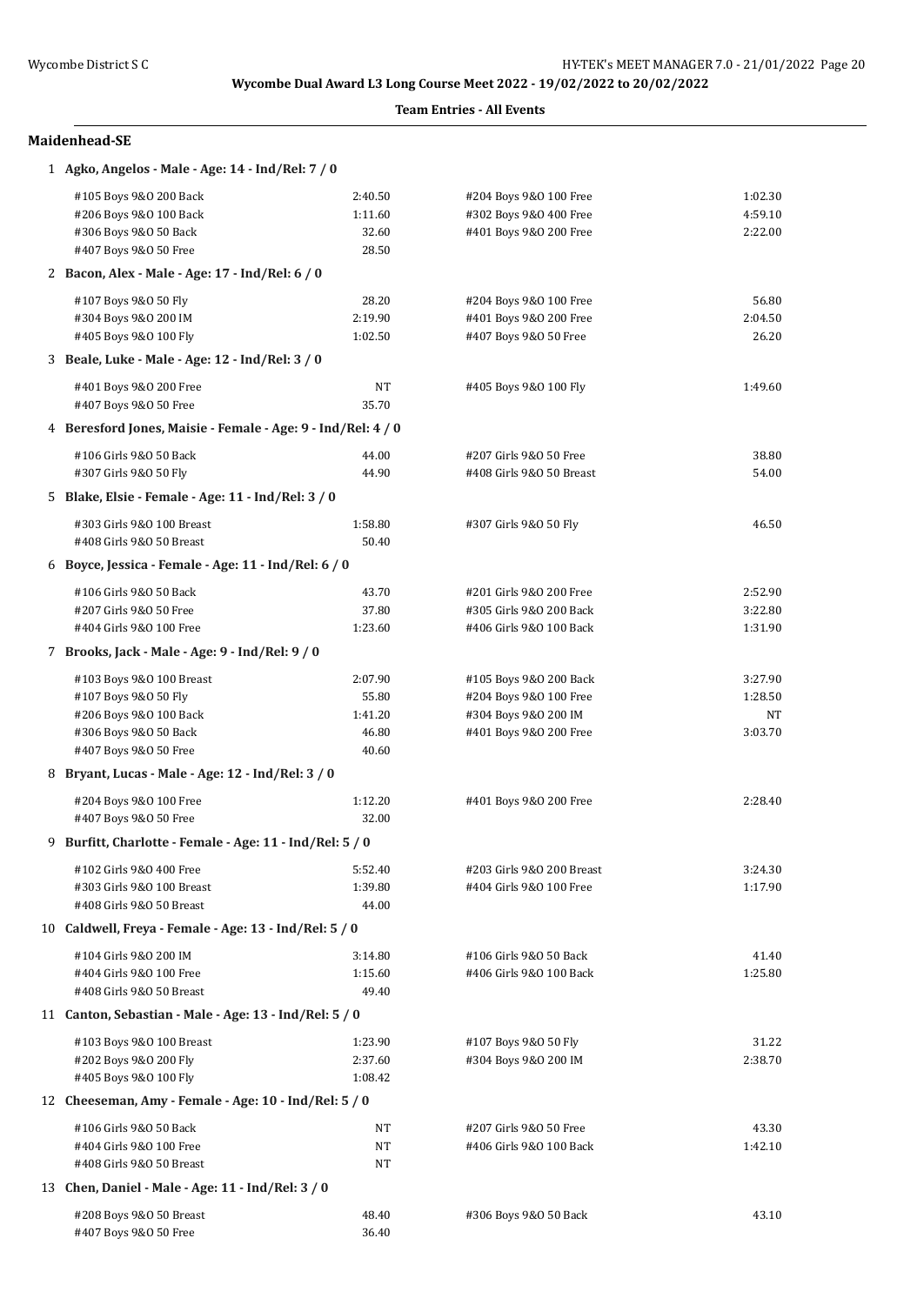## **Team Entries - All Events**

# **Maidenhead-SE**

| 14 Chicote Amigo, Valentina - Female - Age: 9 - Ind/Rel: 4 / 0 |                                                                                  |                    |                                                |               |
|----------------------------------------------------------------|----------------------------------------------------------------------------------|--------------------|------------------------------------------------|---------------|
|                                                                | #106 Girls 9&0 50 Back                                                           | 52.90              | #207 Girls 9&0 50 Free                         | 44.40         |
|                                                                | #307 Girls 9&0 50 Fly                                                            | NT                 | #408 Girls 9&0 50 Breast                       | NT            |
|                                                                | 15 Dhoke, Aditya - Male - Age: 11 - Ind/Rel: 6 / 0                               |                    |                                                |               |
|                                                                | #107 Boys 9&0 50 Fly                                                             | NT                 | #204 Boys 9&0 100 Free                         | NT            |
|                                                                | #206 Boys 9&0 100 Back                                                           | NT                 | #306 Boys 9&0 50 Back                          | NT            |
|                                                                | #401 Boys 9&0 200 Free                                                           | NT                 | #407 Boys 9&0 50 Free                          | NT            |
|                                                                | 16 Duell, Emilia - Female - Age: 12 - Ind/Rel: 4 / 0                             |                    |                                                |               |
|                                                                | #104 Girls 9&0 200 IM                                                            | 3:07.90            | #201 Girls 9&0 200 Free                        | 2:30.10       |
|                                                                | #303 Girls 9&0 100 Breast                                                        | NT                 | #305 Girls 9&0 200 Back                        | 3:05.80       |
|                                                                | 17 Friesen, Finley - Male - Age: 11 - Ind/Rel: 7 / 0                             |                    |                                                |               |
|                                                                | #105 Boys 9&0 200 Back                                                           | 2:52.60            | #107 Boys 9&0 50 Fly                           | 39.60         |
|                                                                | #204 Boys 9&0 100 Free                                                           | 1:16.40            | #206 Boys 9&0 100 Back                         | 1:21.00       |
|                                                                | #302 Boys 9&0 400 Free                                                           | 5:49.70            | #306 Boys 9&0 50 Back                          | 35.90         |
|                                                                | #401 Boys 9&0 200 Free                                                           | 2:46.30            |                                                |               |
|                                                                | 18 Garthside, Annabelle - Female - Age: 17 - Ind/Rel: 3 / 0                      |                    |                                                |               |
|                                                                | #102 Girls 9&0 400 Free                                                          | NT                 | #201 Girls 9&0 200 Free                        | NT            |
|                                                                | #207 Girls 9&0 50 Free                                                           | 31.90              |                                                |               |
|                                                                | 19 Gartshore, Hannah - Female - Age: 10 - Ind/Rel: 11 / 0                        |                    |                                                |               |
|                                                                | #104 Girls 9&0 200 IM                                                            | NT                 | #106 Girls 9&0 50 Back                         | 42.10         |
|                                                                | #201 Girls 9&0 200 Free                                                          | $\rm{NT}$          | #203 Girls 9&0 200 Breast                      | NT            |
|                                                                | #207 Girls 9&0 50 Free                                                           | 38.50              | #303 Girls 9&0 100 Breast                      | NT            |
|                                                                | #305 Girls 9&0 200 Back                                                          | 3:16.20<br>1:26.10 | #307 Girls 9&0 50 Fly                          | NT<br>1:32.10 |
|                                                                | #404 Girls 9&0 100 Free<br>#408 Girls 9&0 50 Breast                              | 51.90              | #406 Girls 9&0 100 Back                        |               |
|                                                                |                                                                                  |                    |                                                |               |
|                                                                | 20 Gilbertson, Henry - Male - Age: 12 - Ind/Rel: 2 / 0<br>#204 Boys 9&0 100 Free | NT                 |                                                | NT            |
|                                                                | 21 Greenough, Isabel - Female - Age: 9 - Ind/Rel: 6 / 0                          |                    | #407 Boys 9&0 50 Free                          |               |
|                                                                |                                                                                  |                    |                                                |               |
|                                                                | #106 Girls 9&0 50 Back                                                           | 51.80              | #207 Girls 9&0 50 Free                         | 47.90         |
|                                                                | #303 Girls 9&0 100 Breast                                                        | 2:30.30            | #307 Girls 9&0 50 Fly                          | NT            |
|                                                                | #404 Girls 9&0 100 Free                                                          | 1:56.20            | #408 Girls 9&0 50 Breast                       | 1:02.70       |
|                                                                | 22 Greenough, Joshua - Male - Age: 11 - Ind/Rel: 9 / 0                           |                    |                                                |               |
|                                                                | #103 Boys 9&0 100 Breast                                                         | 1:47.00            | #107 Boys 9&0 50 Fly                           | 37.10         |
|                                                                | #202 Boys 9&0 200 Fly                                                            | 3:21.20            | #204 Boys 9&0 100 Free                         | 1:13.40       |
|                                                                | #208 Boys 9&0 50 Breast                                                          | 49.20              | #304 Boys 9&0 200 IM                           | 3:15.80       |
|                                                                | #306 Boys 9&0 50 Back<br>#407 Boys 9&0 50 Free                                   | 40.10<br>34.20     | #405 Boys 9&0 100 Fly                          | 1:27.30       |
|                                                                | 23 Griffiths, Joe - Male - Age: 10 - Ind/Rel: 7 / 0                              |                    |                                                |               |
|                                                                |                                                                                  |                    |                                                |               |
|                                                                | #105 Boys 9&0 200 Back<br>#206 Boys 9&0 100 Back                                 | 3:28.50<br>1:30.30 | #204 Boys 9&0 100 Free<br>#304 Boys 9&0 200 IM | 1:15.40<br>NT |
|                                                                | #306 Boys 9&0 50 Back                                                            | 42.00              | #401 Boys 9&0 200 Free                         | 2:49.10       |
|                                                                | #407 Boys 9&0 50 Free                                                            | 37.00              |                                                |               |
|                                                                | 24 Heard-Norrish, Charlotte - Female - Age: 13 - Ind/Rel: 8 / 0                  |                    |                                                |               |
|                                                                | #104 Girls 9&0 200 IM                                                            | 2:47.00            | #201 Girls 9&0 200 Free                        | 2:24.40       |
|                                                                | #205 Girls 9&0 100 Fly                                                           | 1:13.20            | #207 Girls 9&0 50 Free                         | 30.20         |
|                                                                | #301 Girls 9&0 400 IM                                                            | 5:54.40            | #307 Girls 9&0 50 Fly                          | 33.30         |
|                                                                | #402 Girls 9&0 200 Fly                                                           | 2:51.30            | #404 Girls 9&0 100 Free                        | 1:06.10       |
|                                                                | 25 Heeraman, Dipa - Female - Age: 13 - Ind/Rel: 6 / 0                            |                    |                                                |               |
|                                                                | #104 Girls 9&0 200 IM                                                            | 3:06.50            | #106 Girls 9&0 50 Back                         | 40.60         |
|                                                                | #207 Girls 9&0 50 Free                                                           | 32.60              | #307 Girls 9&0 50 Fly                          | 38.40         |
|                                                                | #404 Girls 9&0 100 Free                                                          | 1:11.10            | #408 Girls 9&0 50 Breast                       | 45.20         |
|                                                                |                                                                                  |                    |                                                |               |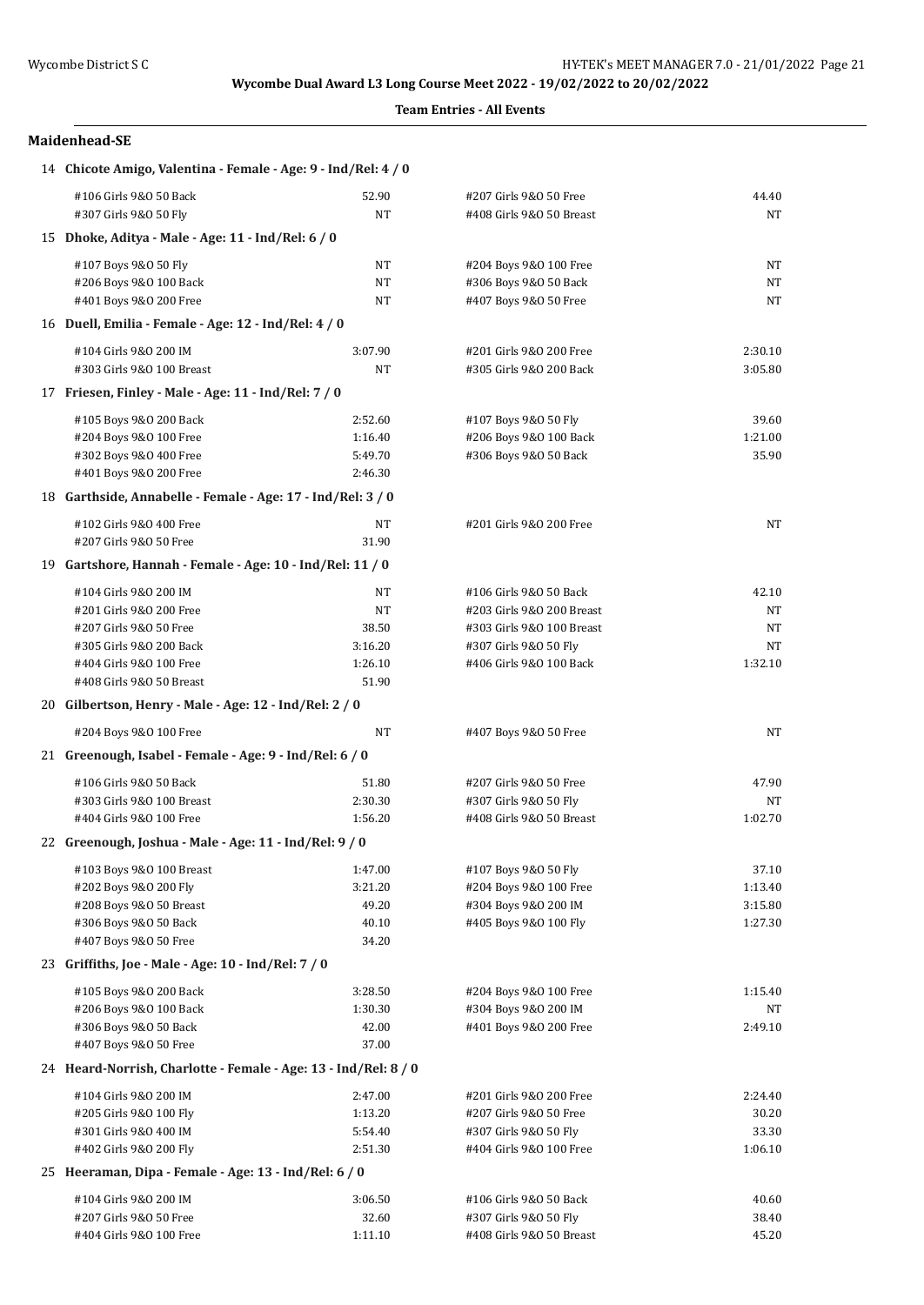## **Team Entries - All Events**

# **Maidenhead-SE**

| 26 Howley, Rosa - Female - Age: 13 - Ind/Rel: 6 / 0         |         |                           |         |  |
|-------------------------------------------------------------|---------|---------------------------|---------|--|
| #102 Girls 9&0 400 Free                                     | 5:54.80 | #104 Girls 9&0 200 IM     | 3:07.80 |  |
| #106 Girls 9&0 50 Back                                      | 40.20   | #201 Girls 9&0 200 Free   | 2:45.60 |  |
| #203 Girls 9&0 200 Breast                                   | 3:16.40 | #207 Girls 9&0 50 Free    | 34.90   |  |
| 27 Ireland, Caitlin - Female - Age: 16 - Ind/Rel: 5 / 0     |         |                           |         |  |
| #104 Girls 9&0 200 IM                                       | 2:45.46 | #106 Girls 9&0 50 Back    | 32.30   |  |
| #301 Girls 9&0 400 IM                                       | 5:29.30 | #404 Girls 9&0 100 Free   | 1:09.60 |  |
| #406 Girls 9&0 100 Back                                     | 1:09.80 |                           |         |  |
| 28 Ireland, Johnathan - Male - Age: 13 - Ind/Rel: 5 / 0     |         |                           |         |  |
| #101 Boys 9&0 400 IM                                        | 5:20.50 | #103 Boys 9&0 100 Breast  | 1:26.50 |  |
| #202 Boys 9&0 200 Fly                                       | 3:10.38 | #302 Boys 9&0 400 Free    | 4:39.60 |  |
| #401 Boys 9&0 200 Free                                      | 2:15.40 |                           |         |  |
| 29 Jones, Joel - Male - Age: 9 - Ind/Rel: 6 / 0             |         |                           |         |  |
| #204 Boys 9&0 100 Free                                      | 1:38.10 | #206 Boys 9&0 100 Back    | NT      |  |
| #208 Boys 9&0 50 Breast                                     | NT      | #401 Boys 9&0 200 Free    | NT      |  |
| #403 Boys 9&0 200 Breast                                    | NT      | #407 Boys 9&0 50 Free     | 40.00   |  |
| 30 Kennedy, Samuel - Male - Age: 13 - Ind/Rel: 10 / 0       |         |                           |         |  |
| #105 Boys 9&0 200 Back                                      | 2:58.60 | #107 Boys 9&0 50 Fly      | 35.20   |  |
| #204 Boys 9&0 100 Free                                      | 1:10.80 | #206 Boys 9&0 100 Back    | 1:16.90 |  |
| #208 Boys 9&0 50 Breast                                     | 43.70   | #304 Boys 9&0 200 IM      | 3:14.30 |  |
| #306 Boys 9&0 50 Back                                       | 35.30   | #401 Boys 9&0 200 Free    | 2:40.90 |  |
| #405 Boys 9&0 100 Fly                                       | NT      | #407 Boys 9&0 50 Free     | 32.10   |  |
| 31 Kisoglu, Arda - Male - Age: 11 - Ind/Rel: 3 / 0          |         |                           |         |  |
| #103 Boys 9&0 100 Breast                                    | NT      | #107 Boys 9&0 50 Fly      | 40.70   |  |
| #204 Boys 9&0 100 Free                                      | NT      |                           |         |  |
| 32 Liew, Junwen - Male - Age: 14 - Ind/Rel: 3 / 0           |         |                           |         |  |
|                                                             |         |                           |         |  |
| #401 Boys 9&0 200 Free                                      | 2:36.70 | #403 Boys 9&0 200 Breast  | 3:04.00 |  |
| #407 Boys 9&0 50 Free                                       | 31.60   |                           |         |  |
| 33 Lofts, Theo - Male - Age: 10 - Ind/Rel: 5 / 0            |         |                           |         |  |
| #204 Boys 9&0 100 Free                                      | 1:32.60 | #206 Boys 9&0 100 Back    | 1:41.00 |  |
| #208 Boys 9&0 50 Breast                                     | 59.10   | #306 Boys 9&0 50 Back     | 43.90   |  |
| #407 Boys 9&0 50 Free                                       | 40.20   |                           |         |  |
| 34 Mateos-Cantero, Lola - Female - Age: 16 - Ind/Rel: 1 / 0 |         |                           |         |  |
| #402 Girls 9&0 200 Fly                                      | 2:31.63 |                           |         |  |
| 35 Milner, Katherine - Female - Age: 11 - Ind/Rel: 4 / 0    |         |                           |         |  |
| #106 Girls 9&0 50 Back                                      | 53.10   | #207 Girls 9&0 50 Free    | 43.60   |  |
| #404 Girls 9&0 100 Free                                     | 2:05.20 | #408 Girls 9&0 50 Breast  | 1:06.20 |  |
| 36 Morgan, Vivienne - Female - Age: 11 - Ind/Rel: 9 / 0     |         |                           |         |  |
| #102 Girls 9&0 400 Free                                     | 7:00.10 | #106 Girls 9&0 50 Back    | 37.70   |  |
| #201 Girls 9&0 200 Free                                     | 2:46.20 | #203 Girls 9&0 200 Breast | 3:45.60 |  |
| #207 Girls 9&0 50 Free                                      | 36.40   | #305 Girls 9&0 200 Back   | 3:03.00 |  |
| #307 Girls 9&0 50 Fly                                       | 48.40   | #404 Girls 9&0 100 Free   | 1:19.30 |  |
| #406 Girls 9&0 100 Back                                     | 1:21.90 |                           |         |  |
| 37 Nicholson, Evie - Female - Age: 9 - Ind/Rel: 3 / 0       |         |                           |         |  |
| #404 Girls 9&0 100 Free                                     | NT      | #406 Girls 9&0 100 Back   | NT      |  |
| #408 Girls 9&0 50 Breast                                    | NT      |                           |         |  |
| 38 Or, Rachel Sui Yan - Female - Age: 12 - Ind/Rel: 2 / 0   |         |                           |         |  |
| #303 Girls 9&0 100 Breast                                   | NT      | #408 Girls 9&0 50 Breast  | NT      |  |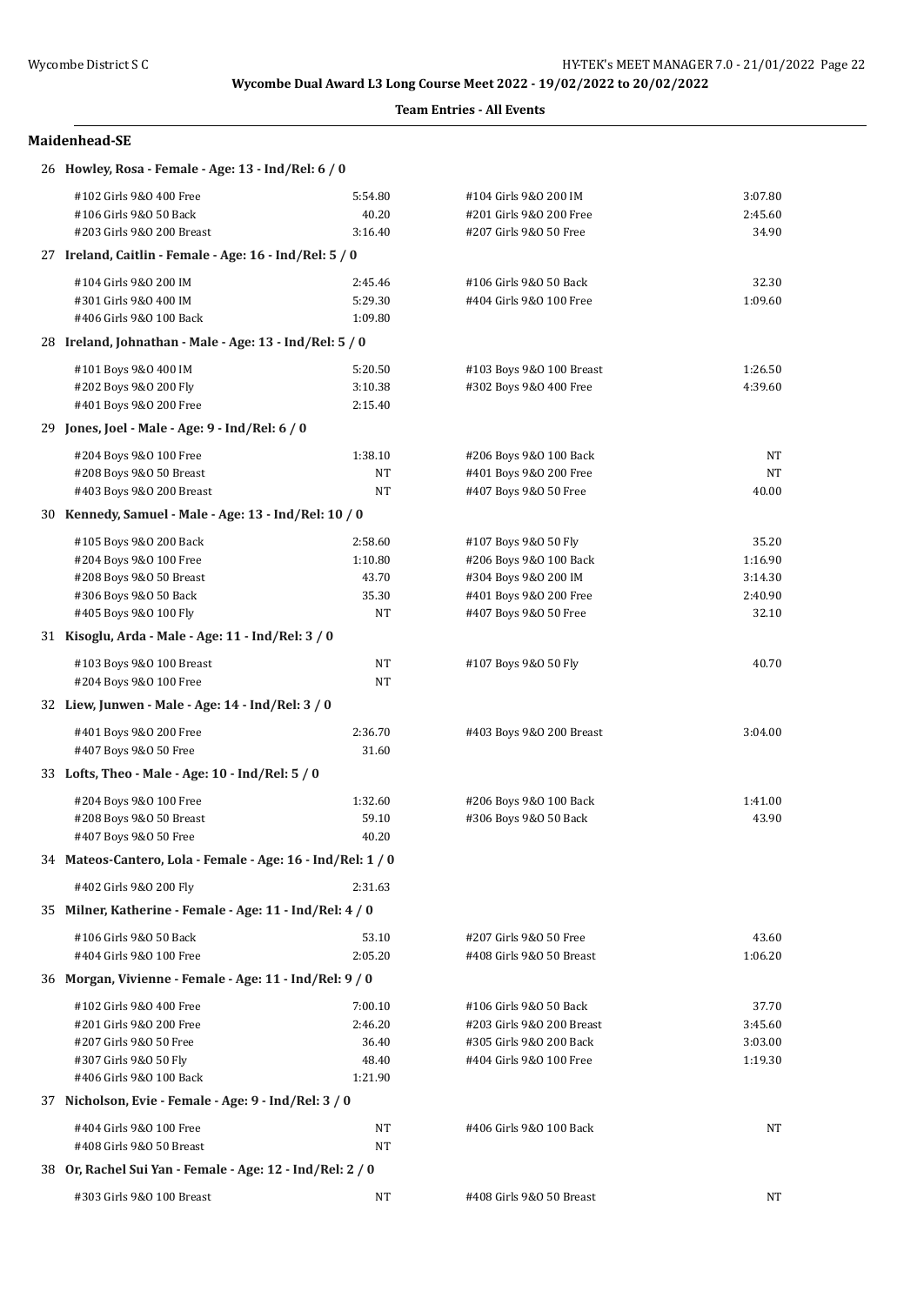### **Team Entries - All Events**

# **Maidenhead-SE**

| 39 Pazir, Rayyan - Male - Age: 10 - Ind/Rel: 5 / 0                                                                                                    |                                   |                                                                                                                               |                               |
|-------------------------------------------------------------------------------------------------------------------------------------------------------|-----------------------------------|-------------------------------------------------------------------------------------------------------------------------------|-------------------------------|
| #103 Boys 9&0 100 Breast<br>#306 Boys 9&0 50 Back<br>#407 Boys 9&0 50 Free                                                                            | 2:12.10<br>51.50<br>50.00         | #208 Boys 9&0 50 Breast<br>#403 Boys 9&0 200 Breast                                                                           | 59.20<br>4:24.90              |
| 40 Ralfs, Jace - Male - Age: 9 - Ind/Rel: 3 / 0                                                                                                       |                                   |                                                                                                                               |                               |
| #103 Boys 9&0 100 Breast<br>#208 Boys 9&0 50 Breast                                                                                                   | 2:12.60<br>1:02.40                | #204 Boys 9&0 100 Free                                                                                                        | 1:53.90                       |
| 41 Ratnapala, Zack - Male - Age: 10 - Ind/Rel: 3 / 0                                                                                                  |                                   |                                                                                                                               |                               |
| #107 Boys 9&0 50 Fly<br>#208 Boys 9&0 50 Breast                                                                                                       | 44.80<br>55.70                    | #204 Boys 9&0 100 Free                                                                                                        | 1:23.40                       |
| 42 Ringer, Ella - Female - Age: 10 - Ind/Rel: 6 / 0                                                                                                   |                                   |                                                                                                                               |                               |
| #106 Girls 9&0 50 Back<br>#303 Girls 9&0 100 Breast<br>#406 Girls 9&0 100 Back                                                                        | 48.20<br>1:58.10<br>NT            | #207 Girls 9&0 50 Free<br>#307 Girls 9&0 50 Fly<br>#408 Girls 9&0 50 Breast                                                   | 44.60<br>NT<br>51.30          |
| 43 Sangamneheri, Theodore - Male - Age: 11 - Ind/Rel: 6 / 0                                                                                           |                                   |                                                                                                                               |                               |
| #107 Boys 9&0 50 Fly<br>#302 Boys 9&0 400 Free<br>#401 Boys 9&0 200 Free                                                                              | 38.50<br>5:53.80<br>2:43.50       | #204 Boys 9&0 100 Free<br>#304 Boys 9&0 200 IM<br>#405 Boys 9&0 100 Fly                                                       | 1:14.40<br>3:11.90<br>1:26.50 |
| 44 Shanly, Cora - Female - Age: 12 - Ind/Rel: 6 / 0                                                                                                   |                                   |                                                                                                                               |                               |
| #106 Girls 9&0 50 Back<br>#207 Girls 9&0 50 Free<br>#404 Girls 9&0 100 Free                                                                           | 41.20<br>35.50<br>1:18.00         | #201 Girls 9&0 200 Free<br>#305 Girls 9&0 200 Back<br>#406 Girls 9&0 100 Back                                                 | 2:55.90<br>3:07.90<br>1:30.60 |
| 45 Sheppard, Istvan - Male - Age: 15 - Ind/Rel: 8 / 0                                                                                                 |                                   |                                                                                                                               |                               |
| #204 Boys 9&0 100 Free<br>#302 Boys 9&0 400 Free<br>#306 Boys 9&0 50 Back<br>#405 Boys 9&0 100 Fly                                                    | NT<br>5:29.30<br>36.50<br>1:23.60 | #206 Boys 9&0 100 Back<br>#304 Boys 9&0 200 IM<br>#401 Boys 9&0 200 Free<br>#407 Boys 9&0 50 Free                             | NT<br>NT<br>2:33.80<br>32.10  |
| 46 Sychov, Kirill - Male - Age: 11 - Ind/Rel: 5 / 0                                                                                                   |                                   |                                                                                                                               |                               |
| #107 Boys 9&0 50 Fly<br>#304 Boys 9&0 200 IM<br>#407 Boys 9&0 50 Free                                                                                 | 47.70<br>3:19.80<br>38.30         | #204 Boys 9&0 100 Free<br>#401 Boys 9&0 200 Free                                                                              | 1:21.90<br>2:52.80            |
| 47 Szekely, Ethan - Male - Age: 9 - Ind/Rel: 11 / 0                                                                                                   |                                   |                                                                                                                               |                               |
| #103 Boys 9&0 100 Breast<br>#107 Boys 9&0 50 Fly<br>#206 Boys 9&0 100 Back<br>#304 Boys 9&0 200 IM<br>#401 Boys 9&0 200 Free<br>#407 Boys 9&0 50 Free | NT<br>NT<br>NT<br>NT<br>NT<br>NT  | #105 Boys 9&0 200 Back<br>#204 Boys 9&0 100 Free<br>#208 Boys 9&0 50 Breast<br>#306 Boys 9&0 50 Back<br>#405 Boys 9&0 100 Fly | NT<br>NT<br>NT<br>NT<br>NT    |
| 48 Then, Olivia - Female - Age: 12 - Ind/Rel: 5 / 0                                                                                                   |                                   |                                                                                                                               |                               |
| #104 Girls 9&0 200 IM<br>#207 Girls 9&0 50 Free<br>#406 Girls 9&0 100 Back                                                                            | 2:58.00<br>31.21<br>1:16.80       | #106 Girls 9&0 50 Back<br>#404 Girls 9&0 100 Free                                                                             | 36.20<br>1:09.60              |
| 49 Woodward, Claudia - Female - Age: 10 - Ind/Rel: 6 / 0                                                                                              |                                   |                                                                                                                               |                               |
| #104 Girls 9&0 200 IM<br>#207 Girls 9&0 50 Free<br>#307 Girls 9&0 50 Fly                                                                              | NT<br>36.00<br>39.30              | #201 Girls 9&0 200 Free<br>#305 Girls 9&0 200 Back<br>#406 Girls 9&0 100 Back                                                 | NT<br>NT<br>1:27.10           |

**Maidenhead-SE Total Individual Entries: 263 - Total Relays: 0**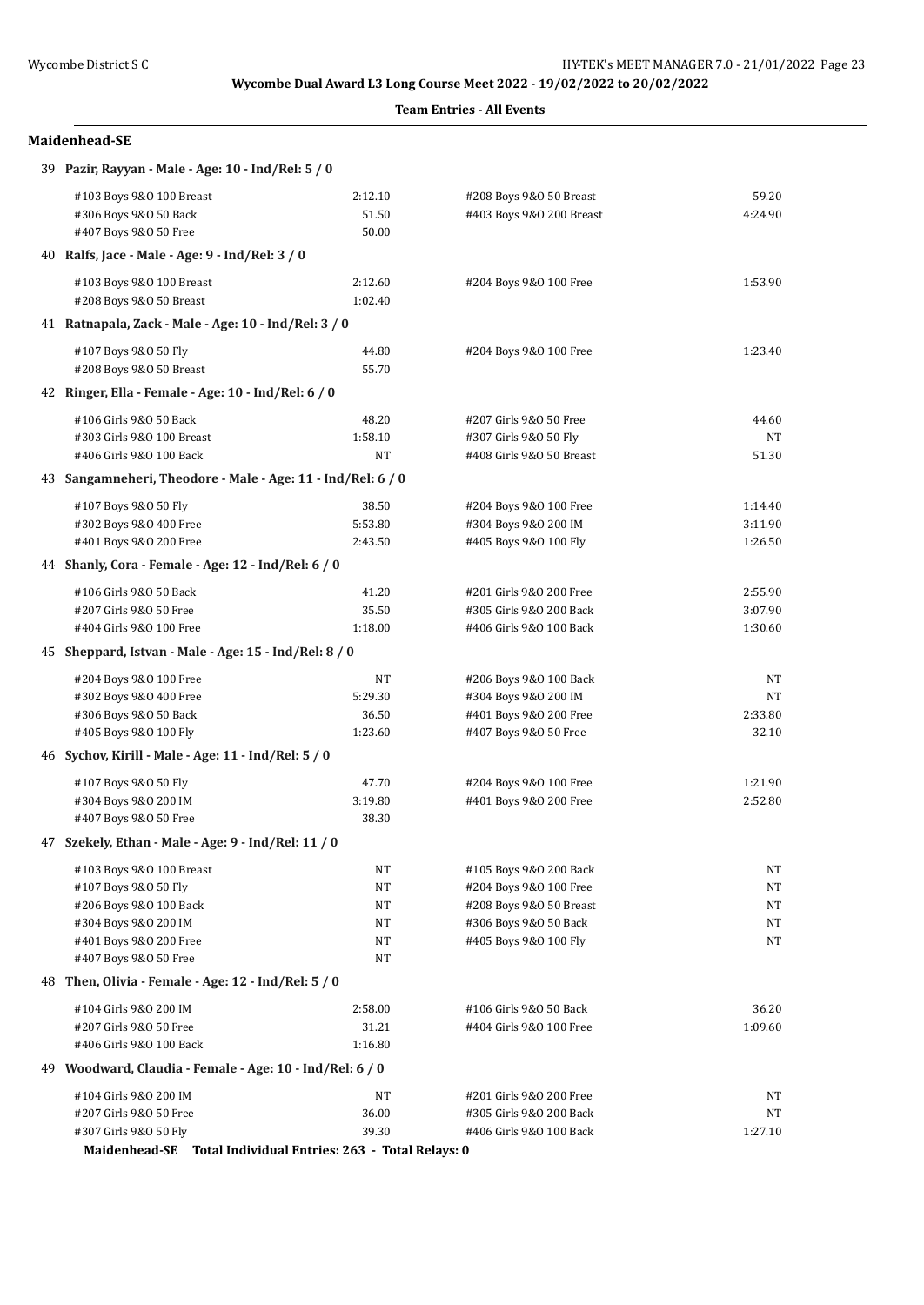## **Team Entries - All Events**

# **Oxford Uni**

1 **Lawton, Owen - Male - Age: 21 - Ind/Rel: 2 / 0**

#401 Boys 9&O 200 Free 2:05.68 #407 Boys 9&O 50 Free 26.91 **Oxford Uni Total Individual Entries: 2 - Total Relays: 0**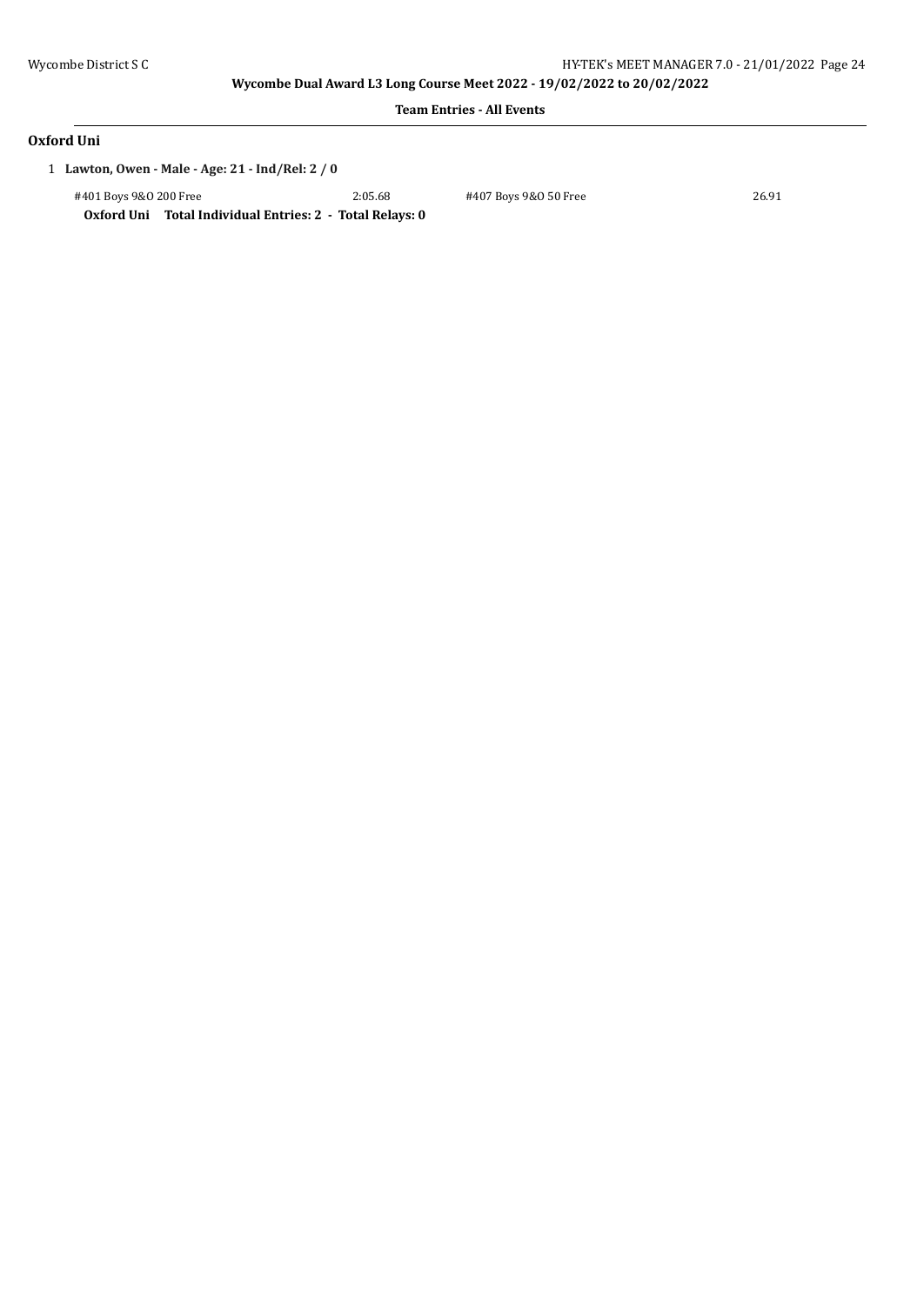## **Team Entries - All Events**

# **Thame**

| 1 Anderson, Sophie - Female - Age: 14 - Ind/Rel: 8 / 0   |                    |                           |         |
|----------------------------------------------------------|--------------------|---------------------------|---------|
| #201 Girls 9&0 200 Free                                  | NT                 | #203 Girls 9&0 200 Breast | 4:05.60 |
| #205 Girls 9&0 100 Fly                                   | NT                 | #207 Girls 9&0 50 Free    | 39.30   |
| #303 Girls 9&0 100 Breast                                | 1:55.90            | #307 Girls 9&0 50 Fly     | 48.70   |
| #404 Girls 9&0 100 Free                                  | 1:29.80            | #408 Girls 9&0 50 Breast  | 51.60   |
| 2 Ashton, Francesca - Female - Age: 11 - Ind/Rel: 5 / 0  |                    |                           |         |
| #303 Girls 9&0 100 Breast                                | NT                 | #307 Girls 9&0 50 Fly     | 1:06.30 |
| #404 Girls 9&0 100 Free                                  | 2:06.70            | #406 Girls 9&0 100 Back   | NT      |
| #408 Girls 9&0 50 Breast                                 | 1:15.30            |                           |         |
| 3 Birmingham, Louise - Female - Age: 15 - Ind/Rel: 6 / 0 |                    |                           |         |
| #102 Girls 9&0 400 Free                                  | 5:15.90            | #104 Girls 9&0 200 IM     | 2:48.90 |
| #201 Girls 9&0 200 Free                                  | 2:30.30            | #203 Girls 9&0 200 Breast | 3:09.00 |
| #301 Girls 9&0 400 IM                                    | 6:01.10            | #305 Girls 9&0 200 Back   | 2:45.00 |
| 4 Blight, George - Male - Age: 12 - Ind/Rel: 11 / 0      |                    |                           |         |
| #103 Boys 9&0 100 Breast                                 | 1:52.60            | #105 Boys 9&0 200 Back    | 3:33.20 |
| #107 Boys 9&0 50 Fly                                     | NT                 | #204 Boys 9&0 100 Free    | 1:26.10 |
| #206 Boys 9&0 100 Back                                   | 1:42.70            | #208 Boys 9&0 50 Breast   | 52.30   |
| #304 Boys 9&0 200 IM                                     | NT                 | #306 Boys 9&0 50 Back     | 44.60   |
| #401 Boys 9&0 200 Free<br>#407 Boys 9&0 50 Free          | NT<br>NT           | #403 Boys 9&0 200 Breast  | 4:06.60 |
| 5 Blight, Tamsin - Female - Age: 10 - Ind/Rel: 3 / 0     |                    |                           |         |
|                                                          |                    |                           |         |
| #303 Girls 9&0 100 Breast<br>#408 Girls 9&0 50 Breast    | 2:29.70<br>1:09.10 | #404 Girls 9&0 100 Free   | 2:09.80 |
| 6 Bradford, Jack - Male - Age: 11 - Ind/Rel: 4 / 0       |                    |                           |         |
|                                                          |                    |                           |         |
| #103 Boys 9&0 100 Breast                                 | NT                 | #107 Boys 9&0 50 Fly      | 1:04.00 |
| #204 Boys 9&0 100 Free                                   | 1:48.20            | #208 Boys 9&0 50 Breast   | 1:01.30 |
| 7 Brown, Maisie - Female - Age: 12 - Ind/Rel: 3 / 0      |                    |                           |         |
| #307 Girls 9&0 50 Fly                                    | 50.80              | #404 Girls 9&0 100 Free   | 1:27.50 |
| #406 Girls 9&0 100 Back                                  | NT                 |                           |         |
| 8 Browning, Cianna - Female - Age: 11 - Ind/Rel: 1 / 0   |                    |                           |         |
| #203 Girls 9&0 200 Breast                                | 4:00.40            |                           |         |
| 9 Browning, Juliana - Female - Age: 16 - Ind/Rel: 1 / 0  |                    |                           |         |
| #203 Girls 9&0 200 Breast                                | 3:29.90            |                           |         |
| 10 Chivers, Joshua - Male - Age: 12 - Ind/Rel: 4 / 0     |                    |                           |         |
| #103 Boys 9&0 100 Breast                                 | 2:14.10            | #107 Boys 9&0 50 Fly      | 1:04.60 |
| #204 Boys 9&0 100 Free                                   | 1:56.50            | #208 Boys 9&0 50 Breast   | 1:02.20 |
| 11 Crosby, Edward - Male - Age: 10 - Ind/Rel: 3 / 0      |                    |                           |         |
| #204 Boys 9&0 100 Free                                   | NT                 | #306 Boys 9&0 50 Back     | 58.40   |
| #407 Boys 9&0 50 Free                                    | 48.50              |                           |         |
| 12 Edwards, Chloe - Female - Age: 12 - Ind/Rel: 4 / 0    |                    |                           |         |
| #102 Girls 9&0 400 Free                                  | NT                 | #106 Girls 9&0 50 Back    | NT      |
| #201 Girls 9&0 200 Free                                  | NT                 | #207 Girls 9&0 50 Free    | 36.20   |
| 13 Evans, Lucy - Female - Age: 12 - Ind/Rel: 4 / 0       |                    |                           |         |
| #201 Girls 9&0 200 Free                                  | 3:04.20            | #207 Girls 9&0 50 Free    | 36.40   |
| #404 Girls 9&0 100 Free                                  | 1:23.40            | #406 Girls 9&0 100 Back   | 1:36.70 |
| 14 Fincken, Rennie - Female - Age: 12 - Ind/Rel: 6 / 0   |                    |                           |         |
| #106 Girls 9&0 50 Back                                   | 46.40              | #201 Girls 9&0 200 Free   | 3:09.00 |
| #207 Girls 9&0 50 Free                                   | 40.00              | #305 Girls 9&0 200 Back   | NΤ      |
| #404 Girls 9&0 100 Free                                  | 1:27.70            | #406 Girls 9&0 100 Back   | 1:39.70 |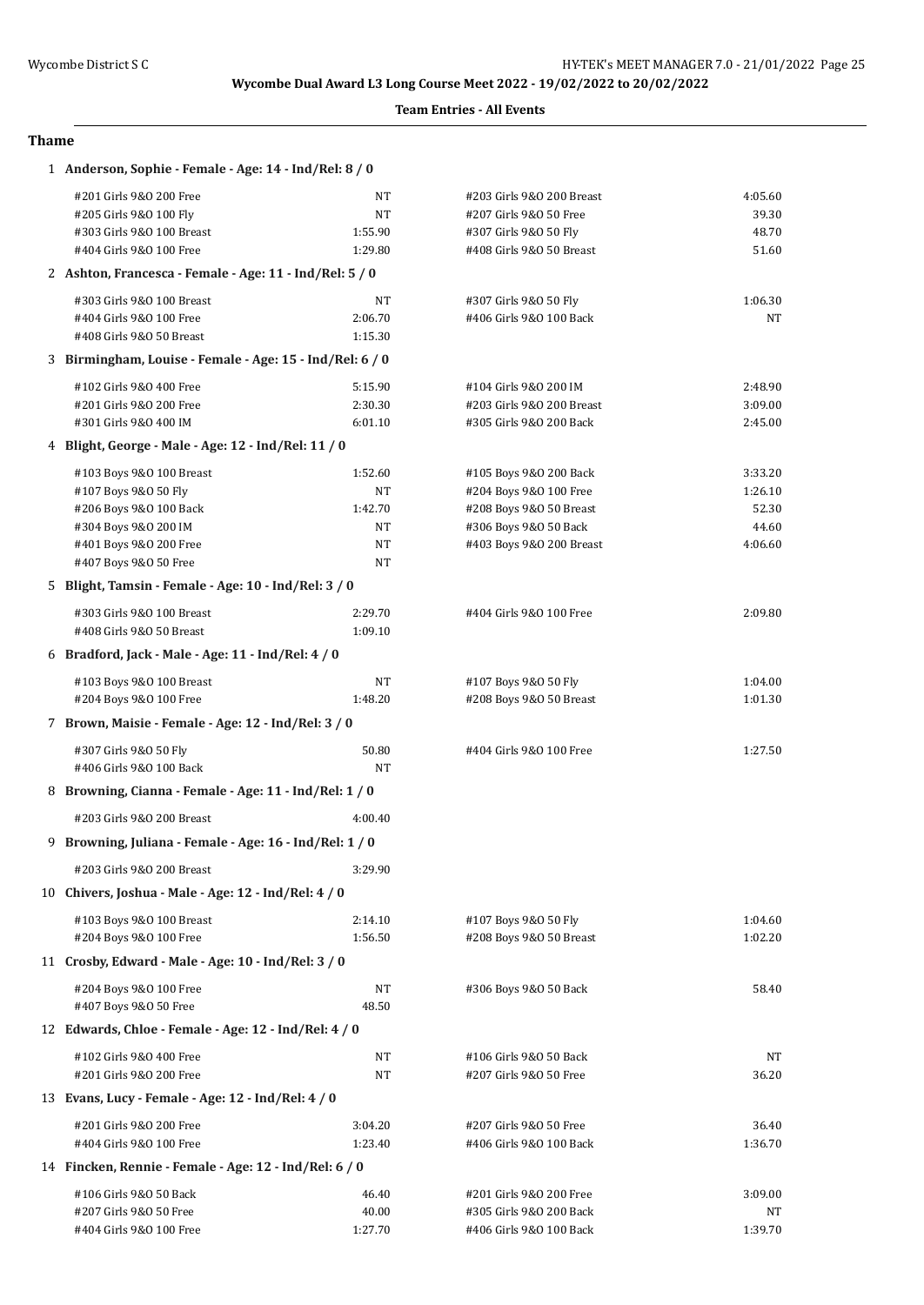## **Team Entries - All Events**

# **Thame**

| 15 Fox, Freya - Female - Age: 15 - Ind/Rel: 4 / 0         |         |                           |         |  |  |
|-----------------------------------------------------------|---------|---------------------------|---------|--|--|
| #205 Girls 9&0 100 Fly                                    | 1:25.00 | #207 Girls 9&0 50 Free    | 33.00   |  |  |
| #307 Girls 9&0 50 Fly                                     | 36.50   | #404 Girls 9&0 100 Free   | 1:13.10 |  |  |
| 16 Hepple, Freya - Female - Age: 12 - Ind/Rel: 7 / 0      |         |                           |         |  |  |
| #201 Girls 9&0 200 Free                                   | NT      | #207 Girls 9&0 50 Free    | 40.03   |  |  |
| #303 Girls 9&0 100 Breast                                 | 2:06.68 | #307 Girls 9&0 50 Fly     | 47.00   |  |  |
| #404 Girls 9&0 100 Free                                   | 1:33.20 | #406 Girls 9&0 100 Back   | 1:43.50 |  |  |
| #408 Girls 9&0 50 Breast                                  | 53.30   |                           |         |  |  |
| 17 Hook, Isabella - Female - Age: 12 - Ind/Rel: 5 / 0     |         |                           |         |  |  |
| #104 Girls 9&0 200 IM                                     | 3:37.70 | #106 Girls 9&0 50 Back    | 43.60   |  |  |
| #404 Girls 9&0 100 Free                                   | 1:26.00 | #406 Girls 9&0 100 Back   | 1:36.00 |  |  |
| #408 Girls 9&0 50 Breast                                  | 53.80   |                           |         |  |  |
| 18 Hook, Jonathan - Male - Age: 10 - Ind/Rel: 4 / 0       |         |                           |         |  |  |
| #103 Boys 9&0 100 Breast                                  | NT      | #107 Boys 9&0 50 Fly      | 1:06.90 |  |  |
| #403 Boys 9&0 200 Breast                                  | NT      | #407 Boys 9&0 50 Free     | 1:00.50 |  |  |
| 19 Kidgell, Charlotte - Female - Age: 11 - Ind/Rel: 5 / 0 |         |                           |         |  |  |
| #106 Girls 9&0 50 Back                                    | 50.70   | #207 Girls 9&0 50 Free    | 44.90   |  |  |
| #307 Girls 9&0 50 Fly                                     | 54.40   | #406 Girls 9&0 100 Back   | 1:47.10 |  |  |
| #408 Girls 9&0 50 Breast                                  | 58.80   |                           |         |  |  |
| 20 Kidgell, Olivia - Female - Age: 15 - Ind/Rel: 7 / 0    |         |                           |         |  |  |
| #104 Girls 9&0 200 IM                                     | 3:16.00 | #205 Girls 9&0 100 Fly    | 1:31.40 |  |  |
| #207 Girls 9&0 50 Free                                    | 35.20   | #303 Girls 9&0 100 Breast | 1:47.20 |  |  |
| #307 Girls 9&0 50 Fly                                     | 39.90   | #404 Girls 9&0 100 Free   | 1:19.50 |  |  |
| #408 Girls 9&0 50 Breast                                  | 48.40   |                           |         |  |  |
| 21 Lawrence, Eva - Female - Age: 12 - Ind/Rel: 5 / 0      |         |                           |         |  |  |
| #102 Girls 9&0 400 Free                                   | 6:26.90 | #104 Girls 9&0 200 IM     | 3:29.40 |  |  |
| #106 Girls 9&0 50 Back                                    | 43.00   | #201 Girls 9&0 200 Free   | 2:56.30 |  |  |
| #207 Girls 9&0 50 Free                                    | 33.90   |                           |         |  |  |
| 22 Laws, Emily - Female - Age: 14 - Ind/Rel: 5 / 0        |         |                           |         |  |  |
| #201 Girls 9&0 200 Free                                   | 3:37.20 | #207 Girls 9&0 50 Free    | 42.40   |  |  |
| #404 Girls 9&0 100 Free                                   | 1:34.30 | #406 Girls 9&0 100 Back   | 1:53.20 |  |  |
| #408 Girls 9&0 50 Breast                                  | 57.20   |                           |         |  |  |
| 23 Lewis, Rosaline - Female - Age: 11 - Ind/Rel: 2 / 0    |         |                           |         |  |  |
| #106 Girls 9&0 50 Back                                    | 58.60   | #207 Girls 9&0 50 Free    | 52.10   |  |  |
| 24 Longwell, Sophie - Female - Age: 11 - Ind/Rel: 4 / 0   |         |                           |         |  |  |
| #104 Girls 9&0 200 IM                                     | 3:42.10 | #106 Girls 9&0 50 Back    | 48.50   |  |  |
| #303 Girls 9&0 100 Breast                                 | 2:00.00 | #307 Girls 9&0 50 Fly     | 43.70   |  |  |
| 25 Martin, Louisa - Female - Age: 11 - Ind/Rel: 3 / 0     |         |                           |         |  |  |
| #106 Girls 9&0 50 Back                                    | NT      | #207 Girls 9&0 50 Free    | 50.60   |  |  |
| #408 Girls 9&0 50 Breast                                  | 1:18.00 |                           |         |  |  |
| 26 Meadows, Frederick - Male - Age: 12 - Ind/Rel: 4 / 0   |         |                           |         |  |  |
| #204 Boys 9&0 100 Free                                    | 1:31.30 | #208 Boys 9&0 50 Breast   | 52.60   |  |  |
| #306 Boys 9&0 50 Back                                     | NT      | #407 Boys 9&0 50 Free     | 39.00   |  |  |
| 27 North, Holly - Female - Age: 13 - Ind/Rel: 5 / 0       |         |                           |         |  |  |
| #102 Girls 9&0 400 Free                                   | NT      | #106 Girls 9&0 50 Back    | 42.70   |  |  |
| #305 Girls 9&0 200 Back                                   | 3:08.30 | #404 Girls 9&0 100 Free   | 1:21.80 |  |  |
| #406 Girls 9&0 100 Back                                   | 1:28.60 |                           |         |  |  |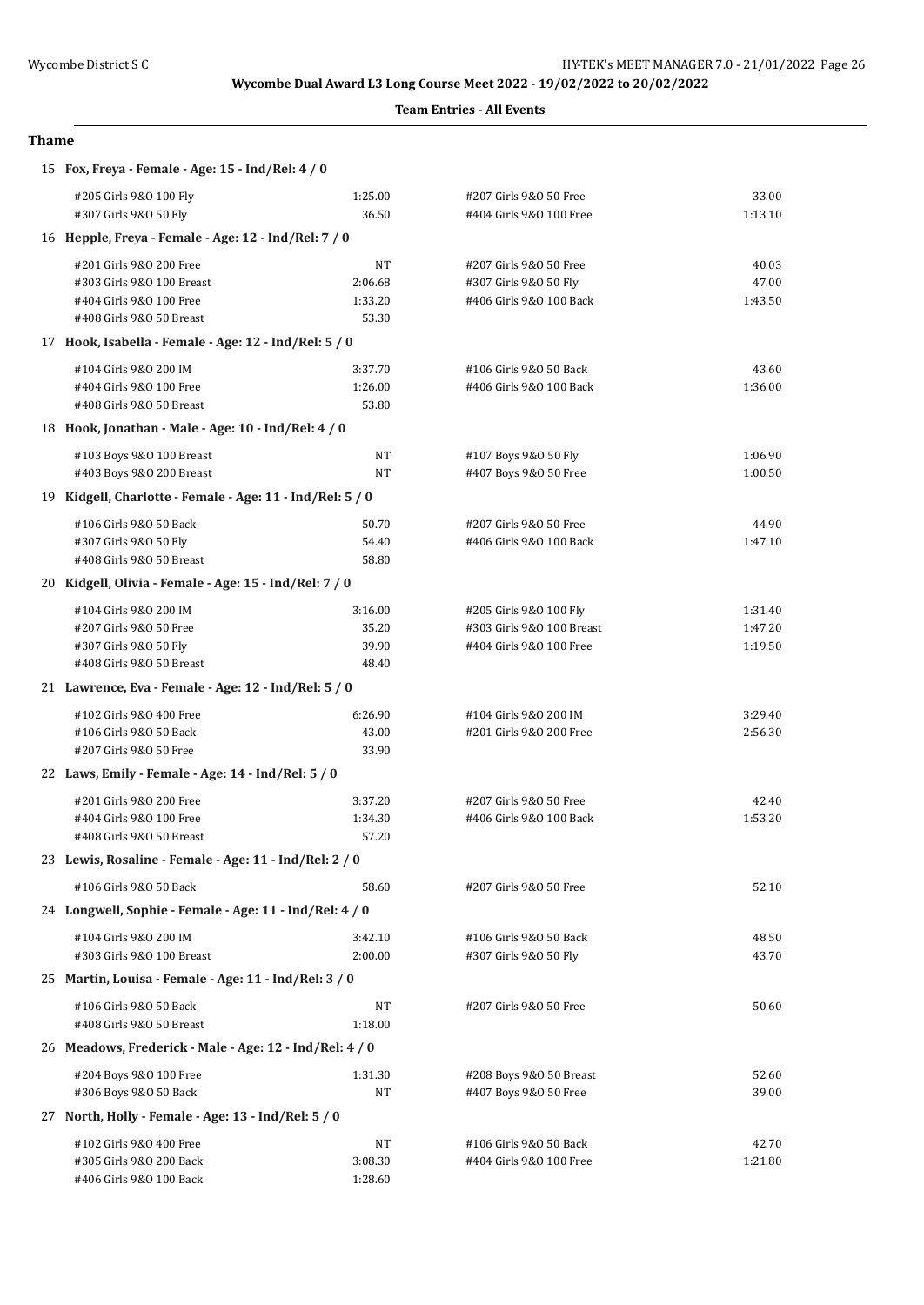## **Team Entries - All Events**

# **Thame**

| 28 Peasgood, Matilda - Female - Age: 10 - Ind/Rel: 6 / 0 |           |                           |         |  |
|----------------------------------------------------------|-----------|---------------------------|---------|--|
| #201 Girls 9&0 200 Free                                  | 3:43.30   | #207 Girls 9&0 50 Free    | 42.80   |  |
| #303 Girls 9&0 100 Breast                                | 2:05.00   | #307 Girls 9&0 50 Fly     | 52.10   |  |
| #404 Girls 9&0 100 Free                                  | 1:39.30   | #408 Girls 9&0 50 Breast  | 57.10   |  |
| 29 Priestley, Chloe - Female - Age: 12 - Ind/Rel: 3 / 0  |           |                           |         |  |
| #106 Girls 9&0 50 Back                                   | 48.20     | #404 Girls 9&0 100 Free   | 1:33.90 |  |
| #408 Girls 9&0 50 Breast                                 | 54.80     |                           |         |  |
| 30 Quartly, James - Male - Age: 12 - Ind/Rel: 2 / 0      |           |                           |         |  |
| #204 Boys 9&0 100 Free                                   | <b>NT</b> | #208 Boys 9&0 50 Breast   | NT      |  |
| 31 Rampley, James - Male - Age: 15 - Ind/Rel: 2 / 0      |           |                           |         |  |
| #405 Boys 9&0 100 Fly                                    | 1:55.34   | #407 Boys 9&0 50 Free     | 33.50   |  |
| 32 Stewart, Lily - Female - Age: 13 - Ind/Rel: 2 / 0     |           |                           |         |  |
| #404 Girls 9&0 100 Free                                  | 1:40.50   | #408 Girls 9&0 50 Breast  | 58.70   |  |
| 33 Tuxworth, Emilia - Female - Age: 11 - Ind/Rel: 2 / 0  |           |                           |         |  |
| #203 Girls 9&0 200 Breast                                | 4:03.20   | #207 Girls 9&0 50 Free    | 44.60   |  |
| 34 Tuxworth, Jemima - Female - Age: 12 - Ind/Rel: 2 / 0  |           |                           |         |  |
| #203 Girls 9&0 200 Breast                                | 3:39.90   | #207 Girls 9&0 50 Free    | 37.10   |  |
| 35 Waters, Bethany - Female - Age: 11 - Ind/Rel: 6 / 0   |           |                           |         |  |
| #201 Girls 9&0 200 Free                                  | 2:54.90   | #203 Girls 9&0 200 Breast | 3:33.90 |  |
| #207 Girls 9&0 50 Free                                   | 34.60     | #404 Girls 9&0 100 Free   | 1:19.10 |  |
| #406 Girls 9&0 100 Back                                  | 1:30.70   | #408 Girls 9&0 50 Breast  | 46.80   |  |
| 36 Williams, Ellis - Male - Age: 11 - Ind/Rel: 2 / 0     |           |                           |         |  |
| #306 Boys 9&0 50 Back                                    | 59.90     | #407 Boys 9&0 50 Free     | 1:04.20 |  |
| 37 Williams, Tom - Male - Age: 12 - Ind/Rel: 5 / 0       |           |                           |         |  |
| #204 Boys 9&0 100 Free                                   | <b>NT</b> | #206 Boys 9&0 100 Back    | NT      |  |
| #208 Boys 9&0 50 Breast                                  | 50.70     | #401 Boys 9&0 200 Free    | NT      |  |
| #407 Boys 9&0 50 Free                                    | 44.60     |                           |         |  |

**Thame Total Individual Entries: 155 - Total Relays: 0**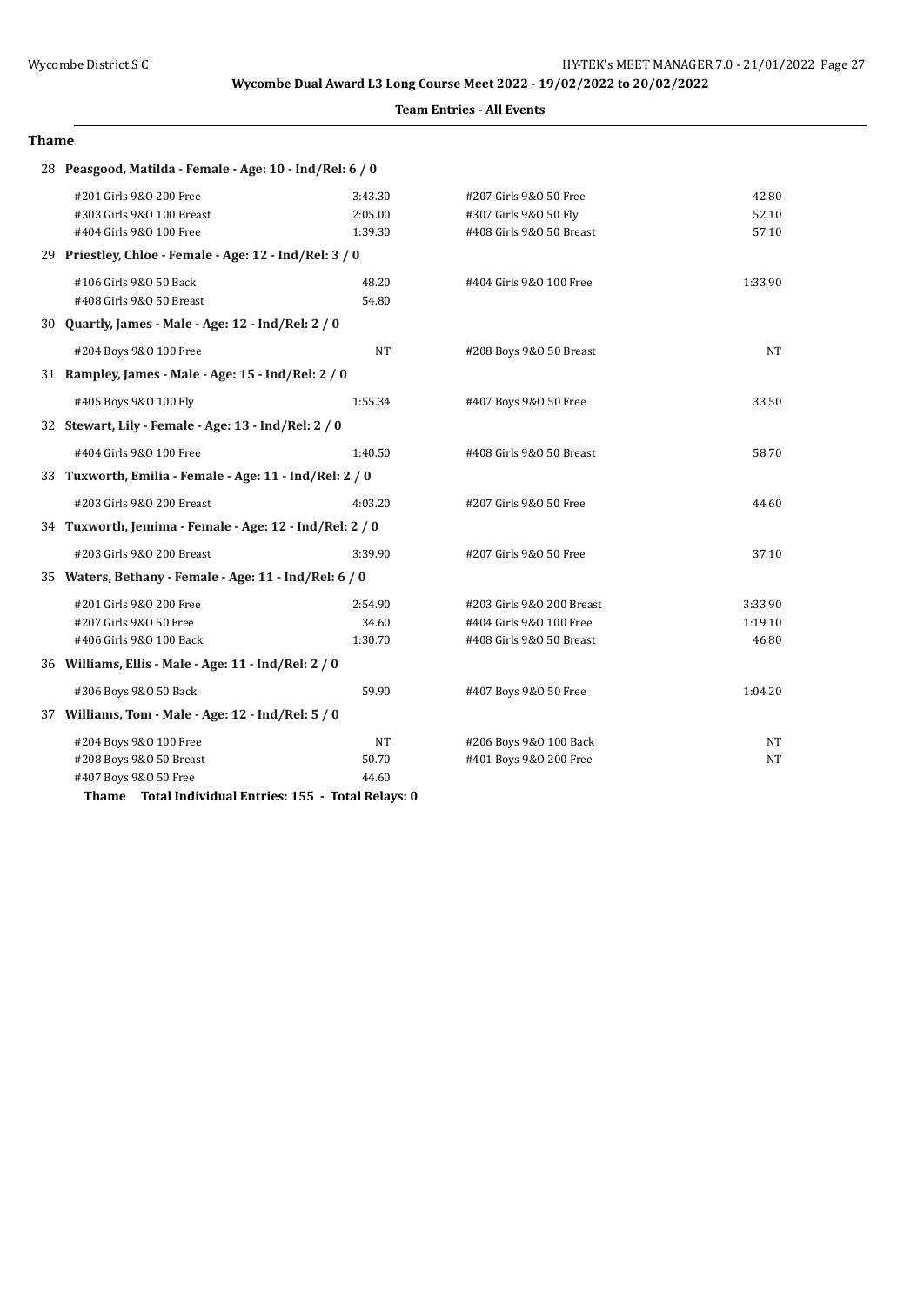## **Team Entries - All Events**

# **Witney-SE**

| 1 Barnard, Annabel - Female - Age: 13 - Ind/Rel: 9 / 0     |                    |                           |         |  |
|------------------------------------------------------------|--------------------|---------------------------|---------|--|
| #102 Girls 9&0 400 Free                                    | 5:23.40            | #104 Girls 9&0 200 IM     | 2:48.80 |  |
| #106 Girls 9&0 50 Back                                     | 37.70              | #201 Girls 9&0 200 Free   | 2:34.60 |  |
| #207 Girls 9&0 50 Free                                     | 32.30              | #305 Girls 9&0 200 Back   | 2:46.70 |  |
| #307 Girls 9&0 50 Fly                                      | 36.80              | #404 Girls 9&0 100 Free   | 1:09.90 |  |
| #406 Girls 9&0 100 Back                                    | 1:19.40            |                           |         |  |
| 2 Barnard, Joseph - Male - Age: 14 - Ind/Rel: 7 / 0        |                    |                           |         |  |
| #105 Boys 9&0 200 Back                                     | 2:25.80            | #204 Boys 9&0 100 Free    | 1:01.50 |  |
| #206 Boys 9&0 100 Back                                     | 1:09.50            | #302 Boys 9&0 400 Free    | 4:39.60 |  |
| #306 Boys 9&0 50 Back                                      | 32.25              | #401 Boys 9&0 200 Free    | 2:12.40 |  |
| #407 Boys 9&0 50 Free                                      | 28.40              |                           |         |  |
| 3 Bathgate, Emelie - Female - Age: 12 - Ind/Rel: 3 / 0     |                    |                           |         |  |
| #201 Girls 9&0 200 Free                                    | 3:17.10            | #203 Girls 9&0 200 Breast | 3:44.80 |  |
| #207 Girls 9&0 50 Free                                     | 37.30              |                           |         |  |
| 4 Browne, Katie - Female - Age: 15 - Ind/Rel: 3 / 0        |                    |                           |         |  |
| #102 Girls 9&0 400 Free                                    | 5:37.50            | #201 Girls 9&0 200 Free   | 2:52.30 |  |
| #207 Girls 9&0 50 Free                                     | 33.15              |                           |         |  |
| 5 Coppock, Hannah - Female - Age: 12 - Ind/Rel: 3 / 0      |                    |                           |         |  |
|                                                            |                    |                           |         |  |
| #102 Girls 9&0 400 Free<br>#203 Girls 9&0 200 Breast       | 7:01.90<br>4:04.00 | #104 Girls 9&0 200 IM     | 3:39.80 |  |
| 6 Creed, Ruby - Female - Age: 11 - Ind/Rel: 5 / 0          |                    |                           |         |  |
|                                                            |                    |                           |         |  |
| #303 Girls 9&0 100 Breast                                  | 2:00.50            | #307 Girls 9&0 50 Fly     | 51.90   |  |
| #404 Girls 9&0 100 Free                                    | 1:46.30            | #406 Girls 9&0 100 Back   | 2:03.50 |  |
| #408 Girls 9&0 50 Breast                                   | 48.30              |                           |         |  |
| 7 Elford, Annaliese - Female - Age: 12 - Ind/Rel: 6 / 0    |                    |                           |         |  |
| #104 Girls 9&0 200 IM                                      | 2:54.00            | #106 Girls 9&0 50 Back    | 39.70   |  |
| #203 Girls 9&0 200 Breast                                  | 3:06.70            | #207 Girls 9&0 50 Free    | 32.70   |  |
| #303 Girls 9&0 100 Breast                                  | 1:27.70            | #307 Girls 9&0 50 Fly     | 37.10   |  |
| 8 Keepa, Ava - Female - Age: 11 - Ind/Rel: 4 / 0           |                    |                           |         |  |
| #102 Girls 9&0 400 Free                                    | 6:38.90            | #104 Girls 9&0 200 IM     | 3:17.30 |  |
| #303 Girls 9&0 100 Breast                                  | 1:46.60            | #305 Girls 9&0 200 Back   | 3:16.20 |  |
| 9 Lefort, Beth - Female - Age: 13 - Ind/Rel: 4 / 0         |                    |                           |         |  |
| #203 Girls 9&0 200 Breast                                  | 3:08.00            | #207 Girls 9&0 50 Free    | 32.20   |  |
| #303 Girls 9&0 100 Breast                                  | 1:23.60            | #307 Girls 9&0 50 Fly     | 35.85   |  |
| 10 Lever, Bertie - Male - Age: 14 - Ind/Rel: 4 / 0         |                    |                           |         |  |
| #204 Boys 9&0 100 Free                                     | 1:02.50            | #206 Boys 9&0 100 Back    | 1:17.00 |  |
| #401 Boys 9&0 200 Free                                     | 2:19.00            | #407 Boys 9&0 50 Free     | 28.80   |  |
| 11 Overhill, Charlotte - Female - Age: 13 - Ind/Rel: 4 / 0 |                    |                           |         |  |
|                                                            |                    |                           |         |  |
| #102 Girls 9&0 400 Free                                    | 5:49.90            | #106 Girls 9&0 50 Back    | 39.40   |  |
| #203 Girls 9&0 200 Breast                                  | 3:22.90            | #205 Girls 9&0 100 Fly    | 1:24.40 |  |
| 12 Perks, Eleanor - Female - Age: 16 - Ind/Rel: 3 / 0      |                    |                           |         |  |
| #104 Girls 9&0 200 IM                                      | 2:29.20            | #201 Girls 9&0 200 Free   | 2:17.20 |  |
| #207 Girls 9&0 50 Free                                     | 29.30              |                           |         |  |
| 13 Riseley, Alex - Male - Age: 17 - Ind/Rel: 5 / 0         |                    |                           |         |  |
| #103 Boys 9&0 100 Breast                                   | 1:17.10            | #204 Boys 9&0 100 Free    | 1:00.30 |  |
| #208 Boys 9&0 50 Breast                                    | 34.50              | #403 Boys 9&0 200 Breast  | 2:51.00 |  |
| #407 Boys 9&0 50 Free                                      | 27.75              |                           |         |  |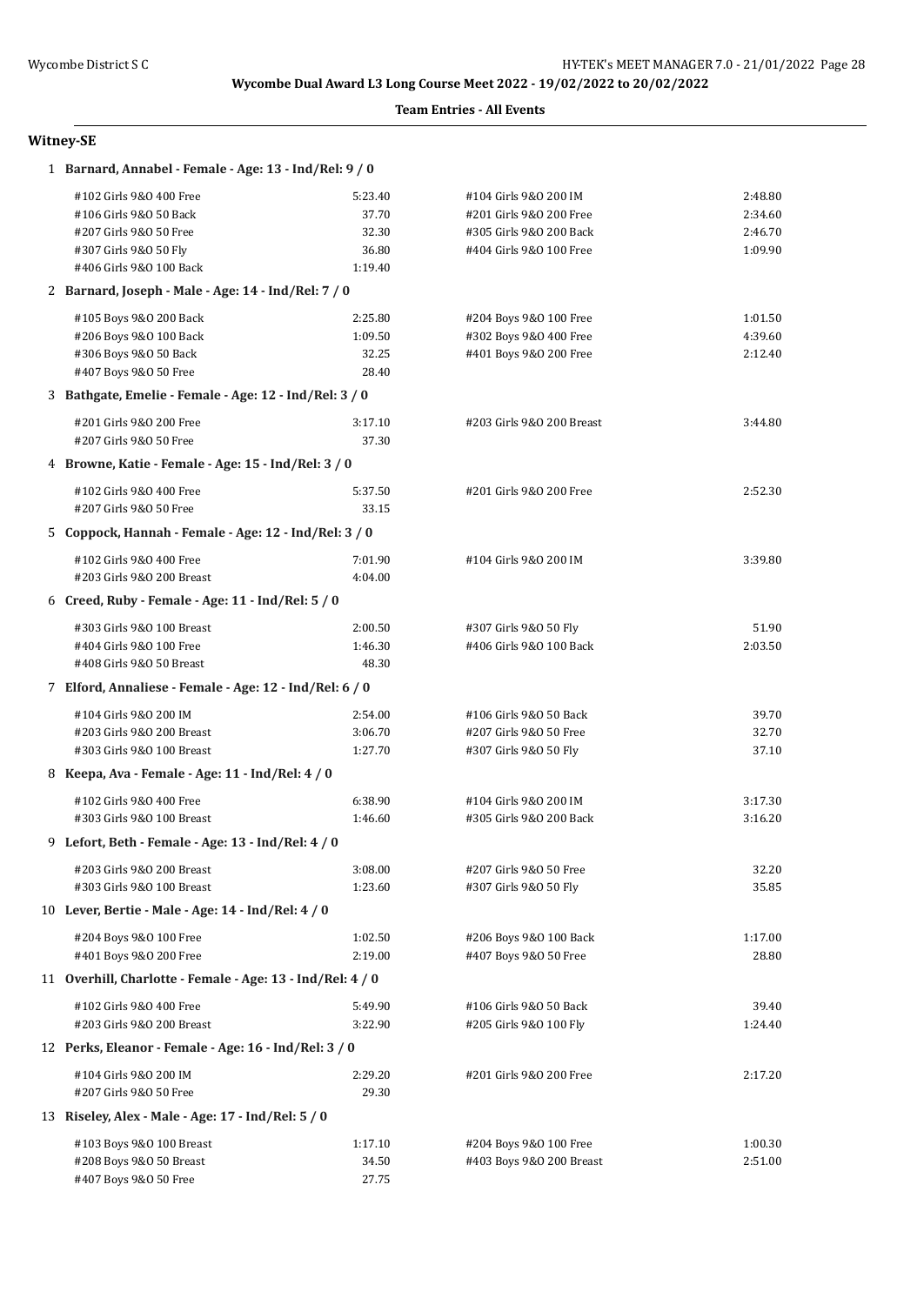## **Team Entries - All Events**

# **Witney-SE**

|    | 14 Skinner, Elspeth - Female - Age: 12 - Ind/Rel: 6 / 0  |         |                           |         |
|----|----------------------------------------------------------|---------|---------------------------|---------|
|    | #303 Girls 9&0 100 Breast                                | 1:36.40 | #305 Girls 9&0 200 Back   | 3:02.00 |
|    | #307 Girls 9&0 50 Fly                                    | 43.90   | #404 Girls 9&0 100 Free   | 1:19.40 |
|    | #406 Girls 9&0 100 Back                                  | 1:27.30 | #408 Girls 9&0 50 Breast  | 43.70   |
| 15 | Smith, Evelyn - Female - Age: 13 - Ind/Rel: 5 / 0        |         |                           |         |
|    | #102 Girls 9&0 400 Free                                  | 5:53.90 | #106 Girls 9&0 50 Back    | 42.30   |
|    | #201 Girls 9&0 200 Free                                  | 3:08.30 | #203 Girls 9&0 200 Breast | 4:04.77 |
|    | #207 Girls 9&0 50 Free                                   | 36.80   |                           |         |
|    | 16 Spearman, Finn - Male - Age: 14 - Ind/Rel: 2 / 0      |         |                           |         |
|    | #204 Boys 9&0 100 Free                                   | 1:04.90 | #208 Boys 9&0 50 Breast   | 35.30   |
|    | 17 St Pierre, Laila - Female - Age: 12 - Ind/Rel: 4 / 0  |         |                           |         |
|    | #305 Girls 9&0 200 Back                                  | 3:14.70 | #307 Girls 9&0 50 Fly     | 42.80   |
|    | #406 Girls 9&0 100 Back                                  | 1:28.90 | #408 Girls 9&0 50 Breast  | 49.20   |
|    | 18 Stewart, Alexis - Female - Age: 11 - Ind/Rel: 2 / 0   |         |                           |         |
|    | #404 Girls 9&0 100 Free                                  | 1:16.80 | #408 Girls 9&0 50 Breast  | 48.20   |
|    | 19 Stewart, Erin - Female - Age: 16 - Ind/Rel: 3 / 0     |         |                           |         |
|    | #305 Girls 9&0 200 Back                                  | 2:31.40 | #404 Girls 9&0 100 Free   | 1:05.30 |
|    | #406 Girls 9&0 100 Back                                  | 1:08.10 |                           |         |
|    | 20 T-Saldana, Maya - Female - Age: 15 - Ind/Rel: 6 / 0   |         |                           |         |
|    | #106 Girls 9&0 50 Back                                   | 34.00   | #205 Girls 9&0 100 Fly    | 1:11.29 |
|    | #207 Girls 9&0 50 Free                                   | 29.83   | #307 Girls 9&0 50 Fly     | 31.70   |
|    | #404 Girls 9&0 100 Free                                  | 1:05.40 | #406 Girls 9&0 100 Back   | 1:11.80 |
|    | Witney-SE Total Individual Entries: 88 - Total Relays: 0 |         |                           |         |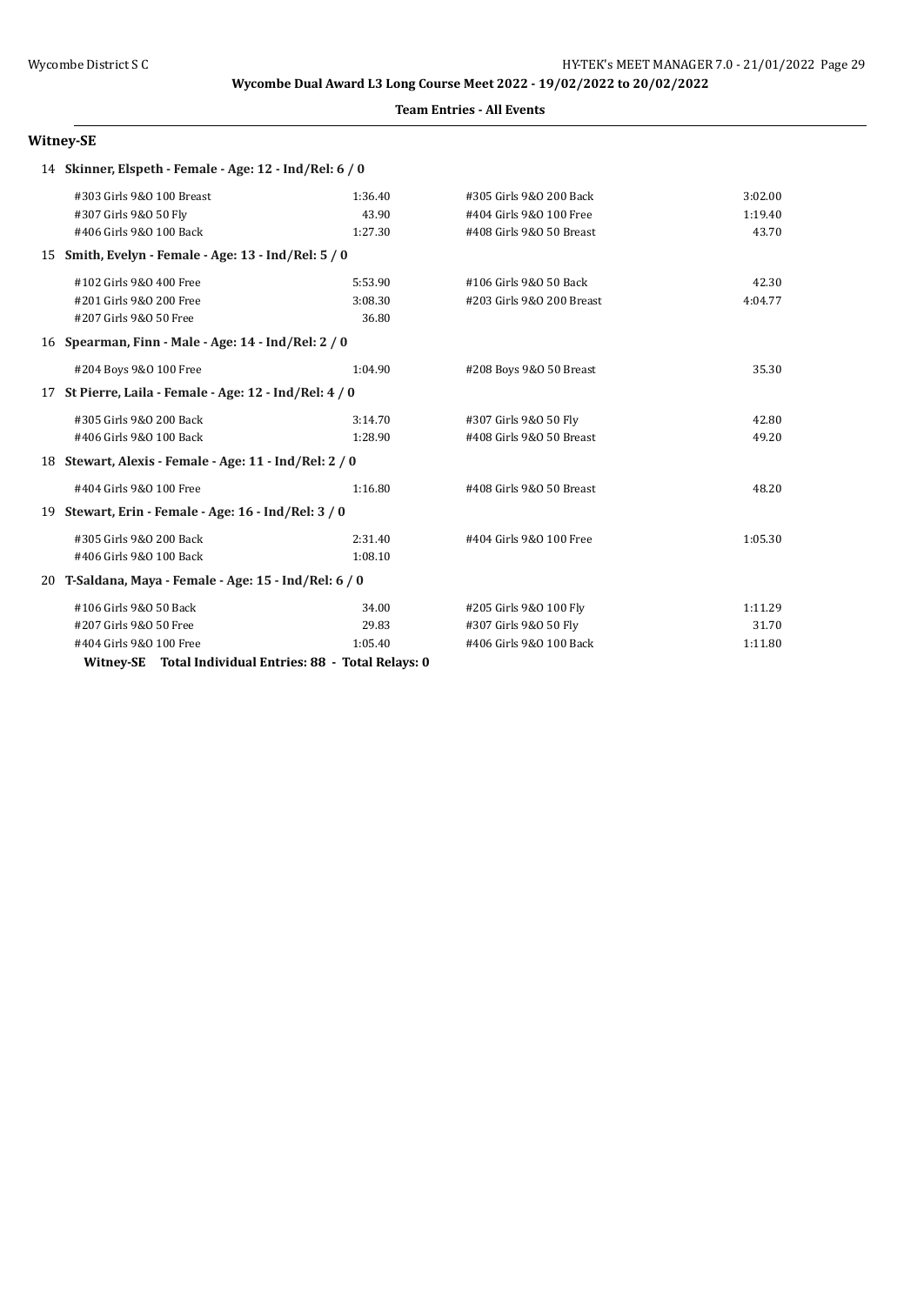## **Team Entries - All Events**

| 1 Adams, Damien - Male - Age: 11 - Ind/Rel: 6 / 0        |                  |                                                  |                |
|----------------------------------------------------------|------------------|--------------------------------------------------|----------------|
| #103 Boys 9&0 100 Breast                                 | 1:59.87          | #107 Boys 9&0 50 Fly                             | 43.80          |
| #204 Boys 9&0 100 Free                                   | 1:45.50          | #208 Boys 9&0 50 Breast                          | 56.30          |
| #304 Boys 9&0 200 IM                                     | 3:52.61          | #403 Boys 9&0 200 Breast                         | NT             |
| 2 Adams, Dominic - Male - Age: 14 - Ind/Rel: 2 / 0       |                  |                                                  |                |
| #101 Boys 9&0 400 IM                                     | 5:14.20          | #103 Boys 9&0 100 Breast                         | 1:13.90        |
| 3 Ahearne, Liam - Male - Age: 9 - Ind/Rel: 9 / 0         |                  |                                                  |                |
|                                                          |                  |                                                  |                |
| #103 Boys 9&0 100 Breast                                 | NT               | #107 Boys 9&0 50 Fly                             | 1:08.15        |
| #204 Boys 9&0 100 Free                                   | NT<br>1:04.11    | #206 Boys 9&0 100 Back                           | NT             |
| #208 Boys 9&0 50 Breast<br>#306 Boys 9&0 50 Back         | 50.49            | #304 Boys 9&0 200 IM<br>#401 Boys 9&0 200 Free   | NT<br>NT       |
| #407 Boys 9&0 50 Free                                    | 45.98            |                                                  |                |
| 4 Ahearne, Owen - Male - Age: 12 - Ind/Rel: 15 / 0       |                  |                                                  |                |
|                                                          |                  |                                                  |                |
| #101 Boys 9&0 400 IM                                     | 6:48.13          | #103 Boys 9&0 100 Breast                         | 1:41.00        |
| #105 Boys 9&0 200 Back                                   | 2:52.70          | #107 Boys 9&0 50 Fly                             | 41.40          |
| #202 Boys 9&0 200 Fly                                    | NT               | #204 Boys 9&0 100 Free                           | 1:14.09        |
| #206 Boys 9&0 100 Back                                   | 1:21.80          | #208 Boys 9&0 50 Breast                          | 46.52          |
| #302 Boys 9&0 400 Free                                   | 5:39.60          | #304 Boys 9&0 200 IM                             | 3:10.70        |
| #306 Boys 9&0 50 Back                                    | 38.55            | #401 Boys 9&0 200 Free                           | 2:45.01        |
| #403 Boys 9&0 200 Breast<br>#407 Boys 9&0 50 Free        | 3:33.30<br>32.22 | #405 Boys 9&0 100 Fly                            | 1:36.70        |
| 5 Ali, Maleeha - Female - Age: 13 - Ind/Rel: 3 / 0       |                  |                                                  |                |
|                                                          |                  |                                                  |                |
| #307 Girls 9&0 50 Fly                                    | 53.60            | #406 Girls 9&0 100 Back                          | 1:48.90        |
| #408 Girls 9&0 50 Breast                                 | 1:03.90          |                                                  |                |
| 6 Allen, Rebecca - Female - Age: $13$ - Ind/Rel: $5/0$   |                  |                                                  |                |
| #201 Girls 9&0 200 Free                                  | 3:06.67          | #203 Girls 9&0 200 Breast                        | 3:42.65        |
| #207 Girls 9&0 50 Free                                   | 37.06            | #404 Girls 9&0 100 Free                          | 1:22.29        |
| #408 Girls 9&0 50 Breast                                 | 44.76            |                                                  |                |
| 7 Aplin, Amelia - Female - Age: 11 - Ind/Rel: 5 / 0      |                  |                                                  |                |
| #102 Girls 9&0 400 Free                                  | 5:39.50          | #301 Girls 9&0 400 IM                            | NΤ             |
| #307 Girls 9&0 50 Fly                                    | 36.60            | #402 Girls 9&0 200 Fly                           | 3:22.50        |
| #404 Girls 9&0 100 Free                                  | 1:12.95          |                                                  |                |
| 8 Arake, Anshi - Female - Age: 14 - Ind/Rel: 7 / 0       |                  |                                                  |                |
| #106 Girls 9&0 50 Back                                   | 49.00            | #205 Girls 9&0 100 Fly                           | NT             |
| #207 Girls 9&0 50 Free                                   | 42.40            | #307 Girls 9&0 50 Fly                            | 54.40          |
| #404 Girls 9&0 100 Free                                  | 1:41.51          | #406 Girls 9&0 100 Back                          | 1:57.20        |
| #408 Girls 9&0 50 Breast                                 | 52.20            |                                                  |                |
| 9 Armstrong, Felicity - Female - Age: 9 - Ind/Rel: 8 / 0 |                  |                                                  |                |
|                                                          |                  |                                                  |                |
| #104 Girls 9&0 200 IM<br>#201 Girls 9&0 200 Free         | NT<br>NT         | #106 Girls 9&0 50 Back<br>#207 Girls 9&0 50 Free | 56.80<br>50.70 |
| #303 Girls 9&0 100 Breast                                | NT               | #404 Girls 9&0 100 Free                          | 1:53.60        |
| #406 Girls 9&0 100 Back                                  | NT               | #408 Girls 9&0 50 Breast                         | 1:06.90        |
| 10 Bajohr, Damir - Male - Age: 17 - Ind/Rel: 2 / 0       |                  |                                                  |                |
|                                                          |                  |                                                  |                |
| #204 Boys 9&0 100 Free                                   | 58.05            | #302 Boys 9&0 400 Free                           | NT             |
| 11 Bakshi, Gursahej - Male - Age: 15 - Ind/Rel: 9 / 0    |                  |                                                  |                |
| #105 Boys 9&0 200 Back                                   | 2:42.00          | #107 Boys 9&0 50 Fly                             | 33.30          |
| #204 Boys 9&0 100 Free                                   | 1:05.50          | #206 Boys 9&0 100 Back                           | 1:14.00        |
| #208 Boys 9&0 50 Breast                                  | 39.90            | #304 Boys 9&0 200 IM                             | 2:41.80        |
| #306 Boys 9&0 50 Back                                    | 33.70            | #401 Boys 9&0 200 Free                           | 2:31.90        |
| #407 Boys 9&0 50 Free                                    | 31.80            |                                                  |                |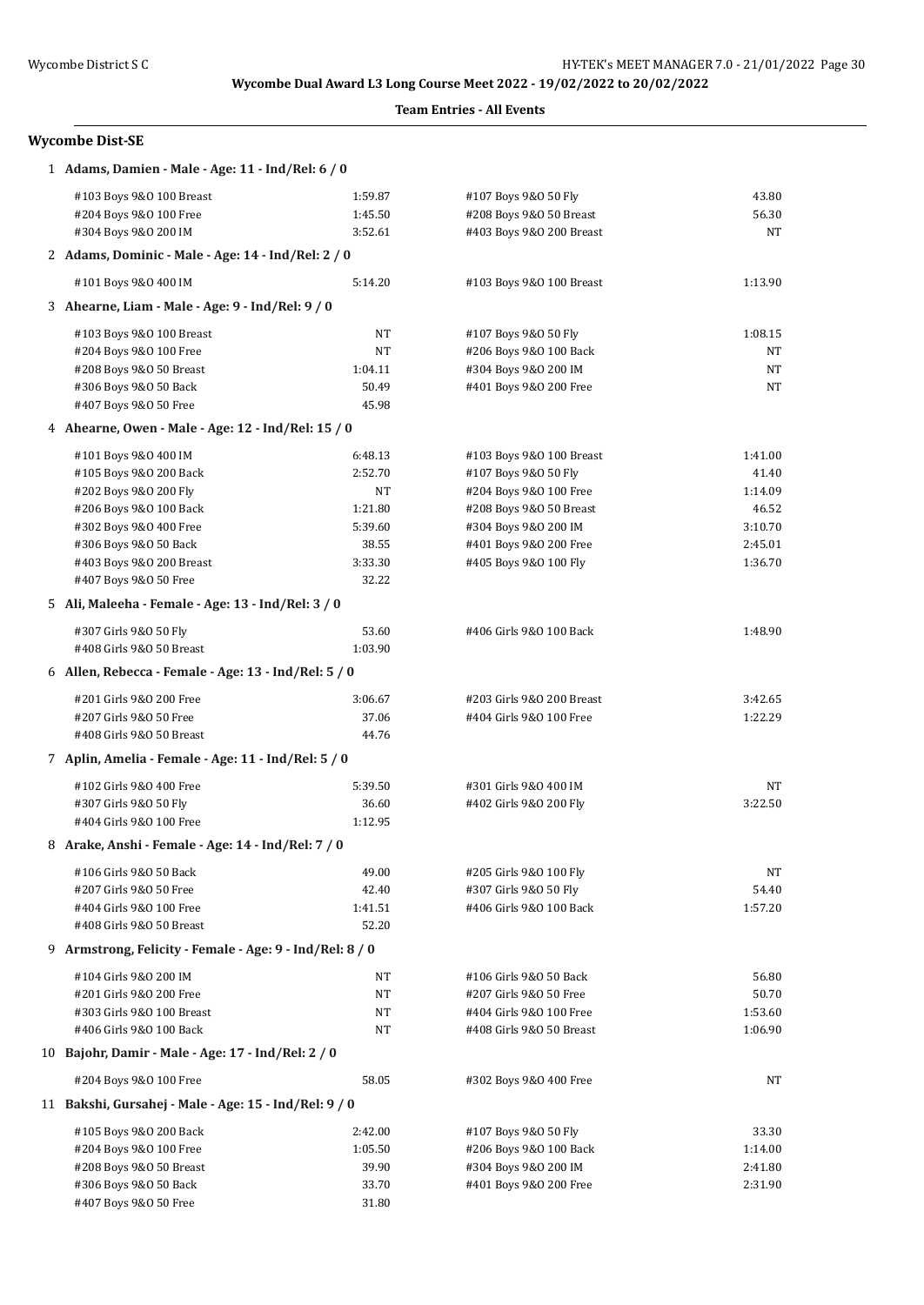**Team Entries - All Events**

| 12 Ball, Saoirse - Female - Age: 12 - Ind/Rel: 3 / 0            |                  |                           |         |  |
|-----------------------------------------------------------------|------------------|---------------------------|---------|--|
| #207 Girls 9&0 50 Free<br>#408 Girls 9&0 50 Breast              | 45.23<br>1:00.47 | #404 Girls 9&0 100 Free   | 1:48.27 |  |
| 13 Baptiste, Jada - Female - Age: 16 - Ind/Rel: 3 / 0           |                  |                           |         |  |
| #303 Girls 9&0 100 Breast<br>#408 Girls 9&0 50 Breast           | 1:27.40<br>38.84 | #404 Girls 9&0 100 Free   | 1:10.40 |  |
| 14 Bawden, Alexander - Male - Age: 10 - Ind/Rel: 11 / 0         |                  |                           |         |  |
| #103 Boys 9&0 100 Breast                                        | NT               | #105 Boys 9&0 200 Back    | NT      |  |
| #107 Boys 9&0 50 Fly                                            | 55.80            | #204 Boys 9&0 100 Free    | 1:24.10 |  |
| #206 Boys 9&0 100 Back                                          | 1:37.20          | #208 Boys 9&0 50 Breast   | 49.70   |  |
| #304 Boys 9&0 200 IM                                            | NT               | #306 Boys 9&0 50 Back     | 42.70   |  |
| #401 Boys 9&0 200 Free                                          | 3:07.30          | #403 Boys 9&0 200 Breast  | NT      |  |
| #407 Boys 9&0 50 Free                                           | 35.30            |                           |         |  |
| 15 Bawden, Isabella - Female - Age: 12 - Ind/Rel: 11 / 0        |                  |                           |         |  |
| #104 Girls 9&0 200 IM                                           | 3:15.70          | #106 Girls 9&0 50 Back    | 37.60   |  |
| #201 Girls 9&0 200 Free                                         | 2:47.00          | #203 Girls 9&0 200 Breast | 3:39.01 |  |
| #207 Girls 9&0 50 Free                                          | 34.40            | #303 Girls 9&0 100 Breast | 1:32.00 |  |
| #305 Girls 9&0 200 Back                                         | 3:05.65          | #307 Girls 9&0 50 Fly     | 39.10   |  |
| #404 Girls 9&0 100 Free                                         | 1:16.10          | #406 Girls 9&0 100 Back   | 1:18.70 |  |
| #408 Girls 9&0 50 Breast                                        | 43.00            |                           |         |  |
| 16 Bentley, Lamorna - Female - Age: 12 - Ind/Rel: 7 / 0         |                  |                           |         |  |
| #104 Girls 9&0 200 IM                                           | 3:24.10          | #106 Girls 9&0 50 Back    | 43.60   |  |
| #201 Girls 9&0 200 Free                                         | 2:48.97          | #205 Girls 9&0 100 Fly    | 1:33.15 |  |
| #207 Girls 9&0 50 Free                                          | 38.50            | #303 Girls 9&0 100 Breast | 1:48.11 |  |
| #307 Girls 9&0 50 Fly                                           | 45.80            |                           |         |  |
| 17 Block, Martha - Female - Age: 15 - Ind/Rel: 7 / 0            |                  |                           |         |  |
| #104 Girls 9&0 200 IM                                           | 3:01.70          | #106 Girls 9&0 50 Back    | 39.30   |  |
| #201 Girls 9&0 200 Free                                         | 2:36.00          | #207 Girls 9&0 50 Free    | 31.70   |  |
| #404 Girls 9&0 100 Free                                         | 1:09.80          | #406 Girls 9&0 100 Back   | 1:22.90 |  |
| #408 Girls 9&0 50 Breast                                        | 46.70            |                           |         |  |
| 18 Boswell-Sefton, Theodora - Female - Age: 10 - Ind/Rel: 5 / 0 |                  |                           |         |  |
| #201 Girls 9&0 200 Free                                         | NT               | #207 Girls 9&0 50 Free    | 43.53   |  |
| #404 Girls 9&0 100 Free                                         | 1:41.77          | #406 Girls 9&0 100 Back   | NT      |  |
| #408 Girls 9&0 50 Breast                                        | 1:17.54          |                           |         |  |
| 19 Boyadjian, Nathan - Male - Age: 11 - Ind/Rel: 7 / 0          |                  |                           |         |  |
| #103 Boys 9&0 100 Breast                                        | NT               | #204 Boys 9&0 100 Free    | NT      |  |
| #206 Boys 9&0 100 Back                                          | NT               | #208 Boys 9&0 50 Breast   | NT      |  |
| #306 Boys 9&0 50 Back                                           | 45.00            | #401 Boys 9&0 200 Free    | NT      |  |
| #407 Boys 9&0 50 Free                                           | 48.78            |                           |         |  |
| 20 Bravington, Melissa - Female - Age: 12 - Ind/Rel: 4 / 0      |                  |                           |         |  |
| #106 Girls 9&0 50 Back                                          | 54.10            | #207 Girls 9&0 50 Free    | 54.30   |  |
| #307 Girls 9&0 50 Fly                                           | 55.50            | #408 Girls 9&0 50 Breast  | 1:14.90 |  |
| 21 Brookes, Elliott - Male - Age: 9 - Ind/Rel: 8 / 0            |                  |                           |         |  |
| #103 Boys 9&0 100 Breast                                        | NT               | #107 Boys 9&0 50 Fly      | NT      |  |
| #206 Boys 9&0 100 Back                                          | NT               | #208 Boys 9&0 50 Breast   | 1:05.90 |  |
| #304 Boys 9&0 200 IM                                            | NT               | #306 Boys 9&0 50 Back     | 1:06.04 |  |
| #403 Boys 9&0 200 Breast                                        | NT               | #407 Boys 9&0 50 Free     | 1:06.84 |  |
| 22 Brown, Alfie - Male - Age: 10 - Ind/Rel: 4 / 0               |                  |                           |         |  |
|                                                                 |                  |                           |         |  |
| #204 Boys 9&0 100 Free                                          | NT               | #208 Boys 9&0 50 Breast   | NT      |  |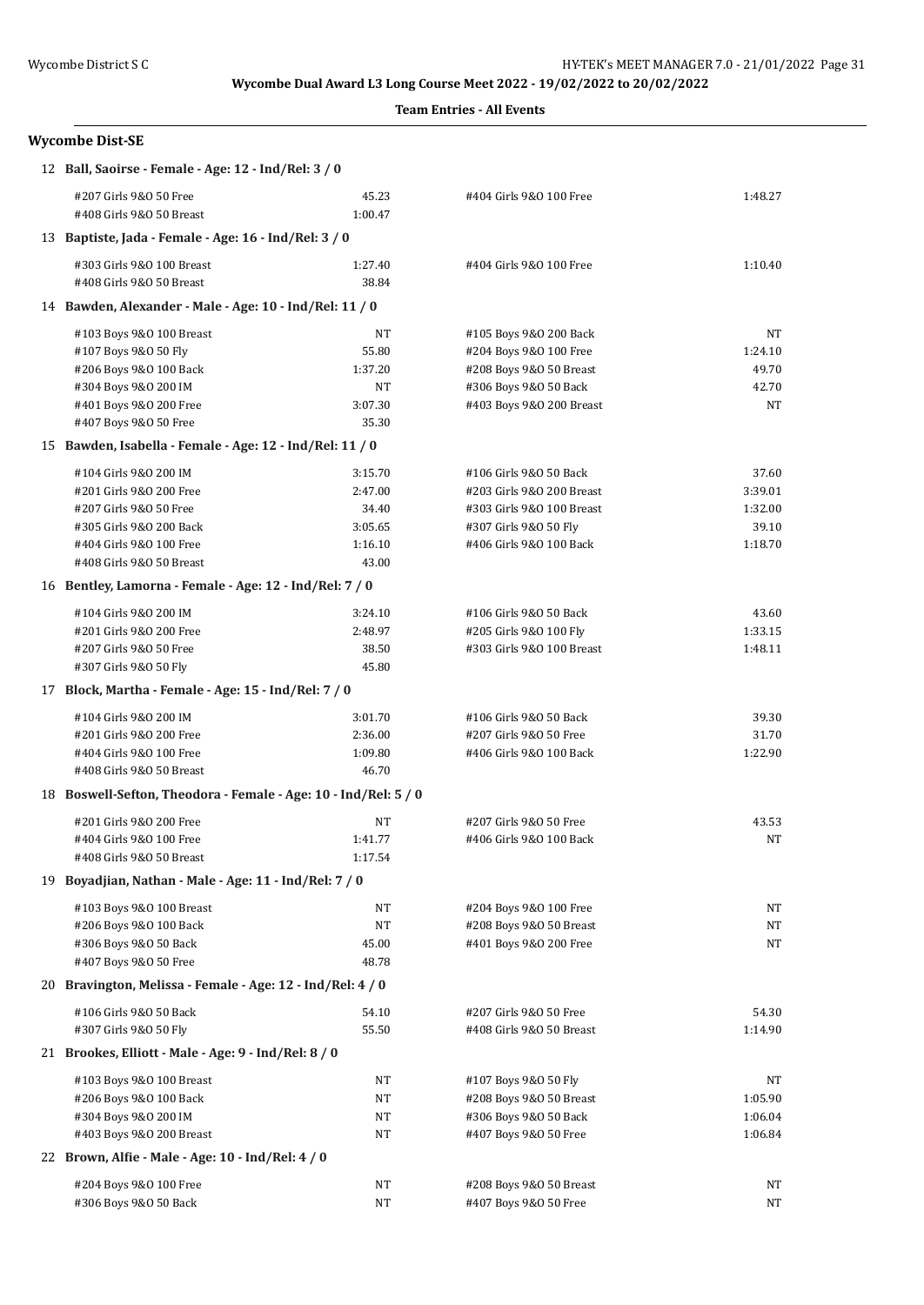## **Team Entries - All Events**

| 23 Bunch, Isla - Female - Age: 10 - Ind/Rel: 10 / 0        |         |                                                    |         |  |  |
|------------------------------------------------------------|---------|----------------------------------------------------|---------|--|--|
| #104 Girls 9&0 200 IM                                      | 3:59.70 | #106 Girls 9&0 50 Back                             | 51.80   |  |  |
| #201 Girls 9&0 200 Free                                    | 3:46.33 | #203 Girls 9&0 200 Breast                          | NT      |  |  |
| #207 Girls 9&0 50 Free                                     | 48.49   | #303 Girls 9&0 100 Breast                          | 2:12.54 |  |  |
| #307 Girls 9&0 50 Fly                                      | 53.80   | #404 Girls 9&0 100 Free                            | 1:46.65 |  |  |
| #406 Girls 9&0 100 Back                                    | 1:52.11 | #408 Girls 9&0 50 Breast                           | 59.30   |  |  |
| 24 Burke, Callum - Male - Age: 14 - Ind/Rel: 5 / 0         |         |                                                    |         |  |  |
| #107 Boys 9&0 50 Fly                                       | 37.68   | #204 Boys 9&0 100 Free                             | 1:14.17 |  |  |
| #206 Boys 9&0 100 Back                                     | 1:28.17 | #306 Boys 9&0 50 Back                              | 40.09   |  |  |
| #407 Boys 9&0 50 Free                                      | 32.26   |                                                    |         |  |  |
| 25 Cameron-Mowat, Nelly - Female - Age: 9 - Ind/Rel: 5 / 0 |         |                                                    |         |  |  |
| #106 Girls 9&0 50 Back                                     | NT      | #207 Girls 9&0 50 Free                             | NT      |  |  |
| #303 Girls 9&0 100 Breast                                  | NT      | #404 Girls 9&0 100 Free                            | NT      |  |  |
| #408 Girls 9&0 50 Breast                                   | NT      |                                                    |         |  |  |
| 26 Carter, Hazel-Anne - Female - Age: 13 - Ind/Rel: 7 / 0  |         |                                                    |         |  |  |
| #102 Girls 9&0 400 Free                                    | 4:46.40 | #106 Girls 9&0 50 Back                             | 34.40   |  |  |
| #201 Girls 9&0 200 Free                                    | 2:15.50 | #305 Girls 9&0 200 Back                            | 2:31.60 |  |  |
| #307 Girls 9&0 50 Fly                                      | 33.40   | #402 Girls 9&0 200 Fly                             | 2:41.80 |  |  |
| #406 Girls 9&0 100 Back                                    | 1:13.40 |                                                    |         |  |  |
| 27 Clifford, Maisie - Female - Age: 13 - Ind/Rel: 8 / 0    |         |                                                    |         |  |  |
| #104 Girls 9&0 200 IM                                      | 3:04.83 | #106 Girls 9&0 50 Back                             | 39.40   |  |  |
| #201 Girls 9&0 200 Free                                    | 2:44.82 | #207 Girls 9&0 50 Free                             | 33.80   |  |  |
| #303 Girls 9&0 100 Breast                                  | 1:42.90 | #307 Girls 9&0 50 Fly                              | 36.27   |  |  |
| #404 Girls 9&0 100 Free                                    | 1:13.13 | #408 Girls 9&0 50 Breast                           | 46.80   |  |  |
| 28 Compton, Annabelle - Female - Age: 14 - Ind/Rel: 8 / 0  |         |                                                    |         |  |  |
| #102 Girls 9&0 400 Free                                    | 4:39.00 | #104 Girls 9&0 200 IM                              | 2:38.60 |  |  |
| #203 Girls 9&0 200 Breast                                  | 3:20.83 | #205 Girls 9&0 100 Fly                             | 1:07.90 |  |  |
| #303 Girls 9&0 100 Breast                                  | 1:32.00 | #307 Girls 9&0 50 Fly                              | 31.13   |  |  |
| #402 Girls 9&0 200 Fly                                     | 2:33.30 | #408 Girls 9&0 50 Breast                           | 40.80   |  |  |
| 29 Conrad-Jones, Matthew - Male - Age: 54 - Ind/Rel: 3 / 0 |         |                                                    |         |  |  |
| #302 Boys 9&0 400 Free                                     | 5:44.80 | #304 Boys 9&0 200 IM                               | 3:02.10 |  |  |
| #401 Boys 9&0 200 Free                                     | 2:38.00 |                                                    |         |  |  |
| 30 Conway, Sarah - Female - Age: 17 - Ind/Rel: 3 / 0       |         |                                                    |         |  |  |
| #305 Girls 9&0 200 Back                                    | 2:44.00 | #404 Girls 9&0 100 Free                            | 1:06.96 |  |  |
| #406 Girls 9&0 100 Back                                    | 1:14.80 |                                                    |         |  |  |
| 31 Cooper, Jackson - Male - Age: 11 - Ind/Rel: 5 / 0       |         |                                                    |         |  |  |
| #103 Boys 9&0 100 Breast                                   | NT      |                                                    | NT      |  |  |
| #208 Boys 9&0 50 Breast                                    | 1:00.28 | #204 Boys 9&0 100 Free<br>#403 Boys 9&0 200 Breast | NT      |  |  |
| #407 Boys 9&0 50 Free                                      | 52.46   |                                                    |         |  |  |
| 32 Cornford, George - Male - Age: 13 - Ind/Rel: 8 / 0      |         |                                                    |         |  |  |
| #101 Boys 9&0 400 IM                                       | 6:29.10 | #103 Boys 9&0 100 Breast                           | 1:46.30 |  |  |
| #105 Boys 9&0 200 Back                                     | 3:20.69 | #107 Boys 9&0 50 Fly                               | 36.90   |  |  |
| #202 Boys 9&0 200 Fly                                      | NT      | #204 Boys 9&0 100 Free                             | 1:14.90 |  |  |
| #206 Boys 9&0 100 Back                                     | 1:28.10 | #208 Boys 9&0 50 Breast                            | 46.40   |  |  |
|                                                            |         |                                                    |         |  |  |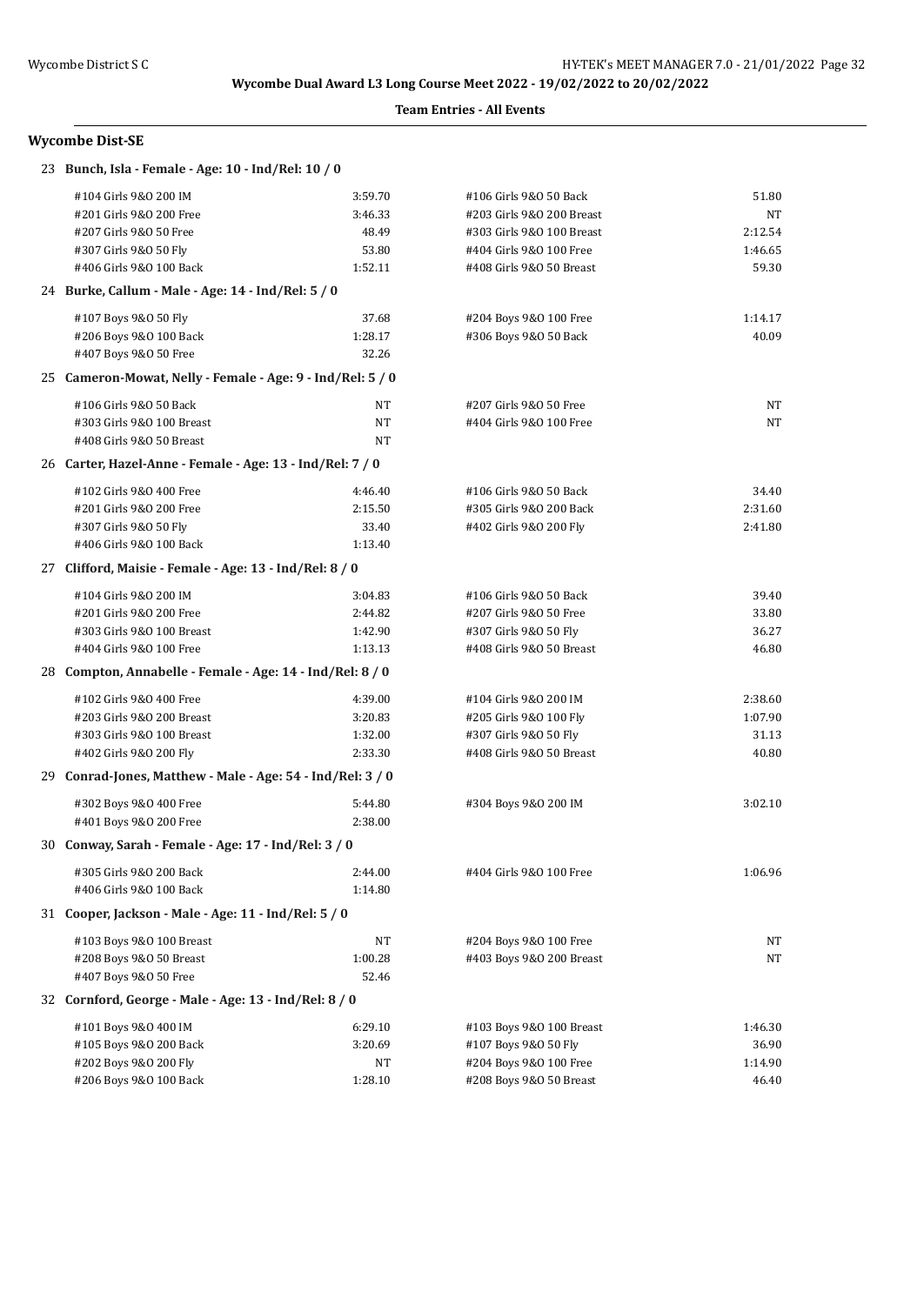## **Team Entries - All Events**

| 33 Costa-D'sa, Amy - Female - Age: 11 - Ind/Rel: 15 / 0  |         |                           |         |  |  |
|----------------------------------------------------------|---------|---------------------------|---------|--|--|
| #102 Girls 9&0 400 Free                                  | 6:17.83 | #104 Girls 9&0 200 IM     | 3:14.95 |  |  |
| #106 Girls 9&0 50 Back                                   | 42.16   | #201 Girls 9&0 200 Free   | 2:49.40 |  |  |
| #203 Girls 9&0 200 Breast                                | 3:54.55 | #205 Girls 9&0 100 Fly    | 1:27.90 |  |  |
| #207 Girls 9&0 50 Free                                   | 34.10   | #301 Girls 9&0 400 IM     | NT      |  |  |
| #303 Girls 9&0 100 Breast                                | 1:50.65 | #305 Girls 9&0 200 Back   | 3:17.70 |  |  |
| #307 Girls 9&0 50 Fly                                    | 38.60   | #402 Girls 9&0 200 Fly    | NT      |  |  |
| #404 Girls 9&0 100 Free                                  | 1:19.40 | #406 Girls 9&0 100 Back   | 1:30.80 |  |  |
| #408 Girls 9&0 50 Breast                                 | 49.02   |                           |         |  |  |
| 34 Croft, Isabelle - Female - Age: 11 - Ind/Rel: 2 / 0   |         |                           |         |  |  |
| #404 Girls 9&0 100 Free                                  | NT      | #408 Girls 9&0 50 Breast  | NT      |  |  |
| 35 Crowhurst, Katie - Female - Age: 17 - Ind/Rel: 2 / 0  |         |                           |         |  |  |
| #106 Girls 9&0 50 Back                                   | 35.27   | #205 Girls 9&0 100 Fly    | 1:16.21 |  |  |
| 36 Curnow, Annabel - Female - Age: 10 - Ind/Rel: 9 / 0   |         |                           |         |  |  |
| #104 Girls 9&0 200 IM                                    | NT      | #106 Girls 9&0 50 Back    | 56.90   |  |  |
| #201 Girls 9&0 200 Free                                  | 4:02.28 | #207 Girls 9&0 50 Free    | 45.82   |  |  |
| #303 Girls 9&0 100 Breast                                | NT      | #307 Girls 9&0 50 Fly     | 1:03.20 |  |  |
| #404 Girls 9&0 100 Free                                  | 1:44.00 | #406 Girls 9&0 100 Back   | 2:05.71 |  |  |
| #408 Girls 9&0 50 Breast                                 | 1:08.10 |                           |         |  |  |
| 37 Curnow, Thomas - Male - Age: 13 - Ind/Rel: 9 / 0      |         |                           |         |  |  |
| #103 Boys 9&0 100 Breast                                 | 2:08.72 | #107 Boys 9&0 50 Fly      | 47.20   |  |  |
| #204 Boys 9&0 100 Free                                   | 1:26.86 | #206 Boys 9&0 100 Back    | 1:44.20 |  |  |
| #208 Boys 9&0 50 Breast                                  | 56.90   | #304 Boys 9&0 200 IM      | 3:41.70 |  |  |
| #306 Boys 9&0 50 Back                                    | 48.00   | #401 Boys 9&0 200 Free    | 3:09.85 |  |  |
| #407 Boys 9&0 50 Free                                    | 38.53   |                           |         |  |  |
| 38 Curzon, Charlotte - Female - Age: 11 - Ind/Rel: 7 / 0 |         |                           |         |  |  |
| #104 Girls 9&0 200 IM                                    | NT      | #106 Girls 9&0 50 Back    | 59.10   |  |  |
| #201 Girls 9&0 200 Free                                  | NT      | #203 Girls 9&0 200 Breast | NT      |  |  |
| #207 Girls 9&0 50 Free                                   | 48.80   | #404 Girls 9&0 100 Free   | 1:50.60 |  |  |
| #408 Girls 9&0 50 Breast                                 | 1:03.50 |                           |         |  |  |
| 39 Curzon, Ellen - Female - Age: 10 - Ind/Rel: 2 / 0     |         |                           |         |  |  |
| #106 Girls 9&0 50 Back                                   | NT      | #207 Girls 9&0 50 Free    | 58.82   |  |  |
| 40 Dann, Holly - Female - Age: 12 - Ind/Rel: 11 / 0      |         |                           |         |  |  |
| #102 Girls 9&0 400 Free                                  | 6:02.90 | #104 Girls 9&0 200 IM     | 3:22.13 |  |  |
| #106 Girls 9&0 50 Back                                   | 43.57   | #201 Girls 9&0 200 Free   | 2:51.20 |  |  |
| #203 Girls 9&0 200 Breast                                | 3:49.30 | #205 Girls 9&0 100 Fly    | 1:58.90 |  |  |
| #207 Girls 9&0 50 Free                                   | 37.50   | #301 Girls 9&0 400 IM     | NT      |  |  |
| #303 Girls 9&0 100 Breast                                | 1:44.80 | #305 Girls 9&0 200 Back   | 3:10.30 |  |  |
| #307 Girls 9&0 50 Fly                                    | 46.40   |                           |         |  |  |
| 41 De Meuter, Logan - Female - Age: 11 - Ind/Rel: 7 / 0  |         |                           |         |  |  |
| #104 Girls 9&0 200 IM                                    | 4:08.71 | #106 Girls 9&0 50 Back    | 44.00   |  |  |
| #201 Girls 9&0 200 Free                                  | NT      | #207 Girls 9&0 50 Free    | 38.00   |  |  |
| #307 Girls 9&0 50 Fly                                    | 49.40   | #404 Girls 9&0 100 Free   | 1:36.10 |  |  |
| #408 Girls 9&0 50 Breast                                 | 1:03.84 |                           |         |  |  |
| 42 Denman, Lottie - Female - Age: 10 - Ind/Rel: 8 / 0    |         |                           |         |  |  |
| #106 Girls 9&0 50 Back                                   | 1:02.30 | #205 Girls 9&0 100 Fly    | NT      |  |  |
| #207 Girls 9&0 50 Free                                   | 48.00   | #303 Girls 9&0 100 Breast | NT      |  |  |
| #307 Girls 9&0 50 Fly                                    | 1:13.40 | #404 Girls 9&0 100 Free   | 1:45.60 |  |  |
| #406 Girls 9&0 100 Back                                  | NT      | #408 Girls 9&0 50 Breast  | 1:02.30 |  |  |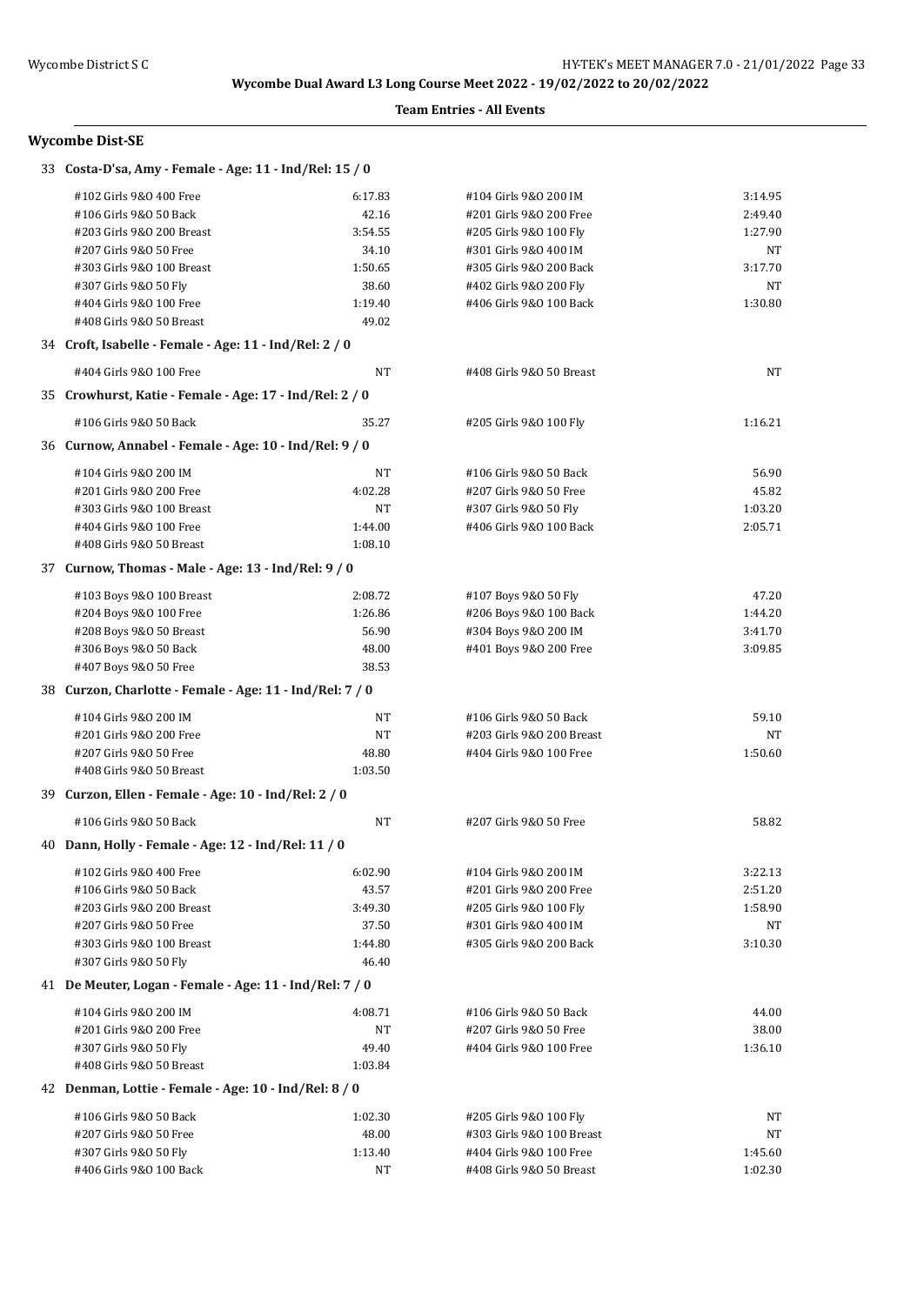## **Team Entries - All Events**

| 43 Denteh, Dylan - Male - Age: 13 - Ind/Rel: 8 / 0        |         |                           |         |
|-----------------------------------------------------------|---------|---------------------------|---------|
| #103 Boys 9&0 100 Breast                                  | NT      | #107 Boys 9&0 50 Fly      | 56.20   |
| #204 Boys 9&0 100 Free                                    | NT      | #208 Boys 9&0 50 Breast   | 58.10   |
| #304 Boys 9&0 200 IM                                      | NT      | #306 Boys 9&0 50 Back     | 52.20   |
| #401 Boys 9&0 200 Free                                    | NT      | #407 Boys 9&0 50 Free     | 47.10   |
| 44 Dickinson, Adam - Male - Age: 11 - Ind/Rel: 6 / 0      |         |                           |         |
| #204 Boys 9&0 100 Free                                    | 1:38.00 | #206 Boys 9&0 100 Back    | 2:03.37 |
| #304 Boys 9&0 200 IM                                      | NT      | #306 Boys 9&0 50 Back     | 51.79   |
| #401 Boys 9&0 200 Free                                    | 3:45.01 | #407 Boys 9&0 50 Free     | 42.40   |
| 45 Dickinson, Maisie - Female - Age: 15 - Ind/Rel: 1 / 0  |         |                           |         |
| #402 Girls 9&0 200 Fly                                    | 2:37.70 |                           |         |
| 46 Dilinchev, Lillia - Female - Age: 13 - Ind/Rel: 8 / 0  |         |                           |         |
| #104 Girls 9&0 200 IM                                     | 3:23.40 | #106 Girls 9&0 50 Back    | 44.50   |
| #205 Girls 9&0 100 Fly                                    | NT      | #207 Girls 9&0 50 Free    | 38.50   |
| #303 Girls 9&0 100 Breast                                 | 1:56.58 | #307 Girls 9&0 50 Fly     | 42.80   |
| #404 Girls 9&0 100 Free                                   | 1:25.40 | #408 Girls 9&0 50 Breast  | 52.00   |
| 47 Dobrowolski, Erin - Female - Age: 11 - Ind/Rel: 11 / 0 |         |                           |         |
| #104 Girls 9&0 200 IM                                     | NT      | #106 Girls 9&0 50 Back    | 55.74   |
| #201 Girls 9&0 200 Free                                   | 4:19.53 | #203 Girls 9&0 200 Breast | 4:55.13 |
| #207 Girls 9&0 50 Free                                    | 51.87   | #303 Girls 9&0 100 Breast | NT      |
| #305 Girls 9&0 200 Back                                   | 4:19.74 | #307 Girls 9&0 50 Fly     | 1:04.80 |
| #404 Girls 9&0 100 Free                                   | 1:56.20 | #406 Girls 9&0 100 Back   | 1:57.91 |
| #408 Girls 9&0 50 Breast                                  | 1:03.77 |                           |         |
| 48 Doyle, Ewan - Male - Age: 12 - Ind/Rel: 2 / 0          |         |                           |         |
| #306 Boys 9&0 50 Back                                     | 53.01   | #407 Boys 9&0 50 Free     | 50.04   |
| 49 Ebohon, Zaneta - Female - Age: 9 - Ind/Rel: 4 / 0      |         |                           |         |
| #106 Girls 9&0 50 Back                                    | 59.20   | #207 Girls 9&0 50 Free    | 50.14   |
| #307 Girls 9&0 50 Fly                                     | 56.50   | #408 Girls 9&0 50 Breast  | 1:11.80 |
| 50 Edmonds, Isabelle - Female - Age: 9 - Ind/Rel: 2 / 0   |         |                           |         |
| #406 Girls 9&0 100 Back                                   | NT      | #408 Girls 9&0 50 Breast  | NT      |
| 51 Ellis, Luke - Male - Age: 14 - Ind/Rel: 8 / 0          |         |                           |         |
| #101 Boys 9&0 400 IM                                      | 6:07.40 | #105 Boys 9&0 200 Back    | 2:42.70 |
| #107 Boys 9&0 50 Fly                                      | 36.00   | #302 Boys 9&0 400 Free    | 5:10.20 |
| #304 Boys 9&0 200 IM                                      | 2:51.90 | #306 Boys 9&0 50 Back     | 36.60   |
| #401 Boys 9&0 200 Free                                    | 2:28.40 | #407 Boys 9&0 50 Free     | 31.10   |
| 52 Ellis, Micah - Male - Age: 12 - Ind/Rel: 3 / 0         |         |                           |         |
| #204 Boys 9&0 100 Free                                    | 1:56.33 | #206 Boys 9&0 100 Back    | NT      |
| #208 Boys 9&0 50 Breast                                   | 1:07.36 |                           |         |
| 53 Errey, Christopher - Male - Age: 11 - Ind/Rel: 12 / 0  |         |                           |         |
| #103 Boys 9&0 100 Breast                                  | 2:06.30 | #105 Boys 9&0 200 Back    | 3:16.78 |
| #107 Boys 9&0 50 Fly                                      | 41.30   | #204 Boys 9&0 100 Free    | 1:23.40 |
| #206 Boys 9&0 100 Back                                    | 1:28.50 | #208 Boys 9&0 50 Breast   | 53.80   |
| #302 Boys 9&0 400 Free                                    | 6:24.80 | #304 Boys 9&0 200 IM      | 3:36.43 |
| #306 Boys 9&0 50 Back                                     | 41.50   | #401 Boys 9&0 200 Free    | 3:08.10 |
| #405 Boys 9&0 100 Fly                                     | NT      | #407 Boys 9&0 50 Free     | 36.40   |
| 54 Fairgrieve, Alana - Female - Age: 10 - Ind/Rel: 9 / 0  |         |                           |         |
| #104 Girls 9&0 200 IM                                     | NT      | #106 Girls 9&0 50 Back    | 1:02.20 |
| #203 Girls 9&0 200 Breast                                 | NT      | #207 Girls 9&0 50 Free    | 46.61   |
| #303 Girls 9&0 100 Breast                                 | 2:03.83 | #307 Girls 9&0 50 Fly     | 1:07.60 |
| #404 Girls 9&0 100 Free                                   | 1:38.60 | #406 Girls 9&0 100 Back   | NΤ      |
| #408 Girls 9&0 50 Breast                                  | 55.59   |                           |         |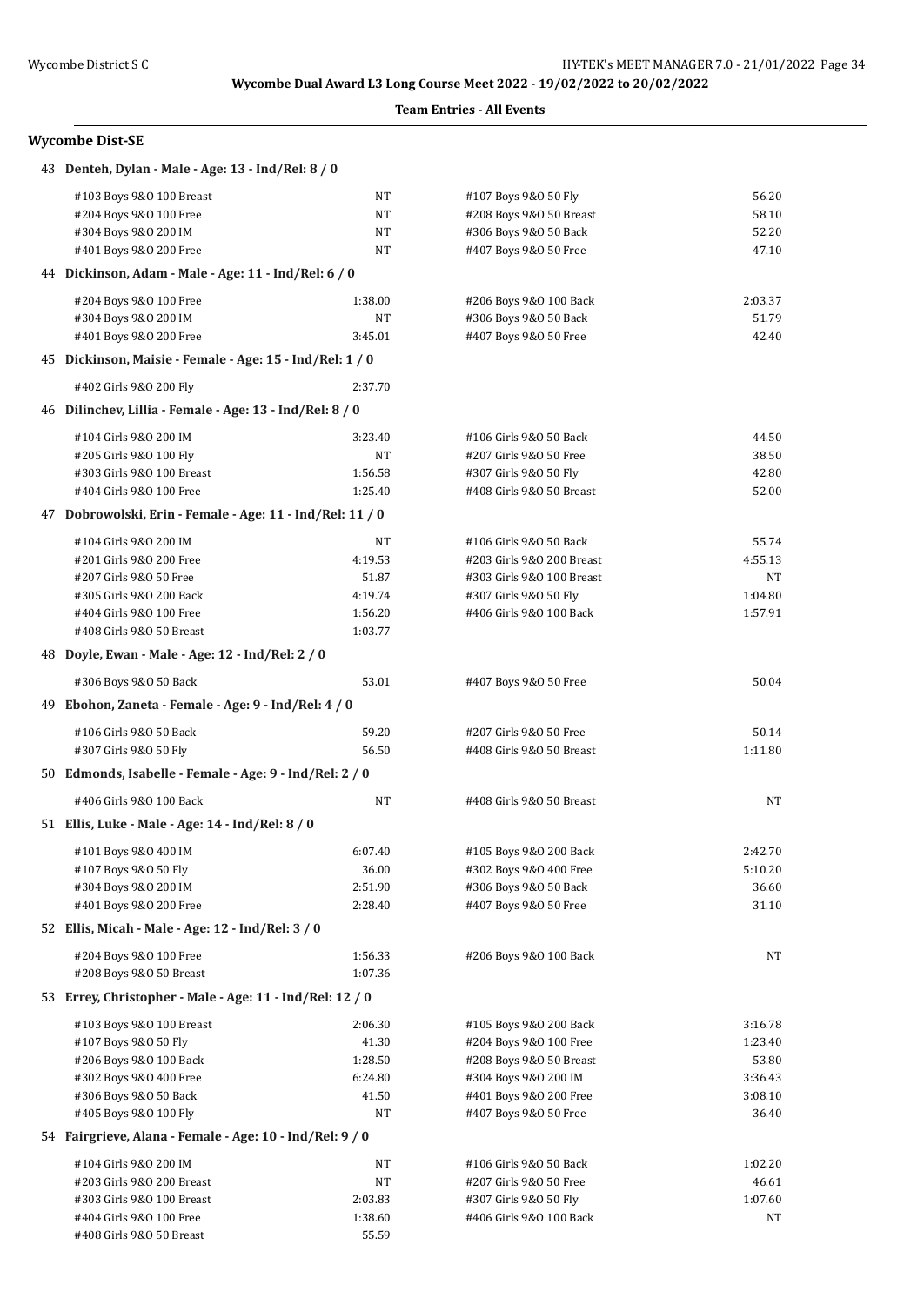## **Team Entries - All Events**

| 55 Farrell, Evelyn - Female - Age: 13 - Ind/Rel: 14 / 0      |         |                           |           |
|--------------------------------------------------------------|---------|---------------------------|-----------|
| #102 Girls 9&0 400 Free                                      | NT      | #104 Girls 9&0 200 IM     | 3:16.00   |
| #106 Girls 9&0 50 Back                                       | 44.90   | #201 Girls 9&0 200 Free   | 2:42.20   |
| #203 Girls 9&0 200 Breast                                    | 3:39.14 | #205 Girls 9&0 100 Fly    | NT        |
| #207 Girls 9&0 50 Free                                       | 35.00   | #301 Girls 9&0 400 IM     | <b>NT</b> |
| #303 Girls 9&0 100 Breast                                    | 1:38.20 | #305 Girls 9&0 200 Back   | 3:20.30   |
| #307 Girls 9&0 50 Fly                                        | 45.80   | #404 Girls 9&0 100 Free   | 1:15.00   |
| #406 Girls 9&0 100 Back                                      | 1:33.80 | #408 Girls 9&0 50 Breast  | 45.90     |
| 56 Faulls, Bracken - Female - Age: 10 - Ind/Rel: 2 / 0       |         |                           |           |
| #404 Girls 9&0 100 Free                                      | 1:59.27 | #406 Girls 9&0 100 Back   | NT        |
| 57 Forder, Emily - Female - Age: 11 - Ind/Rel: 13 / 0        |         |                           |           |
| #102 Girls 9&0 400 Free                                      | 6:42.71 | #104 Girls 9&0 200 IM     | 3:23.40   |
| #106 Girls 9&0 50 Back                                       | 41.10   | #201 Girls 9&0 200 Free   | 3:08.90   |
| #203 Girls 9&0 200 Breast                                    | 3:50.70 | #205 Girls 9&0 100 Fly    | 1:45.40   |
| #207 Girls 9&0 50 Free                                       | 38.60   | #303 Girls 9&0 100 Breast | 1:49.10   |
| #305 Girls 9&0 200 Back                                      | 3:23.09 | #307 Girls 9&0 50 Fly     | 45.20     |
| #404 Girls 9&0 100 Free                                      | 1:26.80 | #406 Girls 9&0 100 Back   | 1:35.00   |
| #408 Girls 9&0 50 Breast                                     | 47.30   |                           |           |
| 58 Francisco Summers, Levi - Male - Age: 16 - Ind/Rel: 6 / 0 |         |                           |           |
| #105 Boys 9&0 200 Back                                       | 2:29.15 | #107 Boys 9&0 50 Fly      | 29.60     |
| #204 Boys 9&0 100 Free                                       | 1:00.20 | #206 Boys 9&0 100 Back    | 1:07.10   |
| #306 Boys 9&0 50 Back                                        | 30.30   | #407 Boys 9&0 50 Free     | 27.55     |
| 59 Gajek, Sara - Female - Age: 14 - Ind/Rel: 11 / 0          |         |                           |           |
| #102 Girls 9&0 400 Free                                      | 5:27.20 | #104 Girls 9&0 200 IM     | 2:55.70   |
| #106 Girls 9&0 50 Back                                       | 38.10   | #201 Girls 9&0 200 Free   | 2:30.80   |
| #205 Girls 9&0 100 Fly                                       | 1:25.90 | #207 Girls 9&0 50 Free    | 31.70     |
| #303 Girls 9&0 100 Breast                                    | 1:32.70 | #307 Girls 9&0 50 Fly     | 36.40     |
| #404 Girls 9&0 100 Free                                      | 1:09.60 | #406 Girls 9&0 100 Back   | 1:19.40   |
| #408 Girls 9&0 50 Breast                                     | 43.10   |                           |           |
| 60 Galley, Amber - Female - Age: 16 - Ind/Rel: 9 / 0         |         |                           |           |
| #102 Girls 9&0 400 Free                                      | 4:58.30 | #106 Girls 9&0 50 Back    | 34.40     |
| #201 Girls 9&0 200 Free                                      | 2:24.20 | #205 Girls 9&0 100 Fly    | 1:17.80   |
| #207 Girls 9&0 50 Free                                       | 31.30   | #305 Girls 9&0 200 Back   | 2:40.70   |
| #307 Girls 9&0 50 Fly                                        | 33.70   | #404 Girls 9&0 100 Free   | 1:07.33   |
| #406 Girls 9&0 100 Back                                      | 1:14.60 |                           |           |
| 61 Giannotti, Xanthe - Female - Age: 9 - Ind/Rel: 3 / 0      |         |                           |           |
| #106 Girls 9&0 50 Back                                       | NT      | #207 Girls 9&0 50 Free    | 1:02.39   |
| #307 Girls 9&0 50 Fly                                        | NT      |                           |           |
| 62 Gibbons, Hannah - Female - Age: 12 - Ind/Rel: 6 / 0       |         |                           |           |
| #106 Girls 9&0 50 Back                                       | 1:04.38 | #201 Girls 9&0 200 Free   | NT        |
| #207 Girls 9&0 50 Free                                       | 1:03.54 | #307 Girls 9&0 50 Fly     | NT        |
| #404 Girls 9&0 100 Free                                      | 2:09.94 | #408 Girls 9&0 50 Breast  | 1:22.17   |
| 63 Gill, Avani - Female - Age: 20 - Ind/Rel: 2 / 0           |         |                           |           |
| #102 Girls 9&0 400 Free                                      | 4:33.98 | #106 Girls 9&0 50 Back    | 32.93     |
| 64 Godbolt, Holly - Female - Age: 16 - Ind/Rel: 6 / 0        |         |                           |           |
| #201 Girls 9&0 200 Free                                      | 2:19.57 | #207 Girls 9&0 50 Free    | 30.70     |
| #303 Girls 9&0 100 Breast                                    | 1:33.10 | #307 Girls 9&0 50 Fly     | 34.60     |
| #404 Girls 9&0 100 Free                                      | 1:05.28 | #406 Girls 9&0 100 Back   | 1:19.20   |
| 65 Godbolt, Maisie - Female - Age: 18 - Ind/Rel: 4 / 0       |         |                           |           |
|                                                              |         |                           |           |
| #201 Girls 9&0 200 Free                                      | 2:26.80 | #207 Girls 9&0 50 Free    | 31.21     |
| #307 Girls 9&0 50 Fly                                        | 33.15   | #404 Girls 9&0 100 Free   | 1:08.10   |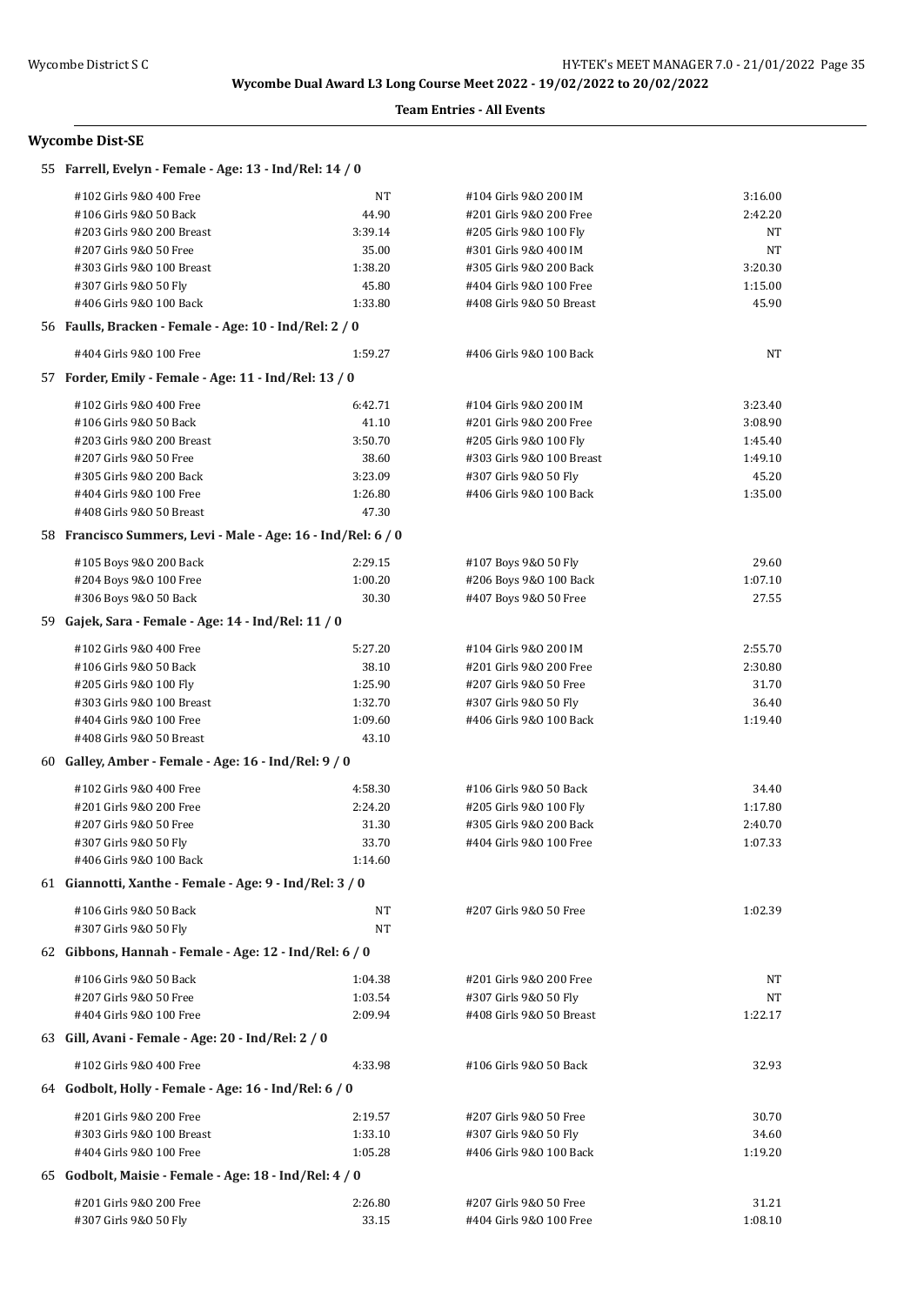**Team Entries - All Events**

### **Wycombe Dist-SE**

 $\overline{a}$ 

|  | 66 Goggin, Nicole - Female - Age: 13 - Ind/Rel: 5 / 0   |         |                           |         |  |  |
|--|---------------------------------------------------------|---------|---------------------------|---------|--|--|
|  | #104 Girls 9&0 200 IM                                   | 3:18.00 | #201 Girls 9&0 200 Free   | 2:55.10 |  |  |
|  | #205 Girls 9&0 100 Fly                                  | 1:45.00 | #207 Girls 9&0 50 Free    | 35.65   |  |  |
|  | #307 Girls 9&0 50 Fly                                   | 42.60   |                           |         |  |  |
|  | 67 Golby, Tabitha - Female - Age: 10 - Ind/Rel: 2 / 0   |         |                           |         |  |  |
|  | #207 Girls 9&0 50 Free                                  | 53.20   | #408 Girls 9&0 50 Breast  | 57.40   |  |  |
|  | 68 Gray, Charlotte - Female - Age: 12 - Ind/Rel: 10 / 0 |         |                           |         |  |  |
|  | #102 Girls 9&0 400 Free                                 | 5:59.00 | #104 Girls 9&0 200 IM     | 3:12.90 |  |  |
|  | #201 Girls 9&0 200 Free                                 | 2:50.40 | #205 Girls 9&0 100 Fly    | 1:30.50 |  |  |
|  | #207 Girls 9&0 50 Free                                  | 35.30   | #305 Girls 9&0 200 Back   | 3:05.50 |  |  |
|  | #307 Girls 9&0 50 Fly                                   | 39.48   | #402 Girls 9&0 200 Fly    | 3:46.38 |  |  |
|  | #404 Girls 9&0 100 Free                                 | 1:17.90 | #406 Girls 9&0 100 Back   | 1:28.00 |  |  |
|  | 69 Greenwood, Callum - Male - Age: 10 - Ind/Rel: 7 / 0  |         |                           |         |  |  |
|  | #103 Boys 9&0 100 Breast                                | 2:10.40 | #107 Boys 9&0 50 Fly      | 57.60   |  |  |
|  | #204 Boys 9&0 100 Free                                  | 1:53.40 | #206 Boys 9&0 100 Back    | NT      |  |  |
|  | #208 Boys 9&0 50 Breast                                 | 1:03.70 | #306 Boys 9&0 50 Back     | 54.10   |  |  |
|  | #407 Boys 9&0 50 Free                                   | 47.50   |                           |         |  |  |
|  | 70 Grove, Jemima - Female - Age: 11 - Ind/Rel: 7 / 0    |         |                           |         |  |  |
|  | #102 Girls 9&0 400 Free                                 | 6:25.86 | #104 Girls 9&0 200 IM     | 3:15.20 |  |  |
|  | #205 Girls 9&0 100 Fly                                  | NT      | #303 Girls 9&0 100 Breast | 1:49.18 |  |  |
|  | #305 Girls 9&0 200 Back                                 | 3:14.77 | #404 Girls 9&0 100 Free   | 1:19.60 |  |  |
|  | #406 Girls 9&0 100 Back                                 | 1:28.80 |                           |         |  |  |
|  | 71 Grove, Thomas - Male - Age: 9 - Ind/Rel: 5 / 0       |         |                           |         |  |  |
|  | #204 Boys 9&0 100 Free                                  | 1:58.90 | #206 Boys 9&0 100 Back    | NT      |  |  |
|  | #208 Boys 9&0 50 Breast                                 | 1:01.45 | #306 Boys 9&0 50 Back     | 59.27   |  |  |
|  | #407 Boys 9&0 50 Free                                   | 56.17   |                           |         |  |  |
|  | 72 Hall, Una - Female - Age: 9 - Ind/Rel: 7 / 0         |         |                           |         |  |  |
|  | #106 Girls 9&0 50 Back                                  | 57.99   | #207 Girls 9&0 50 Free    | 54.95   |  |  |
|  | #303 Girls 9&0 100 Breast                               | NΤ      | #307 Girls 9&0 50 Fly     | NT      |  |  |
|  | #404 Girls 9&0 100 Free                                 | NT      | #406 Girls 9&0 100 Back   | NT      |  |  |
|  | #408 Girls 9&0 50 Breast                                | 1:08.77 |                           |         |  |  |
|  | 73 Hallas, Evie - Female - Age: 13 - Ind/Rel: 6 / 0     |         |                           |         |  |  |
|  | #102 Girls 9&0 400 Free                                 | NT      | #303 Girls 9&0 100 Breast | 2:09.40 |  |  |
|  | #307 Girls 9&0 50 Fly                                   | 58.80   | #404 Girls 9&0 100 Free   | 1:36.10 |  |  |
|  | #406 Girls 9&0 100 Back                                 | 1:51.65 | #408 Girls 9&0 50 Breast  | 58.70   |  |  |
|  | 74 Harbinson, Ava - Female - Age: 10 - Ind/Rel: 7 / 0   |         |                           |         |  |  |
|  | #201 Girls 9&0 200 Free                                 | NT      | #207 Girls 9&0 50 Free    | 45.89   |  |  |
|  | #303 Girls 9&0 100 Breast                               | 2:26.15 | #305 Girls 9&0 200 Back   | NT      |  |  |
|  | #404 Girls 9&0 100 Free                                 | 1:50.47 | #406 Girls 9&0 100 Back   | NT      |  |  |
|  | #408 Girls 9&0 50 Breast                                | NT      |                           |         |  |  |
|  | 75 Hartstone, Lana - Female - Age: 12 - Ind/Rel: 7 / 0  |         |                           |         |  |  |
|  | #106 Girls 9&0 50 Back                                  | 45.30   | #201 Girls 9&0 200 Free   | NT      |  |  |
|  | #207 Girls 9&0 50 Free                                  | 38.50   | #303 Girls 9&0 100 Breast | 1:49.20 |  |  |
|  | #404 Girls 9&0 100 Free                                 | 1:28.60 | #406 Girls 9&0 100 Back   | 1:36.90 |  |  |
|  | #408 Girls 9&0 50 Breast                                | 50.50   |                           |         |  |  |
|  | 76 Hatton, Douglas - Male - Age: 11 - Ind/Rel: 8 / 0    |         |                           |         |  |  |
|  | #103 Boys 9&0 100 Breast                                | 2:27.85 | #107 Boys 9&0 50 Fly      | 1:11.10 |  |  |
|  | #204 Boys 9&0 100 Free                                  | 1:47.86 | #206 Boys 9&0 100 Back    | 1:54.22 |  |  |
|  | #208 Boys 9&0 50 Breast                                 | 1:04.78 | #304 Boys 9&0 200 IM      | NT      |  |  |
|  | #306 Boys 9&0 50 Back                                   | 52.07   | #407 Boys 9&0 50 Free     | 46.36   |  |  |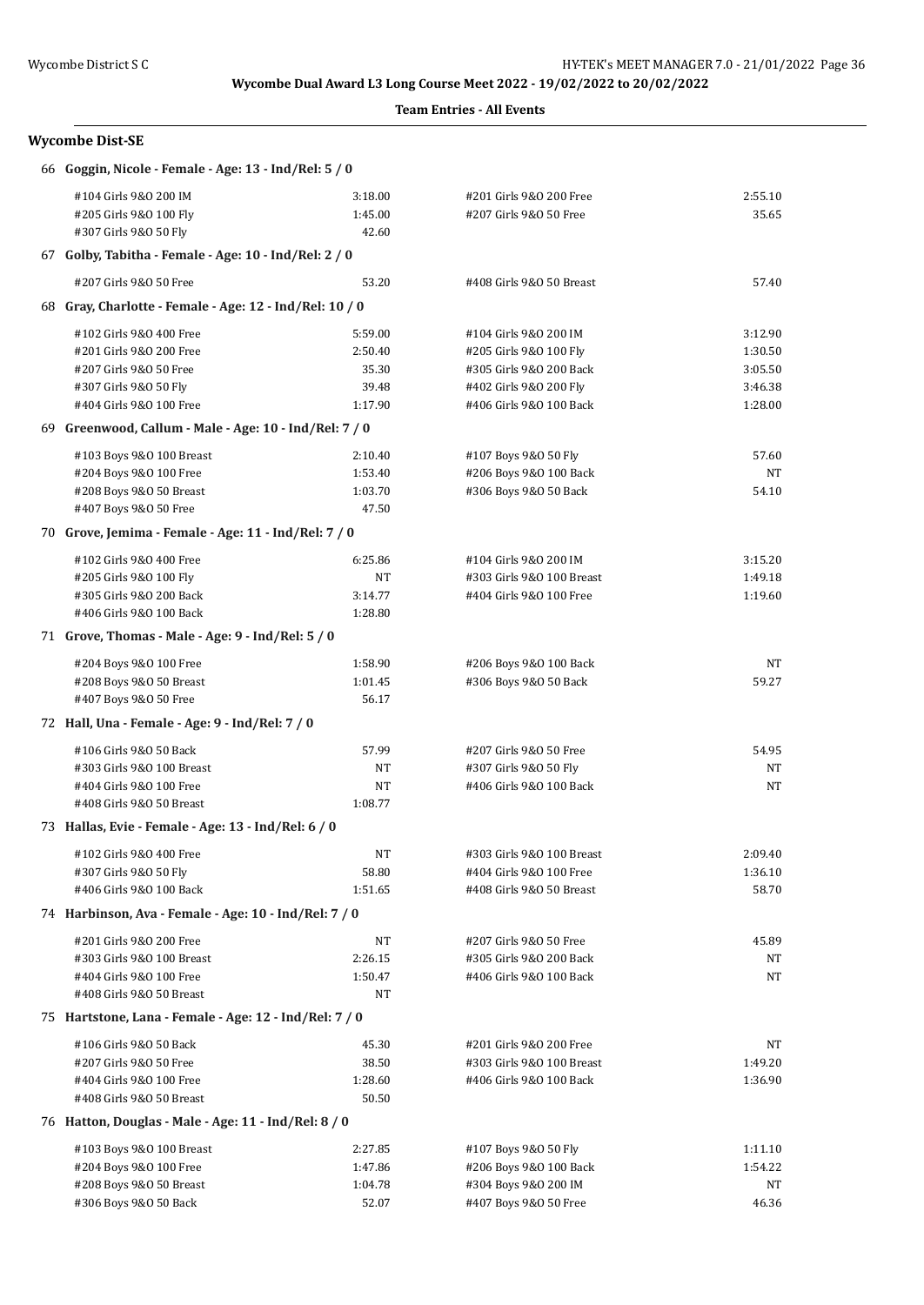### **Team Entries - All Events**

| 77 Heap, Emelia - Female - Age: 9 - Ind/Rel: 6 / 0         |           |                           |         |
|------------------------------------------------------------|-----------|---------------------------|---------|
| #106 Girls 9&0 50 Back                                     | 59.75     | #207 Girls 9&0 50 Free    | 54.82   |
| #307 Girls 9&0 50 Fly                                      | 1:12.50   | #404 Girls 9&0 100 Free   | NT      |
| #406 Girls 9&0 100 Back                                    | NT        | #408 Girls 9&0 50 Breast  | 1:12.30 |
| 78 Hearmon, Frasier - Male - Age: 11 - Ind/Rel: 6 / 0      |           |                           |         |
| #204 Boys 9&0 100 Free                                     | 1:58.35   | #206 Boys 9&0 100 Back    | NT      |
| #208 Boys 9&0 50 Breast                                    | 1:30.90   | #306 Boys 9&0 50 Back     | 58.62   |
| #401 Boys 9&0 200 Free                                     | NT        | #407 Boys 9&0 50 Free     | 52.33   |
| 79 Hepworth, Madeleine - Female - Age: 14 - Ind/Rel: 4 / 0 |           |                           |         |
| #104 Girls 9&0 200 IM                                      | 2:36.15   | #106 Girls 9&0 50 Back    | 35.80   |
| #404 Girls 9&0 100 Free                                    | 1:03.10   | #406 Girls 9&0 100 Back   | 1:15.97 |
| 80 Heyden, Charlotte - Female - Age: 13 - Ind/Rel: 2 / 0   |           |                           |         |
| #203 Girls 9&0 200 Breast                                  | 3:33.10   | #303 Girls 9&0 100 Breast | 1:40.90 |
| 81 Hooker, Isla - Female - Age: 12 - Ind/Rel: 12 / 0       |           |                           |         |
| #102 Girls 9&0 400 Free                                    | 5:41.20   | #104 Girls 9&0 200 IM     | 2:56.20 |
| #106 Girls 9&0 50 Back                                     | 37.60     | #201 Girls 9&0 200 Free   | 2:35.50 |
| #205 Girls 9&0 100 Fly                                     | 1:31.58   | #207 Girls 9&0 50 Free    | 31.80   |
| #301 Girls 9&0 400 IM                                      | 6:19.10   | #305 Girls 9&0 200 Back   | 2:53.80 |
| #307 Girls 9&0 50 Fly                                      | 36.10     | #402 Girls 9&0 200 Fly    | 3:34.20 |
| #404 Girls 9&0 100 Free                                    | 1:08.40   | #406 Girls 9&0 100 Back   | 1:23.55 |
| 82 Hopkins, Cleo - Female - Age: 14 - Ind/Rel: 4 / 0       |           |                           |         |
| #104 Girls 9&0 200 IM                                      | <b>NT</b> | #106 Girls 9&0 50 Back    | 47.43   |
| #201 Girls 9&0 200 Free                                    | <b>NT</b> | #207 Girls 9&0 50 Free    | 44.50   |
| 83 Horton, Baliraja - Male - Age: 10 - Ind/Rel: 5 / 0      |           |                           |         |
| #107 Boys 9&0 50 Fly                                       | NT        | #204 Boys 9&0 100 Free    | NT      |
| #208 Boys 9&0 50 Breast                                    | NT        | #401 Boys 9&0 200 Free    | NT      |
| #407 Boys 9&0 50 Free                                      | NT        |                           |         |
| 84 Houghton, Annabelle - Female - Age: 10 - Ind/Rel: 2 / 0 |           |                           |         |
| #106 Girls 9&0 50 Back                                     | NT        | #207 Girls 9&0 50 Free    | 52.69   |
| 85 Hudson, Phoebe - Female - Age: 12 - Ind/Rel: 11 / 0     |           |                           |         |
| #102 Girls 9&0 400 Free                                    | NT        | #104 Girls 9&0 200 IM     | 3:11.50 |
| #106 Girls 9&0 50 Back                                     | 39.00     | #201 Girls 9&0 200 Free   | 2:51.20 |
| #203 Girls 9&0 200 Breast                                  | 3:49.00   | #207 Girls 9&0 50 Free    | 34.10   |
| #303 Girls 9&0 100 Breast                                  | 1:43.90   | #305 Girls 9&0 200 Back   | NT      |
| #307 Girls 9&0 50 Fly                                      | 39.10     | #404 Girls 9&0 100 Free   | 1:17.50 |
| #406 Girls 9&0 100 Back                                    | 1:33.01   |                           |         |
| 86 Hughes, Emily - Female - Age: 12 - Ind/Rel: 1 / 0       |           |                           |         |
| #303 Girls 9&0 100 Breast                                  | 1:59.21   |                           |         |
| 87 Hunter, Harry - Male - Age: 15 - Ind/Rel: 8 / 0         |           |                           |         |
| #103 Boys 9&0 100 Breast                                   | 1:28.50   | #107 Boys 9&0 50 Fly      | 33.51   |
| #204 Boys 9&0 100 Free                                     | 1:06.80   | #206 Boys 9&0 100 Back    | 1:18.43 |
| #208 Boys 9&0 50 Breast                                    | 40.80     | #401 Boys 9&0 200 Free    | 2:26.98 |
| #405 Boys 9&0 100 Fly                                      | 1:18.94   | #407 Boys 9&0 50 Free     | 29.02   |
| 88 Ives, Katherine - Female - Age: 11 - Ind/Rel: 4 / 0     |           |                           |         |
| #104 Girls 9&0 200 IM                                      | 3:08.40   | #106 Girls 9&0 50 Back    | 38.10   |
| #207 Girls 9&0 50 Free                                     | 34.94     | #305 Girls 9&0 200 Back   | NT      |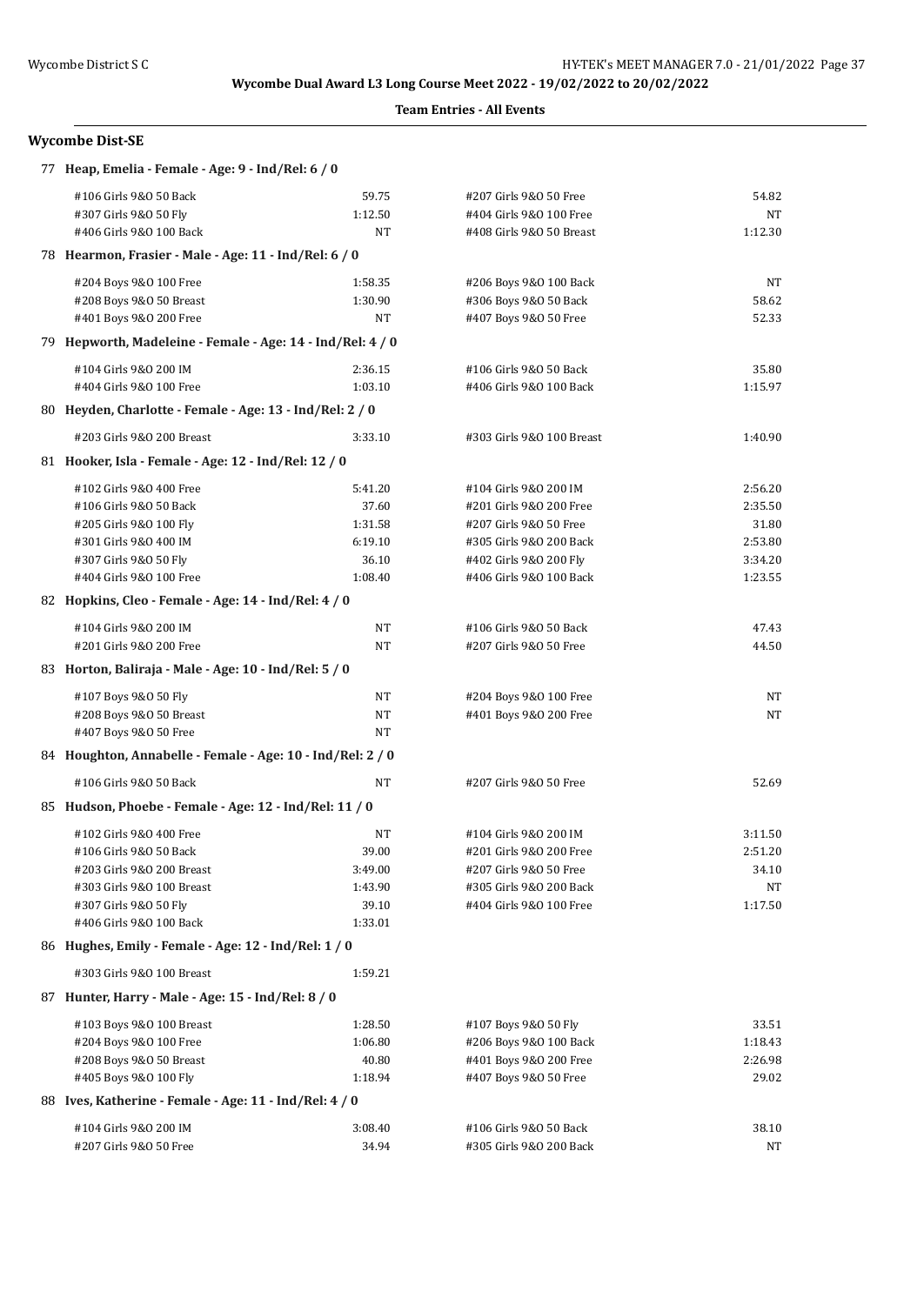## **Team Entries - All Events**

| 89 Jagot, Harry - Male - Age: 11 - Ind/Rel: 12 / 0          |                    |                                                   |                  |  |  |
|-------------------------------------------------------------|--------------------|---------------------------------------------------|------------------|--|--|
| #103 Boys 9&0 100 Breast                                    | 1:59.59            | #105 Boys 9&0 200 Back                            | 3:23.38          |  |  |
| #107 Boys 9&0 50 Fly                                        | 40.40              | #204 Boys 9&0 100 Free                            | 1:22.89          |  |  |
| #206 Boys 9&0 100 Back                                      | 1:36.10            | #208 Boys 9&0 50 Breast                           | 54.96            |  |  |
| #302 Boys 9&0 400 Free                                      | 6:24.91            | #304 Boys 9&0 200 IM                              | 3:50.20          |  |  |
| #306 Boys 9&0 50 Back                                       | 44.20              | #401 Boys 9&0 200 Free                            | 3:05.00          |  |  |
| #405 Boys 9&0 100 Fly                                       | NT                 | #407 Boys 9&0 50 Free                             | 35.50            |  |  |
| 90 Jagot, Rory - Male - Age: 9 - Ind/Rel: 5 / 0             |                    |                                                   |                  |  |  |
| #204 Boys 9&0 100 Free                                      | NT                 | #206 Boys 9&0 100 Back                            | NT               |  |  |
| #208 Boys 9&0 50 Breast                                     | 1:06.53            | #401 Boys 9&0 200 Free                            | NT               |  |  |
| #407 Boys 9&0 50 Free                                       | 49.91              |                                                   |                  |  |  |
| 91 Jolly, Harriet - Female - Age: 14 - Ind/Rel: 4 / 0       |                    |                                                   |                  |  |  |
|                                                             |                    |                                                   |                  |  |  |
| #104 Girls 9&0 200 IM<br>#201 Girls 9&0 200 Free            | 2:42.00<br>2:24.59 | #106 Girls 9&0 50 Back<br>#406 Girls 9&0 100 Back | 33.70<br>1:12.60 |  |  |
|                                                             |                    |                                                   |                  |  |  |
| 92 Jones, Oliver - Male - Age: 11 - Ind/Rel: 12 / 0         |                    |                                                   |                  |  |  |
| #101 Boys 9&0 400 IM                                        | NT                 | #103 Boys 9&0 100 Breast                          | 1:46.60          |  |  |
| #107 Boys 9&0 50 Fly                                        | 37.10              | #204 Boys 9&0 100 Free                            | 1:18.70          |  |  |
| #206 Boys 9&0 100 Back                                      | 1:33.80            | #208 Boys 9&0 50 Breast                           | 49.20            |  |  |
| #302 Boys 9&0 400 Free                                      | 5:53.20            | #304 Boys 9&0 200 IM                              | 3:05.50          |  |  |
| #306 Boys 9&0 50 Back                                       | 44.20              | #401 Boys 9&0 200 Free                            | 2:52.60          |  |  |
| #405 Boys 9&0 100 Fly                                       | 1:25.30            | #407 Boys 9&0 50 Free                             | 35.87            |  |  |
| 93 Kashis, Maisa - Female - Age: 10 - Ind/Rel: 9 / 0        |                    |                                                   |                  |  |  |
| #106 Girls 9&0 50 Back                                      | NT                 | #201 Girls 9&0 200 Free                           | NT               |  |  |
| #203 Girls 9&0 200 Breast                                   | NT                 | #207 Girls 9&0 50 Free                            | NT               |  |  |
| #303 Girls 9&0 100 Breast                                   | 2:00.33            | #307 Girls 9&0 50 Fly                             | NT               |  |  |
| #404 Girls 9&0 100 Free                                     | 1:48.54            | #406 Girls 9&0 100 Back                           | NT               |  |  |
| #408 Girls 9&0 50 Breast                                    | NT                 |                                                   |                  |  |  |
| 94 Kaye, Alethea - Female - Age: 10 - Ind/Rel: 3 / 0        |                    |                                                   |                  |  |  |
| #106 Girls 9&0 50 Back                                      | 49.40              | #303 Girls 9&0 100 Breast                         | 2:36.31          |  |  |
| #406 Girls 9&0 100 Back                                     | 1:56.90            |                                                   |                  |  |  |
| 95 Kazakevicius, Martynas - Male - Age: 12 - Ind/Rel: 3 / 0 |                    |                                                   |                  |  |  |
| #208 Boys 9&0 50 Breast                                     | NT                 |                                                   | NT               |  |  |
| #407 Boys 9&0 50 Free                                       | NT                 | #306 Boys 9&0 50 Back                             |                  |  |  |
|                                                             |                    |                                                   |                  |  |  |
| 96 Kearney, Nyah - Female - Age: 15 - Ind/Rel: 2 / 0        |                    |                                                   |                  |  |  |
| #201 Girls 9&0 200 Free                                     | 2:19.82            | #205 Girls 9&0 100 Fly                            | 1:20.90          |  |  |
| 97 Kelemen, Emma - Female - Age: 14 - Ind/Rel: 10 / 0       |                    |                                                   |                  |  |  |
| #104 Girls 9&0 200 IM                                       | NT                 | #106 Girls 9&0 50 Back                            | 39.47            |  |  |
| #201 Girls 9&0 200 Free                                     | 2:41.47            | #205 Girls 9&0 100 Fly                            | 1:33.16          |  |  |
| #207 Girls 9&0 50 Free                                      | 32.00              | #303 Girls 9&0 100 Breast                         | NT               |  |  |
| #307 Girls 9&0 50 Fly                                       | 39.67              | #404 Girls 9&0 100 Free                           | 1:11.46          |  |  |
| #406 Girls 9&0 100 Back                                     | 1:27.18            | #408 Girls 9&0 50 Breast                          | 45.27            |  |  |
| 98 Kelemen, Lottie - Female - Age: 9 - Ind/Rel: 9 / 0       |                    |                                                   |                  |  |  |
| #104 Girls 9&0 200 IM                                       | NT                 | #106 Girls 9&0 50 Back                            | 47.56            |  |  |
| #201 Girls 9&0 200 Free                                     | NT                 | #207 Girls 9&0 50 Free                            | 44.30            |  |  |
| #303 Girls 9&0 100 Breast                                   | NT                 | #307 Girls 9&0 50 Fly                             | 54.42            |  |  |
| #404 Girls 9&0 100 Free                                     | 1:39.18            | #406 Girls 9&0 100 Back                           | NT               |  |  |
| #408 Girls 9&0 50 Breast                                    | 58.53              |                                                   |                  |  |  |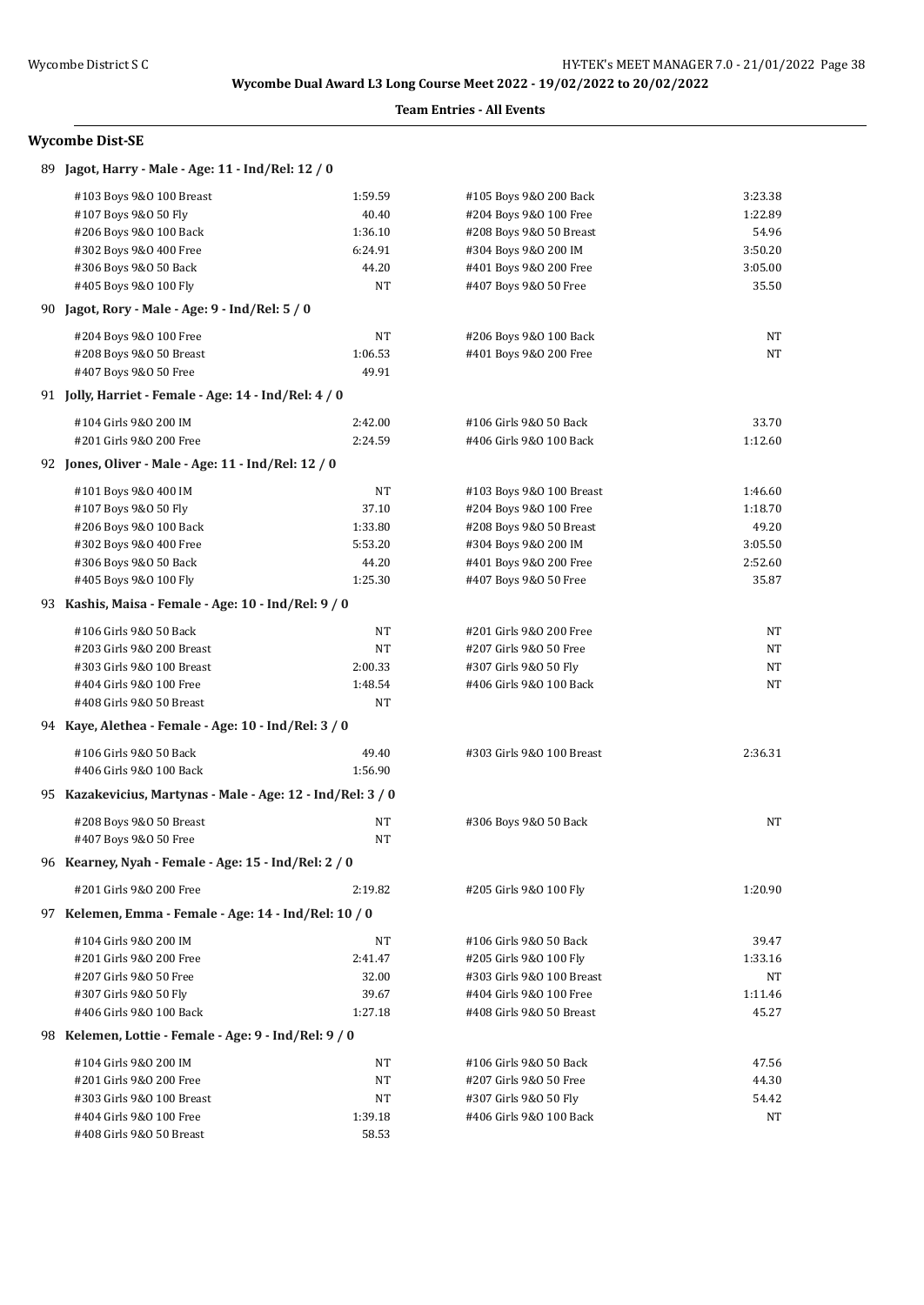## **Team Entries - All Events**

| 99 Kelly, Freya - Female - Age: 11 - Ind/Rel: 13 / 0      |         |                           |           |
|-----------------------------------------------------------|---------|---------------------------|-----------|
| #102 Girls 9&0 400 Free                                   | 5:48.50 | #104 Girls 9&0 200 IM     | 3:05.10   |
| #106 Girls 9&0 50 Back                                    | 39.50   | #201 Girls 9&0 200 Free   | 2:47.60   |
| #203 Girls 9&0 200 Breast                                 | 3:34.10 | #205 Girls 9&0 100 Fly    | NT        |
| #207 Girls 9&0 50 Free                                    | 33.30   | #303 Girls 9&0 100 Breast | 1:38.80   |
| #305 Girls 9&0 200 Back                                   | 3:01.20 | #307 Girls 9&0 50 Fly     | 39.70     |
| #404 Girls 9&0 100 Free                                   | 1:14.66 | #406 Girls 9&0 100 Back   | 1:24.30   |
| #408 Girls 9&0 50 Breast                                  | 46.20   |                           |           |
| 100 Kennedy, Abigail - Female - Age: 18 - Ind/Rel: 9 / 0  |         |                           |           |
| #104 Girls 9&0 200 IM                                     | 2:43.10 | #106 Girls 9&0 50 Back    | 35.00     |
| #205 Girls 9&0 100 Fly                                    | 1:19.30 | #207 Girls 9&0 50 Free    | 32.10     |
| #305 Girls 9&0 200 Back                                   | 2:38.50 | #307 Girls 9&0 50 Fly     | 34.60     |
| #404 Girls 9&0 100 Free                                   | 1:09.10 | #406 Girls 9&0 100 Back   | 1:16.10   |
| #408 Girls 9&0 50 Breast                                  | 43.20   |                           |           |
| 101 Kihato, Wamuyu - Female - Age: 9 - Ind/Rel: 5 / 0     |         |                           |           |
| #104 Girls 9&0 200 IM                                     | NT      | #307 Girls 9&0 50 Fly     | <b>NT</b> |
| #404 Girls 9&0 100 Free                                   | NT      | #406 Girls 9&0 100 Back   | <b>NT</b> |
| #408 Girls 9&0 50 Breast                                  | NT      |                           |           |
| 102 Kormany, Pal - Male - Age: 15 - Ind/Rel: 7 / 0        |         |                           |           |
|                                                           |         |                           |           |
| #103 Boys 9&0 100 Breast                                  | 1:59.30 | #107 Boys 9&0 50 Fly      | 39.00     |
| #204 Boys 9&0 100 Free                                    | 1:20.40 | #208 Boys 9&0 50 Breast   | 46.68     |
| #306 Boys 9&0 50 Back                                     | 41.90   | #401 Boys 9&0 200 Free    | 3:10.02   |
| #407 Boys 9&0 50 Free                                     | 33.21   |                           |           |
| 103 Lane, Jacob - Male - Age: 13 - Ind/Rel: 4 / 0         |         |                           |           |
| #101 Boys 9&0 400 IM                                      | 6:33.80 | #105 Boys 9&0 200 Back    | 2:57.70   |
| #206 Boys 9&0 100 Back                                    | 1:24.30 | #208 Boys 9&0 50 Breast   | 52.00     |
| 104 Lewis, James - Male - Age: 19 - Ind/Rel: 2 / 0        |         |                           |           |
| #302 Boys 9&0 400 Free                                    | 4:36.90 | #401 Boys 9&0 200 Free    | 2:09.85   |
| 105 Lishchenko, Lara - Female - Age: 12 - Ind/Rel: 11 / 0 |         |                           |           |
| #104 Girls 9&0 200 IM                                     | 3:16.70 | #106 Girls 9&0 50 Back    | 42.58     |
| #201 Girls 9&0 200 Free                                   | 3:03.11 | #203 Girls 9&0 200 Breast | 3:52.88   |
| #207 Girls 9&0 50 Free                                    | 36.34   | #303 Girls 9&0 100 Breast | 1:45.90   |
| #305 Girls 9&0 200 Back                                   | 3:24.83 | #307 Girls 9&0 50 Fly     | 40.40     |
| #404 Girls 9&0 100 Free                                   | 1:21.60 | #406 Girls 9&0 100 Back   | 1:56.04   |
| #408 Girls 9&0 50 Breast                                  | 49.10   |                           |           |
| 106 Lloyd, Anwen - Female - Age: 12 - Ind/Rel: 9 / 0      |         |                           |           |
| #102 Girls 9&0 400 Free                                   | NT      | #104 Girls 9&0 200 IM     | 3:43.48   |
| #106 Girls 9&0 50 Back                                    | 46.50   | #201 Girls 9&0 200 Free   | 3:14.85   |
| #203 Girls 9&0 200 Breast                                 | 4:12.24 | #207 Girls 9&0 50 Free    | 38.30     |
| #404 Girls 9&0 100 Free                                   | 1:28.70 | #406 Girls 9&0 100 Back   | 1:41.63   |
| #408 Girls 9&0 50 Breast                                  | 55.47   |                           |           |
| 107 Lockhart, George - Male - Age: 14 - Ind/Rel: 8 / 0    |         |                           |           |
|                                                           |         |                           |           |
| #103 Boys 9&0 100 Breast                                  | 1:25.60 | #105 Boys 9&0 200 Back    | 2:48.10   |
| #107 Boys 9&0 50 Fly                                      | 36.90   | #204 Boys 9&0 100 Free    | 1:08.90   |
| #208 Boys 9&0 50 Breast                                   | 38.30   | #401 Boys 9&0 200 Free    | 2:32.90   |
| #403 Boys 9&0 200 Breast                                  | 3:01.40 | #407 Boys 9&0 50 Free     | 31.90     |
| 108 Lomas, Tia - Female - Age: 16 - Ind/Rel: 4 / 0        |         |                           |           |
| #102 Girls 9&0 400 Free                                   | 4:45.90 | #106 Girls 9&0 50 Back    | 31.70     |
| #201 Girls 9&0 200 Free                                   | 2:13.50 | #207 Girls 9&0 50 Free    | 28.70     |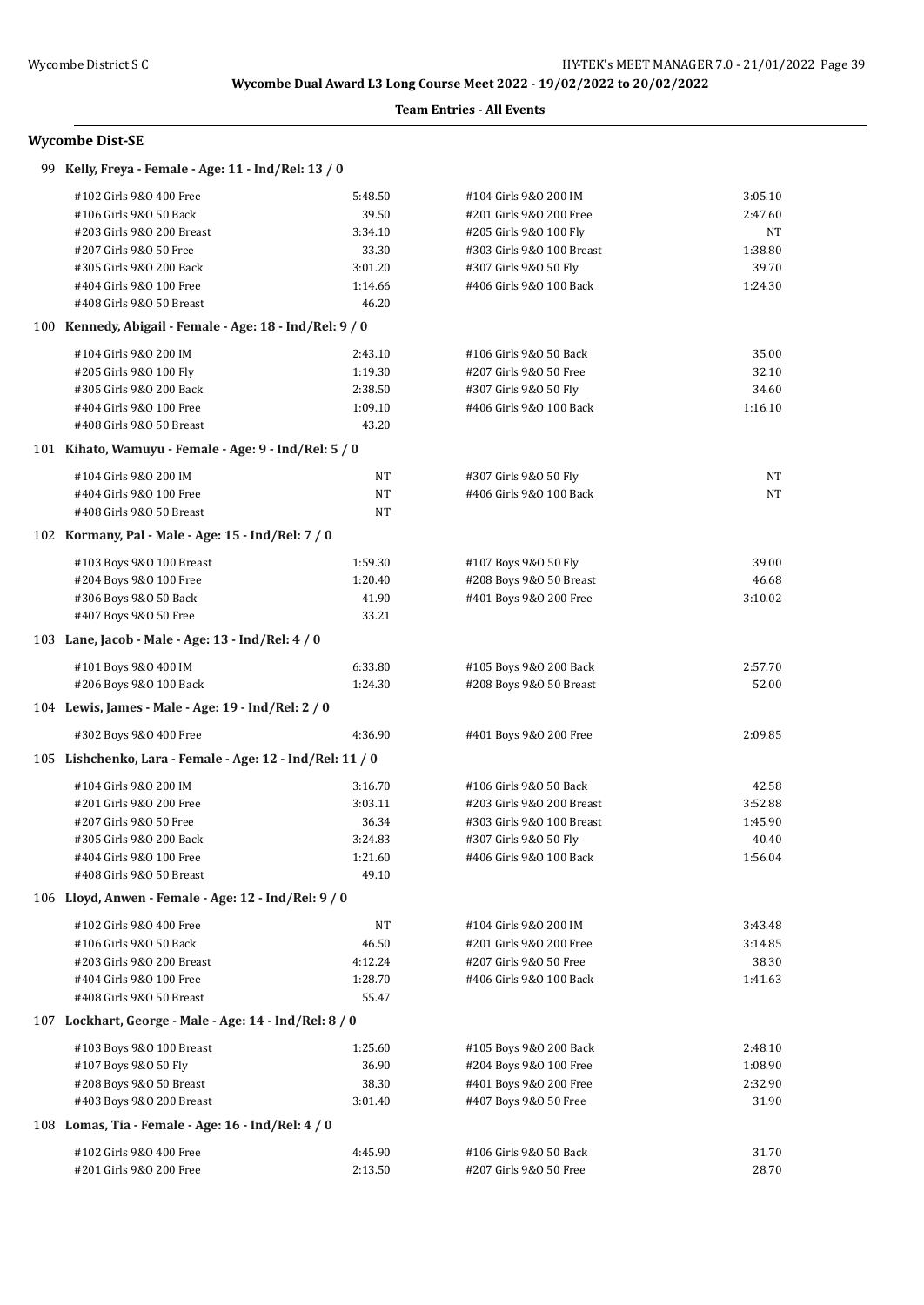## **Team Entries - All Events**

| 109 Lorenzi, Lucas - Male - Age: 11 - Ind/Rel: 9 / 0         |                  |                           |         |
|--------------------------------------------------------------|------------------|---------------------------|---------|
| #103 Boys 9&0 100 Breast                                     | 2:10.37          | #105 Boys 9&0 200 Back    | 4:00.89 |
| #204 Boys 9&0 100 Free                                       | 1:45.31          | #206 Boys 9&0 100 Back    | 1:58.66 |
| #208 Boys 9&0 50 Breast                                      | 57.30            | #306 Boys 9&0 50 Back     | 45.40   |
| #401 Boys 9&0 200 Free                                       | NT               | #403 Boys 9&0 200 Breast  | NT      |
| #407 Boys 9&0 50 Free                                        | 45.71            |                           |         |
| 110 Louis, Eric - Male - Age: 13 - Ind/Rel: 2 / 0            |                  |                           |         |
| #306 Boys 9&0 50 Back                                        | NT               | #407 Boys 9&0 50 Free     | NT      |
| 111 Louis, Inez - Female - Age: 10 - Ind/Rel: 3 / 0          |                  |                           |         |
| #307 Girls 9&0 50 Fly                                        | 1:20.60          | #404 Girls 9&0 100 Free   | NT      |
| #408 Girls 9&0 50 Breast                                     | 1:13.00          |                           |         |
| 112 Luxton, Ella - Female - Age: 10 - Ind/Rel: 4 / 0         |                  |                           |         |
| #307 Girls 9&0 50 Fly                                        | NT               | #404 Girls 9&0 100 Free   | NΤ      |
| #406 Girls 9&0 100 Back                                      | NT               | #408 Girls 9&0 50 Breast  | NT      |
| 113 Maaref, Adam - Male - Age: 12 - Ind/Rel: 13 / 0          |                  |                           |         |
| #103 Boys 9&0 100 Breast                                     | 1:24.90          | #105 Boys 9&0 200 Back    | 2:49.70 |
| #107 Boys 9&0 50 Fly                                         | 34.40            | #204 Boys 9&0 100 Free    | 1:13.30 |
| #206 Boys 9&0 100 Back                                       | 1:22.10          | #208 Boys 9&0 50 Breast   | 38.80   |
| #302 Boys 9&0 400 Free                                       | 5:31.00          | #304 Boys 9&0 200 IM      | 2:48.00 |
| #306 Boys 9&0 50 Back                                        | 37.50            | #401 Boys 9&0 200 Free    | 2:39.70 |
| #403 Boys 9&0 200 Breast                                     | 3:02.30          | #405 Boys 9&0 100 Fly     | NT      |
| #407 Boys 9&0 50 Free                                        | 33.00            |                           |         |
| 114 MacDougall, Benjamin - Male - Age: 11 - Ind/Rel: 8 / 0   |                  |                           |         |
| #101 Boys 9&0 400 IM                                         | 5:44.10          | #103 Boys 9&0 100 Breast  | 1:27.80 |
| #105 Boys 9&0 200 Back                                       | 2:39.90          | #107 Boys 9&0 50 Fly      | 34.50   |
| #202 Boys 9&0 200 Fly                                        | 2:55.70          | #204 Boys 9&0 100 Free    | 1:07.50 |
| #206 Boys 9&0 100 Back                                       | 1:15.10          | #208 Boys 9&0 50 Breast   | 40.70   |
| 115 MacDougall, Juliette - Female - Age: 9 - Ind/Rel: 7 / 0  |                  |                           |         |
| #102 Girls 9&0 400 Free                                      | 7:12.49          | #104 Girls 9&0 200 IM     | 3:47.07 |
| #106 Girls 9&0 50 Back                                       | 48.69            | #201 Girls 9&0 200 Free   | 3:33.88 |
| #203 Girls 9&0 200 Breast                                    | 4:21.66          | #205 Girls 9&0 100 Fly    | NT      |
| #207 Girls 9&0 50 Free                                       | 42.00            |                           |         |
| 116 Makkonen, Catherine - Female - Age: 10 - Ind/Rel: 13 / 0 |                  |                           |         |
| #102 Girls 9&0 400 Free                                      | NT               | #104 Girls 9&0 200 IM     | 4:07.77 |
| #106 Girls 9&0 50 Back                                       | 52.86            | #201 Girls 9&0 200 Free   | NT      |
| #203 Girls 9&0 200 Breast                                    | 4:19.65          | #205 Girls 9&0 100 Fly    | NT      |
| #207 Girls 9&0 50 Free                                       | 48.30            | #303 Girls 9&0 100 Breast | 2:27.95 |
| #305 Girls 9&0 200 Back                                      | 4:11.90          | #307 Girls 9&0 50 Fly     | 1:00.10 |
| #404 Girls 9&0 100 Free<br>#408 Girls 9&0 50 Breast          | 1:46.74<br>56.70 | #406 Girls 9&0 100 Back   | 2:02.24 |
| 117 Malecka, Apolonia - Female - Age: 9 - Ind/Rel: 2 / 0     |                  |                           |         |
|                                                              |                  |                           |         |
| #106 Girls 9&0 50 Back                                       | NT               | #207 Girls 9&0 50 Free    | NT      |
| 118 Manser, Alfie - Male - Age: 13 - Ind/Rel: 6 / 0          |                  |                           |         |
| #103 Boys 9&0 100 Breast                                     | 1:54.90          | #204 Boys 9&0 100 Free    | 1:35.10 |
| #208 Boys 9&0 50 Breast                                      | 53.80            | #306 Boys 9&0 50 Back     | 54.28   |
| #403 Boys 9&0 200 Breast                                     | NT               | #407 Boys 9&0 50 Free     | 42.40   |
| 119 Marshall, Mia - Female - Age: 9 - Ind/Rel: 2 / 0         |                  |                           |         |
| #106 Girls 9&0 50 Back                                       | 1:05.80          | #207 Girls 9&0 50 Free    | 1:04.15 |
| 120 Martin, Mair - Female - Age: 11 - Ind/Rel: 3 / 0         |                  |                           |         |
| #201 Girls 9&0 200 Free                                      | NT               | #203 Girls 9&0 200 Breast | NT      |
| #207 Girls 9&0 50 Free                                       | 54.10            |                           |         |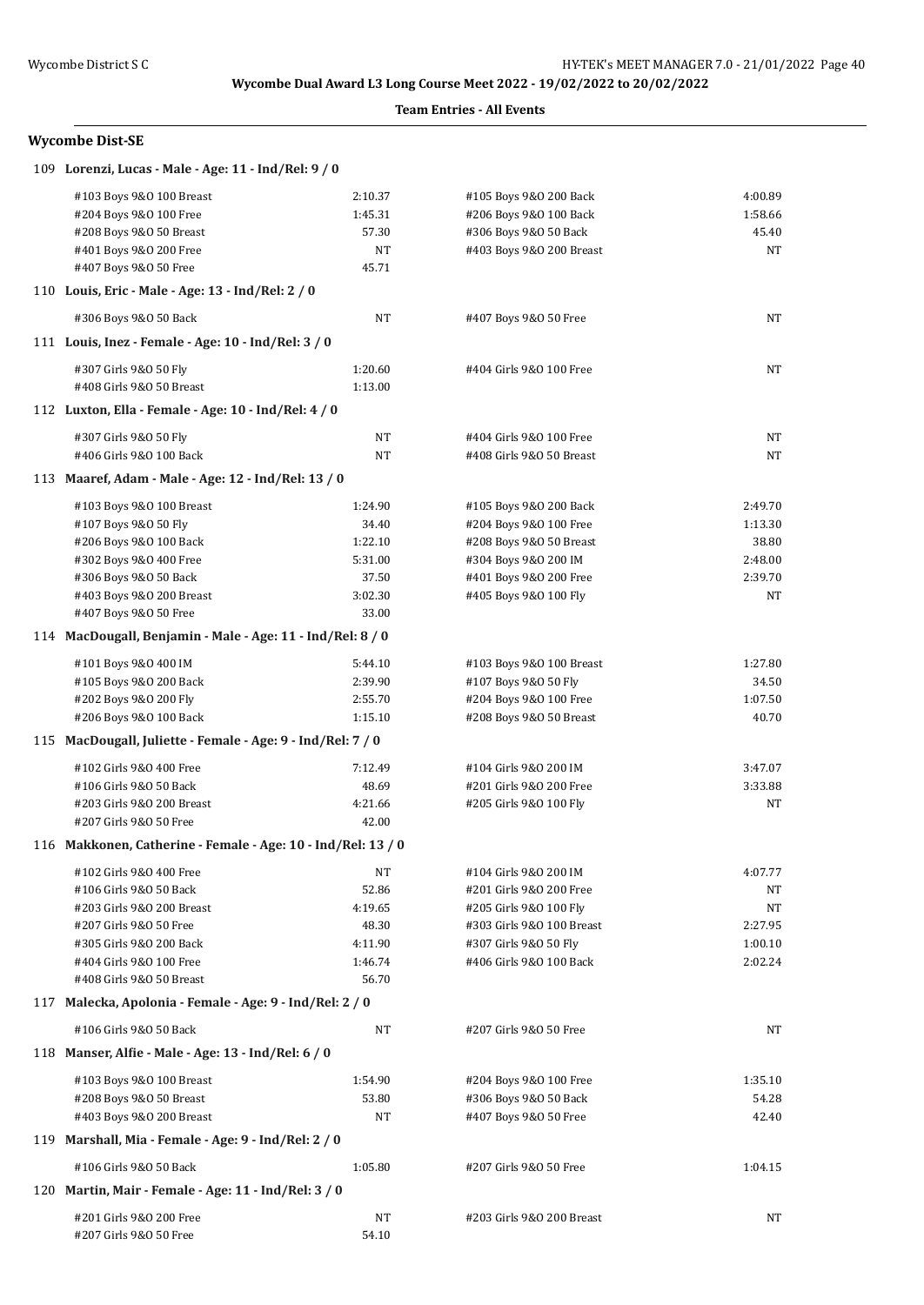## **Team Entries - All Events**

|     | 121 Martin, Summer - Female - Age: 11 - Ind/Rel: 9 / 0    |         |                           |           |
|-----|-----------------------------------------------------------|---------|---------------------------|-----------|
|     | #102 Girls 9&0 400 Free                                   | 6:02.00 | #104 Girls 9&0 200 IM     | 3:13.00   |
|     | #106 Girls 9&0 50 Back                                    | 42.40   | #201 Girls 9&0 200 Free   | 2:47.81   |
|     | #203 Girls 9&0 200 Breast                                 | 3:42.20 | #207 Girls 9&0 50 Free    | 36.50     |
|     | #301 Girls 9&0 400 IM                                     | NT      | #303 Girls 9&0 100 Breast | 1:45.28   |
|     | #307 Girls 9&0 50 Fly                                     | 48.80   |                           |           |
| 122 | Martiyanova, Natalya - Female - Age: 13 - Ind/Rel: 11 / 0 |         |                           |           |
|     | #104 Girls 9&0 200 IM                                     | 3:08.10 | #106 Girls 9&0 50 Back    | 42.40     |
|     | #201 Girls 9&0 200 Free                                   | 2:47.10 | #203 Girls 9&0 200 Breast | 3:34.30   |
|     | #205 Girls 9&0 100 Fly                                    | 1:33.60 | #207 Girls 9&0 50 Free    | 33.59     |
|     | #301 Girls 9&0 400 IM                                     | 7:04.19 | #303 Girls 9&0 100 Breast | 1:41.40   |
|     | #307 Girls 9&0 50 Fly                                     | 37.93   | #404 Girls 9&0 100 Free   | 1:14.61   |
|     | #408 Girls 9&0 50 Breast                                  | 45.70   |                           |           |
|     | 123 Matoski, Stefan - Male - Age: 10 - Ind/Rel: 9 / 0     |         |                           |           |
|     | #103 Boys 9&0 100 Breast                                  | NT      | #107 Boys 9&0 50 Fly      | NT        |
|     | #204 Boys 9&0 100 Free                                    | NT      | #206 Boys 9&0 100 Back    | <b>NT</b> |
|     | #208 Boys 9&0 50 Breast                                   | 1:12.61 | #304 Boys 9&0 200 IM      | NT        |
|     | #306 Boys 9&0 50 Back                                     | 1:21.24 | #401 Boys 9&0 200 Free    | <b>NT</b> |
|     | #407 Boys 9&0 50 Free                                     | 55.56   |                           |           |
|     | 124 McAuley, Aoife - Female - Age: 14 - Ind/Rel: 3 / 0    |         |                           |           |
|     | #207 Girls 9&0 50 Free                                    | 32.28   | #404 Girls 9&0 100 Free   | 1:24.43   |
|     | #408 Girls 9&0 50 Breast                                  | 47.29   |                           |           |
|     | 125 McCahon, Owain - Male - Age: 11 - Ind/Rel: 7 / 0      |         |                           |           |
|     | #103 Boys 9&0 100 Breast                                  | 2:40.67 | #107 Boys 9&0 50 Fly      | 1:08.50   |
|     | #204 Boys 9&0 100 Free                                    | 1:50.50 | #206 Boys 9&0 100 Back    | 1:59.10   |
|     | #208 Boys 9&0 50 Breast                                   | 1:13.43 | #306 Boys 9&0 50 Back     | 56.22     |
|     | #407 Boys 9&0 50 Free                                     | 51.25   |                           |           |
|     | 126 McGinley, Mollie - Female - Age: 9 - Ind/Rel: 9 / 0   |         |                           |           |
|     | #106 Girls 9&0 50 Back                                    | 41.72   | #201 Girls 9&0 200 Free   | 3:04.18   |
|     | #207 Girls 9&0 50 Free                                    | 35.79   | #303 Girls 9&0 100 Breast | 1:56.12   |
|     | #305 Girls 9&0 200 Back                                   | 3:12.12 | #307 Girls 9&0 50 Fly     | 46.62     |
|     | #404 Girls 9&0 100 Free                                   | 1:23.19 | #406 Girls 9&0 100 Back   | 1:36.04   |
|     | #408 Girls 9&0 50 Breast                                  | 54.30   |                           |           |
|     | 127 McQuillan, Romilly - Female - Age: 9 - Ind/Rel: 5 / 0 |         |                           |           |
|     | #106 Girls 9&0 50 Back                                    | NT      | #207 Girls 9&0 50 Free    | NT        |
|     | #307 Girls 9&0 50 Fly                                     | NT      | #404 Girls 9&0 100 Free   | <b>NT</b> |
|     | #408 Girls 9&0 50 Breast                                  | NT      |                           |           |
|     | 128 Meeres, Elowyn - Female - Age: 13 - Ind/Rel: 5 / 0    |         |                           |           |
|     | #104 Girls 9&0 200 IM                                     | 4:55.60 | #207 Girls 9&0 50 Free    | 54.22     |
|     | #303 Girls 9&0 100 Breast                                 | 2:20.79 | #307 Girls 9&0 50 Fly     | 1:14.42   |
|     | #404 Girls 9&0 100 Free                                   | 2:01.82 |                           |           |
|     | 129 Mieves, James - Male - Age: 9 - Ind/Rel: 2 / 0        |         |                           |           |
|     | #306 Boys 9&0 50 Back                                     | NT      | #407 Boys 9&0 50 Free     | NT        |
|     | 130 Mills, Alexander - Male - Age: 17 - Ind/Rel: 4 / 0    |         |                           |           |
|     | #101 Boys 9&0 400 IM                                      | 5:51.94 | #105 Boys 9&0 200 Back    | NT        |
|     | #202 Boys 9&0 200 Fly                                     | 2:26.10 | #204 Boys 9&0 100 Free    | 59.44     |
|     | 131 Mills, Hannah - Female - Age: 10 - Ind/Rel: 4 / 0     |         |                           |           |
|     | #106 Girls 9&0 50 Back                                    | NT      | #207 Girls 9&0 50 Free    | 54.83     |
|     | #404 Girls 9&0 100 Free                                   | NT      | #406 Girls 9&0 100 Back   | NT        |
|     |                                                           |         |                           |           |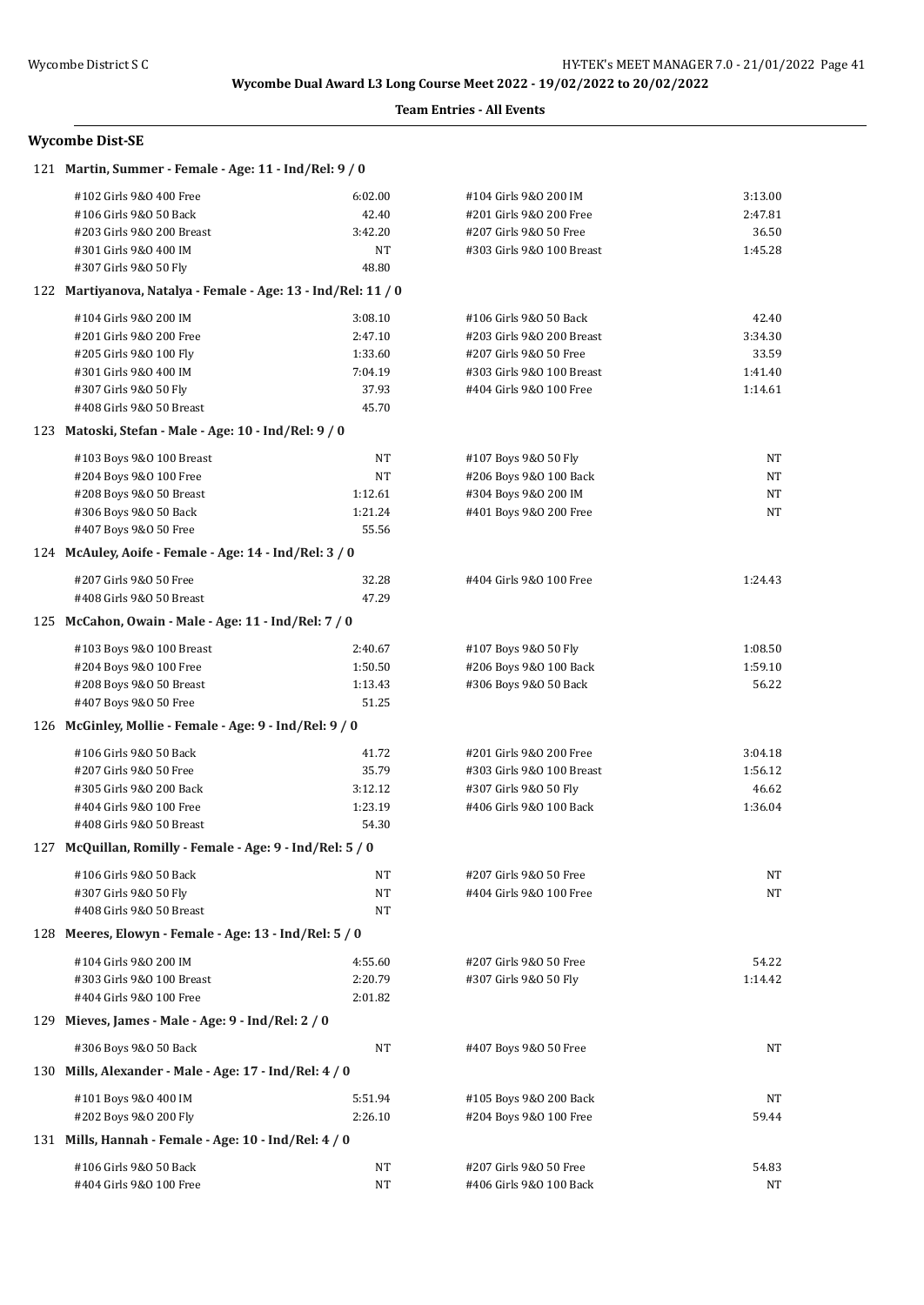### **Team Entries - All Events**

|     | 132 Mills, Oliver - Male - Age: 14 - Ind/Rel: 6 / 0       |           |                           |         |
|-----|-----------------------------------------------------------|-----------|---------------------------|---------|
|     | #101 Boys 9&0 400 IM                                      | 5:58.34   | #103 Boys 9&0 100 Breast  | NT      |
|     | #105 Boys 9&0 200 Back                                    | 2:50.80   | #302 Boys 9&0 400 Free    | 5:20.00 |
|     | #403 Boys 9&0 200 Breast                                  | NT        | #407 Boys 9&0 50 Free     | 29.52   |
|     | 133 Moss, Harriet - Female - Age: 13 - Ind/Rel: 6 / 0     |           |                           |         |
|     | #106 Girls 9&0 50 Back                                    | 45.76     | #201 Girls 9&0 200 Free   | NT      |
|     | #207 Girls 9&0 50 Free                                    | 34.50     | #303 Girls 9&0 100 Breast | 1:53.75 |
|     | #404 Girls 9&0 100 Free                                   | 1:33.09   | #408 Girls 9&0 50 Breast  | 46.80   |
|     | 134 Naik, Monique - Female - Age: 12 - Ind/Rel: 9 / 0     |           |                           |         |
|     | #104 Girls 9&0 200 IM                                     | 3:15.59   | #106 Girls 9&0 50 Back    | 44.71   |
|     | #201 Girls 9&0 200 Free                                   | 3:00.39   | #203 Girls 9&0 200 Breast | NT      |
|     | #207 Girls 9&0 50 Free                                    | 38.32     | #303 Girls 9&0 100 Breast | 1:37.70 |
|     | #404 Girls 9&0 100 Free                                   | 1:25.70   | #406 Girls 9&0 100 Back   | 1:56.62 |
|     | #408 Girls 9&0 50 Breast                                  | 44.92     |                           |         |
|     | 135 Nasr, Leila - Female - Age: 10 - Ind/Rel: 9 / 0       |           |                           |         |
|     |                                                           |           |                           |         |
|     | #104 Girls 9&0 200 IM                                     | NT        | #106 Girls 9&0 50 Back    | 54.53   |
|     | #203 Girls 9&0 200 Breast                                 | NT        | #207 Girls 9&0 50 Free    | 47.83   |
|     | #303 Girls 9&0 100 Breast                                 | 2:24.15   | #307 Girls 9&0 50 Fly     | 58.50   |
|     | #404 Girls 9&0 100 Free                                   | 1:45.52   | #406 Girls 9&0 100 Back   | 1:58.77 |
|     | #408 Girls 9&0 50 Breast                                  | 1:04.00   |                           |         |
|     | 136 Ng, Emily - Female - Age: 16 - Ind/Rel: 7 / 0         |           |                           |         |
|     | #106 Girls 9&0 50 Back                                    | 39.00     | #201 Girls 9&0 200 Free   | 2:47.40 |
|     | #207 Girls 9&0 50 Free                                    | 33.10     | #303 Girls 9&0 100 Breast | 1:34.90 |
|     | #307 Girls 9&0 50 Fly                                     | 35.70     | #404 Girls 9&0 100 Free   | 1:14.50 |
|     | #408 Girls 9&0 50 Breast                                  | 43.00     |                           |         |
|     | 137 Nickless, Emilia - Female - Age: 13 - Ind/Rel: 13 / 0 |           |                           |         |
|     | #102 Girls 9&0 400 Free                                   | NT        | #104 Girls 9&0 200 IM     | 3:45.20 |
|     | #106 Girls 9&0 50 Back                                    | 44.71     | #201 Girls 9&0 200 Free   | 3:13.23 |
|     | #203 Girls 9&0 200 Breast                                 | 3:55.99   | #205 Girls 9&0 100 Fly    | NT      |
|     | #207 Girls 9&0 50 Free                                    | 38.66     | #303 Girls 9&0 100 Breast | 1:51.65 |
|     | #305 Girls 9&0 200 Back                                   | 3:31.66   | #307 Girls 9&0 50 Fly     | 44.70   |
|     | #404 Girls 9&0 100 Free                                   | 1:29.41   | #406 Girls 9&0 100 Back   | 1:39.08 |
|     | #408 Girls 9&0 50 Breast                                  | 49.59     |                           |         |
|     | 138 Ohler, Marta - Female - Age: 13 - Ind/Rel: 7 / 0      |           |                           |         |
|     | #203 Girls 9&0 200 Breast                                 | 3:15.20   | #207 Girls 9&0 50 Free    | 34.20   |
|     | #303 Girls 9&0 100 Breast                                 | 1:32.10   | #307 Girls 9&0 50 Fly     | 39.00   |
|     | #404 Girls 9&0 100 Free                                   | 1:13.90   | #406 Girls 9&0 100 Back   | 1:26.37 |
|     | #408 Girls 9&0 50 Breast                                  | 42.70     |                           |         |
| 139 | Orme, Amelie - Female - Age: 12 - Ind/Rel: 10 / 0         |           |                           |         |
|     | #106 Girls 9&0 50 Back                                    | 45.91     | #201 Girls 9&0 200 Free   | NT      |
|     | #203 Girls 9&0 200 Breast                                 | $\rm{NT}$ | #207 Girls 9&0 50 Free    | 36.20   |
|     | #303 Girls 9&0 100 Breast                                 | 1:52.66   | #305 Girls 9&0 200 Back   | NT      |
|     | #307 Girls 9&0 50 Fly                                     | 53.44     | #404 Girls 9&0 100 Free   | 1:24.45 |
|     | #406 Girls 9&0 100 Back                                   | 1:37.81   | #408 Girls 9&0 50 Breast  | 50.49   |
|     | 140 Orme, Maximilian - Male - Age: 14 - Ind/Rel: 11 / 0   |           |                           |         |
|     | #103 Boys 9&0 100 Breast                                  | 1:30.90   | #105 Boys 9&0 200 Back    | 2:50.60 |
|     | #107 Boys 9&0 50 Fly                                      | 36.10     | #204 Boys 9&0 100 Free    | 1:15.27 |
|     | #206 Boys 9&0 100 Back                                    | 1:20.40   | #208 Boys 9&0 50 Breast   | 43.30   |
|     | #302 Boys 9&0 400 Free                                    | 5:42.50   | #306 Boys 9&0 50 Back     | 39.50   |
|     | #401 Boys 9&0 200 Free                                    | 2:39.70   | #403 Boys 9&0 200 Breast  | 3:25.40 |
|     | #407 Boys 9&0 50 Free                                     | 32.10     |                           |         |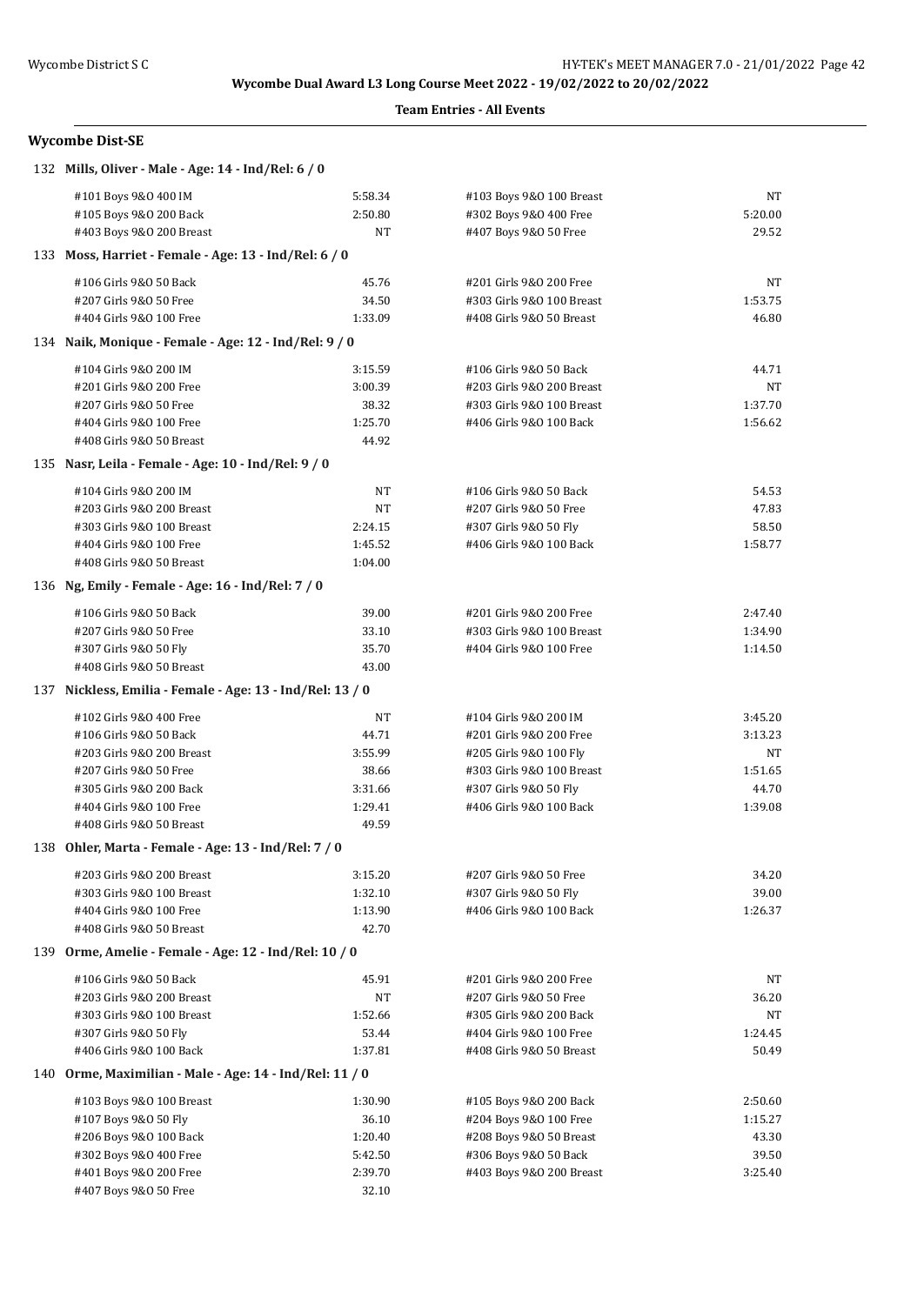## **Team Entries - All Events**

### **Wycombe Dist-SE**

 $\overline{a}$ 

| 141 Palmer, Antonia - Female - Age: 9 - Ind/Rel: 1 / 0    |         |                           |         |
|-----------------------------------------------------------|---------|---------------------------|---------|
| #106 Girls 9&0 50 Back                                    | 1:09.02 |                           |         |
| 142 Pantridge, Amy - Female - Age: 26 - Ind/Rel: 1 / 0    |         |                           |         |
| #102 Girls 9&0 400 Free                                   | 5:28.60 |                           |         |
| 143 Parry, Ines - Female - Age: 11 - Ind/Rel: 10 / 0      |         |                           |         |
| #102 Girls 9&0 400 Free                                   | 6:51.02 | #104 Girls 9&0 200 IM     | 3:44.03 |
| #203 Girls 9&0 200 Breast                                 | 4:00.39 | #207 Girls 9&0 50 Free    | 38.17   |
| #303 Girls 9&0 100 Breast                                 | 1:54.28 | #305 Girls 9&0 200 Back   | 3:27.36 |
| #307 Girls 9&0 50 Fly                                     | 47.70   | #404 Girls 9&0 100 Free   | 1:20.21 |
| #406 Girls 9&0 100 Back                                   | 1:35.88 | #408 Girls 9&0 50 Breast  | 53.70   |
| 144 Peart, Harry - Male - Age: 13 - Ind/Rel: 6 / 0        |         |                           |         |
| #103 Boys 9&0 100 Breast                                  | 1:50.90 | #204 Boys 9&0 100 Free    | 1:28.25 |
| #206 Boys 9&0 100 Back                                    | NT      | #208 Boys 9&0 50 Breast   | 47.20   |
| #403 Boys 9&0 200 Breast                                  | NT      | #407 Boys 9&0 50 Free     | 39.73   |
| 145 Pedrola, Keiron - Male - Age: 15 - Ind/Rel: 8 / 0     |         |                           |         |
| #105 Boys 9&0 200 Back                                    | 2:48.68 | #107 Boys 9&0 50 Fly      | 33.50   |
| #204 Boys 9&0 100 Free                                    | 1:04.53 | #206 Boys 9&0 100 Back    | 1:12.20 |
| #304 Boys 9&0 200 IM                                      | 2:41.10 | #306 Boys 9&0 50 Back     | 33.70   |
| #405 Boys 9&0 100 Fly                                     | 1:14.20 | #407 Boys 9&0 50 Free     | 29.70   |
| 146 Penna, Jessica - Female - Age: 10 - Ind/Rel: 8 / 0    |         |                           |         |
| #106 Girls 9&0 50 Back                                    | 55.60   | #201 Girls 9&0 200 Free   | NT      |
| #207 Girls 9&0 50 Free                                    | 49.50   | #303 Girls 9&0 100 Breast | 2:07.10 |
| #307 Girls 9&0 50 Fly                                     | 54.40   | #404 Girls 9&0 100 Free   | 1:50.30 |
| #406 Girls 9&0 100 Back                                   | NT      | #408 Girls 9&0 50 Breast  | 58.10   |
| 147 Phillips, Katelin - Female - Age: 17 - Ind/Rel: 6 / 0 |         |                           |         |
| #102 Girls 9&0 400 Free                                   | 5:13.11 | #106 Girls 9&0 50 Back    | 36.90   |
| #207 Girls 9&0 50 Free                                    | 32.40   | #305 Girls 9&0 200 Back   | 2:50.70 |
| #404 Girls 9&0 100 Free                                   | 1:09.60 | #406 Girls 9&0 100 Back   | 1:21.10 |
| 148 Pittaway, Chloe - Female - Age: 12 - Ind/Rel: 11 / 0  |         |                           |         |
| #102 Girls 9&0 400 Free                                   | NT      | #104 Girls 9&0 200 IM     | 3:43.72 |
| #106 Girls 9&0 50 Back                                    | 47.01   | #201 Girls 9&0 200 Free   | 3:26.42 |
| #205 Girls 9&0 100 Fly                                    | NT      | #207 Girls 9&0 50 Free    | 39.00   |
| #303 Girls 9&0 100 Breast                                 | 2:03.00 | #307 Girls 9&0 50 Fly     | 46.15   |
| #404 Girls 9&0 100 Free                                   | 1:27.61 | #406 Girls 9&0 100 Back   | 1:45.40 |
| #408 Girls 9&0 50 Breast                                  | 51.60   |                           |         |
| 149 Pittaway, Evie - Female - Age: 13 - Ind/Rel: 11 / 0   |         |                           |         |
| #104 Girls 9&0 200 IM                                     | 2:56.60 | #106 Girls 9&0 50 Back    | 37.40   |
| #201 Girls 9&0 200 Free                                   | 2:36.49 | #203 Girls 9&0 200 Breast | 3:24.81 |
| #207 Girls 9&0 50 Free                                    | 32.33   | #301 Girls 9&0 400 IM     | 6:47.36 |
| #303 Girls 9&0 100 Breast                                 | 1:32.00 | #307 Girls 9&0 50 Fly     | 36.30   |
| #404 Girls 9&0 100 Free                                   | 1:12.27 | #406 Girls 9&0 100 Back   | 1:23.42 |
| #408 Girls 9&0 50 Breast                                  | 42.50   |                           |         |
| 150 Potter, Darcey - Female - Age: 9 - Ind/Rel: 9 / 0     |         |                           |         |
| #104 Girls 9&0 200 IM                                     | NT      | #106 Girls 9&0 50 Back    | 57.13   |
| #201 Girls 9&0 200 Free                                   | NT      | #207 Girls 9&0 50 Free    | 51.50   |
| #303 Girls 9&0 100 Breast                                 | 2:53.25 | #307 Girls 9&0 50 Fly     | 1:21.60 |
| #404 Girls 9&0 100 Free                                   | 1:55.54 | #406 Girls 9&0 100 Back   | NT      |
| #408 Girls 9&0 50 Breast                                  | 1:11.90 |                           |         |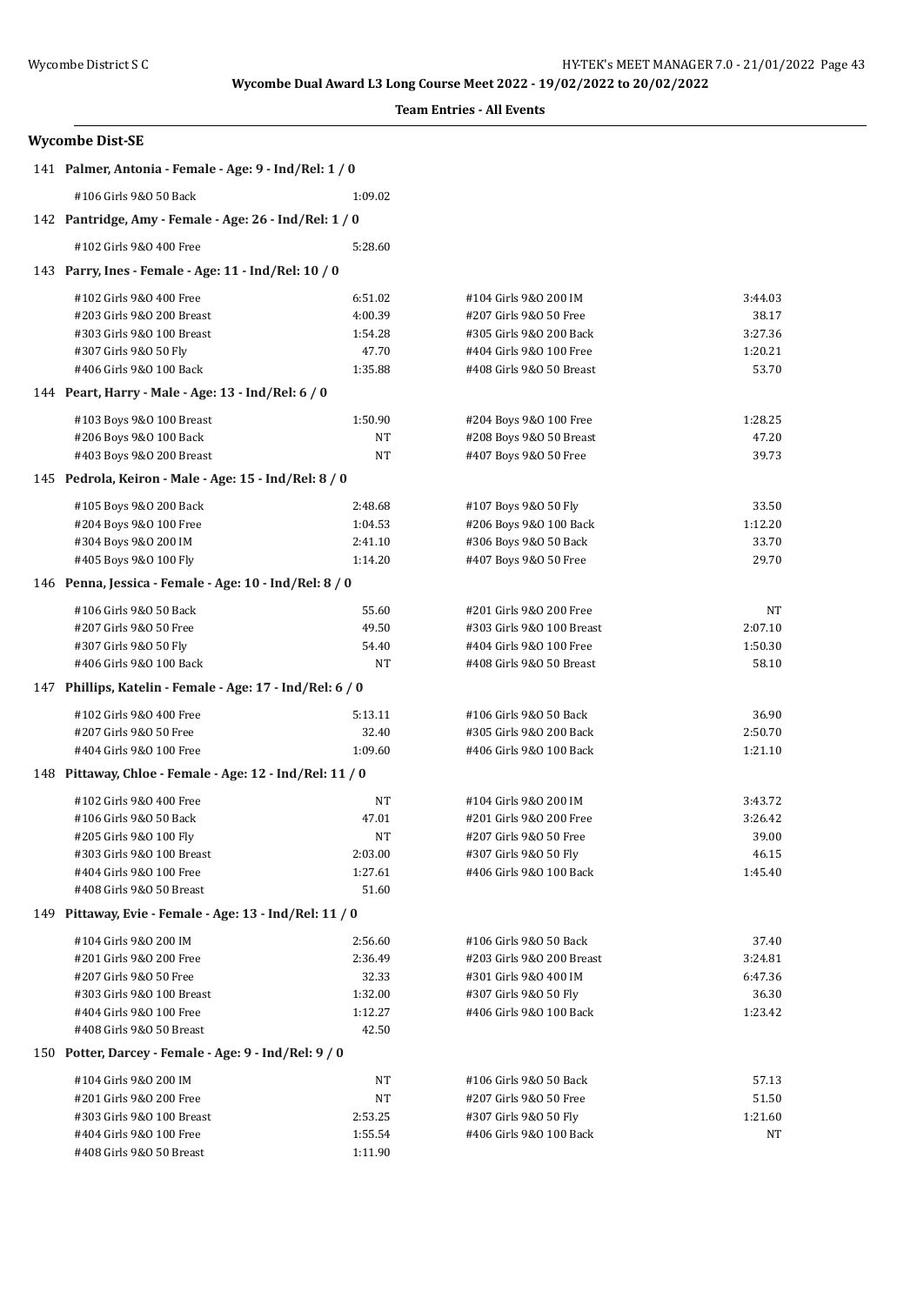## **Team Entries - All Events**

| 151 Pousiou, Isavella - Female - Age: 13 - Ind/Rel: 10 / 0          |         |                           |         |
|---------------------------------------------------------------------|---------|---------------------------|---------|
| #104 Girls 9&0 200 IM                                               | 3:15.00 | #106 Girls 9&0 50 Back    | 40.39   |
| #203 Girls 9&0 200 Breast                                           | 3:32.90 | #205 Girls 9&0 100 Fly    | NT      |
| #301 Girls 9&0 400 IM                                               | NT      | #303 Girls 9&0 100 Breast | 1:34.30 |
| #307 Girls 9&0 50 Fly                                               | 40.88   | #404 Girls 9&0 100 Free   | 1:15.96 |
| #406 Girls 9&0 100 Back                                             | 1:28.81 | #408 Girls 9&0 50 Breast  | 42.53   |
| 152 Prosser, Amelie - Female - Age: 10 - Ind/Rel: 8 / 0             |         |                           |         |
| #104 Girls 9&0 200 IM                                               | NT      | #106 Girls 9&0 50 Back    | 1:02.00 |
| #203 Girls 9&0 200 Breast                                           | NT      | #207 Girls 9&0 50 Free    | 54.69   |
| #303 Girls 9&0 100 Breast                                           | 2:11.81 | #307 Girls 9&0 50 Fly     | 1:08.23 |
| #404 Girls 9&0 100 Free                                             | 2:00.93 | #408 Girls 9&0 50 Breast  | 58.78   |
| 153 Purkiss-Webb, Beatrice - Female - Age: 12 - Ind/Rel: 7 / 0      |         |                           |         |
|                                                                     |         |                           |         |
| #102 Girls 9&0 400 Free                                             | 6:31.88 | #104 Girls 9&0 200 IM     | 3:19.60 |
| #201 Girls 9&0 200 Free                                             | 3:02.50 | #203 Girls 9&0 200 Breast | 4:00.99 |
| #301 Girls 9&0 400 IM                                               | NT      | #305 Girls 9&0 200 Back   | 3:21.75 |
| #402 Girls 9&0 200 Fly                                              | NT      |                           |         |
| 154 Purkiss-Webb, Scarlett - Female - Age: 11 - Ind/Rel: 5 / 0      |         |                           |         |
| #201 Girls 9&0 200 Free                                             | 3:48.10 | #203 Girls 9&0 200 Breast | 4:18.30 |
| #205 Girls 9&0 100 Fly                                              | NT      | #303 Girls 9&0 100 Breast | 2:02.80 |
| #305 Girls 9&0 200 Back                                             | NT      |                           |         |
| 155 Quaintance-Blackford, Chloe - Female - Age: 12 - Ind/Rel: 5 / 0 |         |                           |         |
| #305 Girls 9&0 200 Back                                             | 2:59.00 | #307 Girls 9&0 50 Fly     | 37.50   |
| #402 Girls 9&0 200 Fly                                              | NT      | #404 Girls 9&0 100 Free   | 1:13.60 |
| #406 Girls 9&0 100 Back                                             | 1:22.90 |                           |         |
| 156 Quinn, Alex - Male - Age: 18 - Ind/Rel: 3 / 0                   |         |                           |         |
| #401 Boys 9&0 200 Free                                              | 2:21.00 | #405 Boys 9&0 100 Fly     | 1:13.10 |
| #407 Boys 9&0 50 Free                                               | 29.05   |                           |         |
| 157 Radzius, Edwin - Male - Age: 11 - Ind/Rel: 5 / 0                |         |                           |         |
|                                                                     |         |                           |         |
| #204 Boys 9&0 100 Free                                              | 1:54.70 | #206 Boys 9&0 100 Back    | NT      |
| #208 Boys 9&0 50 Breast                                             | 1:06.15 | #306 Boys 9&0 50 Back     | 53.23   |
| #407 Boys 9&0 50 Free                                               | 49.70   |                           |         |
| 158 Ralfs, Carina - Female - Age: 40 - Ind/Rel: 2 / 0               |         |                           |         |
| #201 Girls 9&0 200 Free                                             | NT      | #207 Girls 9&0 50 Free    | NT      |
| 159 Ramery, Savannah - Female - Age: 11 - Ind/Rel: 13 / 0           |         |                           |         |
| #102 Girls 9&0 400 Free                                             | 6:06.00 | #104 Girls 9&0 200 IM     | 3:16.70 |
| #106 Girls 9&0 50 Back                                              | 39.40   | #201 Girls 9&0 200 Free   | 3:04.59 |
| #203 Girls 9&0 200 Breast                                           | 3:47.80 | #205 Girls 9&0 100 Fly    | NT      |
| #207 Girls 9&0 50 Free                                              | 38.16   | #303 Girls 9&0 100 Breast | 1:41.80 |
| #305 Girls 9&0 200 Back                                             | 3:02.20 | #307 Girls 9&0 50 Fly     | 40.70   |
| #404 Girls 9&0 100 Free                                             | 1:16.90 | #406 Girls 9&0 100 Back   | 1:25.30 |
| #408 Girls 9&0 50 Breast                                            | 47.00   |                           |         |
| 160 Ramery, Sienna - Female - Age: 12 - Ind/Rel: 8 / 0              |         |                           |         |
| #201 Girls 9&0 200 Free                                             | 2:34.38 | #203 Girls 9&0 200 Breast | 3:15.50 |
| #205 Girls 9&0 100 Fly                                              | 1:17.40 | #207 Girls 9&0 50 Free    | 31.53   |
| #402 Girls 9&0 200 Fly                                              | 3:01.60 | #404 Girls 9&0 100 Free   | 1:09.80 |
| #406 Girls 9&0 100 Back                                             | 1:20.10 | #408 Girls 9&0 50 Breast  | 43.10   |
|                                                                     |         |                           |         |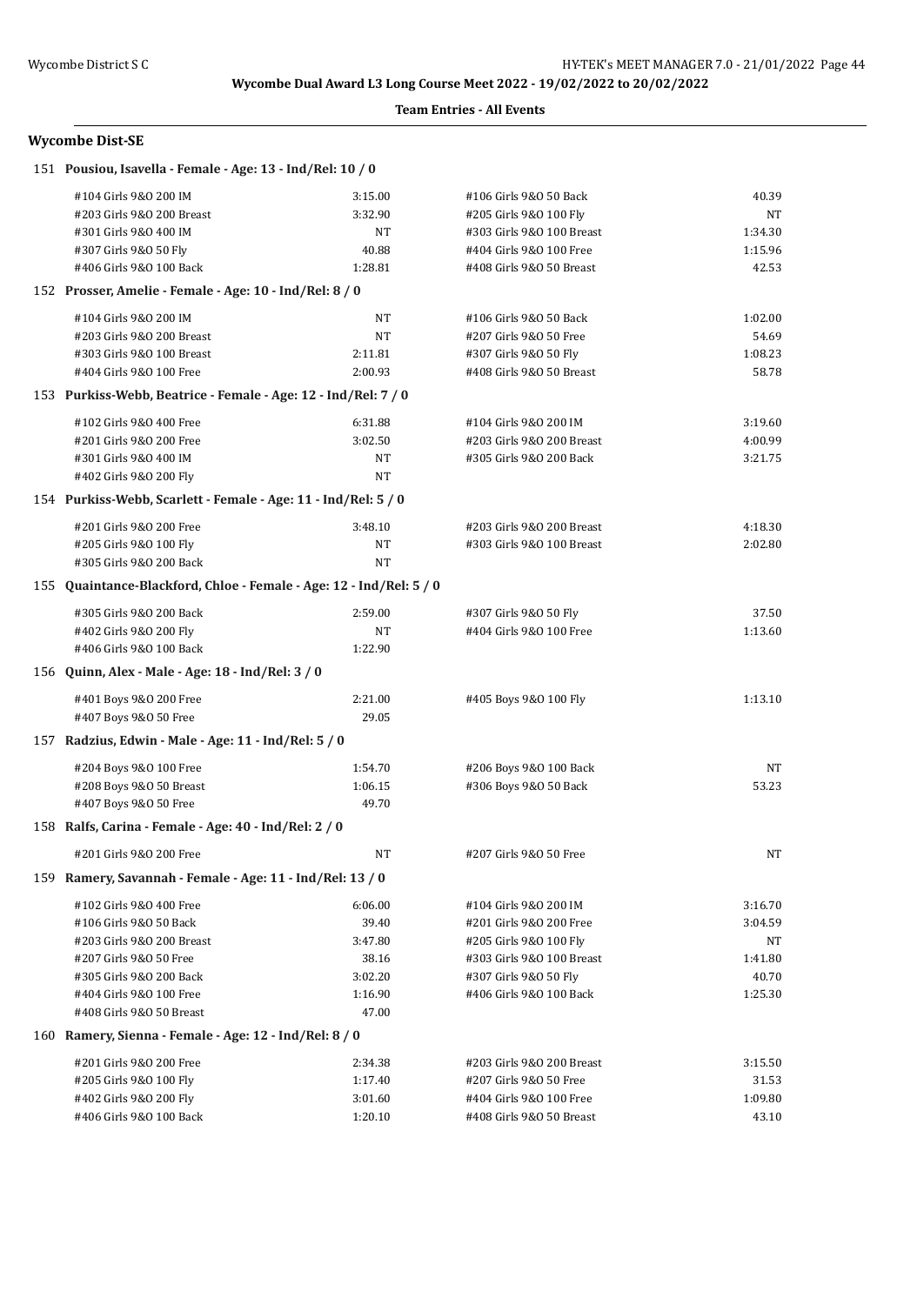## **Team Entries - All Events**

| 161 Ras, Patricia - Female - Age: 16 - Ind/Rel: 10 / 0           |         |                           |         |
|------------------------------------------------------------------|---------|---------------------------|---------|
| #102 Girls 9&0 400 Free                                          | 5:16.20 | #104 Girls 9&0 200 IM     | 3:08.10 |
| #106 Girls 9&0 50 Back                                           | 37.70   | #201 Girls 9&0 200 Free   | 2:33.80 |
| #207 Girls 9&0 50 Free                                           | 31.10   | #303 Girls 9&0 100 Breast | 1:42.80 |
| #307 Girls 9&0 50 Fly                                            | 37.13   | #404 Girls 9&0 100 Free   | 1:08.80 |
| #406 Girls 9&0 100 Back                                          | 1:23.20 | #408 Girls 9&0 50 Breast  | 45.70   |
| 162 Redfern, Ella - Female - Age: 9 - Ind/Rel: 6 / 0             |         |                           |         |
| #106 Girls 9&0 50 Back                                           | 59.40   | #207 Girls 9&0 50 Free    | 49.48   |
| #303 Girls 9&0 100 Breast                                        | NT      | #307 Girls 9&0 50 Fly     | 1:12.10 |
| #404 Girls 9&0 100 Free                                          | 1:50.88 | #408 Girls 9&0 50 Breast  | 1:05.13 |
| 163 Reed, Annabel - Female - Age: 13 - Ind/Rel: 6 / 0            |         |                           |         |
| #106 Girls 9&0 50 Back                                           | 47.25   | #207 Girls 9&0 50 Free    | 39.78   |
| #303 Girls 9&0 100 Breast                                        | NT      | #307 Girls 9&0 50 Fly     | 53.20   |
| #406 Girls 9&0 100 Back                                          | 1:49.23 | #408 Girls 9&0 50 Breast  | 56.10   |
| 164 Reed, John - Male - Age: 54 - Ind/Rel: 2 / 0                 |         |                           |         |
| #204 Boys 9&0 100 Free                                           | 1:10.28 | #403 Boys 9&0 200 Breast  | 3:24.50 |
| 165 Reid, Kathryn - Female - Age: 17 - Ind/Rel: 5 / 0            |         |                           |         |
| #203 Girls 9&0 200 Breast                                        | 2:58.07 | #207 Girls 9&0 50 Free    | 30.24   |
| #303 Girls 9&0 100 Breast                                        | 1:24.16 | #404 Girls 9&0 100 Free   | 1:06.03 |
| #408 Girls 9&0 50 Breast                                         | 38.39   |                           |         |
| 166 Rogers, Isabel - Female - Age: 13 - Ind/Rel: 5 / 0           |         |                           |         |
| #104 Girls 9&0 200 IM                                            | 3:05.20 | #203 Girls 9&0 200 Breast | 3:30.90 |
| #207 Girls 9&0 50 Free                                           | 33.38   | #301 Girls 9&0 400 IM     | 6:29.50 |
| #303 Girls 9&0 100 Breast                                        | 1:43.20 |                           |         |
| 167 Rogers, Sophie - Female - Age: 10 - Ind/Rel: 4 / 0           |         |                           |         |
| #106 Girls 9&0 50 Back                                           | 57.45   | #207 Girls 9&0 50 Free    | 47.08   |
| #303 Girls 9&0 100 Breast                                        | 2:32.63 | #404 Girls 9&0 100 Free   | 1:48.34 |
| 168 Rowley, Isabelle - Female - Age: 11 - Ind/Rel: 1 / 0         |         |                           |         |
| #207 Girls 9&0 50 Free                                           | NT      |                           |         |
| 169 Royston-Hayes, Madeleine - Female - Age: 12 - Ind/Rel: 7 / 0 |         |                           |         |
| #106 Girls 9&0 50 Back                                           | 46.00   | #203 Girls 9&0 200 Breast | 3:30.40 |
| #207 Girls 9&0 50 Free                                           | 38.00   | #303 Girls 9&0 100 Breast | 1:37.10 |
| #305 Girls 9&0 200 Back                                          | 3:16.00 | #307 Girls 9&0 50 Fly     | 42.60   |
| #408 Girls 9&0 50 Breast                                         | 46.00   |                           |         |
| 170 Royston-Hayes, Michael - Male - Age: 15 - Ind/Rel: 9 / 0     |         |                           |         |
| #103 Boys 9&0 100 Breast                                         | 1:23.60 | #107 Boys 9&0 50 Fly      | 34.40   |
| #204 Boys 9&0 100 Free                                           | 1:08.90 | #206 Boys 9&0 100 Back    | 1:30.79 |
| #208 Boys 9&0 50 Breast                                          | 39.30   | #304 Boys 9&0 200 IM      | 3:04.33 |
| #306 Boys 9&0 50 Back                                            | 41.85   | #403 Boys 9&0 200 Breast  | 3:15.30 |
| #405 Boys 9&0 100 Fly                                            | NT      |                           |         |
| 171 Ruck, Thomas - Male - Age: 12 - Ind/Rel: 10 / 0              |         |                           |         |
| #202 Boys 9&0 200 Fly                                            | NT      | #204 Boys 9&0 100 Free    | 1:30.84 |
| #206 Boys 9&0 100 Back                                           | 1:34.30 | #208 Boys 9&0 50 Breast   | 56.80   |
| #302 Boys 9&0 400 Free                                           | 6:57.01 | #304 Boys 9&0 200 IM      | 3:38.58 |
| #306 Boys 9&0 50 Back                                            | 42.90   | #401 Boys 9&0 200 Free    | 3:07.70 |
| #405 Boys 9&0 100 Fly                                            | 1:52.30 | #407 Boys 9&0 50 Free     | 39.50   |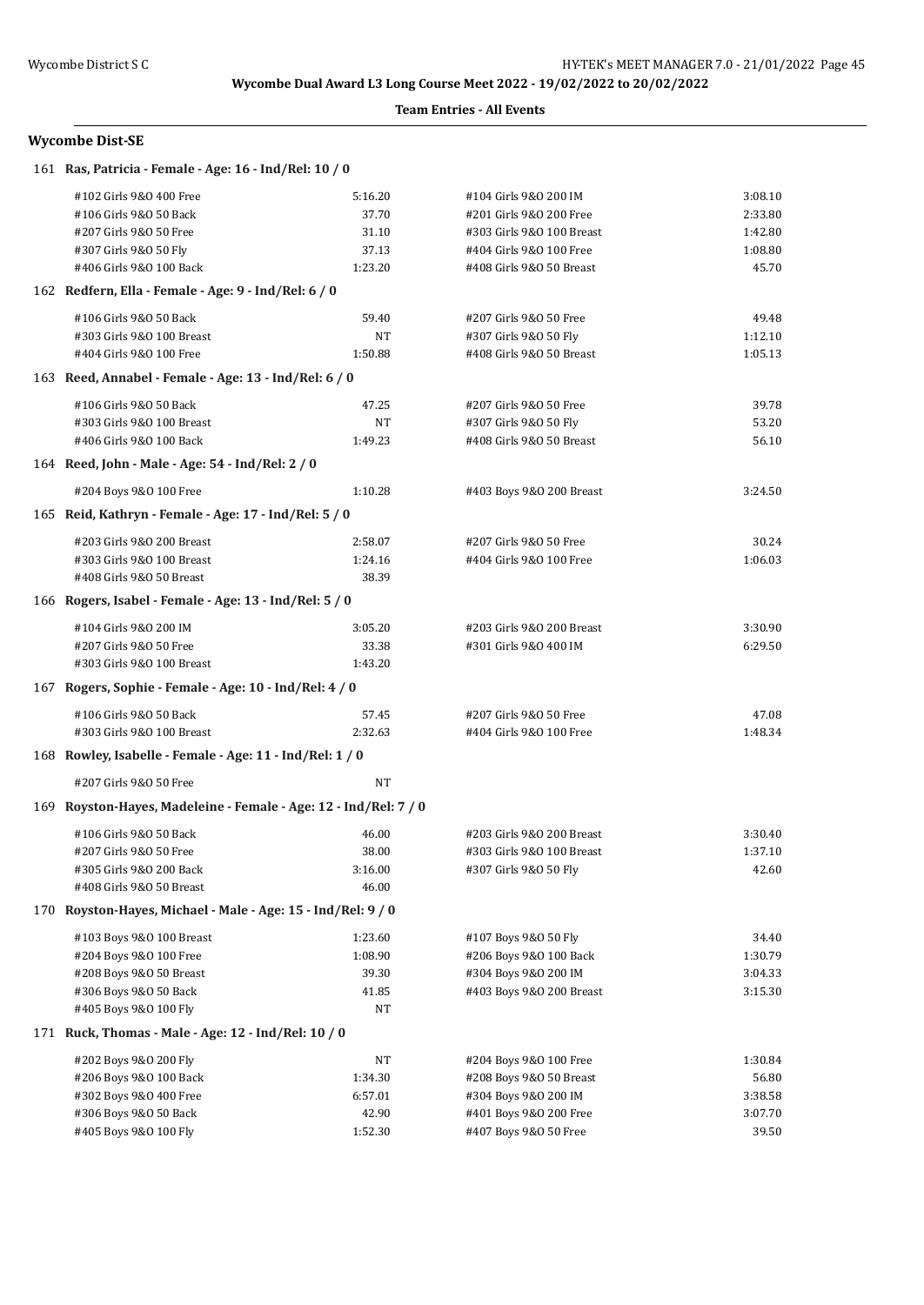## **Team Entries - All Events**

| 172 Rupesinghe, Charan - Male - Age: 14 - Ind/Rel: 9 / 0      |         |                           |         |
|---------------------------------------------------------------|---------|---------------------------|---------|
| #103 Boys 9&0 100 Breast                                      | NT      | #105 Boys 9&0 200 Back    | 2:39.50 |
| #204 Boys 9&0 100 Free                                        | 1:07.00 | #206 Boys 9&0 100 Back    | 1:15.40 |
| #302 Boys 9&0 400 Free                                        | 4:58.25 | #304 Boys 9&0 200 IM      | NΤ      |
| #306 Boys 9&0 50 Back                                         | 35.60   | #401 Boys 9&0 200 Free    | 2:23.80 |
| #407 Boys 9&0 50 Free                                         | 30.80   |                           |         |
| 173 Rupesinghe, Minagi - Female - Age: 16 - Ind/Rel: 5 / 0    |         |                           |         |
| #102 Girls 9&0 400 Free                                       | NT      | #201 Girls 9&0 200 Free   | NT      |
| #301 Girls 9&0 400 IM                                         | 5:54.00 | #303 Girls 9&0 100 Breast | NT      |
| #307 Girls 9&0 50 Fly                                         | NΤ      |                           |         |
| 174 Sampson, Oliver - Male - Age: 9 - Ind/Rel: 4 / 0          |         |                           |         |
| #103 Boys 9&0 100 Breast                                      | NT      | #208 Boys 9&0 50 Breast   | 1:08.50 |
| #306 Boys 9&0 50 Back                                         | 1:04.15 | #407 Boys 9&0 50 Free     | NT      |
| 175 Sayles, Jessica - Female - Age: 10 - Ind/Rel: 14 / 0      |         |                           |         |
| #102 Girls 9&0 400 Free                                       | NT      | #104 Girls 9&0 200 IM     | 3:34.76 |
| #106 Girls 9&0 50 Back                                        | 45.20   | #201 Girls 9&0 200 Free   | 3:09.91 |
| #203 Girls 9&0 200 Breast                                     | NT      | #205 Girls 9&0 100 Fly    | 1:49.38 |
| #207 Girls 9&0 50 Free                                        | 40.32   | #301 Girls 9&0 400 IM     | NΤ      |
| #303 Girls 9&0 100 Breast                                     | 2:03.43 | #305 Girls 9&0 200 Back   | 3:27.47 |
| #307 Girls 9&0 50 Fly                                         | 49.63   | #404 Girls 9&0 100 Free   | 1:28.54 |
| #406 Girls 9&0 100 Back                                       | 1:38.51 | #408 Girls 9&0 50 Breast  | 58.18   |
| 176 Smith, Connor - Male - Age: 17 - Ind/Rel: 6 / 0           |         |                           |         |
| #302 Boys 9&0 400 Free                                        | 4:35.10 | #304 Boys 9&0 200 IM      | 2:32.10 |
| #306 Boys 9&0 50 Back                                         | 35.40   | #401 Boys 9&0 200 Free    | 2:07.80 |
| #405 Boys 9&0 100 Fly                                         | 1:08.40 | #407 Boys 9&0 50 Free     | 28.00   |
| 177 Smith, Monty - Male - Age: 12 - Ind/Rel: 2 / 0            |         |                           |         |
| #101 Boys 9&0 400 IM                                          | NT      | #302 Boys 9&0 400 Free    | NT      |
| 178 Srivastava, Aarav - Male - Age: 9 - Ind/Rel: 5 / 0        |         |                           |         |
| #204 Boys 9&0 100 Free                                        | NT      | #206 Boys 9&0 100 Back    | NT      |
| #208 Boys 9&0 50 Breast                                       | NT      | #306 Boys 9&0 50 Back     | 1:04.65 |
| #407 Boys 9&0 50 Free                                         | 51.19   |                           |         |
| 179 Srivastava, Harshika - Female - Age: 14 - Ind/Rel: 6 / 0  |         |                           |         |
| #102 Girls 9&0 400 Free                                       | 5:06.80 | #203 Girls 9&0 200 Breast | 3:06.83 |
| #303 Girls 9&0 100 Breast                                     | 1:23.70 | #305 Girls 9&0 200 Back   | 2:38.24 |
| #404 Girls 9&0 100 Free                                       | 1:06.29 | #406 Girls 9&0 100 Back   | 1:12.20 |
| 180 Staines, Oren - Male - Age: 14 - Ind/Rel: 3 / 0           |         |                           |         |
| #204 Boys 9&0 100 Free                                        | 1:02.90 | #206 Boys 9&0 100 Back    | 1:07.80 |
| #401 Boys 9&0 200 Free                                        | 2:09.70 |                           |         |
| 181 Stonehewer, Isabelle - Female - Age: 15 - Ind/Rel: 11 / 0 |         |                           |         |
| #102 Girls 9&0 400 Free                                       | 5:21.10 | #104 Girls 9&0 200 IM     | 2:56.20 |
| #201 Girls 9&0 200 Free                                       | 2:36.26 | #203 Girls 9&0 200 Breast | 3:18.90 |
| #205 Girls 9&0 100 Fly                                        | 1:27.40 | #207 Girls 9&0 50 Free    | 33.85   |
| #301 Girls 9&0 400 IM                                         | 6:15.10 | #303 Girls 9&0 100 Breast | 1:35.11 |
| #307 Girls 9&0 50 Fly                                         | 38.78   | #404 Girls 9&0 100 Free   | 1:11.27 |
| #408 Girls 9&0 50 Breast                                      | 44.50   |                           |         |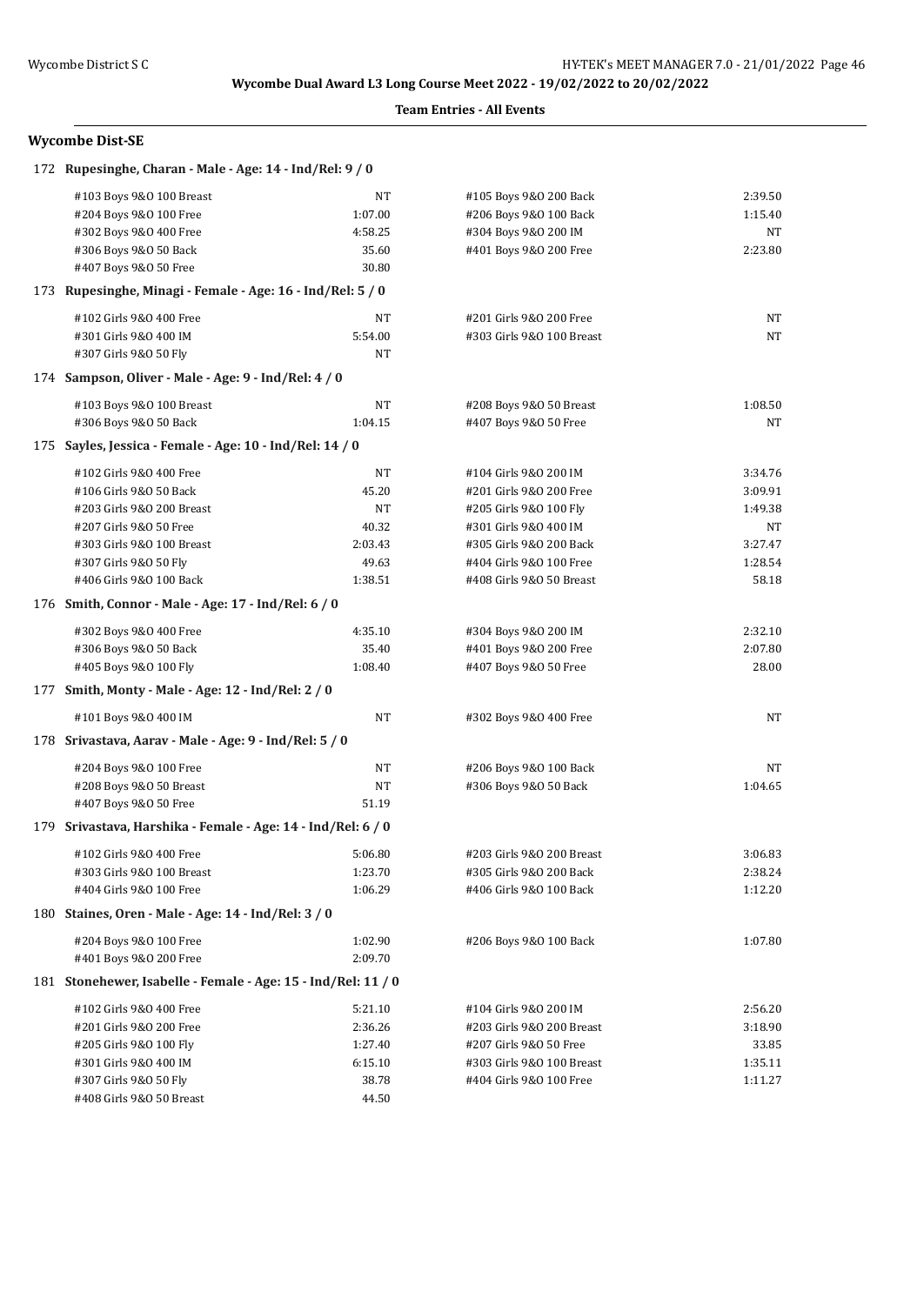## **Team Entries - All Events**

| 182 Street, Shoshona - Female - Age: 13 - Ind/Rel: 12 / 0        |                    |                           |           |
|------------------------------------------------------------------|--------------------|---------------------------|-----------|
| #102 Girls 9&0 400 Free                                          | 5:34.90            | #104 Girls 9&0 200 IM     | 3:07.79   |
| #106 Girls 9&0 50 Back                                           | 43.97              | #201 Girls 9&0 200 Free   | 2:43.19   |
| #203 Girls 9&0 200 Breast                                        | 3:48.51            | #207 Girls 9&0 50 Free    | 34.70     |
| #301 Girls 9&0 400 IM                                            | NT                 | #303 Girls 9&0 100 Breast | 1:42.87   |
| #307 Girls 9&0 50 Fly                                            | 41.60              | #404 Girls 9&0 100 Free   | 1:13.65   |
| #406 Girls 9&0 100 Back                                          | 1:30.88            | #408 Girls 9&0 50 Breast  | 46.72     |
| 183 Strong, Thomas - Male - Age: 15 - Ind/Rel: 6 / 0             |                    |                           |           |
| #101 Boys 9&0 400 IM                                             | 5:42.70            | #105 Boys 9&0 200 Back    | 2:38.90   |
| #206 Boys 9&0 100 Back                                           | 1:13.30            | #302 Boys 9&0 400 Free    | 5:12.90   |
| #401 Boys 9&0 200 Free                                           | 2:20.80            | #405 Boys 9&0 100 Fly     | 1:19.00   |
| 184 Strong, William - Male - Age: 12 - Ind/Rel: 6 / 0            |                    |                           |           |
| #101 Boys 9&0 400 IM                                             | 6:07.50            | #202 Boys 9&0 200 Fly     | 3:15.40   |
| #302 Boys 9&0 400 Free                                           | 5:43.40            | #304 Boys 9&0 200 IM      | 3:00.10   |
| #403 Boys 9&0 200 Breast                                         | 3:27.95            | #407 Boys 9&0 50 Free     | 33.26     |
| 185 Sunthareswaran, Araliya - Female - Age: 10 - Ind/Rel: 11 / 0 |                    |                           |           |
| #102 Girls 9&0 400 Free                                          | NT                 | #104 Girls 9&0 200 IM     | NT        |
| #106 Girls 9&0 50 Back                                           | 1:02.60            | #201 Girls 9&0 200 Free   | <b>NT</b> |
| #207 Girls 9&0 50 Free                                           | 40.23              | #303 Girls 9&0 100 Breast | NT        |
| #305 Girls 9&0 200 Back                                          | NT                 | #307 Girls 9&0 50 Fly     | 1:08.70   |
| #404 Girls 9&0 100 Free                                          | 1:38.32            | #406 Girls 9&0 100 Back   | NT        |
| #408 Girls 9&0 50 Breast                                         | 1:05.02            |                           |           |
| 186 Sutcliffe, Angelina - Female - Age: 10 - Ind/Rel: 2 / 0      |                    |                           |           |
| #106 Girls 9&0 50 Back                                           | 1:11.30            | #207 Girls 9&0 50 Free    | 47.17     |
| 187 Sutcliffe, Victoria - Female - Age: 10 - Ind/Rel: 2 / 0      |                    |                           |           |
| #106 Girls 9&0 50 Back                                           | 1:04.00            | #207 Girls 9&0 50 Free    | 52.07     |
| 188 Suyatin, Luka - Male - Age: 11 - Ind/Rel: 5 / 0              |                    |                           |           |
|                                                                  |                    |                           |           |
| #103 Boys 9&0 100 Breast                                         | 2:07.83            | #204 Boys 9&0 100 Free    | 2:05.64   |
| #208 Boys 9&0 50 Breast                                          | 54.90              | #306 Boys 9&0 50 Back     | 56.23     |
| #407 Boys 9&0 50 Free                                            | 45.26              |                           |           |
| 189 Suyatin, Silanty - Male - Age: 16 - Ind/Rel: 3 / 0           |                    |                           |           |
| #107 Boys 9&0 50 Fly                                             | 32.10              | #204 Boys 9&0 100 Free    | 1:03.90   |
| #407 Boys 9&0 50 Free                                            | 28.74              |                           |           |
| 190 Teeken, Ella - Female - Age: 11 - Ind/Rel: 7 / 0             |                    |                           |           |
| #106 Girls 9&0 50 Back                                           | 1:02.20            | #207 Girls 9&0 50 Free    | 48.80     |
| #303 Girls 9&0 100 Breast                                        | NT                 | #307 Girls 9&0 50 Fly     | 1:11.50   |
| #404 Girls 9&0 100 Free                                          | NT                 | #406 Girls 9&0 100 Back   | NT        |
| #408 Girls 9&0 50 Breast                                         | 1:04.00            |                           |           |
| 191 Telling, Elizabeth - Female - Age: 15 - Ind/Rel: 3 / 0       |                    |                           |           |
|                                                                  |                    |                           |           |
| #102 Girls 9&0 400 Free<br>#406 Girls 9&0 100 Back               | 5:55.44<br>1:14.50 | #404 Girls 9&0 100 Free   | 1:07.20   |
| 192 Telling, Matthew - Male - Age: 17 - Ind/Rel: 2 / 0           |                    |                           |           |
| #101 Boys 9&0 400 IM                                             | 5:23.10            | #403 Boys 9&0 200 Breast  | 2:48.50   |
| 193 Thompson, Isabelle - Female - Age: 13 - Ind/Rel: 4 / 0       |                    |                           |           |
| #104 Girls 9&0 200 IM                                            | 3:09.00            | #106 Girls 9&0 50 Back    | 36.70     |
| #201 Girls 9&0 200 Free                                          | 2:49.80            | #203 Girls 9&0 200 Breast | 3:31.00   |
| 194 Turner, Iris - Female - Age: 14 - Ind/Rel: 4 / 0             |                    |                           |           |
| #207 Girls 9&0 50 Free                                           | 45.81              | #303 Girls 9&0 100 Breast | 2:12.85   |
| #404 Girls 9&0 100 Free                                          | 1:43.47            | #406 Girls 9&0 100 Back   | 1:59.58   |
|                                                                  |                    |                           |           |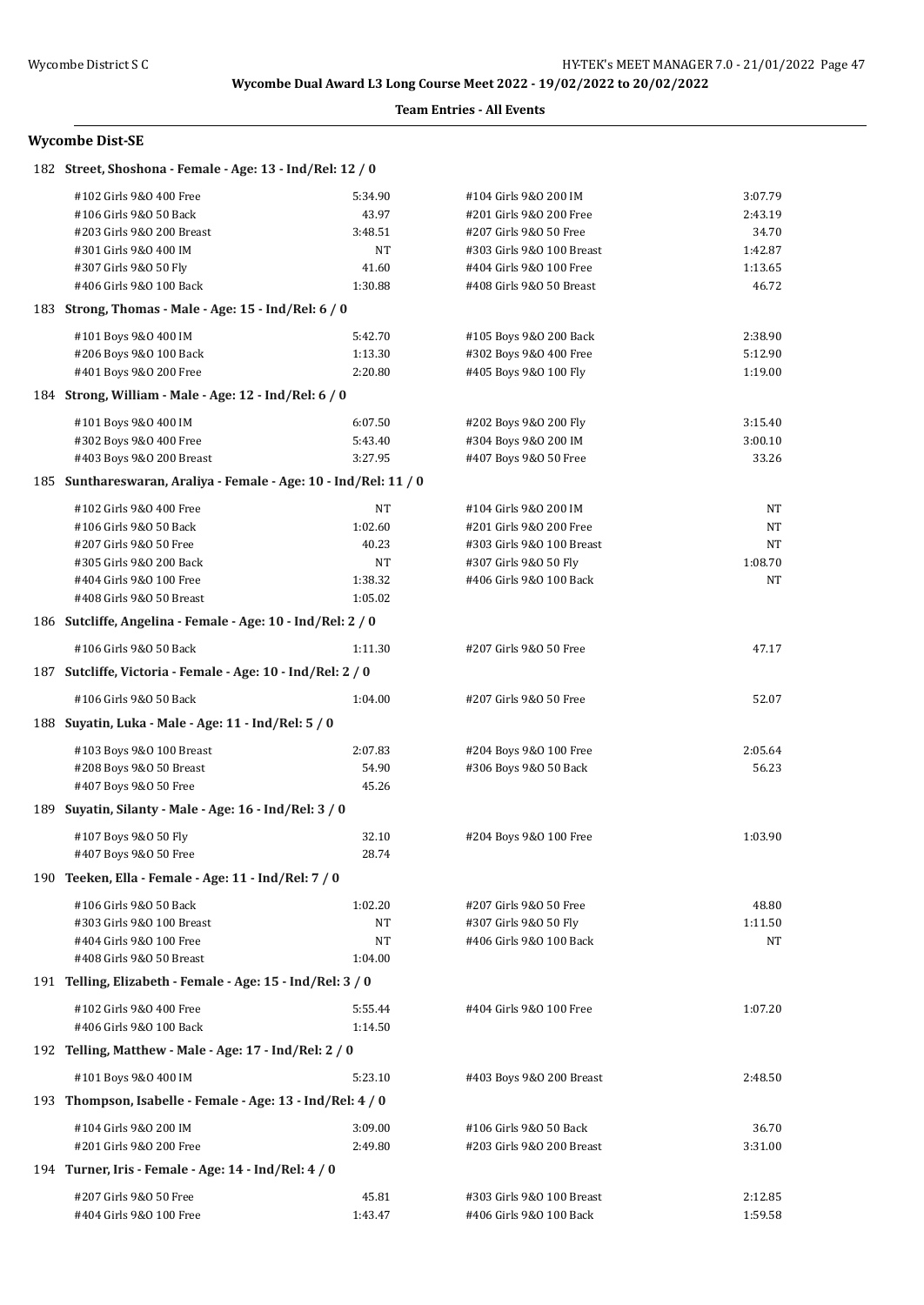## **Team Entries - All Events**

| 195 Turner, Thea - Female - Age: 11 - Ind/Rel: 6 / 0                            |                  |                                                |                |
|---------------------------------------------------------------------------------|------------------|------------------------------------------------|----------------|
| #303 Girls 9&0 100 Breast                                                       | 2:13.66          | #305 Girls 9&0 200 Back                        | NT             |
| #307 Girls 9&0 50 Fly                                                           | 56.18            | #404 Girls 9&0 100 Free                        | 1:44.84        |
| #406 Girls 9&0 100 Back                                                         | 1:51.74          | #408 Girls 9&0 50 Breast                       | 1:04.87        |
| 196 Vora, Shanil - Male - Age: 16 - Ind/Rel: 4 / 0                              |                  |                                                |                |
| #206 Boys 9&0 100 Back                                                          | 1:12.20          | #304 Boys 9&0 200 IM                           | 2:40.50        |
| #401 Boys 9&0 200 Free                                                          | 2:42.30          | #405 Boys 9&0 100 Fly                          | 1:24.30        |
| 197 Walford, Caleb - Male - Age: 11 - Ind/Rel: 3 / 0                            |                  |                                                |                |
| #204 Boys 9&0 100 Free                                                          | 1:50.36          | #206 Boys 9&0 100 Back                         | 2:02.41        |
| #208 Boys 9&0 50 Breast                                                         | 1:02.40          |                                                |                |
| 198 Walker, Oliver - Male - Age: 10 - Ind/Rel: 3 / 0                            |                  |                                                |                |
| #204 Boys 9&0 100 Free                                                          | NT               | #206 Boys 9&0 100 Back                         | NT             |
| #208 Boys 9&0 50 Breast                                                         | NT               |                                                |                |
|                                                                                 |                  |                                                |                |
| 199 Walsh, Amelia - Female - Age: 10 - Ind/Rel: 2 / 0<br>#106 Girls 9&0 50 Back | 58.50            |                                                | 48.04          |
|                                                                                 |                  | #207 Girls 9&0 50 Free                         |                |
| 200 Ward, Ruby - Female - Age: 14 - Ind/Rel: 5 / 0                              |                  |                                                |                |
| #106 Girls 9&0 50 Back                                                          | 50.50            | #207 Girls 9&0 50 Free                         | 34.60          |
| #404 Girls 9&0 100 Free                                                         | 1:35.45          | #406 Girls 9&0 100 Back                        | 1:48.73        |
| #408 Girls 9&0 50 Breast                                                        | 50.10            |                                                |                |
| 201 Washer, India - Female - Age: 14 - Ind/Rel: 8 / 0                           |                  |                                                |                |
| #203 Girls 9&0 200 Breast                                                       | 2:52.30          | #205 Girls 9&0 100 Fly                         | 1:14.60        |
| #207 Girls 9&0 50 Free                                                          | 29.80            | #303 Girls 9&0 100 Breast                      | 1:19.10        |
| #307 Girls 9&0 50 Fly                                                           | 33.00            | #402 Girls 9&0 200 Fly                         | 2:55.90        |
| #404 Girls 9&0 100 Free                                                         | 1:06.40          | #408 Girls 9&0 50 Breast                       | X35.30         |
| 202 Washer, Safiyya - Female - Age: 11 - Ind/Rel: 9 / 0                         |                  |                                                |                |
| #102 Girls 9&0 400 Free                                                         | NT               | #104 Girls 9&0 200 IM                          | 3:15.52        |
| #201 Girls 9&0 200 Free                                                         | 2:52.41          | #203 Girls 9&0 200 Breast                      | 3:37.50        |
| #207 Girls 9&0 50 Free                                                          | 35.80            | #303 Girls 9&0 100 Breast                      | 1:44.80        |
| #307 Girls 9&0 50 Fly                                                           | 46.10            | #404 Girls 9&0 100 Free                        | 1:19.28        |
| #408 Girls 9&0 50 Breast                                                        | 47.60            |                                                |                |
| 203 Whelan, Elysia - Female - Age: 9 - Ind/Rel: 3 / 0                           |                  |                                                |                |
| #404 Girls 9&0 100 Free                                                         | 1:48.23          | #406 Girls 9&0 100 Back                        | 1:55.56        |
| #408 Girls 9&0 50 Breast                                                        | 1:06.42          |                                                |                |
| 204 Wilkinson, Jessica - Female - Age: 10 - Ind/Rel: 2 / 0                      |                  |                                                |                |
| #106 Girls 9&0 50 Back                                                          | 1:04.88          | #408 Girls 9&0 50 Breast                       | NT             |
| 205 Williams, Raphaela - Female - Age: 11 - Ind/Rel: 4 / 0                      |                  |                                                |                |
| #303 Girls 9&0 100 Breast                                                       | 2:16.54          | #307 Girls 9&0 50 Fly                          | 1:00.85        |
| #404 Girls 9&0 100 Free                                                         | 1:53.00          | #408 Girls 9&0 50 Breast                       | 58.10          |
| 206 Wills, Ethan - Male - Age: 13 - Ind/Rel: 2 / 0                              |                  |                                                |                |
| #204 Boys 9&0 100 Free                                                          | 1:01.33          | #206 Boys 9&0 100 Back                         | 1:15.86        |
| 207 Wills, Noah - Male - Age: 12 - Ind/Rel: 5 / 0                               |                  |                                                |                |
| #103 Boys 9&0 100 Breast                                                        | 1:38.00          | #105 Boys 9&0 200 Back                         | 2:57.40        |
| #206 Boys 9&0 100 Back                                                          | 1:23.93          | #302 Boys 9&0 400 Free                         | 5:43.50        |
| #403 Boys 9&0 200 Breast                                                        | 3:23.02          |                                                |                |
| 208 Willwong, Joshua - Male - Age: 15 - Ind/Rel: 6 / 0                          |                  |                                                |                |
|                                                                                 |                  |                                                |                |
| #107 Boys 9&0 50 Fly                                                            | 30.19            | #204 Boys 9&0 100 Free                         | 1:03.82        |
| #208 Boys 9&0 50 Breast<br>#405 Boys 9&0 100 Fly                                | 38.26<br>1:12.11 | #306 Boys 9&0 50 Back<br>#407 Boys 9&0 50 Free | 34.80<br>27.49 |
|                                                                                 |                  |                                                |                |